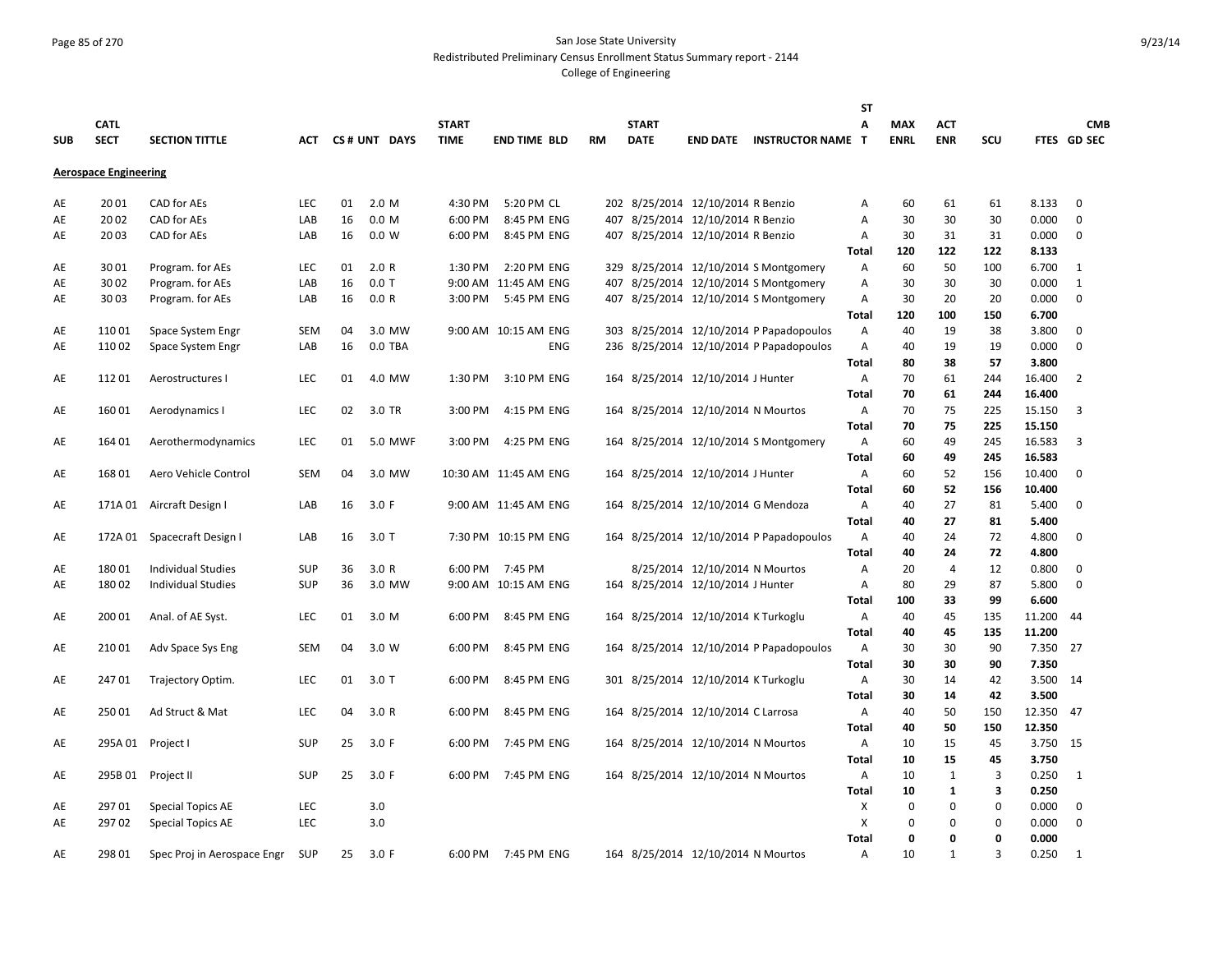#### Page 86 of 270 San Jose State University Redistributed Preliminary Census Enrollment Status Summary report - 2144

| <b>SUB</b> | <b>CATL</b><br><b>SECT</b> | <b>SECTION TITTLE</b> | ACT        | CS # UNT<br><b>DAYS</b> | <b>START</b><br>TIME | <b>END TIME BLD</b> | RM | <b>START</b><br><b>DATE</b> | <b>END DATE</b> | <b>INSTRUCTOR NAME T</b>           | ST<br>А             | <b>MAX</b><br><b>ENRL</b> | ACT<br><b>ENR</b> | scu     |                         | <b>CMB</b><br>FTES GD SEC |
|------------|----------------------------|-----------------------|------------|-------------------------|----------------------|---------------------|----|-----------------------------|-----------------|------------------------------------|---------------------|---------------------------|-------------------|---------|-------------------------|---------------------------|
| AE         | 29901                      | <b>Thesis</b>         | <b>SUP</b> | 3.0 F<br>25             | 6:00 PM              | 7:45 PM ENG         |    |                             |                 | 164 8/25/2014 12/10/2014 N Mourtos | Total<br>A<br>Total | 10<br>10<br>10            |                   | -9<br>9 | 0.250<br>0.750<br>0.750 |                           |
|            |                            |                       |            |                         |                      |                     |    |                             |                 | <b>Aerospace Engineering Total</b> |                     | 940                       | 740               | 1928    | 133.367                 |                           |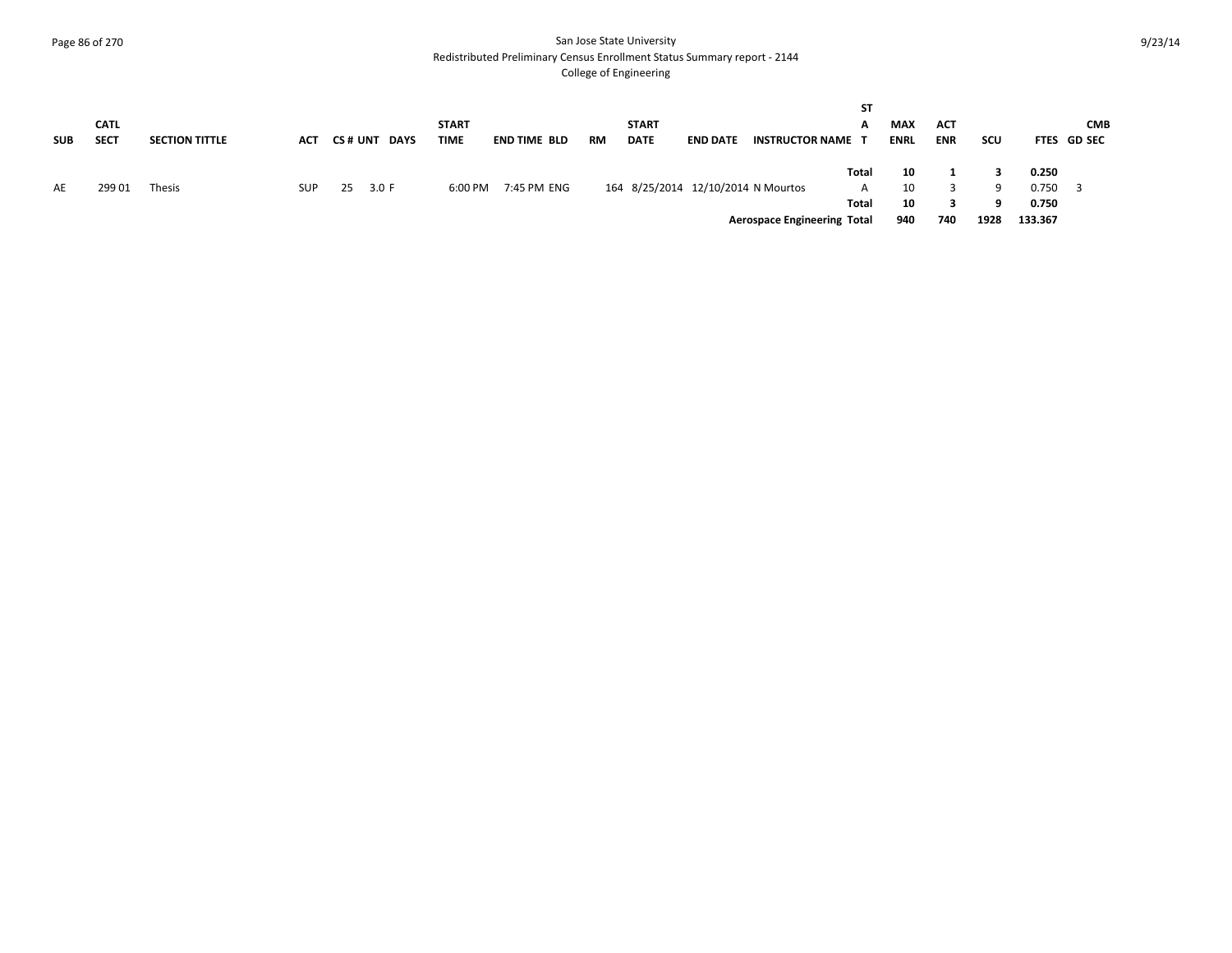#### Page 87 of 270 San Jose State University Redistributed Preliminary Census Enrollment Status Summary report - 2144

|                     |                |                           |            |          |                           |                    |                           |           |              |                                                                    |                          | <b>ST</b>    |             |              |                |                |               |
|---------------------|----------------|---------------------------|------------|----------|---------------------------|--------------------|---------------------------|-----------|--------------|--------------------------------------------------------------------|--------------------------|--------------|-------------|--------------|----------------|----------------|---------------|
|                     | <b>CATL</b>    |                           |            |          |                           | <b>START</b>       |                           |           | <b>START</b> |                                                                    |                          | A            | <b>MAX</b>  | <b>ACT</b>   |                |                | <b>CMB</b>    |
| <b>SUB</b>          | <b>SECT</b>    | <b>SECTION TITTLE</b>     | АСТ        |          | CS# UNT DAYS              | <b>TIME</b>        | <b>END TIME BLD</b>       | <b>RM</b> | <b>DATE</b>  | <b>END DATE</b>                                                    | <b>INSTRUCTOR NAME T</b> |              | <b>ENRL</b> | <b>ENR</b>   | SCU            |                | FTES GD SEC   |
| Aviation            |                |                           |            |          |                           |                    |                           |           |              |                                                                    |                          |              |             |              |                |                |               |
|                     | 201            |                           | <b>SEM</b> |          | 3.0                       |                    |                           |           |              |                                                                    |                          | X            | $\mathbf 0$ | $\mathbf 0$  | $\mathbf 0$    | 0.000          | $\Omega$      |
| AVIA<br><b>AVIA</b> | 202            | Intro to Aviation         | <b>SEM</b> | 04       | 3.0 MW                    | 1:30 PM            | 2:45 PM IS                |           |              | 216 8/25/2014 12/10/2014 G Falcon                                  |                          | A            | 48          |              | 144            | 9.600          | $\Omega$      |
|                     |                | Intro to Aviation         |            |          |                           |                    |                           |           |              |                                                                    |                          | <b>Total</b> | 48          | 48<br>48     | 144            | 9.600          |               |
|                     | 301            | Intro Private Flt         | <b>SUP</b> | 23       | 2.0 TBA                   |                    | IS                        |           |              | 120 8/25/2014 12/10/2014 D Neal                                    |                          | A            | 20          | 3            | 6              | 0.400          | $\mathbf 0$   |
| AVIA                |                |                           |            |          |                           |                    |                           |           |              |                                                                    |                          | <b>Total</b> | 20          | 3            | 6              | 0.400          |               |
|                     |                |                           |            |          |                           |                    |                           |           |              |                                                                    |                          |              |             |              |                |                |               |
| AVIA                | 4201           | Aircraft Systems          | <b>LEC</b> | 02<br>16 | 3.0 W<br>0.0 <sub>M</sub> | 6:00 PM<br>6:00 PM | 7:45 PM IS<br>8:45 PM RHV |           |              | 216 8/25/2014 12/10/2014 D Neal<br>120 8/25/2014 12/10/2014 D Neal |                          | A            | 44          | 48           | 96<br>26       | 9.600<br>0.000 | 0<br>$\Omega$ |
| AVIA                | 42 11<br>42 12 | Aircraft Systems          | LAB<br>LAB |          | $0.0$ T                   | 6:00 PM            | 8:45 PM RHV               |           |              | 120 8/25/2014 12/10/2014 D Neal                                    |                          | A<br>A       | 22<br>22    | 26<br>22     | 22             | 0.000          | $\mathbf 0$   |
| <b>AVIA</b>         |                | Aircraft Systems          |            | 16       |                           |                    |                           |           |              |                                                                    |                          |              |             |              |                |                |               |
|                     |                |                           |            |          |                           |                    |                           |           |              |                                                                    |                          | Total        | 88          | 96           | 144            | 9.600          |               |
| <b>AVIA</b>         | 6301           | Instrument Flight         | <b>SUP</b> | 23       | 2.0 TBA                   |                    | IS                        |           |              | 120 8/25/2014 12/10/2014 D Neal                                    |                          | A            | 20          | 1            | $\overline{2}$ | 0.133          | $\mathbf 0$   |
|                     |                |                           |            |          |                           |                    |                           |           |              |                                                                    |                          | <b>Total</b> | 20          | $\mathbf{1}$ | $\overline{2}$ | 0.133          |               |
| AVIA                | 6801           | Avionics/Airb Comm        | LEC        | 02       | 3.0 W                     |                    | 9:00 AM 10:45 AM IS       |           |              | 117 8/25/2014 12/10/2014 D Neal                                    |                          | A            | 30          | 31           | 62             | 6.200          | 0             |
| AVIA                | 68 11          | Avionics/Airb Comm        | LAB        | 16       | 0.0 <sub>M</sub>          |                    | 9:00 AM 11:45 AM IS       |           |              | 117 8/25/2014 12/10/2014 D Neal                                    |                          | A            | 30          | 31           | 31             | 0.000          | $\mathbf 0$   |
|                     |                |                           |            |          |                           |                    |                           |           |              |                                                                    |                          | <b>Total</b> | 60          | 62           | 93             | 6.200          |               |
| <b>AVIA</b>         | 7801           | Intro Avia Mgmt           | LEC        | 02       | 3.0 MW                    |                    | 10:30 AM 11:45 AM IS      |           |              | 216 8/25/2014 12/10/2014 G Falcon                                  |                          | A            | 46          | 47           | 141            | 9.400          | $\mathbf 0$   |
|                     |                |                           |            |          |                           |                    |                           |           |              |                                                                    |                          | <b>Total</b> | 46          | 47           | 141            | 9.400          |               |
| AVIA                | 9101           | Air Turbine Engnes        | LEC        |          | 3.0                       |                    |                           |           |              |                                                                    |                          | Χ            | 0           | 0            | $\mathbf 0$    | 0.000          | 0             |
| AVIA                | 9102           | Air Turbine Engnes        | LEC        | 02       | 3.0 TR                    | 12:00 PM           | 1:15 PM IS                |           |              | 216 8/25/2014 12/10/2014 D Romano                                  |                          | A            | 46          | 37           | 111            | 7.400          | $\mathbf 0$   |
|                     |                |                           |            |          |                           |                    |                           |           |              |                                                                    |                          | Total        | 46          | 37           | 111            | 7.400          |               |
| AVIA                | 11301          | Comm Prof Flight          | <b>SUP</b> | 23       | 2.0 TBA                   |                    | IS                        |           |              | 120 8/25/2014 12/10/2014 D Neal                                    |                          | A            | 20          | $\Omega$     | $\mathbf 0$    | 0.000          | $\Omega$      |
|                     |                |                           |            |          |                           |                    |                           |           |              |                                                                    |                          | <b>Total</b> | 20          | $\mathbf 0$  | 0              | 0.000          |               |
| AVIA                | 17701          | Genl Av Ops & Mgmt        | LEC        | 02       | 3.0 MW                    | 7:30 AM            | 8:45 AM IS                |           |              | 216 8/25/2014 12/10/2014 V Collom                                  |                          | A            | 46          | 40           | 120            | 8.000          | $\mathbf 0$   |
|                     |                |                           |            |          |                           |                    |                           |           |              |                                                                    |                          | Total        | 46          | 40           | 120            | 8.000          |               |
| AVIA                | 17801          | Airport Plan & Mgmt       | LEC        | 02       | 3.0 W                     | 3:00 PM            | 5:45 PM ENG               |           |              | 327 8/25/2014 12/10/2014 W Wei                                     |                          | Α            | 30          | 30           | 90             | 6.000          | 0             |
|                     |                |                           |            |          |                           |                    |                           |           |              |                                                                    |                          | Total        | 30          | 30           | 90             | 6.000          |               |
| AVIA                | 18001          | <b>Individual Studies</b> | <b>SUP</b> | 36       | <b>1.0 TBA</b>            |                    | IS                        |           |              | 120 8/25/2014 12/10/2014 W Wei                                     |                          | A            | 10          | 1            | 1              | 0.067          | $\Omega$      |
| AVIA                | 18003          | <b>Individual Studies</b> | <b>SUP</b> | 36       | 3.0 TBA                   |                    | IS                        |           |              | 120 8/25/2014 12/10/2014 W Wei                                     |                          | A            | 10          | $\mathbf 0$  | $\mathbf 0$    | 0.000          | $\Omega$      |
| AVIA                | 180H 01        | <b>Individual Studies</b> | <b>SUP</b> | 36       | 1.0 TBA                   |                    | IS                        |           |              | 120 8/25/2014 12/10/2014 W Wei                                     |                          | A            | 10          | 0            | 0              | 0.000          | $\mathbf 0$   |
| AVIA                | 180H 02        | <b>Individual Studies</b> | <b>SUP</b> | 36       | 2.0 TBA                   |                    | IS                        |           |              | 120 8/25/2014 12/10/2014 W Wei                                     |                          | A            | 10          | 0            | 0              | 0.000          | $\mathbf 0$   |
|                     |                |                           |            |          |                           |                    |                           |           |              |                                                                    |                          | Total        | 40          | 1            | 1              | 0.067          |               |
| AVIA                | 190 01         | Senior Capstone           | <b>LEC</b> | 02       | 3.0 M                     | 3:00 PM            | 5:45 PM MH                |           |              | 235 8/25/2014 12/10/2014 G Falcon                                  |                          | A            | 30          | 28           | 84             | 5.600          | 0             |
|                     |                |                           |            |          |                           |                    |                           |           |              |                                                                    |                          | Total        | 30          | 28           | 84             | 5.600          |               |
| <b>AVIA</b>         | 19301          | Aerodynamics              | <b>LEC</b> | 02       | 3.0 R                     |                    | 9:00 AM 10:45 AM IS       |           |              | 120 8/25/2014 12/10/2014 P Kutler                                  |                          | A            | 24          | 30           | 60             | 6.000          | $\mathbf 0$   |
| AVIA                | 193 11         | Aerodynamics              | LAB        | 16       | $0.0$ T                   |                    | 9:00 AM 11:45 AM IS       |           |              | 133 8/25/2014 12/10/2014 P Kutler                                  |                          | A            | 24          | 30           | 30             | 0.000          | $\Omega$      |
|                     |                |                           |            |          |                           |                    |                           |           |              |                                                                    |                          | <b>Total</b> | 48          | 60           | 90             | 6.000          |               |
| AVIA                | 195 03         | Intern Avia Indust        | <b>SUP</b> | 36       | 3.0 TBA                   |                    | IS                        |           |              | 116 8/25/2014 12/10/2014 W Wei                                     |                          | A            | 20          | 5            | 15             | 1.000          | $\mathbf 0$   |
|                     |                |                           |            |          |                           |                    |                           |           |              |                                                                    |                          | Total        | 20          | 5            | 15             | 1.000          |               |
|                     |                |                           |            |          |                           |                    |                           |           |              |                                                                    | <b>Aviation Total</b>    |              | 562         | 458          | 1041           | 69.400         |               |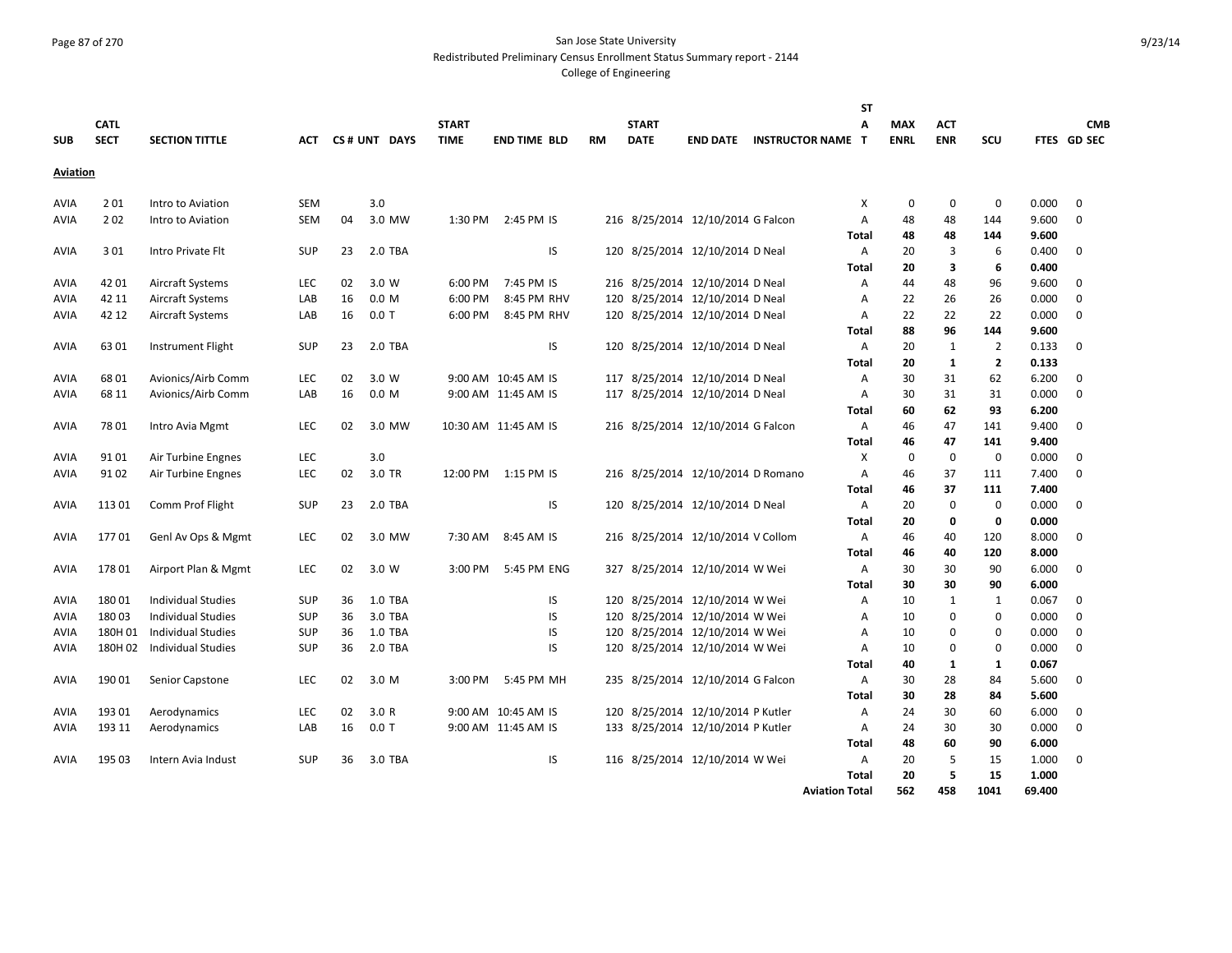## Page 88 of 270 San Jose State University Redistributed Preliminary Census Enrollment Status Summary report - 2144

|             |                               |                           |            |    |              |              |                        |           |              |                                    |                                      | <b>ST</b> |             |            |            |             |                |  |
|-------------|-------------------------------|---------------------------|------------|----|--------------|--------------|------------------------|-----------|--------------|------------------------------------|--------------------------------------|-----------|-------------|------------|------------|-------------|----------------|--|
|             | <b>CATL</b>                   |                           |            |    |              | <b>START</b> |                        |           | <b>START</b> |                                    |                                      | A         | <b>MAX</b>  | <b>ACT</b> |            |             | <b>CMB</b>     |  |
| <b>SUB</b>  | <b>SECT</b>                   | <b>SECTION TITTLE</b>     | ACT        |    | CS# UNT DAYS | <b>TIME</b>  | <b>END TIME BLD</b>    | <b>RM</b> | <b>DATE</b>  | <b>END DATE</b>                    | <b>INSTRUCTOR NAME</b>               |           | <b>ENRL</b> | <b>ENR</b> | <b>SCU</b> | <b>FTES</b> | <b>GD SEC</b>  |  |
|             | <b>Biomedical Engineering</b> |                           |            |    |              |              |                        |           |              |                                    |                                      |           |             |            |            |             |                |  |
| BME         | 115 01                        | Fndtns Biomed Engr        | LEC        | 04 | 4.0 TR       | 3:00 PM      | 4:15 PM HGH            |           |              | 116 8/25/2014 12/10/2014 B Hawkins |                                      | A         | 48          | 38         | 114        | 11.000 13   |                |  |
| <b>BME</b>  | 115 02                        | <b>Fndtns Biomed Engr</b> | LAB        | 16 | 0.0 F        | 1:30 PM      | 4:15 PM ENG            | 2331      |              | 8/25/2014 12/10/2014 R Elzig       |                                      | A         | 16          | 11         | 11         | 0.000       | -4             |  |
| <b>BME</b>  | 115 03                        | Fndtns Biomed Engr        | LAB        | 16 | 0.0 R        |              | 9:00 AM 11:45 AM ENG   | 2331      |              | 8/25/2014 12/10/2014 B Hawkins     |                                      | A         | 16          | 15         | 15         | 0.000       | -5             |  |
| <b>BME</b>  | 115 04                        | <b>Fndtns Biomed Engr</b> | LAB        | 16 | 0.0 F        |              | 9:00 AM 11:45 AM ENG   | 2331      |              | 8/25/2014 12/10/2014 A Bellofiore  |                                      | A         | 16          | 12         | 12         | 0.000       | $\overline{4}$ |  |
|             |                               |                           |            |    |              |              |                        |           |              |                                    |                                      | Total     | 96          | 76         | 152        | 11.000      |                |  |
| <b>BME</b>  | 17701                         | Physiol for Engr          | <b>LEC</b> | 02 | 3.0 MW       | 4:30 PM      | 5:45 PM ENG            |           |              |                                    | 333 8/25/2014 12/10/2014 F Erogbogbo | A         | 40          | 58         | 174        | 12.700      | 22 C           |  |
| <b>BIOL</b> | 17701                         | Physiol for Engr          | <b>LEC</b> | 02 | 3.0 MW       | 4:30 PM      | 5:45 PM ENG            |           |              |                                    | 333 8/25/2014 12/10/2014 F Erogbogbo | A         | $\Omega$    | $\Omega$   | 0          | 0.000       | 0 <sup>c</sup> |  |
|             |                               |                           |            |    |              |              |                        |           |              |                                    |                                      | Total     | 40          | 58         | 174        | 12.700      |                |  |
| BME         | 198A 01                       | Senior Project I          | <b>LEC</b> | 02 | 2.0 F        | 9:00 AM      | 9:50 AM ENG            |           |              | 340 8/25/2014 12/10/2014 B Hawkins |                                      | A         | 20          | 29         | 29         | 3.867       | 0              |  |
| <b>BME</b>  | 198A 02                       | Senior Project I          | LAB        | 16 | 0.0 F        |              | 10:00 AM  12:45 PM ENG |           |              | 340 8/25/2014 12/10/2014 B Hawkins |                                      | A         | 20          | 29         | 29         | 0.000       | 0              |  |
|             |                               |                           |            |    |              |              |                        |           |              |                                    |                                      | Total     | 40          | 58         | 58         | 3.867       |                |  |
| <b>BME</b>  | 254 01                        | <b>BME Microsystems</b>   | <b>LEC</b> | 02 | $3.0$ T      | 6:00 PM      | 8:45 PM ENG            |           |              | 333 8/25/2014 12/10/2014 B Hawkins |                                      | A         | 40          | 14         | 42         | 3.450       | -13            |  |
|             |                               |                           |            |    |              |              |                        |           |              |                                    |                                      | Total     | 40          | 14         | 42         | 3.450       |                |  |
|             |                               |                           |            |    |              |              |                        |           |              |                                    | <b>Biomedical Engineering Total</b>  |           | 216         | 206        | 426        | 31.017      |                |  |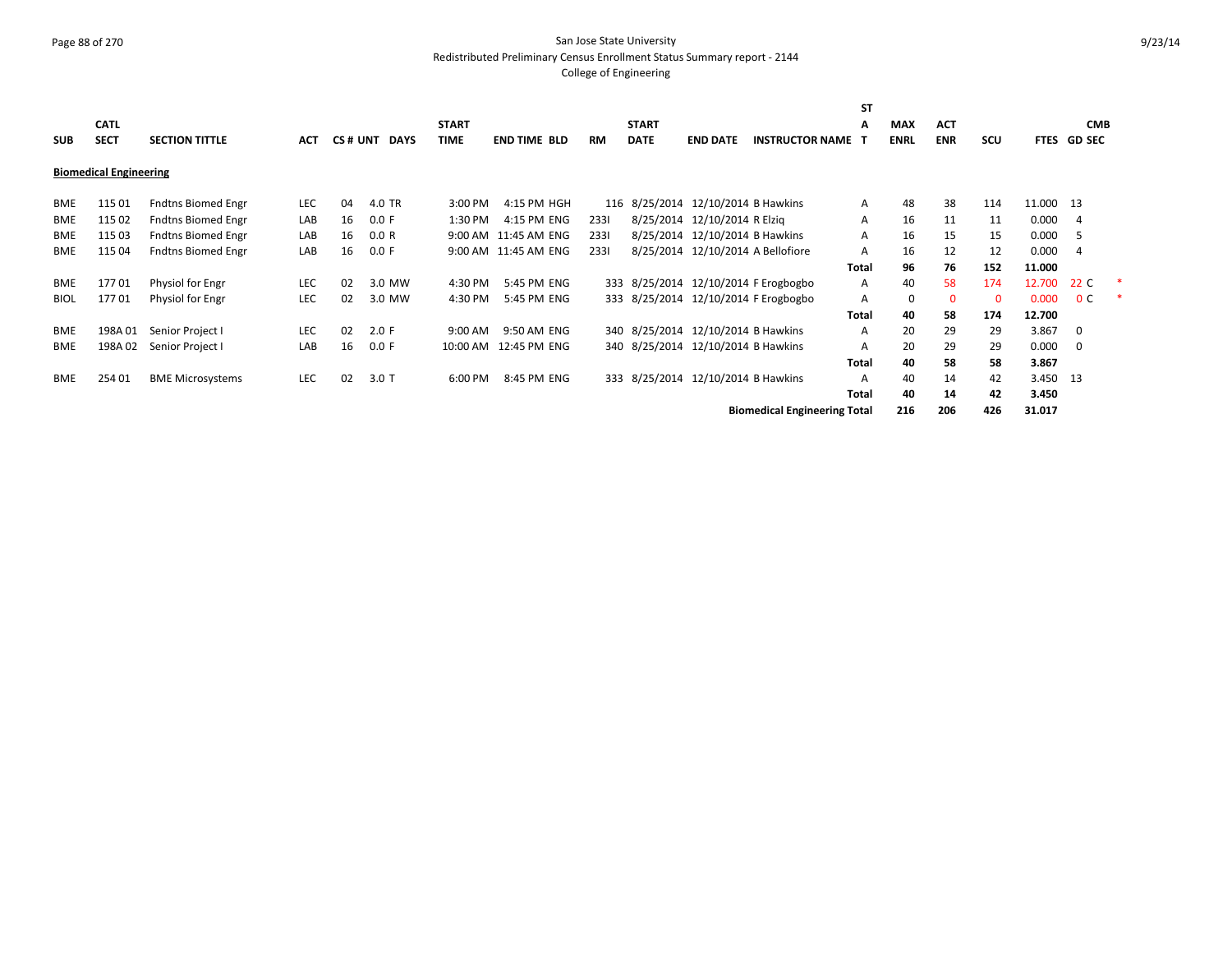#### Page 89 of 270 San Jose State University Redistributed Preliminary Census Enrollment Status Summary report - 2144

|             |                             |                           |            |    |              |              |                       |           |              |                                      |                                                | <b>ST</b>    |             |                |                |        |                |  |
|-------------|-----------------------------|---------------------------|------------|----|--------------|--------------|-----------------------|-----------|--------------|--------------------------------------|------------------------------------------------|--------------|-------------|----------------|----------------|--------|----------------|--|
|             | <b>CATL</b>                 |                           |            |    |              | <b>START</b> |                       |           | <b>START</b> |                                      |                                                | A            | MAX         | АСТ            |                |        | <b>CMB</b>     |  |
| <b>SUB</b>  | <b>SECT</b>                 | <b>SECTION TITTLE</b>     | ACT        |    | CS# UNT DAYS | <b>TIME</b>  | <b>END TIME BLD</b>   | <b>RM</b> | <b>DATE</b>  |                                      | <b>END DATE INSTRUCTOR NAME T</b>              |              | <b>ENRL</b> | <b>ENR</b>     | <b>SCU</b>     |        | FTES GD SEC    |  |
|             |                             |                           |            |    |              |              |                       |           |              |                                      |                                                |              |             |                |                |        |                |  |
|             | <b>Chemical Engineering</b> |                           |            |    |              |              |                       |           |              |                                      |                                                |              |             |                |                |        |                |  |
|             |                             |                           |            |    |              |              |                       |           |              |                                      |                                                |              |             |                |                |        |                |  |
| <b>CHE</b>  | 109 01                      | <b>Heat Trans Electr</b>  | <b>LEC</b> | 02 | 3.0 TR       | 6:00 PM      | 7:15 PM BBC           |           |              |                                      | 4 8/25/2014 12/10/2014 F Erogbogbo             | A            | 75          | 28             | 84             | 5.600  | 0 <sup>c</sup> |  |
| ME          | 109 01                      | <b>Heat Trans Electr</b>  | <b>LEC</b> | 02 | 3.0 TR       | 6:00 PM      | 7:15 PM BBC           |           |              |                                      | 4 8/25/2014 12/10/2014 F Erogbogbo             | Α            | $\pmb{0}$   | $\Omega$       | $\mathbf 0$    | 0.000  | 0 <sup>c</sup> |  |
|             |                             |                           |            |    |              |              |                       |           |              |                                      |                                                | Total        | 75          | 28             | 84             | 5.600  |                |  |
| <b>CHE</b>  | 115 01                      | Indus Chem Calc           | <b>LEC</b> |    | 3.0          |              |                       |           |              |                                      |                                                | X            | $\mathbf 0$ | $\mathbf 0$    | $\mathbf 0$    | 0.000  | $\mathbf 0$    |  |
| <b>CHE</b>  | 115 02                      | Indus Chem Calc           | LAB        |    | 0.0          |              |                       |           |              |                                      |                                                | X            | $\mathbf 0$ | $\mathbf 0$    | $\mathbf 0$    | 0.000  | $\Omega$       |  |
| CHE         | 115 03                      | Indus Chem Calc           | LEC        | 02 | $3.0$ T      |              | 9:00 AM 10:40 AM ENG  |           |              | 486 8/25/2014 12/10/2014             |                                                | A            | 80          | 81             | 162            | 16.500 | 6              |  |
| <b>CHE</b>  | 115 04                      | Indus Chem Calc           | LAB        | 15 | 0.0 R        | 1:30 PM      | 4:15 PM ENG           |           |              | 333 8/25/2014 12/10/2014 B Dunn      |                                                | Α            | 40          | 45             | 45             | 0.000  | $\overline{4}$ |  |
| <b>CHE</b>  | 115 05                      | Indus Chem Calc           | LAB        | 15 | 0.0 F        |              | 8:30 AM 11:15 AM ENG  |           |              | 333 8/25/2014 12/10/2014 B Dunn      |                                                | Α            | 40          | 36             | 36             | 0.000  | $\overline{2}$ |  |
|             |                             |                           |            |    |              |              |                       |           |              |                                      |                                                | Total        | 160         | 162            | 243            | 16.500 |                |  |
| <b>CHE</b>  | 15801                       | Kin and React Des         | <b>SEM</b> | 04 | 3.0 M        | 1:30 PM      | 3:10 PM ENG           |           |              | 333 8/25/2014 12/10/2014 M Mcneil    |                                                | Α            | 40          | 31             | 62             | 6.450  | 5              |  |
| <b>CHE</b>  | 15802                       | Kin and React Des         | LAB        | 16 | 0.0 W        | 1:30 PM      | 4:15 PM ENG           |           |              | 333 8/25/2014 12/10/2014 M Mcneil    |                                                | Α            | 40          | 31             | 31             | 0.000  | 5              |  |
|             |                             |                           |            |    |              |              |                       |           |              |                                      |                                                | <b>Total</b> | 80          | 62             | 93             | 6.450  |                |  |
| <b>CHE</b>  | 160B 01                     | Unit Oper II              | SEM        | 04 | 4.0 MW       |              | 9:00 AM 10:15 AM ENG  |           |              | 333 8/25/2014 12/10/2014 B Dunn      |                                                | Α            | 40          | 25             | 75             | 6.800  | $\overline{2}$ |  |
| <b>CHE</b>  |                             | 160B 02 Unit Oper II      | LAB        | 16 | 0.0 R        |              | 9:00 AM 11:45 AM ENG  |           |              | 333 8/25/2014 12/10/2014 B Dunn      |                                                | A            | 40          | 25             | 25             | 0.000  | $\overline{2}$ |  |
|             |                             |                           |            |    |              |              |                       |           |              |                                      |                                                | <b>Total</b> | 80          | 50             | 100            | 6.800  |                |  |
| <b>CHE</b>  | 161 01                      | Proc Sfty Engr Ethics     | <b>SEM</b> | 04 | 1.0 M        |              | 10:30 AM 11:20 AM ENG |           |              | 340 8/25/2014 12/10/2014 X Sinha     |                                                | Α            | 40          | 36             | 36             | 2.417  | 1              |  |
|             |                             |                           |            |    |              |              |                       |           |              |                                      |                                                | <b>Total</b> | 40          | 36             | 36             | 2.417  |                |  |
| <b>CHE</b>  | 161L01                      | UG ChE Engr Lab           | <b>LEC</b> | 02 | 2.0 M        | 3:30 PM      | 4:20 PM ENG           |           |              | 333 8/25/2014 12/10/2014 M Mcneil    |                                                | Α            | 27          | 25             | 25             | 3.333  | $\mathbf 0$    |  |
| <b>CHE</b>  | 161L02                      | UG ChE Engr Lab           | LAB        | 16 | 0.0 F        | 9:00 AM      | 11:45 AM ENG          |           |              | 203 8/25/2014 12/10/2014 N Nguyen    |                                                | Α            | 9           | 9              | 9              | 0.000  | $\mathbf 0$    |  |
| <b>CHE</b>  | 161L03                      | UG ChE Engr Lab           | LAB        | 16 | 0.0 F        | 12:00 PM     | 2:45 PM ENG           |           |              | 203 8/25/2014 12/10/2014 M Mcneil    |                                                | Α            | 9           | 9              | 9              | 0.000  | $\mathbf 0$    |  |
| <b>CHE</b>  | 161L04                      | UG ChE Engr Lab           | LAB        | 16 | 0.0 F        | 3:00 PM      | 5:45 PM ENG           |           |              | 203 8/25/2014 12/10/2014 N Nguyen    |                                                | Α            | 9           | $\overline{7}$ | $\overline{7}$ | 0.000  | $\mathbf 0$    |  |
|             |                             |                           |            |    |              |              |                       |           |              |                                      |                                                | <b>Total</b> | 54          | 50             | 50             | 3.333  |                |  |
| <b>CHE</b>  | 16201                       | <b>Engr Stat Analysis</b> | <b>SEM</b> | 04 | 3.0 TR       | 6:00 PM      | 7:15 PM WSQ           |           |              | 109 8/25/2014 12/10/2014 H Tsao      |                                                | Α            | 135         | $\mathbf{0}$   | $\mathbf 0$    | 0.000  | 0 <sup>C</sup> |  |
|             |                             |                           |            |    |              |              |                       |           |              |                                      |                                                | <b>Total</b> | 135         | 0              | 0              | 0.000  |                |  |
| <b>CHE</b>  | 18001                       | <b>Individual Studies</b> | <b>SUP</b> | 36 | 1.0 TBA      |              |                       |           |              | 8/25/2014 12/10/2014 G Young         |                                                | Α            | 25          | $\Omega$       | 0              | 0.000  | $\Omega$       |  |
| <b>CHE</b>  | 18002                       | <b>Individual Studies</b> | <b>SUP</b> | 36 | 2.0 TBA      |              |                       |           |              | 8/25/2014 12/10/2014 G Young         |                                                | Α            | 25          | 0              | 0              | 0.000  | $\mathbf 0$    |  |
| <b>CHE</b>  | 18003                       | <b>Individual Studies</b> | <b>SUP</b> | 36 | 3.0 TBA      |              |                       |           |              | 8/25/2014 12/10/2014 G Young         |                                                | Α            | 25          | 0              | $\mathbf 0$    | 0.000  | $\Omega$       |  |
|             |                             |                           |            |    |              |              |                       |           |              |                                      |                                                | Total        | 75          | 0              | 0              | 0.000  |                |  |
| <b>CHE</b>  | 190 01                      | Intro to Tran Phen        | LEC        |    | 3.0          |              |                       |           |              |                                      |                                                | X            | $\mathbf 0$ | $\mathbf 0$    | $\mathbf 0$    | 0.000  | $\mathbf 0$    |  |
| <b>CHE</b>  | 190 02                      | Intro to Tran Phen        | LAB        |    | 0.0          |              |                       |           |              |                                      |                                                | х            | $\mathbf 0$ | 0              | $\mathbf 0$    | 0.000  | $\Omega$       |  |
| <b>CHE</b>  | 190 03                      | Intro to Tran Phen        | LEC        | 02 | 3.0R         |              | 9:00 AM 10:40 AM ENG  |           |              | 486 8/25/2014 12/10/2014             |                                                | A            | 80          | 84             | 168            | 17.150 | $\overline{7}$ |  |
| <b>CHE</b>  | 19004                       | Intro to Tran Phen        | LAB        | 15 | $0.0$ T      | 1:30 PM      | 4:15 PM ENG           |           |              | 333 8/25/2014 12/10/2014 G Young     |                                                | Α            | 40          | 44             | 44             | 0.000  | 3              |  |
| <b>CHE</b>  | 190 05                      | Intro to Tran Phen        | LAB        | 15 | 0.0 F        | 11:30 AM     | 2:15 PM ENG           |           |              |                                      | 333 8/25/2014 12/10/2014 D Castaneda Herranz A |              | 40          | 40             | 40             | 0.000  | $\overline{4}$ |  |
|             |                             |                           |            |    |              |              |                       |           |              |                                      |                                                | <b>Total</b> | 160         | 168            | 252            | 17.150 |                |  |
| <b>CHE</b>  | 19201                       |                           | SEM        | 04 | 3.0 MW       | 4:30 PM      | 5:45 PM ENG           |           |              | 303 8/25/2014 12/10/2014 X Sinha     |                                                |              | 40          | 29             | 87             | 6.200  | 8              |  |
|             |                             | Intro Biochem Engr        |            |    |              |              |                       |           |              |                                      |                                                | Α            |             | 29             |                |        |                |  |
|             |                             |                           |            |    |              |              |                       |           |              |                                      |                                                | Total        | 40          |                | 87             | 6.200  |                |  |
| <b>CHE</b>  | 19901                       | Special Topics ChE & MatE | SEM        | 04 | 3.0R         | 6:00 PM      | 8:45 PM ENG           |           |              | 301 8/25/2014 12/10/2014 M Privitera |                                                | Α            | 40          | 20             | 60             | 4.250  | 5 C            |  |
| <b>MATE</b> | 19901                       | Special Topics ChE & MatE | <b>SEM</b> | 04 | 3.0R         | 6:00 PM      | 8:45 PM ENG           |           |              | 301 8/25/2014 12/10/2014 M Privitera |                                                | Α            | $\mathbf 0$ | $\Omega$       | $\mathbf{0}$   | 0.000  | 0 <sup>C</sup> |  |
|             |                             |                           |            |    |              |              |                       |           |              |                                      |                                                | Total        | 40          | 20             | 60             | 4.250  |                |  |
| CHE         | 20701                       | Mass Transfer             | <b>SEM</b> |    | 3.0          |              |                       |           |              |                                      |                                                | X            | $\mathbf 0$ | $\mathbf 0$    | $\mathbf 0$    | 0.000  | $\mathbf 0$    |  |
| <b>CHE</b>  | 20702                       | Mass Transfer             | <b>SEM</b> | 05 | 3.0 M        | 6:00 PM      | 8:45 PM ENG           |           |              |                                      | 301 8/25/2014 12/10/2014 C Spadaccini          | A            | 40          | 35             | 105            | 8.750  | 35             |  |
|             |                             |                           |            |    |              |              |                       |           |              |                                      |                                                | <b>Total</b> | 40          | 35             | 105            | 8.750  |                |  |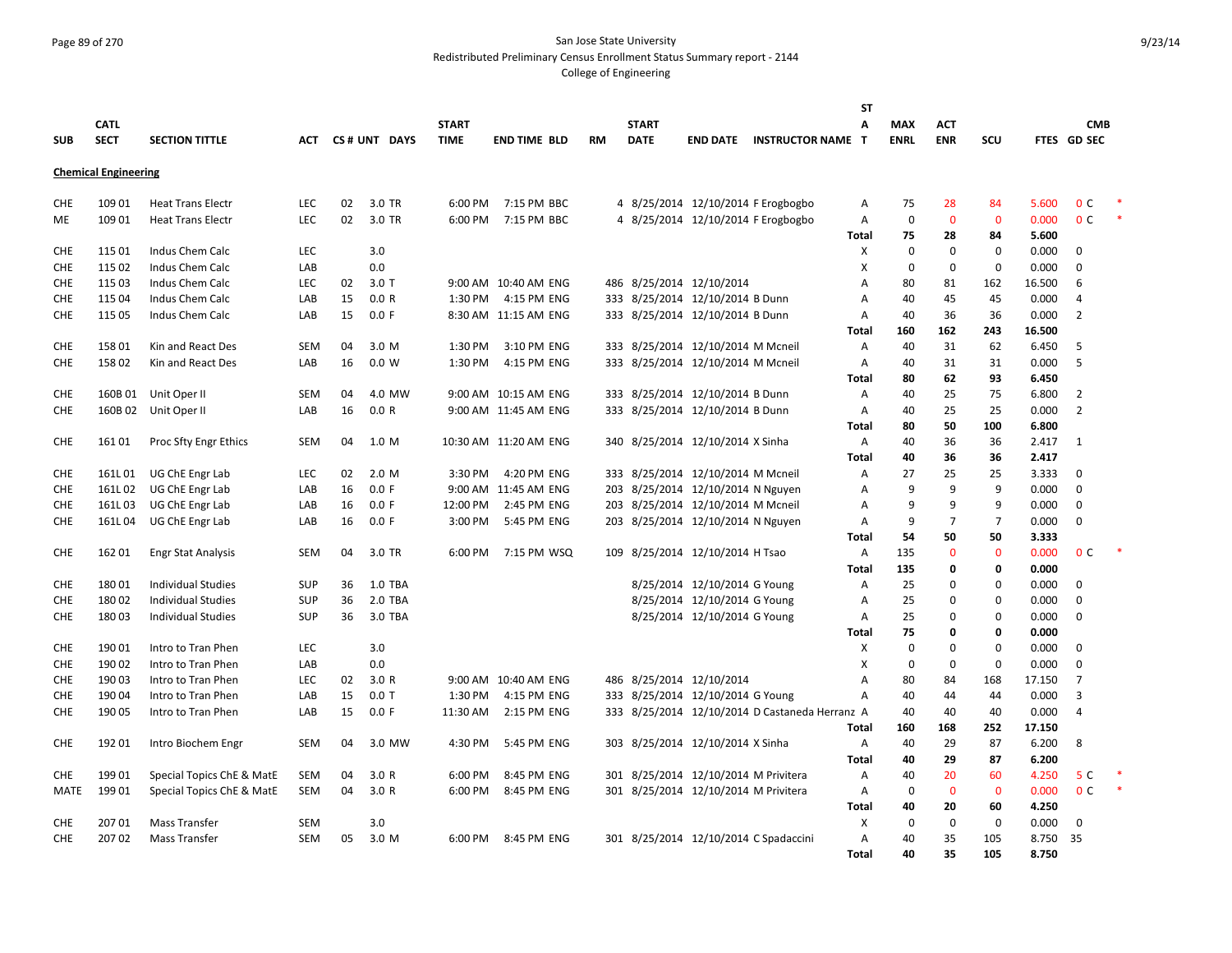# Page 90 of 270 San Jose State University Redistributed Preliminary Census Enrollment Status Summary report - 2144

|            |             |                         |            |         |             |              |                     |           |              |                                   |                                       | <b>ST</b>    |             |            |              |        |             |
|------------|-------------|-------------------------|------------|---------|-------------|--------------|---------------------|-----------|--------------|-----------------------------------|---------------------------------------|--------------|-------------|------------|--------------|--------|-------------|
|            | <b>CATL</b> |                         |            |         |             | <b>START</b> |                     |           | <b>START</b> |                                   |                                       | А            | <b>MAX</b>  | <b>ACT</b> |              |        | <b>CMB</b>  |
| <b>SUB</b> | <b>SECT</b> | <b>SECTION TITTLE</b>   | <b>ACT</b> | CS# UNT | <b>DAYS</b> | TIME         | <b>END TIME BLD</b> | <b>RM</b> | <b>DATE</b>  | <b>END DATE</b>                   | <b>INSTRUCTOR NAME</b>                |              | <b>ENRL</b> | <b>ENR</b> | <b>SCU</b>   |        | FTES GD SEC |
| <b>CHE</b> | 298 01      | Master's Project        | <b>SUP</b> | 25      | 1.0 TBA     |              | <b>ENG</b>          |           |              | 339 8/25/2014 12/10/2014 M Mcneil |                                       | A            | 40          | 4          | 4            | 0.333  | -4          |
| <b>CHE</b> | 29802       | <b>Master's Project</b> | <b>SUP</b> | 25      | 2.0 F       | 3:00 PM      | 4:00 PM ENG         |           |              |                                   | 339 8/25/2014 12/10/2014 G Selvaduray | A            | 40          | 8          | 16           | 1.333  | -8          |
| <b>CHE</b> | 298 03      | Master's Project        | <b>SUP</b> | 25      | 1.0         |              |                     |           |              | 8/25/2014 12/10/2014              |                                       | X            | $\Omega$    | 0          | $\Omega$     | 0.000  | - 0         |
| <b>CHE</b> | 298 04      | Master's Project        | <b>SUP</b> | 25      | 2.0 TBA     |              | <b>ENG</b>          |           |              | 339 8/25/2014 12/10/2014 M Mcneil |                                       | A            | 20          |            |              | 0.167  |             |
|            |             |                         |            |         |             |              |                     |           |              |                                   |                                       | <b>Total</b> | 100         | 13         | 22           | 1.833  |             |
| <b>CHE</b> | 29901       | Master's Thesis         | <b>SUP</b> | 25      | 3.0 F       | 3:00 PM      | 4:00 PM ENG         |           |              |                                   | 339 8/25/2014 12/10/2014 G Selvaduray | A            | 40          | $\Omega$   | $\Omega$     | 0.000  | - 0         |
| <b>CHE</b> | 299 02      | Master's Thesis         | <b>SUP</b> | 25      | 3.0 TBA     |              | <b>ENG</b>          |           |              | 339 8/25/2014 12/10/2014 M Mcneil |                                       | A            | 40          | $\Omega$   | $\Omega$     | 0.000  | - 0         |
|            |             |                         |            |         |             |              |                     |           |              |                                   |                                       | Total        | 80          | 0          | $\mathbf{0}$ | 0.000  |             |
|            |             |                         |            |         |             |              |                     |           |              |                                   | <b>Chemical Engineering Total</b>     |              | 1159        | 653        | 1132         | 79.283 |             |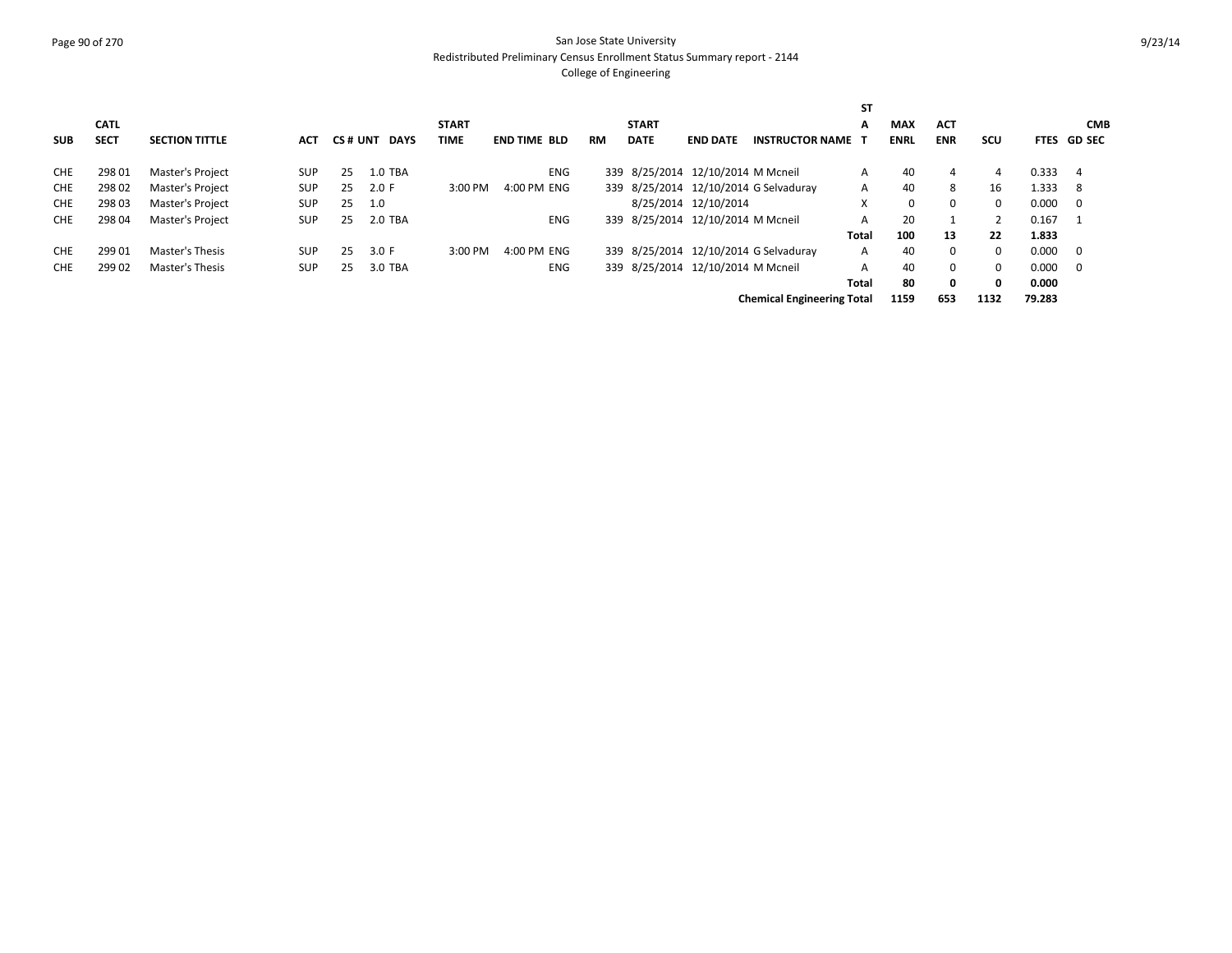#### Page 91 of 270 San Jose State University Redistributed Preliminary Census Enrollment Status Summary report - 2144

|            |             |                                   |            |    |                  |              |                       |           |              |                                     |                                       | <b>ST</b>    |             |             |             |        |                |
|------------|-------------|-----------------------------------|------------|----|------------------|--------------|-----------------------|-----------|--------------|-------------------------------------|---------------------------------------|--------------|-------------|-------------|-------------|--------|----------------|
|            | <b>CATL</b> |                                   |            |    |                  | <b>START</b> |                       |           | <b>START</b> |                                     |                                       | A            | <b>MAX</b>  | <b>ACT</b>  |             |        | <b>CMB</b>     |
| <b>SUB</b> | <b>SECT</b> | <b>SECTION TITTLE</b>             |            |    | ACT CS# UNT DAYS | <b>TIME</b>  | <b>END TIME BLD</b>   | <b>RM</b> | <b>DATE</b>  |                                     | <b>END DATE INSTRUCTOR NAME T</b>     |              | <b>ENRL</b> | <b>ENR</b>  | SCU         |        | FTES GD SEC    |
|            |             | Civil & Environmental Engineering |            |    |                  |              |                       |           |              |                                     |                                       |              |             |             |             |        |                |
|            |             |                                   |            |    |                  |              |                       |           |              |                                     |                                       |              |             |             |             |        |                |
| CE         | 801         | <b>Plane Surveying</b>            | <b>SEM</b> | 02 | 3.0 TR           |              | 7:30 AM 8:20 AM ENG   |           |              | 331 8/25/2014 12/10/2014 J May      |                                       | Α            | 90          | 86          | 172         | 17.250 | 1              |
| CE         | 802         | <b>Plane Surveying</b>            | LAB        | 16 | $0.0$ T          |              | 8:30 AM 11:20 AM ENG  |           |              | 132 8/25/2014 12/10/2014 J May      |                                       | Α            | 18          | 18          | 18          | 0.000  | $\mathbf 0$    |
| CE         | 803         | <b>Plane Surveying</b>            | LAB        | 16 | $0.0$ T          | 12:30 PM     | 3:15 PM ENG           |           |              | 132 8/25/2014 12/10/2014 J May      |                                       | A            | 18          | 19          | 19          | 0.000  | 1              |
| CE         | 804         | <b>Plane Surveying</b>            | LAB        | 16 | 0.0 R            |              | 8:30 AM 11:20 AM ENG  |           |              | 132 8/25/2014 12/10/2014 J May      |                                       | A            | 18          | 19          | 19          | 0.000  | $\mathbf 0$    |
| CE         | 805         | <b>Plane Surveying</b>            | LAB        | 16 | 0.0 R            | 12:30 PM     | 3:15 PM ENG           |           |              | 132 8/25/2014 12/10/2014 J May      |                                       | Α            | 18          | 18          | 18          | 0.000  | $\mathbf 0$    |
| CE         | 806         | <b>Plane Surveying</b>            | LAB        | 16 | 0.0 R            | 3:30 PM      | 6:15 PM ENG           |           |              |                                     | 132 8/25/2014 12/10/2014 M Sorourifar | Α            | 18          | 12          | 12          | 0.000  | 0              |
|            |             |                                   |            |    |                  |              |                       |           |              |                                     |                                       | Total        | 180         | 172         | 258         | 17.250 |                |
| CE         | 2001        | Graphics/CAD/Prog                 | <b>SEM</b> | 02 | 3.0 MW           | 7:30 AM      | 8:20 AM ENG           |           |              | 341 8/25/2014 12/10/2014 X Wang     |                                       | Α            | 90          | 72          | 144         | 14.450 | 1              |
| CE         | 2002        | Graphics/CAD/Prog                 | LAB        | 16 | 0.0 M            |              | 9:00 AM 11:45 AM ENG  |           |              | 394 8/25/2014 12/10/2014 X Wang     |                                       | A            | 18          | 19          | 19          | 0.000  | 1              |
| <b>CE</b>  | 2003        | Graphics/CAD/Prog                 | LAB        | 16 | 0.0 M            | 12:00 PM     | 2:45 PM ENG           |           |              | 103 8/25/2014 12/10/2014 X Wang     |                                       | A            | 18          | 18          | 18          | 0.000  | $\mathbf 0$    |
| CE         | 2004        | Graphics/CAD/Prog                 | LAB        | 16 | 0.0 W            |              | 9:00 AM 11:45 AM ENG  |           |              | 394 8/25/2014 12/10/2014 X Wang     |                                       | A            | 18          | 17          | 17          | 0.000  | $\mathbf 0$    |
| CE         | 2005        | Graphics/CAD/Prog                 | LAB        | 16 | 0.0 W            |              | 12:00 PM 2:45 PM ENG  |           |              | 394 8/25/2014 12/10/2014 X Wang     |                                       | Α            | 18          | 18          | 18          | 0.000  | $\mathbf 0$    |
| CE         | 20 06       | Graphics/CAD/Prog                 | LAB        |    | 0.0              |              |                       |           |              |                                     |                                       | Х            | $\mathbf 0$ | $\mathbf 0$ | $\mathbf 0$ | 0.000  | 0              |
|            |             |                                   |            |    |                  |              |                       |           |              |                                     |                                       | Total        | 162         | 144         | 216         | 14.450 |                |
| CE         | 95 01       | Theory App Statics                | <b>LEC</b> | 02 | 3.0 TR           |              | 9:00 AM 10:15 AM ENG  |           |              | 341 8/25/2014 12/10/2014 S Vukazich |                                       | A            | 65          | 67          | 201         | 13.600 | $\overline{4}$ |
| CE         | 95 02       | Theory App Statics                | LEC        | 02 | 3.0 MW           |              | 9:00 AM 10:15 AM ENG  |           |              | 339 8/25/2014 12/10/2014 M Maaz     |                                       | Α            | 65          | 59          | 177         | 11.950 | 3              |
| CE         | 95 03       | <b>Theory App Statics</b>         | LEC        | 02 | 3.0 TR           |              | 10:30 AM 11:45 AM BBC |           |              | 105 8/25/2014 12/10/2014 R Lukkoor  |                                       | Α            | 50          | 50          | 150         | 10.150 | 3              |
| <b>CE</b>  | 95 04       | Theory App Statics                | <b>LEC</b> |    | 3.0              |              |                       |           |              |                                     |                                       | X            | $\mathbf 0$ | $\mathbf 0$ | $\mathbf 0$ | 0.000  | $\mathbf 0$    |
|            |             |                                   |            |    |                  |              |                       |           |              |                                     |                                       | Total        | 180         | 176         | 528         | 35.700 |                |
| CE         | 99 01       | <b>Intro Statics</b>              | <b>LEC</b> | 02 | 2.0 MW           |              | 8:00 AM 8:50 AM ENG   |           |              | 329 8/25/2014 12/10/2014 M Maaz     |                                       | Α            | 72          | 52          | 104         | 7.033  | 3              |
|            |             |                                   |            |    |                  |              |                       |           |              |                                     |                                       | <b>Total</b> | 72          | 52          | 104         | 7.033  |                |
| CE         | 11201       | Mech of Matls                     | LEC        | 02 | 3.0 TR           |              | 10:30 AM 11:45 AM BBC |           |              | 103 8/25/2014 12/10/2014 X Wang     |                                       | A            | 50          | 48          | 144         | 9.750  | 3              |
| CE         | 11202       | Mech of Matls                     | LEC        | 02 | 3.0 TR           |              | 10:30 AM 11:45 AM DMH |           |              | 234 8/25/2014 12/10/2014 B Dao      |                                       | A            | 70          | 74          | 222         | 14.950 | 3              |
| CE         | 11203       | Mech of Matls                     | LEC        | 02 | 3.0 TR           |              | 9:00 AM 10:15 AM YUH  |           |              | 124 8/25/2014 12/10/2014 B Dao      |                                       | Α            | 65          | 98          | 294         | 19.950 | $\overline{7}$ |
| CE         | 11204       | Mech of Matls                     | LEC        |    | 3.0              |              |                       |           |              |                                     |                                       | X            | $\mathbf 0$ | $\mathbf 0$ | $\mathbf 0$ | 0.000  | $\mathbf 0$    |
|            |             |                                   |            |    |                  |              |                       |           |              |                                     |                                       | Total        | 185         | 220         | 660         | 44.650 |                |
| CE         | 12001       | Construc Matl Lab                 | LAB        | 16 | 1.0 M            | 6:00 PM      | 8:45 PM ENG           |           |              | 134 8/25/2014 12/10/2014 M Maaz     |                                       | Α            | 18          | 19          | 19          | 1.267  | 0              |
| CE         | 12002       | Construc Matl Lab                 | LAB        | 16 | $1.0$ T          | 6:00 PM      | 8:45 PM ENG           |           |              | 134 8/25/2014 12/10/2014 M Maaz     |                                       | Α            | 18          | 14          | 14          | 0.950  | 1              |
| CE         | 12003       | Construc Matl Lab                 | LAB        | 16 | 1.0 W            | 6:00 PM      | 8:45 PM ENG           |           |              | 134 8/25/2014 12/10/2014 M Maaz     |                                       | A            | 18          | 18          | 18          | 1.200  | $\mathbf 0$    |
| CE         | 12004       | <b>Construc Matl Lab</b>          | LAB        |    | 1.0              |              |                       |           |              |                                     |                                       | X            | $\mathbf 0$ | $\mathbf 0$ | $\mathbf 0$ | 0.000  | $\mathbf 0$    |
|            |             |                                   |            |    |                  |              |                       |           |              |                                     |                                       | <b>Total</b> | 54          | 51          | 51          | 3.417  |                |
| CE         | 12101       | <b>Transp Engrg</b>               | LEC        | 02 | 3.0 MW           |              | 10:30 AM 11:20 AM ENG |           |              | 329 8/25/2014 12/10/2014 J Botha    |                                       | Α            | 72          | 75          | 150         | 15.100 | $\overline{2}$ |
| CE         | 12102       | <b>Transp Engrg</b>               | LAB        | 16 | 0.0 M            | 1:30 PM      | 4:15 PM ENG           |           |              | 339 8/25/2014 12/10/2014 J Botha    |                                       | Α            | 18          | 19          | 19          | 0.000  | 1              |
| CE         | 12103       | <b>Transp Engrg</b>               | LAB        | 16 | 0.0 W            | 1:30 PM      | 4:15 PM ENG           |           |              | 339 8/25/2014 12/10/2014 J Botha    |                                       | A            | 18          | 19          | 19          | 0.000  | 1              |
| CE         | 12104       | <b>Transp Engrg</b>               | LAB        | 16 | 0.0T             | 1:30 PM      | 4:15 PM ENG           |           |              | 339 8/25/2014 12/10/2014 J Botha    |                                       | Α            | 18          | 19          | 19          | 0.000  | 0              |
| CE         | 12105       | <b>Transp Engrg</b>               | LAB        | 16 | 0.0 W            | 6:00 PM      | 8:45 PM ENG           |           |              | 335 8/25/2014 12/10/2014 S Koosha   |                                       | A            | 18          | 18          | 18          | 0.000  | $\mathbf 0$    |
|            |             |                                   |            |    |                  |              |                       |           |              |                                     |                                       | <b>Total</b> | 144         | 150         | 225         | 15.100 |                |
| CE         | 12201       | <b>Traffic Engrg</b>              | <b>SEM</b> | 04 | 3.0 R            | 6:00 PM      | 8:45 PM DMH           |           |              | 163 8/25/2014 12/10/2014 D Pitton   |                                       | A            | 35          | 36          | 108         | 7.300  | $\overline{2}$ |
|            |             |                                   |            |    |                  |              |                       |           |              |                                     |                                       | <b>Total</b> | 35          | 36          | 108         | 7.300  |                |
| CE         | 123 01      | Highway & Stree Des               | <b>SEM</b> | 04 | $3.0$ T          | 6:00 PM      | 8:45 PM CL            |           |              | 303 8/25/2014 12/10/2014 S Koosha   |                                       | Α            | 35          | 38          | 114         | 8.000  | 8              |
|            |             |                                   |            |    |                  |              |                       |           |              |                                     |                                       | <b>Total</b> | 35          | 38          | 114         | 8.000  |                |
| CE         | 13001       | <b>CE Econ Analysis</b>           | LEC.       | 02 | 2.0 MW           |              | 7:00 AM  7:50 AM ENG  |           |              | 339 8/25/2014 12/10/2014 J Tang     |                                       | A            | 55          | 57          | 114         | 7.600  | $\Omega$       |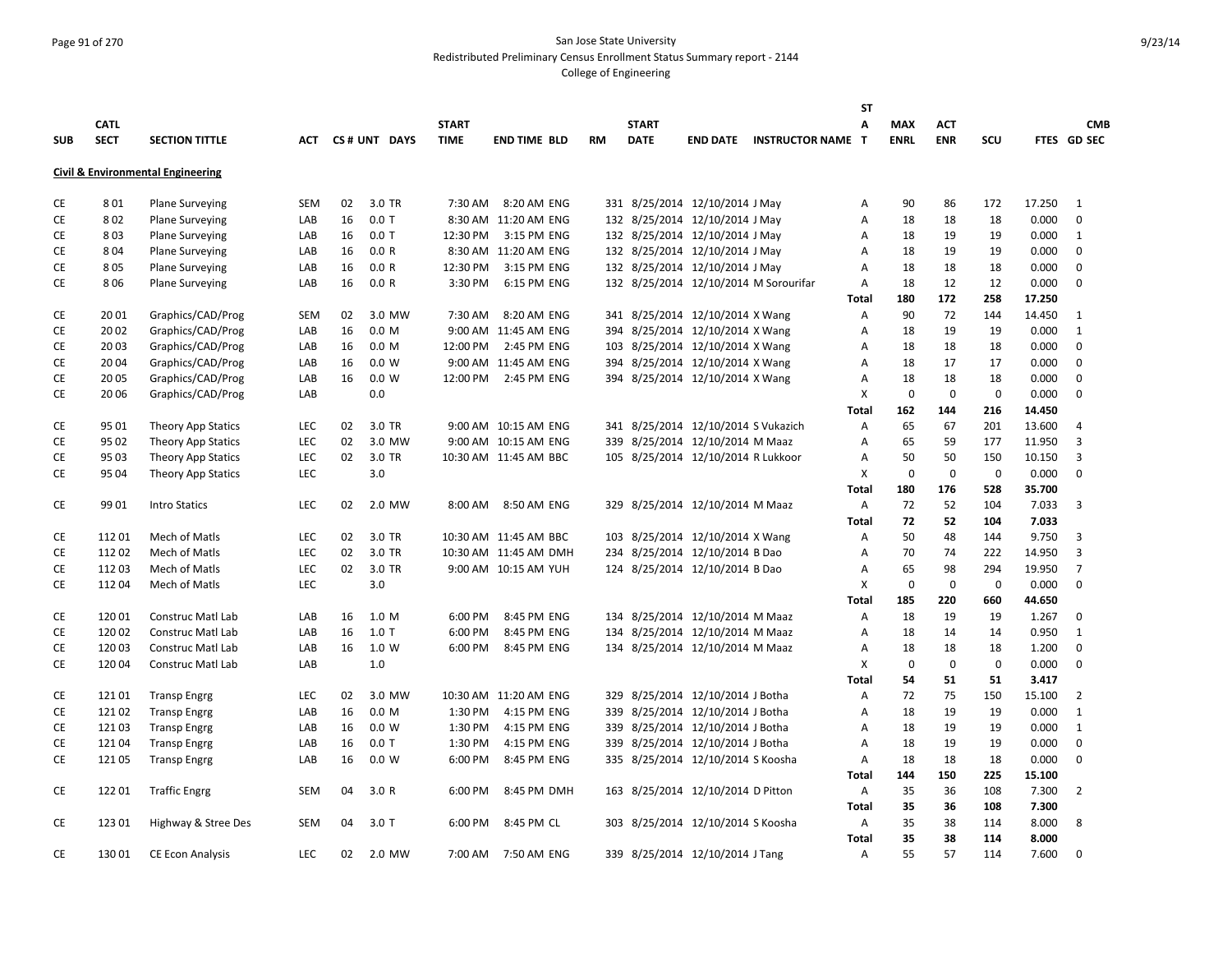#### Page 92 of 270 San Jose State University Redistributed Preliminary Census Enrollment Status Summary report - 2144

|            |             |                           |            |    |                  |              |                       |           |              |                                      |                                           | <b>ST</b>                      |             |             |             |                |                |
|------------|-------------|---------------------------|------------|----|------------------|--------------|-----------------------|-----------|--------------|--------------------------------------|-------------------------------------------|--------------------------------|-------------|-------------|-------------|----------------|----------------|
|            | <b>CATL</b> |                           |            |    |                  | <b>START</b> |                       |           | <b>START</b> |                                      |                                           | A                              | <b>MAX</b>  | <b>ACT</b>  |             |                | <b>CMB</b>     |
| <b>SUB</b> | <b>SECT</b> | <b>SECTION TITTLE</b>     | АСТ        |    | CS# UNT DAYS     | <b>TIME</b>  | <b>END TIME BLD</b>   | <b>RM</b> | <b>DATE</b>  |                                      | <b>END DATE INSTRUCTOR NAME T</b>         |                                | <b>ENRL</b> | <b>ENR</b>  | SCU         |                | FTES GD SEC    |
| CE         | 13002       | <b>CE Econ Analysis</b>   | LEC        |    | 2.0              |              |                       |           |              |                                      |                                           | X                              | $\mathbf 0$ | $\mathbf 0$ | $\mathbf 0$ | 0.000          | $\mathbf 0$    |
|            |             |                           |            |    |                  |              |                       |           |              |                                      |                                           | <b>Total</b>                   | 55          | 57          | 114         | 7.600          |                |
| CE         | 13101       | Intr to Const Engr        | LEC        |    | 3.0              |              |                       |           |              |                                      |                                           | Χ                              | $\mathbf 0$ | 0           | 0           | 0.000          | $\mathbf 0$    |
| CE         | 13102       | Intr to Const Engr        | LEC        | 02 | 3.0 M            | 6:00 PM      | 8:45 PM CL            |           |              | 303 8/25/2014 12/10/2014 H Park      |                                           | Α                              | 54          | 45          | 135         | 9.050          | 1              |
|            |             |                           |            |    |                  |              |                       |           |              |                                      |                                           | <b>Total</b>                   | 54          | 45          | 135         | 9.050          |                |
| CE         | 13201       | Constr Meth & Equip       | <b>SEM</b> | 04 | 3.0 W            | 6:00 PM      | 8:45 PM CL            |           |              | 303 8/25/2014 12/10/2014 L Battersby |                                           | A                              | 35          | 35          | 105         | 7.750 15       |                |
|            |             |                           |            |    |                  |              |                       |           |              |                                      |                                           | <b>Total</b>                   | 35          | 35          | 105         | 7.750          |                |
| CE         | 134 01      | Proj Mgt Const            | <b>SEM</b> | 04 | $3.0$ T          | 1:30 PM      | 4:15 PM SH            |           |              | 311 8/25/2014 12/10/2014 B Olson     |                                           | Α                              | 35          | 39          | 117         | 7.950          | 3              |
|            |             |                           |            |    |                  |              |                       |           |              |                                      |                                           | <b>Total</b>                   | 35          | 39          | 117         | 7.950          |                |
| CE         | 140 01      | Geotech Engr              | <b>SEM</b> |    | 3.0              |              |                       |           |              |                                      |                                           | X                              | $\mathbf 0$ | $\mathbf 0$ | $\mathbf 0$ | 0.000          | $\mathbf 0$    |
| <b>CE</b>  | 140 02      | Geotech Engr              | LAB        |    | 0.0              |              |                       |           |              |                                      |                                           | X                              | 0           | $\mathbf 0$ | $\mathbf 0$ | 0.000          | $\mathbf 0$    |
| CE         | 14003       | Geotech Engr              | LAB        |    | 0.0              |              |                       |           |              |                                      |                                           | X                              | 0           | $\Omega$    | $\Omega$    | 0.000          | $\Omega$       |
| <b>CE</b>  | 140 04      | Geotech Engr              | LAB        |    | 0.0              |              |                       |           |              |                                      |                                           | X                              | 0           | $\mathbf 0$ | $\mathbf 0$ | 0.000          | $\mathbf 0$    |
| <b>CE</b>  | 140 05      | Geotech Engr              | LAB        |    | 0.0              |              |                       |           |              |                                      |                                           | X                              | 0           | $\mathbf 0$ | $\mathbf 0$ | 0.000          | $\mathbf 0$    |
| CE         | 140 06      | Geotech Engr              | LAB        |    | 0.0              |              |                       |           |              |                                      |                                           | X                              | $\Omega$    | $\mathbf 0$ | $\mathbf 0$ | 0.000          | $\mathbf 0$    |
| CE         | 140 07      | Geotech Engr              | <b>SEM</b> | 02 | 3.0 MW           | 12:00 PM     | 1:15 PM ENG           |           |              |                                      | 345 8/25/2014 12/10/2014 L Sullivan-Green | Α                              | 64          | 69          | 138         | 14.050         | 5              |
| CE         | 14008       | Geotech Engr              | LAB        | 16 | $0.0$ T          | 1:30 PM      | 4:15 PM ENG           |           |              |                                      | 209 8/25/2014 12/10/2014 L Sullivan-Green | Α                              | 16          | 18          | 18          | 0.000          | 1              |
| <b>CE</b>  | 140 09      | Geotech Engr              | LAB        | 16 | 0.0 W            | 1:30 PM      | 4:15 PM ENG           |           |              |                                      | 209 8/25/2014 12/10/2014 L Sullivan-Green | Α                              | 16          | 17          | 17          | 0.000          | $\overline{2}$ |
| CE         | 140 10      | Geotech Engr              | LAB        | 16 | 0.0 R            | 1:30 PM      | 4:15 PM ENG           |           |              |                                      | 209 8/25/2014 12/10/2014 L Sullivan-Green | A                              | 16          | 17          | 17          | 0.000          | 1              |
| CE         | 140 11      | Geotech Engr              | LAB        | 16 | 0.0 <sub>M</sub> | 1:30 PM      | 4:15 PM ENG           |           |              | 209 8/25/2014 12/10/2014 T Brown     |                                           | Α                              | 16          | 17          | 17          | 0.000          | $\mathbf{1}$   |
|            |             |                           |            | 04 |                  | 6:00 PM      | 8:45 PM CL            |           |              |                                      |                                           | <b>Total</b><br>$\overline{A}$ | 128         | 138<br>12   | 207         | 14.050         |                |
| CE         | 14201       | <b>Const Dewater</b>      | <b>SEM</b> |    | 3.0 W            |              |                       |           |              | 225 8/25/2014 12/10/2014 B Dao       |                                           | <b>Total</b>                   | 35<br>35    | 12          | 36<br>36    | 2.900<br>2.900 | 10             |
| CE         | 15001       | Hydro and Hydrau          | <b>SEM</b> | 02 | 3.0 MW           | 8:00 AM      | 8:50 AM CL            |           |              | 226 8/25/2014 12/10/2014 W Wang      |                                           | Α                              | 72          | 60          | 120         | 12.150         | 3              |
| CE         | 15002       | Hydro and Hydrau          | LAB        | 16 | 0.0 M            | 1:30 PM      | 4:15 PM ENG           |           |              | 150 8/25/2014 12/10/2014 K Liu       |                                           | A                              | 18          | 21          | 21          | 0.000          | 1              |
| CE         | 15003       | Hydro and Hydrau          | LAB        | 16 | $0.0$ T          | 1:30 PM      | 4:15 PM ENG           |           |              | 150 8/25/2014 12/10/2014 J Lee       |                                           | A                              | 18          | 20          | 20          | 0.000          | 1              |
| CE         | 15004       | Hydro and Hydrau          | LAB        | 16 | 0.0 W            | 1:30 PM      | 4:15 PM ENG           |           |              | 150 8/25/2014 12/10/2014 K Liu       |                                           | Α                              | 18          | 19          | 19          | 0.000          | 1              |
| CE         | 15005       | Hydro and Hydrau          | LAB        |    | 0.0              |              |                       |           |              |                                      |                                           | X                              | $\mathbf 0$ | $\mathbf 0$ | $\mathbf 0$ | 0.000          | $\mathbf 0$    |
|            |             |                           |            |    |                  |              |                       |           |              |                                      |                                           | <b>Total</b>                   | 126         | 120         | 180         | 12.150         |                |
| CE         | 154 01      | <b>Hydraulic Design</b>   | <b>SEM</b> | 04 | $3.0$ T          | 6:00 PM      | 8:45 PM HGH           |           |              | 225 8/25/2014 12/10/2014 B Kassab    |                                           | A                              | 35          | 28          | 84          | 5.750          | 3              |
|            |             |                           |            |    |                  |              |                       |           |              |                                      |                                           | <b>Total</b>                   | 35          | 28          | 84          | 5.750          |                |
| CE         | 16001       | Struc Anlys               | <b>SEM</b> | 02 | 3.0 TR           |              | 10:30 AM 11:20 AM ENG |           |              | 339 8/25/2014 12/10/2014 S Vukazich  |                                           | A                              | 72          | 42          | 84          | 8.600          | 4              |
| <b>CE</b>  | 16002       | <b>Struc Anlys</b>        | LAB        | 16 | $0.0$ T          | 1:30 PM      | 4:15 PM ENG           |           |              | 340 8/25/2014 12/10/2014 S Vukazich  |                                           | A                              | 18          | 18          | 18          | 0.000          | 3              |
| CE         | 16003       | <b>Struc Anlys</b>        | LAB        | 16 | 0.0 R            | 1:30 PM      | 4:15 PM ENG           |           |              | 340 8/25/2014 12/10/2014 S Vukazich  |                                           | Α                              | 18          | 12          | 12          | 0.000          | $\mathbf{1}$   |
| CE         | 16004       | Struc Anlys               | LAB        | 16 | 0.0 <sub>M</sub> | 1:30 PM      | 4:15 PM ENG           |           |              | 340 8/25/2014 12/10/2014 R Veloz     |                                           | Α                              | 18          | 12          | 12          | 0.000          | 0              |
| <b>CE</b>  | 16005       | Struc Anlys               | LAB        |    | 0.0              |              |                       |           |              |                                      |                                           | X                              | $\mathbf 0$ | $\mathbf 0$ | $\mathbf 0$ | 0.000          | $\Omega$       |
|            |             |                           |            |    |                  |              |                       |           |              |                                      |                                           | <b>Total</b>                   | 126         | 84          | 126         | 8.600          |                |
| CE         | 162 01      | <b>Struc Concrete Des</b> | <b>SEM</b> | 04 | 3.0 TR           |              | 10:30 AM 11:20 AM ENG |           |              |                                      | 329 8/25/2014 12/10/2014 A Al-Manaseer    | Α                              | 80          | 63          | 126         | 12.650         | 1              |
| CE         | 162 02      | <b>Struc Concrete Des</b> | LAB        | 16 | $0.0$ T          | 1:30 PM      | 4:15 PM ENG           |           |              |                                      | 335 8/25/2014 12/10/2014 A Al-Manaseer    | Α                              | 16          | 15          | 15          | 0.000          | $\mathbf 0$    |
| <b>CE</b>  | 162 03      | <b>Struc Concrete Des</b> | LAB        | 16 | 0.0 W            | 1:30 PM      | 4:15 PM ENG           |           |              |                                      | 335 8/25/2014 12/10/2014 A Al-Manaseer    | Α                              | 16          | 18          | 18          | 0.000          | $\mathbf{1}$   |
| <b>CE</b>  | 16204       | <b>Struc Concrete Des</b> | LAB        | 16 | 0.0 R            | 1:30 PM      | 4:15 PM ENG           |           |              |                                      | 335 8/25/2014 12/10/2014 A Al-Manaseer    | Α                              | 16          | 15          | 15          | 0.000          | $\mathbf 0$    |
| CE         | 162 05      | <b>Struc Concrete Des</b> | LAB        | 16 | 0.0 M            | 3:00 PM      | 5:45 PM ENG           |           |              | 335 8/25/2014 12/10/2014 M Maaz      |                                           | Α                              | 16          | 15          | 15          | 0.000          | 0              |
| CE         | 162 06      | <b>Struc Concrete Des</b> | LAB        |    | 0.0              |              |                       |           |              |                                      |                                           | X                              | $\mathbf 0$ | $\mathbf 0$ | $\mathbf 0$ | 0.000          | $\mathbf 0$    |
| <b>CE</b>  | 162 07      | <b>Struc Concrete Des</b> | <b>SEM</b> | 04 | 3.0 TR           |              | 10:30 AM 11:20 AM ENG |           |              |                                      | 335 8/25/2014 12/10/2014 B Soumountha     | A                              | 16          | 15          | 30          | 3.050          | $\mathbf{1}$   |
|            |             |                           |            |    |                  |              |                       |           |              |                                      |                                           |                                |             |             |             |                |                |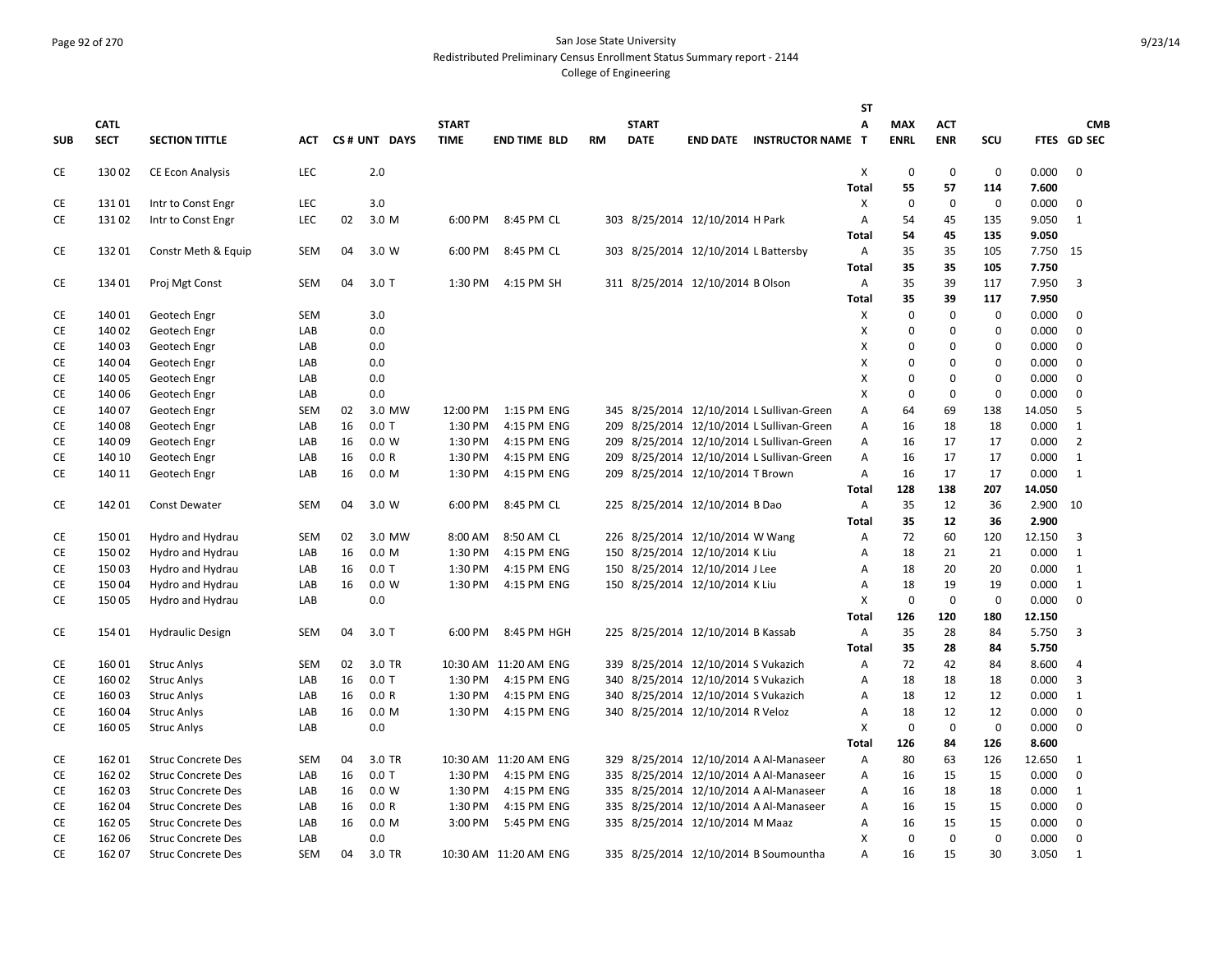# Page 93 of 270 San Jose State University Redistributed Preliminary Census Enrollment Status Summary report - 2144

|            |             |                           |            |    |              |              |                      |    |              |                                      |                                           | ST           |             |             |             |        |                |
|------------|-------------|---------------------------|------------|----|--------------|--------------|----------------------|----|--------------|--------------------------------------|-------------------------------------------|--------------|-------------|-------------|-------------|--------|----------------|
|            | <b>CATL</b> |                           |            |    |              | <b>START</b> |                      |    | <b>START</b> |                                      |                                           | A            | <b>MAX</b>  | <b>ACT</b>  |             |        | <b>CMB</b>     |
| <b>SUB</b> | <b>SECT</b> | <b>SECTION TITTLE</b>     | <b>ACT</b> |    | CS# UNT DAYS | <b>TIME</b>  | <b>END TIME BLD</b>  | RM | <b>DATE</b>  |                                      | <b>END DATE INSTRUCTOR NAME T</b>         |              | <b>ENRL</b> | <b>ENR</b>  | SCU         |        | FTES GD SEC    |
| CE         | 16208       | <b>Struc Concrete Des</b> | LAB        | 16 | $0.0$ T      | 6:00 PM      | 8:45 PM ENG          |    |              |                                      | 335 8/25/2014 12/10/2014 F Tondnevis      | Α            | 16          | 15          | 15          | 0.000  | 1              |
|            |             |                           |            |    |              |              |                      |    |              |                                      |                                           | <b>Total</b> | 176         | 156         | 234         | 15.700 |                |
| CE         | 164 01      | Design Wood Struc         | <b>SEM</b> | 04 | 3.0 W        | 1:30 PM      | 4:15 PM ENG          |    |              | 131 8/25/2014 12/10/2014 K McMullin  |                                           | Α            | 35          | 36          | 108         | 7.450  | 5              |
|            |             |                           |            |    |              |              |                      |    |              |                                      |                                           | Total        | 35          | 36          | 108         | 7.450  |                |
| CE         | 165 01      | <b>Erthquk Resis Dsgn</b> | <b>SEM</b> | 05 | 3.0 M        | 1:30 PM      | 4:15 PM ENG          |    |              | 131 8/25/2014 12/10/2014 K McMullin  |                                           | Α            | 35          | 23          | 69          | 5.150  | 11             |
|            |             |                           |            |    |              |              |                      |    |              |                                      |                                           | <b>Total</b> | 35          | 23          | 69          | 5.150  |                |
| CE         | 17001       | Prin Environ Engr         | LEC        | 02 | 3.0 MW       | 9:00 AM      | 9:50 AM ENG          |    |              | 329 8/25/2014 12/10/2014 J Mukhar    |                                           | Α            | 72          | 61          | 122         | 12.350 | 3              |
| CE         | 17002       | Prin Environ Engr         | LAB        | 16 | 0.0 M        | 1:30 PM      | 4:15 PM ENG          |    |              | 336 8/25/2014 12/10/2014 J Mukhar    |                                           | А            | 18          | 24          | 24          | 0.000  | $\mathbf 0$    |
| CE         | 17003       | Prin Environ Engr         | LAB        | 16 | $0.0$ T      | 1:30 PM      | 4:15 PM ENG          |    |              | 336 8/25/2014 12/10/2014 K Liu       |                                           | Α            | 18          | 17          | 17          | 0.000  | 1              |
| CE         | 170 04      | Prin Environ Engr         | LAB        | 16 | 0.0 W        | 1:30 PM      | 4:15 PM ENG          |    |              | 336 8/25/2014 12/10/2014 R Lukkoor   |                                           | А            | 18          | 20          | 20          | 0.000  | $\overline{2}$ |
| CE         | 17005       | Prin Environ Engr         | LAB        |    | 0.0          |              |                      |    |              |                                      |                                           | х            | $\mathbf 0$ | $\mathbf 0$ | 0           | 0.000  | 0              |
|            |             |                           |            |    |              |              |                      |    |              |                                      |                                           | Total        | 126         | 122         | 183         | 12.350 |                |
| СE         | 17201       | Solid Waste Mgt Engr      | SEM        | 05 | 3.0 M        | 6:00 PM      | 8:45 PM CL           |    |              |                                      | 234 8/25/2014 12/10/2014 U Mandlekar      | Α            | 35          | 11          | 33          | 2.350  | 3              |
|            |             |                           |            |    |              |              |                      |    |              |                                      |                                           | Total        | 35          | 11          | 33          | 2.350  |                |
| CE         | 174 01      | Wtr Dist WW Coll          | <b>SEM</b> | 05 | 3.0 R        | 6:00 PM      | 8:45 PM CL           |    |              | 303 8/25/2014 12/10/2014 B Kassab    |                                           | Α            | 35          | 30          | 90          | 6.350  | $\overline{7}$ |
|            |             |                           |            |    |              |              |                      |    |              |                                      |                                           | Total        | 35          | 30          | 90          | 6.350  |                |
| CE         | 18101       | Civ Eng Systems           | <b>SEM</b> | 05 | 3.0 MW       |              | 9:00 AM 10:15 AM ENG |    |              | 335 8/25/2014 12/10/2014 J Botha     |                                           | Α            | 18          | 18          | 54          | 3.600  | 0              |
| CE         | 18102       | Civ Eng Systems           | <b>SEM</b> | 05 | 3.0 M        | 6:00 PM      | 8:45 PM ENG          |    |              | 335 8/25/2014 12/10/2014 S Fakhry    |                                           | А            | 18          | 19          | 57          | 3.800  | $\mathbf 0$    |
| CE         | 18103       | Civ Eng Systems           | <b>SEM</b> | 05 | 3.0 W        | 6:00 PM      | 8:45 PM ENG          |    |              | 327 8/25/2014 12/10/2014 S Fakhry    |                                           | Α            | 18          | 17          | 51          | 3.400  | $\mathbf 0$    |
| <b>CE</b>  | 18104       | Civ Eng Systems           | <b>SEM</b> |    | 3.0          |              |                      |    |              |                                      |                                           | X            | $\mathbf 0$ | $\mathbf 0$ | $\mathbf 0$ | 0.000  | $\mathbf 0$    |
|            |             |                           |            |    |              |              |                      |    |              |                                      |                                           | Total        | 54          | 54          | 162         | 10.800 |                |
| CE         | 19001       | Numer Solu CE Prob        | LEC        | 02 | $2.0$ T      |              | 6:00 PM 7:50 PM CL   |    |              | 310 8/25/2014 12/10/2014 U Ndon      |                                           | Α            | 55          | 43          | 86          | 5.767  | 1              |
| CE         | 190 02      | Numer Solu CE Prob        | LEC        |    | 2.0          |              |                      |    |              |                                      |                                           | X            | $\mathbf 0$ | $\mathbf 0$ | 0           | 0.000  | $\mathbf 0$    |
|            |             |                           |            |    |              |              |                      |    |              |                                      |                                           | Total        | 55          | 43          | 86          | 5.767  |                |
| <b>CE</b>  | 19201       | Prob Models for CE        | <b>SEM</b> | 02 | 2.0 W        |              | 6:00 PM 7:50 PM CL   |    |              | 310 8/25/2014 12/10/2014 J Mukhar    |                                           | Α            | 55          | 53          | 106         | 7.167  | 3              |
| CE         | 192 02      | Prob Models for CE        | <b>SEM</b> |    | 2.0          |              |                      |    |              |                                      |                                           | X            | $\mathbf 0$ | $\mathbf 0$ | $\mathbf 0$ | 0.000  | $\mathbf 0$    |
|            |             |                           |            |    |              |              |                      |    |              |                                      |                                           | <b>Total</b> | 55          | 53          | 106         | 7.167  |                |
| CE         | 21201       | <b>Struct Dynamics</b>    | <b>SEM</b> | 05 | 3.0R         | 6:00 PM      | 8:45 PM CL           |    |              | 202 8/25/2014 12/10/2014 A Singhal   |                                           | Α            | 40          | 38          | 114         | 9.500  | -38            |
|            |             |                           |            |    |              |              |                      |    |              |                                      |                                           | Total        | 40          | 38          | 114         | 9.500  |                |
| CE         | 22101       | ADV HWY DESIGN            | <b>SEM</b> | 05 | 3.0 M        | 6:00 PM      | 8:45 PM CL           |    |              | 310 8/25/2014 12/10/2014 S Koosha    |                                           | Α            | 40          | 30          | 90          | 7.500  | 30             |
|            |             |                           |            |    |              |              |                      |    |              |                                      |                                           | Total        | 40          | 30          | 90          | 7.500  |                |
| CE         | 224 01      | <b>Traffic Operations</b> | SEM        | 05 | 3.0 W        | 6:00 PM      | 8:45 PM CL           |    |              |                                      | 202 8/25/2014 12/10/2014 J Bhattacharya   | Α            | 30          | 31          | 93          | 7.750  | -31            |
|            |             |                           |            |    |              |              |                      |    |              |                                      |                                           | Total        | 30          | 31          | 93          | 7.750  |                |
| CE         | 23701       | Sustainable Constr        | <b>SEM</b> | 05 | $3.0$ T      | 6:00 PM      | 8:45 PM CL           |    |              | 117 8/25/2014 12/10/2014 C Weston    |                                           | Α            | 35          | 32          | 96          | 7.950  | 31             |
|            |             |                           |            |    |              |              |                      |    |              |                                      |                                           | <b>Total</b> | 35          | 32          | 96          | 7.950  |                |
| CE         | 23801       | Adv Constr Prit Mgmt      | <b>SEM</b> | 05 | 3.0 R        | 6:00 PM      | 8:45 PM CL           |    |              | 117 8/25/2014 12/10/2014 L Battersby |                                           | Α            | 40          | 39          | 117         | 9.750  | -39            |
|            |             |                           |            |    |              |              |                      |    |              |                                      |                                           | Total        | 40          | 39          | 117         | 9.750  |                |
| CE         | 24301       | Adv Found Design          | LEC        | 02 | 3.0 M        | 6:00 PM      | 8:45 PM CL           |    |              |                                      | 117 8/25/2014 12/10/2014 L Sullivan-Green | Α            | 40          | 24          | 72          | 5.950  | 23             |
|            |             |                           |            |    |              |              |                      |    |              |                                      |                                           | Total        | 40          | 24          | 72          | 5.950  |                |
| СE         | 25001       | Model Water Res Engr      | <b>SEM</b> | 05 | 3.0 M        | 6:00 PM      | 8:45 PM ENG          |    |              | 395 8/25/2014 12/10/2014 W Wang      |                                           | Α            | 30          | 27          | 81          | 6.700  | 26             |
|            |             |                           |            |    |              |              |                      |    |              |                                      |                                           | <b>Total</b> | 30          | 27          | 81          | 6.700  |                |
| CE         | 255 01      | Sediment Transport        | <b>SEM</b> | 05 | 3.0 W        | 6:00 PM      | 8:45 PM CL           |    |              | 117 8/25/2014 12/10/2014 W Wang      |                                           | Α            | 40          | 24          | 72          | 6.000  | 24             |
|            |             |                           |            |    |              |              |                      |    |              |                                      |                                           | <b>Total</b> | 40          | 24          | 72          | 6.000  |                |
| СE         | 26701       | Adv Steel Design          | SEM        | 05 | $3.0$ T      | 6:00 PM      | 8:45 PM ENG          |    |              | 131 8/25/2014 12/10/2014 K McMullin  |                                           | A            | 30          | 31          | 93          | 7.750  | - 31           |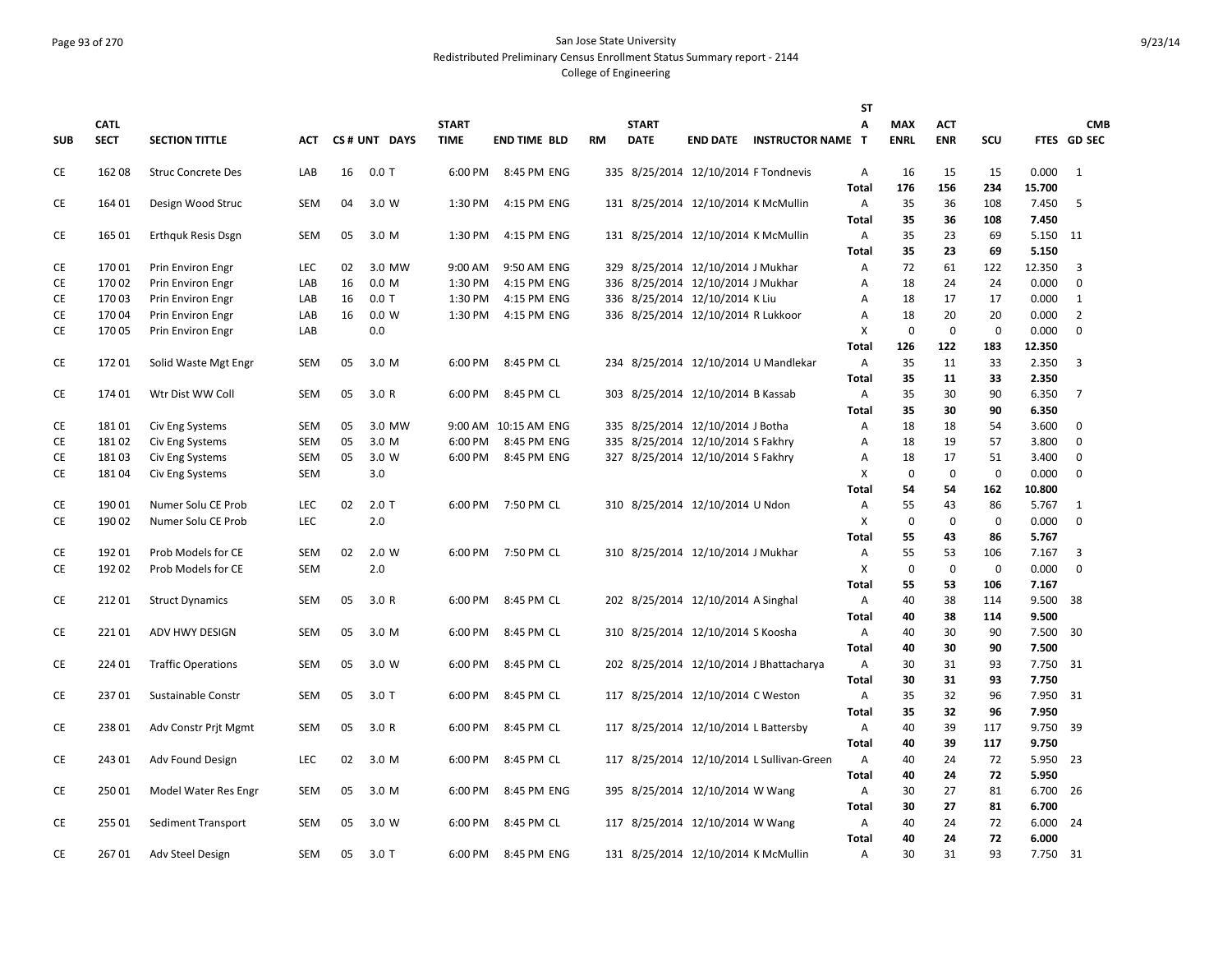#### Page 94 of 270 San Jose State University Redistributed Preliminary Census Enrollment Status Summary report - 2144

|            |             |                                 |            |    |              |              |                     |           |              |                                 |                                         | ST           |             |             |            |          |              |
|------------|-------------|---------------------------------|------------|----|--------------|--------------|---------------------|-----------|--------------|---------------------------------|-----------------------------------------|--------------|-------------|-------------|------------|----------|--------------|
|            | <b>CATL</b> |                                 |            |    |              | <b>START</b> |                     |           | <b>START</b> |                                 |                                         | A            | <b>MAX</b>  | <b>ACT</b>  |            |          | <b>CMB</b>   |
| <b>SUB</b> | <b>SECT</b> | <b>SECTION TITTLE</b>           | <b>ACT</b> |    | CS# UNT DAYS | <b>TIME</b>  | <b>END TIME BLD</b> | <b>RM</b> | <b>DATE</b>  | <b>END DATE</b>                 | <b>INSTRUCTOR NAME</b>                  | ா            | <b>ENRL</b> | <b>ENR</b>  | <b>SCU</b> |          | FTES GD SEC  |
|            |             |                                 |            |    |              |              |                     |           |              |                                 |                                         | Total        | 30          | 31          | 93         | 7.750    |              |
| CE         | 27101       | <b>Physico-Chemical Process</b> | SEM        | 04 | $3.0$ T      | 6:00 PM      | 8:45 PM CL          |           |              | 226 8/25/2014 12/10/2014 X Zhou |                                         | A            | 40          | 12          | 36         | 3.000 12 |              |
|            |             |                                 |            |    |              |              |                     |           |              |                                 |                                         | Total        | 40          | 12          | 36         | 3.000    |              |
| CE         | 298 01      | Special Problems                | <b>SUP</b> | 25 | 3.0 TBA      |              |                     |           |              | 8/25/2014 12/10/2014 J Lee      |                                         | A            | 10          | 4           | 12         | 1.000    | -4           |
| CE         | 298 02      | Special Problems                | <b>SUP</b> | 25 | 3.0 TBA      |              |                     |           |              |                                 | 8/25/2014 12/10/2014 K McMullin         | A            | 10          |             | 3          | 0.250    | - 1          |
| CE         | 298 03      | Special Problems                | <b>SUP</b> | 25 | 3.0 TBA      |              |                     |           |              | 8/25/2014 12/10/2014            |                                         | A            | 5           | $\mathbf 0$ | 0          | 0.000    | - 0          |
|            |             |                                 |            |    |              |              |                     |           |              |                                 |                                         | <b>Total</b> | 25          | 5.          | 15         | 1.250    |              |
| CE         | 299 01      | <b>Masters Thesis</b>           | <b>SUP</b> | 25 | 3.0 TBA      |              |                     |           |              |                                 | 8/25/2014 12/10/2014 L Sullivan-Green   | A            | 10          |             | 3          | 0.250    | $\mathbf{1}$ |
| CE         | 299 02      | <b>Masters Thesis</b>           | <b>SUP</b> | 25 | 3.0 TBA      |              |                     |           |              | 8/25/2014 12/10/2014            |                                         | A            | 10          | $\mathbf 0$ | 0          | 0.000    | - 0          |
|            |             |                                 |            |    |              |              |                     |           |              |                                 |                                         | <b>Total</b> | 20          |             | 3          | 0.250    |              |
|            |             |                                 |            |    |              |              |                     |           |              |                                 | Civil & Environmental Engineering Total |              | 2692        | 2419        | 5321       | 375.133  |              |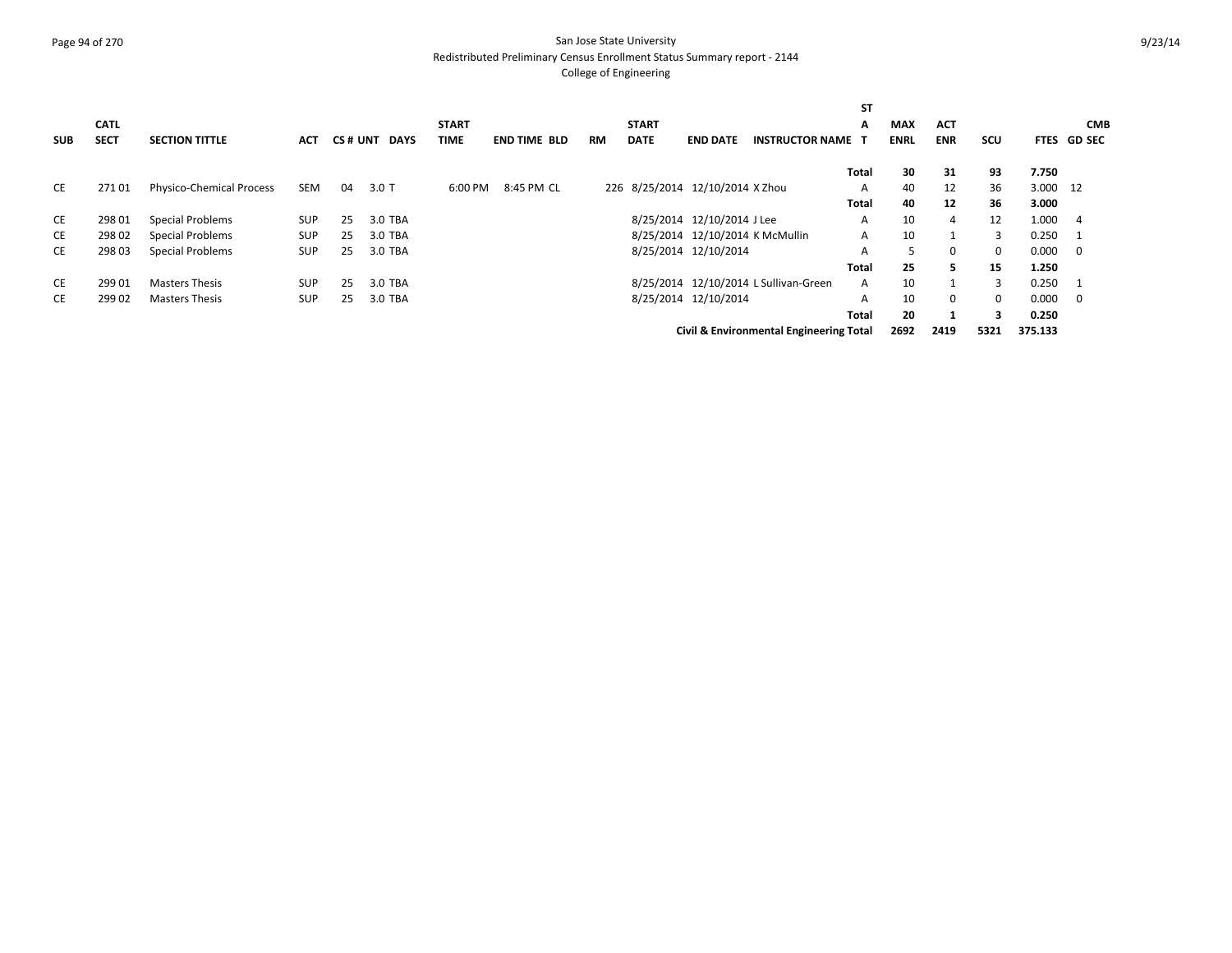# Page 95 of 270 San Jose State University Redistributed Preliminary Census Enrollment Status Summary report - 2144

|             |                             |                                   |            |    |                  |              |                       |           |              |                                   |                                        | ST           |             |              |             |        |                |  |
|-------------|-----------------------------|-----------------------------------|------------|----|------------------|--------------|-----------------------|-----------|--------------|-----------------------------------|----------------------------------------|--------------|-------------|--------------|-------------|--------|----------------|--|
|             | <b>CATL</b>                 |                                   |            |    |                  | <b>START</b> |                       |           | <b>START</b> |                                   |                                        | A            | <b>MAX</b>  | <b>ACT</b>   |             |        | <b>CMB</b>     |  |
| <b>SUB</b>  | <b>SECT</b>                 | <b>SECTION TITTLE</b>             | АСТ        |    | CS# UNT DAYS     | <b>TIME</b>  | <b>END TIME BLD</b>   | <b>RM</b> | <b>DATE</b>  |                                   | <b>END DATE INSTRUCTOR NAME</b>        | $\mathbf{T}$ | <b>ENRL</b> | <b>ENR</b>   | scu         |        | FTES GD SEC    |  |
|             |                             |                                   |            |    |                  |              |                       |           |              |                                   |                                        |              |             |              |             |        |                |  |
|             | <b>Computer Engineering</b> |                                   |            |    |                  |              |                       |           |              |                                   |                                        |              |             |              |             |        |                |  |
|             |                             |                                   |            |    |                  |              |                       |           |              |                                   |                                        |              |             |              |             |        |                |  |
| <b>CMPE</b> | 3001                        | Programming Concept & Meth LEC    |            | 01 | 3.0 MW           |              | 11:00 AM 11:50 AM ENG |           |              | 337 8/25/2014 12/10/2014 H Ozemek |                                        | А            | 60          | 60           | 120         | 12.000 | $\mathbf 0$    |  |
| <b>CMPE</b> | 3002                        | Programming Concept & Meth LAB    |            | 16 | 0.0 R            | 5:30 PM      | 8:20 PM ENG           |           |              | 405 8/25/2014 12/10/2014 C Abboud |                                        | А            | 30          | 30           | 30          | 0.000  | $\mathbf 0$    |  |
| <b>CMPE</b> | 3003                        | Programming Concept & Meth LAB    |            | 16 | 0.0 W            | 5:30 PM      | 8:20 PM ENG           |           |              | 405 8/25/2014 12/10/2014 C Abboud |                                        | Α            | 30          | 30           | 30          | 0.000  | $\mathbf 0$    |  |
| <b>CMPE</b> | 3004                        | Programming Concept & Meth LEC    |            |    | 3.0              |              |                       |           |              |                                   |                                        | Х            | $\Omega$    | $\mathbf 0$  | $\mathbf 0$ | 0.000  | 0              |  |
| <b>CMPE</b> | 3005                        | Programming Concept & Meth LAB    |            |    | 0.0              |              |                       |           |              |                                   |                                        | X            | $\Omega$    | 0            | $\Omega$    | 0.000  | $\mathbf 0$    |  |
| <b>CMPE</b> | 30 06                       | Programming Concept & Meth LEC    |            |    | 3.0              |              |                       |           |              |                                   |                                        | X            | $\Omega$    | $\mathbf 0$  | $\Omega$    | 0.000  | $\mathbf 0$    |  |
| <b>CMPE</b> | 3007                        | Programming Concept & Meth LAB    |            |    | 0.0              |              |                       |           |              |                                   |                                        | X            | $\Omega$    | $\mathbf 0$  | $\Omega$    | 0.000  | $\mathbf 0$    |  |
| <b>CMPE</b> | 3008                        | Programming Concept & Meth LEC    |            | 01 | 3.0 F            | 8:00 AM      | 9:50 AM ENG           |           |              | 337 8/25/2014 12/10/2014 P Kang   |                                        | А            | 90          | 82           | 164         | 16.400 | $\mathbf 0$    |  |
| <b>CMPE</b> | 3009                        | Programming Concept & Meth LAB    |            | 16 | 0.0 F            |              | 10:00 AM 12:50 PM ENG |           |              | 405 8/25/2014 12/10/2014 P Kang   |                                        | A            | 30          | 30           | 30          | 0.000  | $\mathbf 0$    |  |
| <b>CMPE</b> | 30 10                       | Programming Concept & Meth LAB    |            | 16 | 0.0 <sub>M</sub> | 5:30 PM      | 8:20 PM ENG           |           |              | 405 8/25/2014 12/10/2014 P Kang   |                                        | A            | 30          | 30           | 30          | 0.000  | $\mathbf 0$    |  |
| <b>CMPE</b> | 30 11                       | Programming Concept & Meth LAB    |            | 16 | $0.0$ T          | 5:30 PM      | 8:20 PM ENG           |           |              | 405 8/25/2014 12/10/2014 P Kang   |                                        | Α            | 30          | 22           | 22          | 0.000  | $\mathbf 0$    |  |
|             |                             |                                   |            |    |                  |              |                       |           |              |                                   |                                        | Total        | 300         | 284          | 426         | 28.400 |                |  |
| <b>CMPE</b> | 5001                        | Object Orient Concept Meth LEC    |            | 01 | 3.0 TR           | 4:30 PM      | 5:20 PM ENG           | 189       |              | 8/25/2014 12/10/2014 C Tarng      |                                        | Α            | 120         | 78           | 156         | 15.600 | $\mathbf 0$    |  |
| <b>CMPE</b> | 5002                        | <b>Object Orient Concept Meth</b> | LAB        | 16 | $0.0$ T          | 1:30 PM      | 4:20 PM ENG           |           |              | 489 8/25/2014 12/10/2014 C Tarng  |                                        | A            | 30          | 25           | 25          | 0.000  | $\mathbf 0$    |  |
| <b>CMPE</b> | 5003                        | Object Orient Concept Meth        | LAB        | 16 | 0.0 R            | 1:30 PM      | 4:20 PM ENG           |           |              | 489 8/25/2014 12/10/2014 C Tarng  |                                        | А            | 30          | 20           | 20          | 0.000  | $\mathbf 0$    |  |
| <b>CMPE</b> | 5004                        | Object Orient Concept Meth LAB    |            | 16 | 0.0 M            | 1:30 PM      | 4:20 PM ENG           |           |              | 489 8/25/2014 12/10/2014 C Tarng  |                                        | А            | 30          | 13           | 13          | 0.000  | $\mathbf 0$    |  |
| <b>CMPE</b> | 5005                        | Object Orient Concept Meth        | LAB        | 16 | 0.0 W            | 1:30 PM      | 4:20 PM ENG           |           |              | 489 8/25/2014 12/10/2014 C Tarng  |                                        | A            | 30          | 20           | 20          | 0.000  | $\mathbf 0$    |  |
| <b>CMPE</b> | 5006                        | Object Orient Concept Meth        | LAB        |    | 0.0              |              |                       |           |              |                                   |                                        | X            | $\mathbf 0$ | $\mathbf 0$  | 0           | 0.000  | $\mathbf 0$    |  |
|             |                             |                                   |            |    |                  |              |                       |           |              |                                   |                                        | Total        | 240         | 156          | 234         | 15.600 |                |  |
| <b>CMPE</b> | 102 01                      | <b>Embedded Software</b>          | <b>SEM</b> |    | 3.0              |              |                       |           |              |                                   |                                        | х            | 0           | $\mathbf 0$  | 0           | 0.000  | 0              |  |
| SE          | 102 01                      | <b>Embedded Software</b>          | <b>SEM</b> |    | 3.0              |              |                       |           |              |                                   |                                        | X            | 0           | $\mathbf 0$  | 0           | 0.000  | $\mathbf 0$    |  |
| <b>CMPE</b> | 102 02                      | <b>Embedded Software</b>          | <b>SEM</b> | 04 | 3.0 MW           |              | 10:30 AM 11:45 AM CL  |           |              |                                   | 202 8/25/2014 12/10/2014 H Katircioglu | Α            | 50          | 50           | 150         | 10.000 | 0 <sup>c</sup> |  |
| <b>SE</b>   | 102 02                      | <b>Embedded Software</b>          | <b>SEM</b> | 04 | 3.0 MW           |              | 10:30 AM 11:45 AM CL  |           |              |                                   | 202 8/25/2014 12/10/2014 H Katircioglu | Α            | 0           | $\mathbf{0}$ | $\mathbf 0$ | 0.000  | 0 <sup>c</sup> |  |
| <b>CMPE</b> | 102 03                      | <b>Embedded Software</b>          | <b>SEM</b> | 04 | 3.0 M            | 3:00 PM      | 5:45 PM ENG           |           |              | 337 8/25/2014 12/10/2014 A Bindal |                                        | Α            | 50          | 49           | 147         | 9.800  | 0 <sup>C</sup> |  |
| SE          | 102 03                      | <b>Embedded Software</b>          | SEM        | 04 | 3.0 M            | 3:00 PM      | 5:45 PM ENG           |           |              | 337 8/25/2014 12/10/2014 A Bindal |                                        | A            | 0           | $\mathbf 0$  | $\mathbf 0$ | 0.000  | 0 <sup>C</sup> |  |
|             |                             |                                   |            |    |                  |              |                       |           |              |                                   |                                        | Total        | 100         | 99           | 297         | 19.800 |                |  |
| <b>CMPE</b> | 11001                       | <b>Embedded Electron</b>          | SEM        | 04 | 3.0 MW           |              | 10:30 AM 11:20 AM ENG |           |              | 325 8/25/2014 12/10/2014 A Bindal |                                        | Α            | 50          | 40           | 80          | 8.000  | $\mathbf 0$    |  |
| <b>CMPE</b> | 11002                       | <b>Embedded Electron</b>          | LAB        |    | 0.0              |              |                       |           |              |                                   |                                        | X            | $\mathbf 0$ | $\mathbf 0$  | $\mathbf 0$ | 0.000  | $\mathbf 0$    |  |
| <b>CMPE</b> | 11003                       | <b>Embedded Electron</b>          | LAB        | 16 | $0.0$ T          | 1:30 PM      | 4:20 PM ENG           | 286       |              | 8/25/2014 12/10/2014 A Bindal     |                                        | A            | 25          | 17           | 17          | 0.000  | $\mathbf 0$    |  |
| <b>CMPE</b> | 11004                       | <b>Embedded Electron</b>          | LAB        | 16 | $0.0$ T          | 4:30 PM      | 7:20 PM ENG           |           |              | 286 8/25/2014 12/10/2014 A Bindal |                                        | A            | 24          | 23           | 23          | 0.000  | $\mathbf 0$    |  |
|             |                             |                                   |            |    |                  |              |                       |           |              |                                   |                                        | Total        | 99          | 80           | 120         | 8.000  |                |  |
| <b>CMPE</b> | 12001                       | Computer Org & Arch               | <b>SEM</b> |    | 3.0              |              |                       |           |              |                                   |                                        | X            | 0           | $\mathbf 0$  | $\mathbf 0$ | 0.000  | $\mathbf 0$    |  |
| SE          | 12001                       | Computer Org & Arch               | <b>SEM</b> |    | 3.0              |              |                       |           |              |                                   |                                        | X            | 0           | $\mathbf 0$  | $\mathbf 0$ | 0.000  | $\mathbf 0$    |  |
| <b>CMPE</b> | 12002                       | Computer Org & Arch               | <b>SEM</b> | 04 | 3.0 MW           |              | 9:00 AM 10:15 AM ENG  |           |              | 331 8/25/2014 12/10/2014 H Li     |                                        | A            | 50          | 47           | 141         | 9.400  | 0 <sup>c</sup> |  |
| SE          | 12002                       | Computer Org & Arch               | SEM        | 04 | 3.0 MW           |              | 9:00 AM 10:15 AM ENG  |           |              | 331 8/25/2014 12/10/2014 H Li     |                                        | Α            | $\mathbf 0$ | $\mathbf 0$  | $\mathbf 0$ | 0.000  | 0 <sup>C</sup> |  |
|             |                             |                                   |            |    |                  |              |                       |           |              |                                   |                                        | Total        | 50          | 47           | 141         | 9.400  |                |  |
| <b>CMPE</b> | 124 01                      | Digital Design I                  | <b>SEM</b> | 04 | 3.0 MW           | 8:00 AM      | 8:50 AM ENG           |           |              | 337 8/25/2014 12/10/2014 H Ozemek |                                        | Α            | 40          | 42           | 84          | 8.400  | $\mathbf 0$    |  |
| <b>CMPE</b> | 124 02                      | Digital Design I                  | LAB        | 16 | 0.0 <sub>M</sub> | 1:30 PM      | 4:20 PM ENG           |           |              | 278 8/25/2014 12/10/2014 H Ozemek |                                        | Α            | 20          | 22           | 22          | 0.000  | $\mathbf 0$    |  |
|             |                             |                                   |            |    |                  |              |                       |           |              |                                   |                                        |              |             |              |             |        | $\mathbf 0$    |  |
| <b>CMPE</b> | 124 03                      | Digital Design I                  | LAB        | 16 | 0.0 W            | 1:30 PM      | 4:20 PM ENG           |           |              | 278 8/25/2014 12/10/2014 H Ozemek |                                        | Α            | 20<br>80    | 20<br>84     | 20<br>126   | 0.000  |                |  |
|             |                             |                                   |            |    |                  |              |                       |           |              |                                   |                                        | <b>Total</b> |             |              |             | 8.400  |                |  |
| <b>CMPE</b> | 125 01                      | Digital Design 2                  | SEM        | 04 | 3.0 MW           |              | 12:00 PM 12:50 PM CL  |           |              | 202 8/25/2014 12/10/2014 D Hung   |                                        | Α            | 50          | 33           | 66          | 6.600  | 0              |  |
| <b>CMPE</b> | 125 02                      | Digital Design 2                  | LAB        | 16 | 0.0 <sub>M</sub> | 2:30 PM      | 5:20 PM ENG           |           |              | 288 8/25/2014 12/10/2014 D Hung   |                                        | A            | 25          | 24           | 24          | 0.000  | $\mathbf 0$    |  |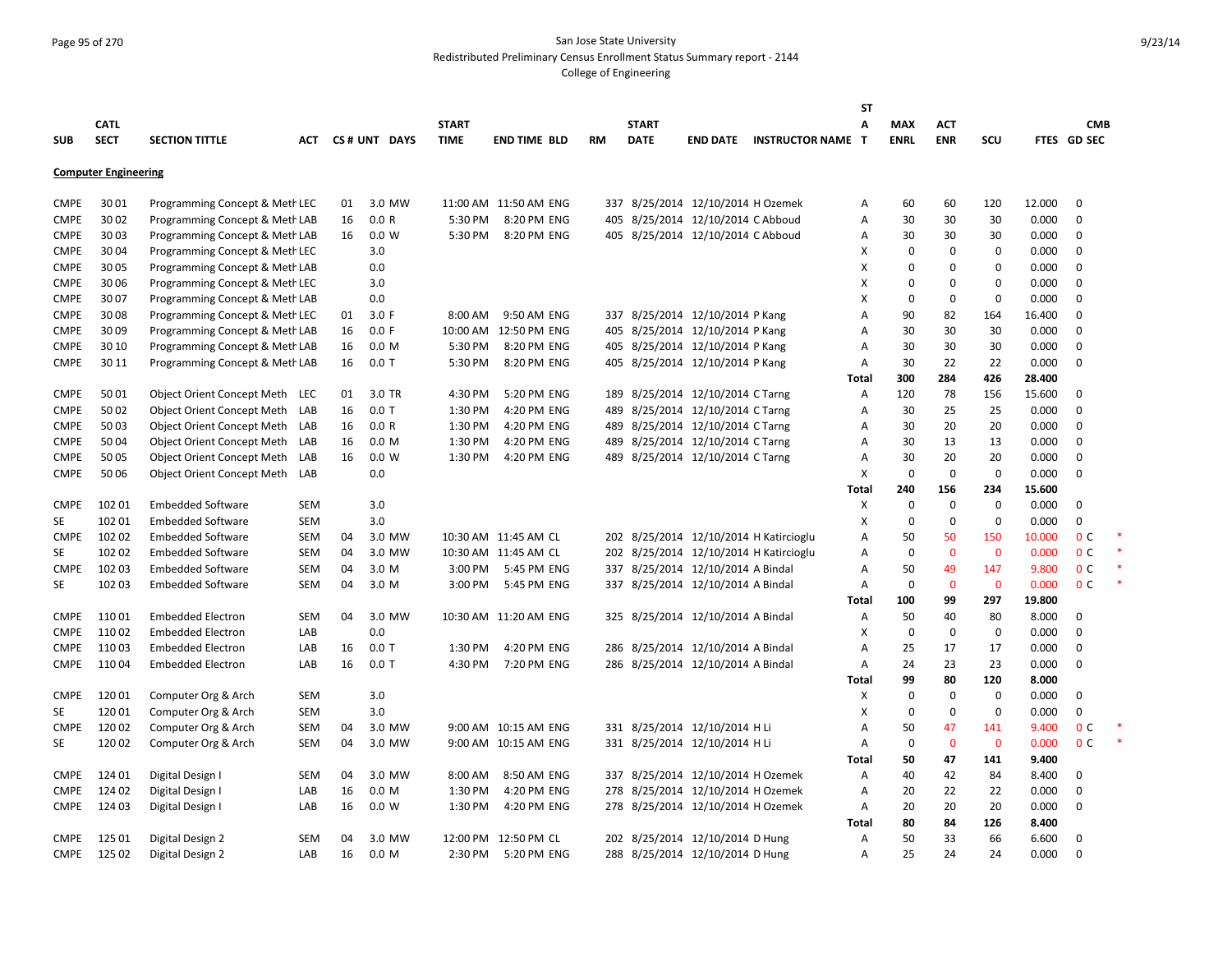### Page 96 of 270 San Jose State University Redistributed Preliminary Census Enrollment Status Summary report - 2144

|                   |                |                            |            |    |              |                    |                            |    |              |                                      |                                     | <b>ST</b>         |                   |                         |                     |                 |                                  |        |
|-------------------|----------------|----------------------------|------------|----|--------------|--------------------|----------------------------|----|--------------|--------------------------------------|-------------------------------------|-------------------|-------------------|-------------------------|---------------------|-----------------|----------------------------------|--------|
|                   | <b>CATL</b>    |                            |            |    |              | <b>START</b>       |                            |    | <b>START</b> |                                      |                                     | A                 | <b>MAX</b>        | <b>ACT</b>              |                     |                 | <b>CMB</b>                       |        |
| <b>SUB</b>        | <b>SECT</b>    | <b>SECTION TITTLE</b>      | ACT        |    | CS# UNT DAYS | <b>TIME</b>        | <b>END TIME BLD</b>        | RM | <b>DATE</b>  | <b>END DATE</b>                      | <b>INSTRUCTOR NAME</b>              | $\mathbf{T}$      | <b>ENRL</b>       | <b>ENR</b>              | SCU                 |                 | FTES GD SEC                      |        |
|                   |                |                            |            |    |              |                    |                            |    |              |                                      |                                     |                   |                   |                         |                     |                 |                                  |        |
| <b>CMPE</b>       | 125 03         | Digital Design 2           | LAB        | 16 | $0.0$ T      |                    | 9:30 AM 12:20 PM ENG       |    |              | 288 8/25/2014 12/10/2014 D Hung      |                                     | Α<br><b>Total</b> | 25<br>100         | 9<br>66                 | 9<br>99             | 0.000<br>6.600  | $\mathbf 0$                      |        |
| <b>CMPE</b>       | 126 01         | Alg & Data Str Des         | LEC        | 04 | 3.0 TR       | 1:30 PM            | 2:20 PM ENG                |    |              | 337 8/25/2014 12/10/2014 F Lin       |                                     | Α                 | 73                | 66                      | 132                 | 13.200          | $\mathbf 0$                      |        |
| <b>CMPE</b>       | 126 02         | Alg & Data Str Des         | LAB        | 16 | $0.0$ T      | 2:30 PM            | 5:20 PM ENG                |    |              | 206 8/25/2014 12/10/2014 F Lin       |                                     | Α                 | 24                | 24                      | 24                  | 0.000           | $\mathbf 0$                      |        |
| <b>CMPE</b>       | 126 03         | Alg & Data Str Des         | LAB        | 16 | 0.0 R        | 2:30 PM            | 5:20 PM ENG                |    |              | 206 8/25/2014 12/10/2014 F Lin       |                                     | Α                 | 24                | 22                      | 22                  | 0.000           | $\mathbf 0$                      |        |
| <b>CMPE</b>       | 126 04         | Alg & Data Str Des         | LAB        | 16 | 0.0 R        | 10:30 AM           | 1:20 PM ENG                |    |              | 206 8/25/2014 12/10/2014 F Lin       |                                     | A                 | 25                | 20                      | 20                  | 0.000           | $\mathbf 0$                      |        |
|                   |                |                            |            |    |              |                    |                            |    |              |                                      |                                     | Total             | 146               | 132                     | 198                 | 13.200          |                                  |        |
| <b>CMPE</b>       | 12701          | Microproc Design 1         | <b>SEM</b> | 04 | 3.0 MW       | 1:30 PM            | 2:20 PM ENG                |    |              | 303 8/25/2014 12/10/2014 H Li        |                                     | Α                 | 40                | 40                      | 80                  | 8.000           | $\mathbf 0$                      |        |
| <b>CMPE</b>       | 12702          | Microproc Design 1         | LAB        | 16 | 0.0 W        | 2:30 PM            | 5:20 PM ENG                |    |              | 268 8/25/2014 12/10/2014 H Li        |                                     | Α                 | 20                | 21                      | 21                  | 0.000           | $\mathbf{0}$                     |        |
| <b>CMPE</b>       | 12703          | Microproc Design 1         | LAB        | 16 | $0.0$ T      | 4:30 PM            | 7:20 PM ENG                |    |              | 268 8/25/2014 12/10/2014 H Li        |                                     | Α                 | 20                | 19                      | 19                  | 0.000           | $\mathbf 0$                      |        |
|                   |                |                            |            |    |              |                    |                            |    |              |                                      |                                     | Total             | 80                | 80                      | 120                 | 8.000           |                                  |        |
| <b>CMPE</b>       | 13001          | Adv Alg Des                | LEC        | 02 | 3.0 TR       | 3:00 PM            | 4:15 PM ENG                |    |              | 331 8/25/2014 12/10/2014 H Li        |                                     | Α                 | 40                | 37                      | 111                 | 7.400           | $\mathbf{0}$                     |        |
|                   |                |                            |            |    |              |                    |                            |    |              |                                      |                                     | <b>Total</b>      | 40                | 37                      | 111                 | 7.400           |                                  |        |
| CMPE              | 13101          | Software Engr I            | <b>SEM</b> | 04 | 3.0 MW       | 12:00 PM           | 1:15 PM ENG                |    |              | 337 8/25/2014 12/10/2014 W Yu        |                                     | Α                 | 45                | 51                      | 153                 | 10.200          | 0 <sup>C</sup>                   |        |
| SE                | 13101          | Software Engr I            | <b>SEM</b> | 04 | 3.0 MW       | 12:00 PM           | 1:15 PM ENG                |    |              | 337 8/25/2014 12/10/2014 W Yu        |                                     | Α                 | $\mathbf 0$       | $\mathbf 0$             | $\overline{0}$      | 0.000           | 0 <sup>C</sup>                   |        |
| <b>CMPE</b>       | 13102          | Software Engr I            | <b>SEM</b> | 04 | 3.0 TR       | 3:00 PM            | 4:15 PM ENG                |    |              | 341 8/25/2014 12/10/2014 C Tarng     |                                     | Α                 | 45                | 46                      | 138                 | 9.250           | 1 <sup>C</sup>                   |        |
| <b>SE</b>         | 13102          | Software Engr I            | <b>SEM</b> | 04 | 3.0 TR       | 3:00 PM            | 4:15 PM ENG                |    |              | 341 8/25/2014 12/10/2014 C Tarng     |                                     | Α                 | $\mathbf 0$       | $\mathbf 0$             | $\mathbf{0}$        | 0.000           | 0 <sup>c</sup>                   |        |
| <b>CMPE</b>       | 13701          | Mobile Software Engineer   | <b>SEM</b> | 05 | 3.0 MW       | 1:30 PM            | 2:45 PM ENG                |    |              | 325 8/25/2014 12/10/2014 W Yu        |                                     | Total<br>Α        | 90<br>40          | 97<br>24                | 291<br>72           | 19.450<br>4.800 | 0 <sup>c</sup>                   |        |
| <b>SE</b>         | 13701          | Mobile Software Engineer   | <b>SEM</b> | 05 | 3.0 MW       | 1:30 PM            | 2:45 PM ENG                |    |              | 325 8/25/2014 12/10/2014 W Yu        |                                     | Α                 | $\mathbf 0$       | $\mathbf{0}$            | $\overline{0}$      | 0.000           | 0 <sup>c</sup>                   |        |
|                   |                |                            |            |    |              |                    |                            |    |              |                                      |                                     | Total             | 40                | 24                      | 72                  | 4.800           |                                  |        |
| <b>CMPE</b>       | 13801          | Database Systems I         | <b>SEM</b> | 04 | 3.0 MW       | 1:30 PM            | 2:45 PM CL                 |    |              | 202 8/25/2014 12/10/2014 KLi         |                                     | Α                 | 30                | $\overline{7}$          | 21                  | 1.400           | 0                                |        |
|                   |                |                            |            |    |              |                    |                            |    |              |                                      |                                     | Total             | 30                | $\overline{\mathbf{z}}$ | 21                  | 1.400           |                                  |        |
| <b>CMPE</b>       | 14001          | Comp Arch & Design         | <b>SEM</b> | 04 | 3.0 MW       |                    | 10:00 AM 10:50 AM ENG      |    |              | 337 8/25/2014 12/10/2014 D Hung      |                                     | Α                 | 50                | 35                      | 70                  | 7.050           | $\mathbf{1}$                     |        |
| <b>CMPE</b>       | 140 02         | Comp Arch & Design         | LAB        | 16 | 0.0 W        | 2:30 PM            | 5:20 PM ENG                |    |              | 288 8/25/2014 12/10/2014 D Hung      |                                     | Α                 | 25                | 10                      | 10                  | 0.000           | $\mathbf{1}$                     |        |
| <b>CMPE</b>       | 140 03         | Comp Arch & Design         | LAB        |    | 0.0          |                    |                            |    |              |                                      |                                     | х                 | $\mathbf 0$       | $\mathbf 0$             | $\mathbf 0$         | 0.000           | $\mathbf{0}$                     |        |
| <b>CMPE</b>       | 14004          | Comp Arch & Design         | LAB        | 16 | 0.0 W        | 6:00 PM            | 8:45 PM ENG                |    |              | 288 8/25/2014 12/10/2014 D Hung      |                                     | Α                 | 25                | 25                      | 25                  | 0.000           | $\mathbf 0$                      |        |
|                   |                |                            |            |    |              |                    |                            |    |              |                                      |                                     | <b>Total</b>      | 100               | 70                      | 105                 | 7.050           |                                  |        |
| <b>CMPE</b>       | 14201          | <b>Operating Systems</b>   | <b>SEM</b> | 04 | 3.0R         | 6:00 PM            | 8:45 PM CL                 |    |              | 226 8/25/2014 12/10/2014 J Gomez     |                                     | Α                 | 50                | 59                      | 177                 | 12.000          | $\overline{4}$                   |        |
|                   |                |                            |            |    |              |                    |                            |    |              |                                      |                                     | Total             | 50                | 59                      | 177                 | 12.000          |                                  |        |
| <b>CMPE</b>       | 14601          | <b>RT Embedded CoDes</b>   | <b>SEM</b> | 04 | 3.0 MW       | 9:00 AM            | 9:50 AM ENG                |    |              | 337 8/25/2014 12/10/2014 H Ozemek    |                                     | Α                 | 30                | 13                      | 26                  | 2.600           | 0                                |        |
| <b>CMPE</b>       | 146 02         | <b>RT Embedded CoDes</b>   | LAB        | 16 | 0.0 F        |                    | 8:30 AM 11:20 AM ENG       |    |              | 278 8/25/2014 12/10/2014 H Ozemek    |                                     | A                 | 30                | 13                      | 13                  | 0.000           | $\pmb{0}$                        |        |
|                   |                |                            |            |    |              |                    |                            |    |              |                                      |                                     | Total             | 60                | 26                      | 39                  | 2.600           |                                  |        |
| <b>CMPE</b><br>SE | 14801<br>14801 | <b>Comptr Networks I</b>   | <b>SEM</b> | 04 | 3.0 TR       | 1:30 PM<br>1:30 PM | 2:45 PM BBC<br>2:45 PM BBC |    |              | 224 8/25/2014 12/10/2014 R Cartelli  |                                     | Α                 | 50<br>$\mathbf 0$ | 52<br>$\mathbf 0$       | 156<br>$\mathbf{0}$ | 10.400<br>0.000 | 0 <sup>c</sup><br>0 <sup>C</sup> |        |
|                   |                | <b>Comptr Networks I</b>   | <b>SEM</b> | 04 | 3.0 TR       |                    |                            |    |              | 224 8/25/2014 12/10/2014 R Cartelli  |                                     | Α<br>Total        | 50                | 52                      | 156                 | 10.400          |                                  |        |
| <b>CMPE</b>       | 15201          | <b>Compiler Design</b>     | <b>SEM</b> | 04 | 3.0 TR       | 3:00 PM            | 3:50 PM ENG                |    |              | 325 8/25/2014 12/10/2014 M Robinson  |                                     | Α                 | 30                | 28                      | 56                  | 5.600           | $\mathbf 0$                      |        |
| <b>CMPE</b>       | 15202          | <b>Compiler Design</b>     | LAB        | 16 | $0.0$ TR     | 4:00 PM            | 5:45 PM ENG                |    |              |                                      | 492 8/25/2014 12/10/2014 M Robinson | Α                 | 30                | 28                      | 28                  | 0.000           | $\mathbf{0}$                     |        |
|                   |                |                            |            |    |              |                    |                            |    |              |                                      |                                     | <b>Total</b>      | 60                | 56                      | 84                  | 5.600           |                                  |        |
| <b>CMPE</b>       | 165 01         | SW Engl Process Mgt        | <b>SEM</b> | 04 | 3.0 MW       | 4:30 PM            | 5:45 PM ENG                |    |              | 325 8/25/2014 12/10/2014 H Meng      |                                     | Α                 | 25                | 26                      | 78                  | 5.200           | 0 <sup>c</sup>                   |        |
| SE                | 165 01         | SW Engl Process Mgt        | <b>SEM</b> | 04 | 3.0 MW       | 4:30 PM            | 5:45 PM ENG                |    |              | 325 8/25/2014 12/10/2014 H Meng      |                                     | Α                 | 0                 | $\mathbf 0$             | $\mathbf 0$         | 0.000           | 0 <sup>C</sup>                   | $\ast$ |
|                   |                |                            |            |    |              |                    |                            |    |              |                                      |                                     | Total             | 25                | 26                      | 78                  | 5.200           |                                  |        |
| <b>CMPE</b>       | 17201          | <b>Enterprise Software</b> | LEC        | 02 | 3.0T         | 10:30 AM           | 1:15 PM ENG                |    |              | 189 8/25/2014 12/10/2014 S Silberman |                                     | Α                 | 30                | 21                      | 63                  | 4.200           | 0 <sup>C</sup>                   |        |
| SE                | 17201          | <b>Enterprise Software</b> | <b>LEC</b> | 02 | $3.0$ T      |                    | 10:30 AM  1:15 PM ENG      |    |              | 189 8/25/2014 12/10/2014 S Silberman |                                     | Α                 | $\Omega$          | $\overline{0}$          | $\Omega$            | 0.000           | 0 <sup>C</sup>                   | $\ast$ |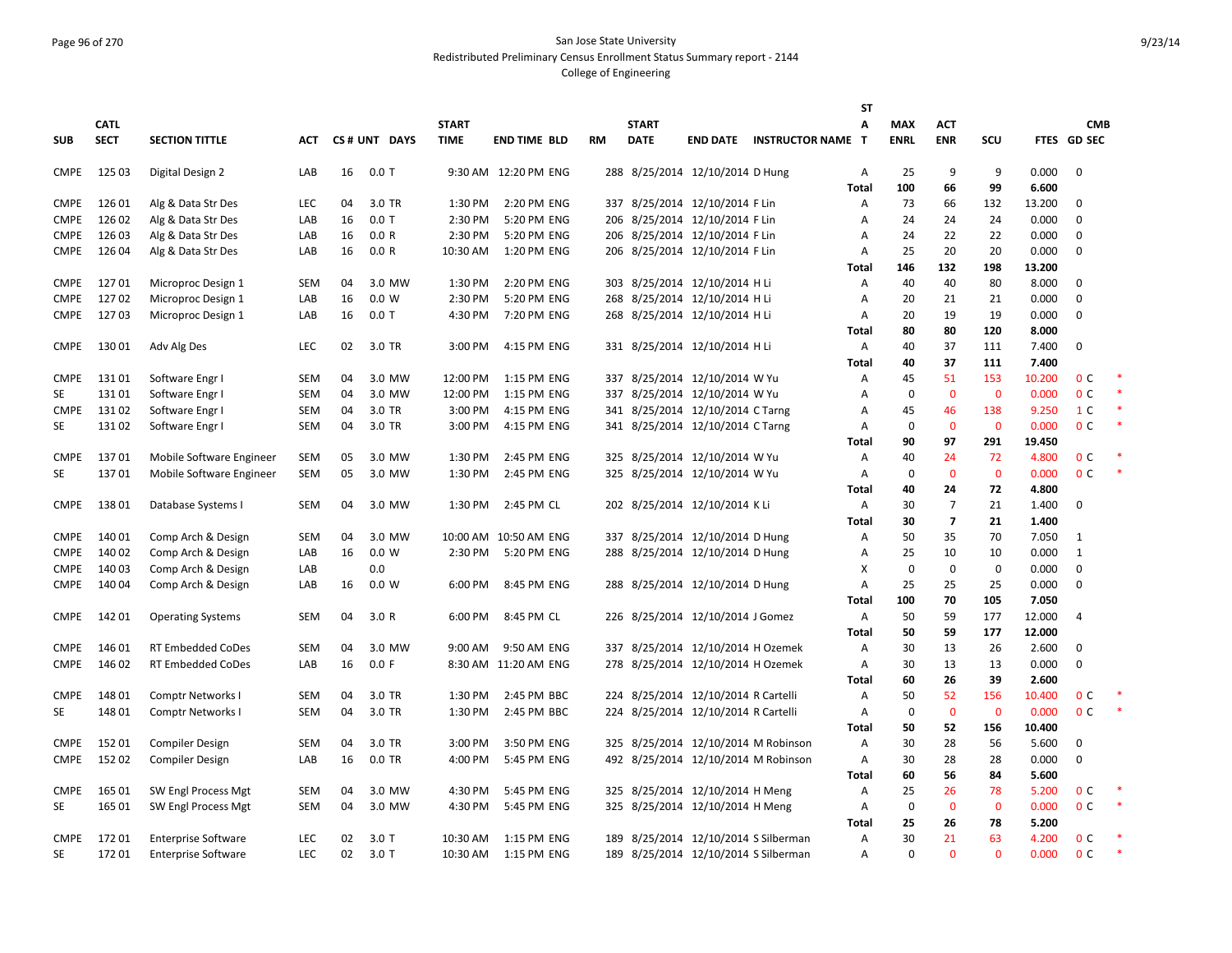# Page 97 of 270 San Jose State University Redistributed Preliminary Census Enrollment Status Summary report - 2144

|             |             |                              |            |    |              |                   |                     |           |              |                                     |                                        | <b>ST</b>    |             |                |                |              |                |  |
|-------------|-------------|------------------------------|------------|----|--------------|-------------------|---------------------|-----------|--------------|-------------------------------------|----------------------------------------|--------------|-------------|----------------|----------------|--------------|----------------|--|
|             | <b>CATL</b> |                              |            |    |              | <b>START</b>      |                     |           | <b>START</b> |                                     |                                        | Α            | <b>MAX</b>  | <b>ACT</b>     |                |              | <b>CMB</b>     |  |
| <b>SUB</b>  | <b>SECT</b> | <b>SECTION TITTLE</b>        | <b>ACT</b> |    | CS# UNT DAYS | <b>TIME</b>       | <b>END TIME BLD</b> | <b>RM</b> | <b>DATE</b>  | <b>END DATE</b>                     | <b>INSTRUCTOR NAME</b>                 | Т            | <b>ENRL</b> | <b>ENR</b>     | SCU            |              | FTES GD SEC    |  |
|             |             |                              |            |    |              |                   |                     |           |              |                                     |                                        |              |             |                |                |              |                |  |
|             |             |                              |            |    |              |                   |                     |           |              |                                     |                                        | <b>Total</b> | 30          | 21             | 63             | 4.200        |                |  |
| <b>CMPE</b> | 18001       | <b>Individual Studies</b>    | <b>SUP</b> | 36 | 1.0 TBA      |                   |                     |           |              | 8/25/2014 12/10/2014 X Su           |                                        | А            | 30          | -5             | 5              | 0.333        | 0 <sup>C</sup> |  |
| <b>SE</b>   | 18001       | <b>Individual Studies</b>    | <b>SUP</b> | 36 | 1.0 TBA      |                   |                     |           |              | 8/25/2014 12/10/2014 X Su           |                                        | А            | $\mathbf 0$ | $\mathbf{0}$   | $\mathbf{0}$   | 0.000        | 0 <sup>C</sup> |  |
| <b>CMPE</b> | 18003       | <b>Individual Studies</b>    | <b>SUP</b> | 36 | 3.0 TBA      |                   |                     |           |              | 8/25/2014 12/10/2014 X Su           |                                        | A            | 50          | $\overline{2}$ | 6              | 0.400        | 0 <sup>C</sup> |  |
| SE          | 18003       | Individual Studies           | SUP        | 36 | 3.0 TBA      |                   |                     |           |              | 8/25/2014 12/10/2014 X Su           |                                        | А            | $\mathbf 0$ | $\mathbf 0$    | $\mathbf 0$    | 0.000        | 0 <sup>C</sup> |  |
| <b>CMPE</b> | 180 31      | <b>Individual Studies</b>    | <b>SUP</b> | 36 | 3.0 TR       | 3:00 PM           | 4:15 PM             |           |              | 8/25/2014 12/10/2014 C Tarng        |                                        | А            | 45          | $\mathbf{1}$   | $\overline{3}$ | 0.250        | 1 <sup>C</sup> |  |
| <b>SE</b>   | 180 31      | <b>Individual Studies</b>    | <b>SUP</b> | 36 | 3.0 TR       | 3:00 PM           | 4:15 PM             |           |              | 8/25/2014 12/10/2014 C Tarng        |                                        | А            | 0           | $\mathbf{0}$   | $\mathbf{0}$   | 0.000        | 0 <sup>C</sup> |  |
| <b>CMPE</b> | 18038       | <b>Individual Studies</b>    | <b>SUP</b> | 36 | 3.0 MW       | 1:30 PM           | 2:45 PM CL          |           |              | 202 8/25/2014 12/10/2014 K Li       |                                        | Α            | 45          | 43             | 129            | 10.750       | 43 C           |  |
| <b>SE</b>   | 18038       | <b>Individual Studies</b>    | <b>SUP</b> | 36 | 3.0 MW       | 1:30 PM           | 2:45 PM CL          |           |              | 202 8/25/2014 12/10/2014 K Li       |                                        | A            | $\Omega$    | $\mathbf{0}$   | $\overline{0}$ | 0.000        | 0 <sup>c</sup> |  |
| <b>CMPE</b> | 180 90      | <b>Individual Studies</b>    | <b>SUP</b> | 36 | 3.0 MW       | 1:30 PM           | 2:45 PM ENG         |           |              |                                     | 337 8/25/2014 12/10/2014 H Katircioglu | Α            | 60          | 52             | 156            | 13.000       | 52 C           |  |
| SE          | 180 90      | <b>Individual Studies</b>    | <b>SUP</b> | 36 | 3.0 MW       | 1:30 PM           | 2:45 PM ENG         |           |              |                                     | 337 8/25/2014 12/10/2014 H Katircioglu | Α            | $\mathbf 0$ | $\mathbf{0}$   | $\mathbf 0$    | 0.000        | 0 <sup>C</sup> |  |
| <b>CMPE</b> | 18092       | <b>Individual Studies</b>    | <b>SUP</b> | 36 | 3.0 TR       | 1:30 PM           | 2:45 PM ENG         |           |              | 189 8/25/2014 12/10/2014 KLi        |                                        | Α            | 120         | 133            | 399            | 33.250 133 C |                |  |
| SE          | 18092       | <b>Individual Studies</b>    | <b>SUP</b> | 36 | 3.0 TR       | 1:30 PM           | 2:45 PM ENG         |           |              | 189 8/25/2014 12/10/2014 KLi        |                                        | А            | $\mathbf 0$ | $\mathbf 0$    | $\overline{0}$ | 0.000        | 0 <sup>c</sup> |  |
| <b>CMPE</b> | 18094       | <b>Individual Studies</b>    | <b>SUP</b> | 36 | 3.0 MW       | 4:30 PM           | 5:45 PM ENG         |           |              | 189 8/25/2014 12/10/2014 F Lin      |                                        | Α            | 120         | 109            | 327            | 27.250 109 C |                |  |
| <b>SE</b>   | 180 94      | <b>Individual Studies</b>    | <b>SUP</b> | 36 | 3.0 MW       | 4:30 PM           | 5:45 PM ENG         |           |              | 189 8/25/2014 12/10/2014 F Lin      |                                        | Α            | $\mathbf 0$ | $\mathbf 0$    | $\mathbf 0$    | 0.000        | 0 <sup>C</sup> |  |
| <b>CMPE</b> | 18095       | <b>Individual Studies</b>    | <b>SUP</b> | 36 | 1.0 W        | 3:00 PM           | 5:45 PM ENG         |           |              | 337 8/25/2014 12/10/2014 K Perry    |                                        | А            | 20          | 21             | 21             | 1.400        | 0 <sup>C</sup> |  |
| SE          | 18095       | <b>Individual Studies</b>    | <b>SUP</b> | 36 | 1.0 W        | 3:00 PM           | 5:45 PM ENG         |           |              | 337 8/25/2014 12/10/2014 K Perry    |                                        | Α            | $\mathbf 0$ | $\mathbf 0$    | $\mathbf{0}$   | 0.000        | 0 <sup>C</sup> |  |
|             |             |                              |            |    |              |                   |                     |           |              |                                     |                                        | <b>Total</b> | 490         | 366            | 1046           | 86.633       |                |  |
| <b>CMPE</b> | 18701       | Soft Quality Engr            | <b>SEM</b> |    | 3.0          |                   |                     |           |              |                                     |                                        | X            | $\mathbf 0$ | $\mathbf 0$    | $\mathbf 0$    | 0.000        | $\mathbf 0$    |  |
| <b>SE</b>   | 18701       | Soft Quality Engr            | <b>SEM</b> |    | 3.0          |                   |                     |           |              |                                     |                                        | X            | $\mathbf 0$ | $\mathbf 0$    | $\mathbf 0$    | 0.000        | $\mathbf 0$    |  |
| <b>CMPE</b> | 18702       | Soft Quality Engr            | <b>SEM</b> | 04 | $3.0$ T      | 6:00 PM           | 8:45 PM DMH         |           |              | 161 8/25/2014 12/10/2014 B Eswar    |                                        | А            | 40          | 25             | 75             | 5.050        | 1 <sup>C</sup> |  |
| SE          | 18702       | Soft Quality Engr            | <b>SEM</b> | 04 | $3.0$ T      | 6:00 PM           | 8:45 PM DMH         |           |              | 161 8/25/2014 12/10/2014 B Eswar    |                                        | Α            | 0           | $\mathbf 0$    | $\mathbf 0$    | 0.000        | 0 <sup>C</sup> |  |
|             |             |                              |            |    |              |                   |                     |           |              |                                     |                                        | <b>Total</b> | 40          | 25             | 75             | 5.050        |                |  |
| <b>CMPE</b> | 195A01      | Sr Design Project I          | LAB        |    | 2.0          |                   |                     |           |              |                                     |                                        | X            | $\Omega$    | $\mathbf 0$    | $\mathbf 0$    | 0.000        | $\mathbf 0$    |  |
| <b>SE</b>   | 195A 01     | Sr Design Project I          | LAB        | 16 | 2.0          |                   |                     |           |              | 8/25/2014 12/10/2014                |                                        | X            | $\Omega$    | $\mathbf 0$    | $\mathbf 0$    | 0.000        | $\mathbf 0$    |  |
| <b>CMPE</b> | 195A 02     | Sr Design Project I          | LAB        | 16 | 2.0 W        | 3:00 PM           | 5:45 PM ENG         |           |              | 337 8/25/2014 12/10/2014 K Perry    |                                        | А            | 20          | 11             | 22             | 1.467        | 0 <sup>c</sup> |  |
| SE          | 195A 02     | Sr Design Project I          | LAB        | 16 | 2.0 W        | 3:00 PM           | 5:45 PM ENG         |           |              | 337 8/25/2014 12/10/2014 K Perry    |                                        | Α            | 0           | $\mathbf{0}$   | $\overline{0}$ | 0.000        | 0 <sup>C</sup> |  |
| <b>CMPE</b> | 195A 03     | Sr Design Project I          | LAB        |    | 2.0          |                   |                     |           |              |                                     |                                        | Χ            | 0           | $\mathbf 0$    | $\mathbf 0$    | 0.000        | $\mathbf 0$    |  |
| SE          | 195A 03     | Sr Design Project I          | LAB        |    | 2.0          |                   |                     |           |              |                                     |                                        | X            | 0           | $\mathbf 0$    | $\mathbf 0$    | 0.000        | $\mathbf 0$    |  |
| <b>CMPE</b> |             | 195A 04 Sr Design Project I  | LAB        |    | 1.0          |                   |                     |           |              |                                     |                                        | X            | $\mathbf 0$ | $\mathbf 0$    | $\mathbf 0$    | 0.000        | $\mathbf 0$    |  |
|             |             |                              |            |    |              |                   |                     |           |              |                                     |                                        | <b>Total</b> | 20          | 11             | 22             | 1.467        |                |  |
| <b>CMPE</b> |             | 195B 01 Sr Design Project II | LAB        |    | 3.0          |                   |                     |           |              |                                     |                                        | х            | $\Omega$    | $\mathbf 0$    | $\mathbf 0$    | 0.000        | $\mathbf 0$    |  |
| SE          | 195B01      | Sr Design Project II         | LAB        |    | 3.0          |                   |                     |           |              |                                     |                                        | X            | 0           | $\mathbf 0$    | 0              | 0.000        | $\mathbf 0$    |  |
| <b>CMPE</b> | 195B02      | Sr Design Project II         | LAB        |    | 3.0          |                   |                     |           |              |                                     |                                        | Χ            | 0           | 0              | 0              | 0.000        | $\mathbf 0$    |  |
| SE          | 195B02      | Sr Design Project II         | LAB        |    | 3.0          |                   |                     |           |              |                                     |                                        | Χ            | $\mathbf 0$ | $\mathbf 0$    | $\mathbf 0$    | 0.000        | $\mathbf 0$    |  |
| <b>CMPE</b> | 195B03      | Sr Design Project II         | LAB        | 16 | 3.0 W        | $3:00 \text{ PM}$ | 5:45 PM ENG         |           |              | 337 8/25/2014 12/10/2014 K Perry    |                                        | Α            | 20          | 27             | 81             | 5.400        | 0 <sup>C</sup> |  |
|             |             |                              |            |    |              |                   |                     |           |              |                                     |                                        |              |             | $\mathbf 0$    |                |              |                |  |
| SE          | 195B03      | Sr Design Project II         | LAB        | 16 | 3.0 W        | 3:00 PM           | 5:45 PM ENG         |           |              | 337 8/25/2014 12/10/2014 K Perry    |                                        | Α            | 0           |                | $\mathbf 0$    | 0.000        | 0 <sup>C</sup> |  |
| <b>CMPE</b> | 195B 04     | Sr Design Project II         | LAB        | 16 | 3.0 W        | 3:00 PM           | 5:45 PM ENG         |           |              | 337 8/25/2014 12/10/2014 K Perry    |                                        | Α            | 20          | 14             | 42             | 2.800        | 0 <sup>C</sup> |  |
| SE          | 195B 04     | Sr Design Project II         | LAB        | 16 | 3.0 W        | 3:00 PM           | 5:45 PM ENG         |           |              | 337 8/25/2014 12/10/2014 K Perry    |                                        | Α            | $\mathbf 0$ | $\mathbf{0}$   | $\overline{0}$ | 0.000        | 0 <sup>C</sup> |  |
|             |             |                              |            |    |              |                   |                     |           |              |                                     |                                        | Total        | 40          | 41             | 123            | 8.200        |                |  |
| <b>CMPE</b> | 200 01      | Comp Architecture            | SEM        |    | 3.0          |                   |                     |           |              |                                     |                                        | X            | 0           | $\mathbf 0$    | $\mathbf 0$    | 0.000        | $\mathbf 0$    |  |
| <b>CMPE</b> | 200 02      | Comp Architecture            | <b>SEM</b> |    | 3.0          |                   |                     |           |              |                                     |                                        | X            | $\mathbf 0$ | $\mathbf 0$    | $\mathbf 0$    | 0.000        | $\mathbf 0$    |  |
| <b>CMPE</b> | 200 03      | Comp Architecture            | SEM        | 05 | 3.0 W        | 6:00 PM           | 8:45 PM CL          |           |              | 222 8/25/2014 12/10/2014 M Robinson |                                        | Α            | 70          | 50             | 150            | 12.500       | 50             |  |
|             |             |                              |            |    |              |                   |                     |           |              |                                     |                                        | Total        | 70          | 50             | 150            | 12.500       |                |  |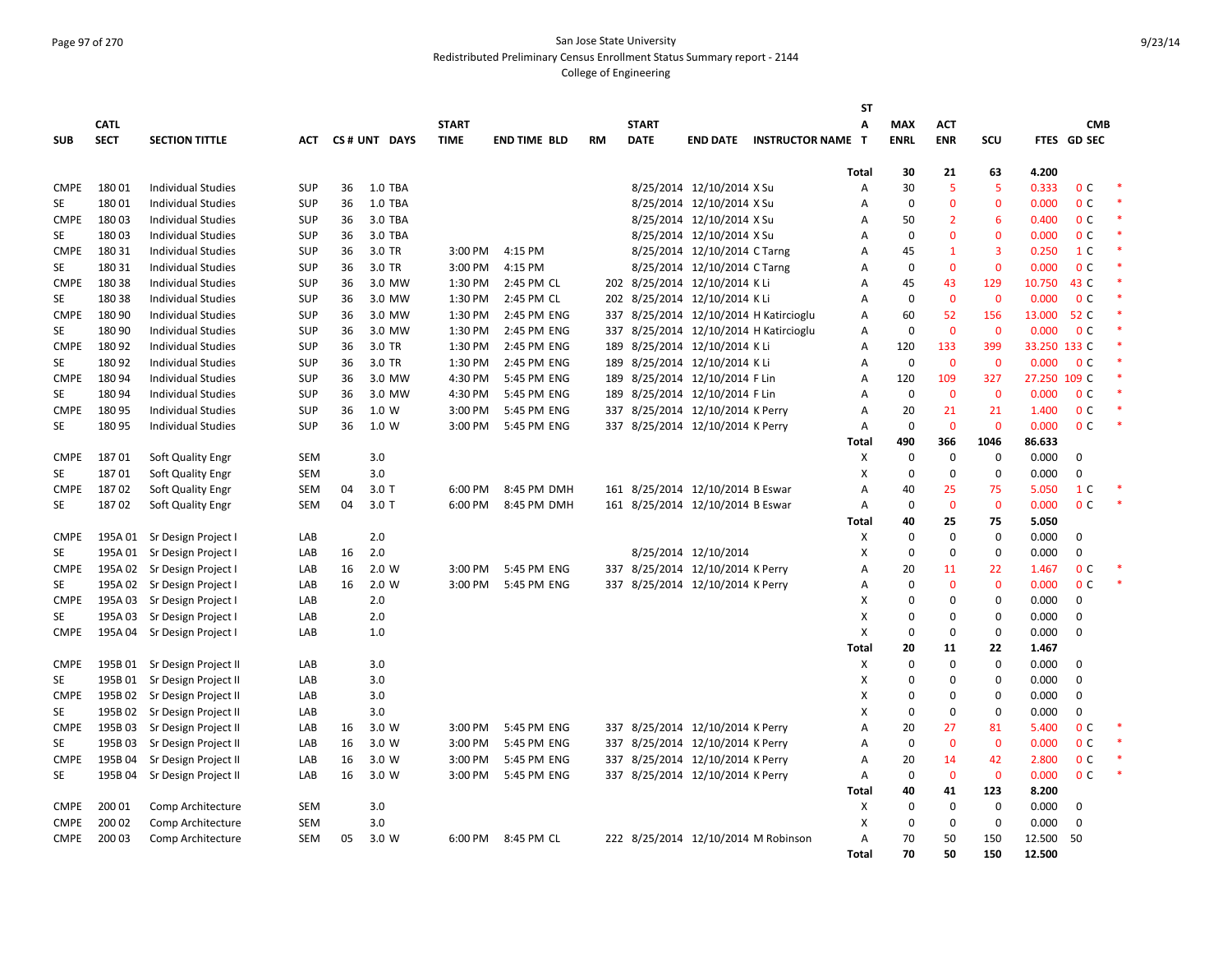## Page 98 of 270 San Jose State University Redistributed Preliminary Census Enrollment Status Summary report - 2144

|             |             |                                |            |    |                  |              |                      |     |              |                                    |                                        | ST             |             |             |             |            |             |  |
|-------------|-------------|--------------------------------|------------|----|------------------|--------------|----------------------|-----|--------------|------------------------------------|----------------------------------------|----------------|-------------|-------------|-------------|------------|-------------|--|
|             | <b>CATL</b> |                                |            |    |                  | <b>START</b> |                      |     | <b>START</b> |                                    |                                        | A              | <b>MAX</b>  | <b>ACT</b>  |             |            | <b>CMB</b>  |  |
| <b>SUB</b>  | <b>SECT</b> | <b>SECTION TITTLE</b>          | ACT        |    | CS# UNT DAYS     | <b>TIME</b>  | <b>END TIME BLD</b>  | RM  | <b>DATE</b>  | <b>END DATE</b>                    | <b>INSTRUCTOR NAME T</b>               |                | <b>ENRL</b> | <b>ENR</b>  | SCU         |            | FTES GD SEC |  |
| <b>CMPE</b> | 202 01      | <b>SW Systems Engr</b>         | <b>LEC</b> | 01 | 3.0 M            | 6:00 PM      | 8:45 PM BBC          | 204 |              | 8/25/2014 12/10/2014 M Fayad       |                                        | Α              | 84          | 79          | 237         | 19.750     | 79          |  |
| <b>CMPE</b> | 202 02      | <b>SW Systems Engr</b>         | <b>LEC</b> | 01 | 3.0 R            | 6:00 PM      | 8:45 PM ENG          |     |              | 341 8/25/2014 12/10/2014 M Fayad   |                                        | Α              | 60          | 68          | 204         | 17.000     | 68          |  |
| <b>CMPE</b> | 202 03      | SW Systems Engr                | <b>LEC</b> | 01 | 3.0 F            | 3:00 PM      | 5:45 PM ENG          |     |              | 189 8/25/2014 12/10/2014 P Nguyen  |                                        | Α              | 140         | 162         | 486         | 40.500 162 |             |  |
|             |             |                                |            |    |                  |              |                      |     |              |                                    |                                        | Total          | 284         | 309         | 927         | 77.250     |             |  |
| <b>CMPE</b> | 203 01      | SW Engr Management             | LEC        | 01 | 3.0 T            | 6:00 PM      | 8:45 PM ENG          |     |              | 325 8/25/2014 12/10/2014 M Fayad   |                                        | Α              | 60          | 11          | 33          | 2.750      | 11          |  |
| <b>CMPE</b> | 203 02      | SW Engr Management             | LEC        |    | 3.0              |              |                      |     |              |                                    |                                        | X              | $\mathbf 0$ | $\mathbf 0$ | 0           | 0.000      | 0           |  |
| <b>CMPE</b> | 203 03      | SW Engr Management             | <b>LEC</b> |    | 3.0              |              |                      |     |              |                                    |                                        | X              | 0           | $\mathbf 0$ | 0           | 0.000      | $\mathbf 0$ |  |
|             |             |                                |            |    |                  |              |                      |     |              |                                    |                                        | Total          | 60          | 11          | 33          | 2.750      |             |  |
| <b>CMPE</b> | 206 01      | Comp Netwrk Design             | SEM        | 05 | 3.0 TR           | 4:30 PM      | 5:45 PM ENG          |     |              | 343 8/25/2014 12/10/2014 R Fatoohi |                                        | Α              | 90          | 83          | 249         | 20.750     | -83         |  |
| <b>CMPE</b> | 206 02      | Comp Netwrk Design             | <b>SEM</b> |    | 3.0              |              |                      |     |              |                                    |                                        | х              | 0           | $\mathbf 0$ | 0           | 0.000      | $\mathbf 0$ |  |
|             |             |                                |            |    |                  |              |                      |     |              |                                    |                                        | Total          | 90          | 83          | 249         | 20.750     |             |  |
| <b>CMPE</b> | 207 01      | Net Prog & Appl                | <b>LEC</b> | 04 | 3.0 M            | 6:00 PM      | 8:45 PM CL           |     |              | 202 8/25/2014 12/10/2014 R Sinn    |                                        | Α              | 60          | 58          | 174         | 14.500     | 58          |  |
| <b>CMPE</b> | 20702       | Net Prog & Appl                | LEC        |    | 3.0              |              |                      |     |              |                                    |                                        | Χ              | $\mathbf 0$ | $\mathbf 0$ | $\mathbf 0$ | 0.000      | $\mathbf 0$ |  |
| CMPE        | 20703       | Net Prog & Appl                | <b>LEC</b> | 04 | 3.0 R            | 6:00 PM      | 8:45 PM CL           |     |              | 324 8/25/2014 12/10/2014 W Xu      |                                        | A              | 60          | 59          | 177         | 14.750     | 59          |  |
|             |             |                                |            |    |                  |              |                      |     |              |                                    |                                        | Total          | 120         | 117         | 351         | 29.250     |             |  |
| <b>CMPE</b> | 208 01      | Net Arch & Proto               | <b>LEC</b> | 04 | 3.0 W            | 6:00 PM      | 8:45 PM CL           |     |              | 204 8/25/2014 12/10/2014 J Gomez   |                                        | Α              | 60          | 33          | 99          | 8.250      | 33          |  |
|             |             |                                |            |    |                  |              |                      |     |              |                                    |                                        | <b>Total</b>   | 60          | 33          | 99          | 8.250      |             |  |
| <b>CMPE</b> | 209 01      | <b>Network Security</b>        | LEC        |    | 3.0              |              |                      |     |              |                                    |                                        | X              | $\Omega$    | $\mathbf 0$ | $\mathbf 0$ | 0.000      | $\mathbf 0$ |  |
| EЕ          | 209 01      | <b>Network Security</b>        | LEC        |    | 3.0              |              |                      |     |              |                                    |                                        | X              | 0           | 0           | 0           | 0.000      | $\mathbf 0$ |  |
| <b>CMPE</b> | 209 02      | <b>Network Security</b>        | LEC        | 01 | $3.0$ T          | 6:00 PM      | 8:45 PM CL           |     |              | 222 8/25/2014 12/10/2014 Y Park    |                                        | Α              | 84          | 42          | 126         | 10.500     | 42 C        |  |
| EE          | 209 02      | <b>Network Security</b>        | <b>LEC</b> | 01 | $3.0$ T          | 6:00 PM      | 8:45 PM CL           |     |              | 222 8/25/2014 12/10/2014 Y Park    |                                        | Α              | 0           | 44          | 132         | 11.000     | 44 C        |  |
|             |             |                                |            |    |                  |              |                      |     |              |                                    |                                        | Total          | 84          | 86          | 258         | 21.500     |             |  |
| <b>CMPE</b> | 22001       | System Software                | <b>SEM</b> | 05 | 3.0R             | 6:00 PM      | 8:45 PM CL           |     |              | 222 8/25/2014 12/10/2014 B Eswar   |                                        | Α              | 70          | 49          | 147         | 12.250     | 49          |  |
|             |             |                                |            |    |                  |              |                      |     |              |                                    |                                        | Total          | 70          | 49          | 147         | 12.250     |             |  |
| <b>CMPE</b> | 226 01      | Database Design                | LEC        | 01 | 3.0 W            | 6:00 PM      | 8:45 PM CL           |     |              | 226 8/25/2014 12/10/2014 J Gash    |                                        | Α              | 50          | 46          | 138         | 11.500     | 46          |  |
| <b>CMPE</b> | 226 02      | Database Design                | LEC        | 01 | $3.0$ T          | 6:00 PM      | 8:45 PM ENG          |     |              | 331 8/25/2014 12/10/2014 H Li      |                                        | Α              | 60          | 43          | 129         | 10.750     | 43          |  |
|             |             |                                |            |    |                  |              |                      |     |              |                                    |                                        | Total          | 110         | 89          | 267         | 22.250     |             |  |
| <b>CMPE</b> | 235 01      | Mobile SW Design               | LEC        |    | 3.0              |              |                      |     |              |                                    |                                        | X              | $\mathbf 0$ | $\mathbf 0$ | $\mathbf 0$ | 0.000      | $\mathbf 0$ |  |
| <b>CMPE</b> | 235 02      | Mobile SW Design               | LEC        | 01 | 3.0 <sub>S</sub> |              | 9:15 AM 12:00 PM ENG |     |              | 341 8/25/2014 12/10/2014 R Sinn    |                                        | Α              | 45          | 36          | 108         | 9.000      | 36          |  |
|             |             |                                |            |    |                  |              |                      |     |              |                                    |                                        | Total          | 45          | 36          | 108         | 9.000      |             |  |
| <b>CMPE</b> | 23901       | Web & Data Mining              | LEC        | 02 | $3.0$ T          | 6:00 PM      | 8:45 PM ENG          | 337 |              |                                    | 8/25/2014 12/10/2014 C Vuppalapati     | Α              | 70          | 74          | 222         | 18.500     | 74          |  |
| <b>CMPE</b> | 23902       | Web & Data Mining              | LEC        |    | 3.0              |              |                      |     |              |                                    |                                        | Χ              | $\mathbf 0$ | $\mathbf 0$ | $\mathbf 0$ | 0.000      | $\mathbf 0$ |  |
| CMPE        | 23903       | Web & Data Mining              | LEC        | 02 | 3.0 TR           | 4:00 PM      | 5:15 PM BBC          |     |              |                                    | 104 8/25/2014 12/10/2014 C Vuppalapati | A              | 45          | 43          | 129         | 10.750     | 43          |  |
|             |             |                                |            |    |                  |              |                      |     |              |                                    |                                        | Total          | 115         | 117         | 351         | 29.250     |             |  |
| <b>CMPE</b> | 240 01      | Adv Comp Design                | <b>SEM</b> | 05 | 3.0 W            | 3:00 PM      | 5:45 PM CL           |     |              | 226 8/25/2014 12/10/2014 A Bindal  |                                        | Α              | 70          | 15          | 45          | 3.750      | 15          |  |
| <b>CMPE</b> | 240 02      | Adv Comp Design                | <b>SEM</b> |    | 3.0              |              |                      |     |              |                                    |                                        | X              | $\mathbf 0$ | $\mathbf 0$ | 0           | 0.000      | $\mathbf 0$ |  |
| <b>CMPE</b> | 240 03      | Adv Comp Design                | <b>SEM</b> |    | 3.0              |              |                      |     |              |                                    |                                        | Χ              | $\Omega$    | 0           | 0           | 0.000      | $\mathbf 0$ |  |
| CMPE        | 240 04      | Adv Comp Design                | SEM        |    | 3.0              |              |                      |     |              |                                    |                                        | Χ              | $\mathbf 0$ | $\mathbf 0$ | $\mathbf 0$ | 0.000      | $\mathbf 0$ |  |
| CMPE        | 240 05      | Adv Comp Design                | SEM        | 05 | 3.0R             | 3:00 PM      | 5:45 PM ENG          |     |              | 337 8/25/2014 12/10/2014 H Li      |                                        | Α              | 40          | 27          | 81          | 6.750      | 27          |  |
|             |             |                                |            |    |                  |              |                      |     |              |                                    |                                        | Total          | 110         | 42          | 126         | 10.500     |             |  |
| <b>CMPE</b> | 24301       | <b>Embed Sys Applications</b>  | <b>LEC</b> |    | 3.0              |              |                      |     |              |                                    |                                        | Χ              | 0           | $\mathbf 0$ | $\Omega$    | 0.000      | $\mathbf 0$ |  |
| <b>CMPE</b> | 243 02      | <b>Embed Sys Applications</b>  | LEC        | 04 | $3.0$ T          | 6:00 PM      | 8:45 PM BBC          |     |              | 202 8/25/2014 12/10/2014 P Kang    |                                        | Α              | 70          | 74          | 222         | 17.750     | 59          |  |
|             |             |                                |            |    |                  |              |                      |     |              |                                    |                                        | Total          | 70          | 74          | 222         | 17.750     |             |  |
| <b>CMPE</b> | 245 01      | <b>Embed Wireless Architec</b> | LEC        | 04 | 3.0 MW           | 3:00 PM      | 4:15 PM CL           |     |              | 202 8/25/2014 12/10/2014 H Li      |                                        | $\overline{A}$ | 45          | 15          | 45          | 3.750      | 15          |  |
|             |             |                                |            |    |                  |              |                      |     |              |                                    |                                        |                |             |             |             |            |             |  |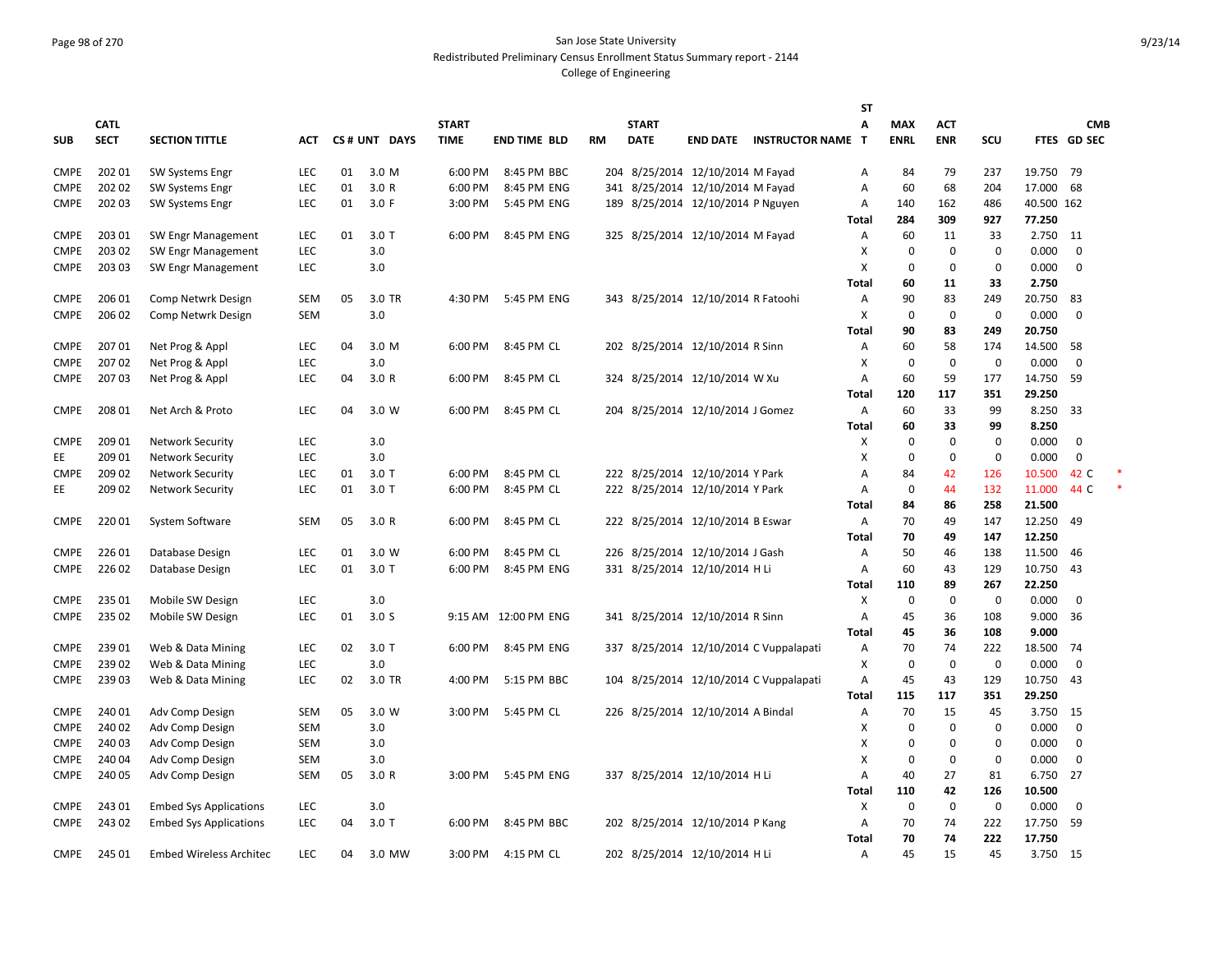#### Page 99 of 270 San Jose State University Redistributed Preliminary Census Enrollment Status Summary report - 2144

|             |             |                           |            |    |              |              |                       |           |              |                                      |                                        | <b>ST</b>    |             |             |             |            |             |
|-------------|-------------|---------------------------|------------|----|--------------|--------------|-----------------------|-----------|--------------|--------------------------------------|----------------------------------------|--------------|-------------|-------------|-------------|------------|-------------|
|             | <b>CATL</b> |                           |            |    |              | <b>START</b> |                       |           | <b>START</b> |                                      |                                        | Α            | <b>MAX</b>  | ACT         |             |            | <b>CMB</b>  |
| <b>SUB</b>  | <b>SECT</b> | <b>SECTION TITTLE</b>     | АСТ        |    | CS# UNT DAYS | <b>TIME</b>  | <b>END TIME BLD</b>   | <b>RM</b> | <b>DATE</b>  | <b>END DATE</b>                      | <b>INSTRUCTOR NAME T</b>               |              | <b>ENRL</b> | <b>ENR</b>  | SCU         |            | FTES GD SEC |
|             |             |                           |            |    |              |              |                       |           |              |                                      |                                        |              |             |             |             |            |             |
|             |             |                           |            |    |              |              |                       |           |              |                                      |                                        | Total        | 45          | 15          | 45          | 3.750      |             |
| <b>CMPE</b> | 26201       | Embd Multimedia           | <b>LEC</b> |    | 3.0          |              |                       |           |              |                                      |                                        | X            | $\mathbf 0$ | $\mathbf 0$ | $\mathbf 0$ | 0.000      | $\mathbf 0$ |
|             |             |                           |            |    |              |              |                       |           |              |                                      |                                        | Total        | 0           | 0           | 0           | 0.000      |             |
| <b>CMPE</b> | 264 01      | Adv Dig/Cmp System        | SEM        | 04 | 3.0 M        | 6:00 PM      | 8:45 PM ENG           |           |              | 325 8/25/2014 12/10/2014 D Hung      |                                        | Α            | 40          | 18          | 54          | 4.100      | 10          |
|             |             |                           |            |    |              |              |                       |           |              |                                      |                                        | Total        | 40          | 18          | 54          | 4.100      |             |
| <b>CMPE</b> | 265 01      | Hi Speed Dig Des          | LEC        | 04 | 3.0R         | 6:00 PM      | 8:45 PM BBC           |           |              |                                      | 103 8/25/2014 12/10/2014 H Katircioglu | Α            | 45          | 30          | 90          | 7.500      | 30          |
|             |             |                           |            |    |              |              |                       |           |              |                                      |                                        | <b>Total</b> | 45          | 30          | 90          | 7.500      |             |
| <b>CMPE</b> | 27201       | Ent SW Platforms          | LEC        |    | 3.0          |              |                       |           |              |                                      |                                        | X            | $\mathbf 0$ | $\mathbf 0$ | $\mathbf 0$ | 0.000      | $\mathbf 0$ |
| <b>CMPE</b> | 27202       | <b>Ent SW Platforms</b>   | LEC        | 01 | 3.0 M        | 6:00 PM      | 8:45 PM ENG           |           |              | 189 8/25/2014 12/10/2014 D Harkey    |                                        | A            | 119         | 131         | 393         | 32.750 131 |             |
| <b>CMPE</b> | 27203       | <b>Ent SW Platforms</b>   | LEC        | 01 | 3.0 W        | 6:00 PM      | 8:45 PM ENG           | 189       |              | 8/25/2014 12/10/2014 R Ranjan        |                                        | A            | 110         | 138         | 414         | 34.500 138 |             |
| <b>CMPE</b> | 27204       | Ent SW Platforms          | LEC        | 01 | 3.0T         | 10:30 AM     | 1:15 PM ENG           |           |              | 189 8/25/2014 12/10/2014 S Silberman |                                        | Α            | 90          | 118         | 354         | 29.500 118 |             |
|             |             |                           |            |    |              |              |                       |           |              |                                      |                                        | Total        | 319         | 387         | 1161        | 96.750     |             |
| <b>CMPE</b> | 27301       | <b>Ent Dist Systems</b>   | LEC        | 01 | 3.0 W        | 6:00 PM      | 8:45 PM BBC           |           |              | 4 8/25/2014 12/10/2014 S Aung        |                                        | A            | 90          | 109         | 327         | 27.250 109 |             |
| <b>CMPE</b> | 27302       | <b>Ent Dist Systems</b>   | LEC        | 01 | 3.0 MW       | 3:00 PM      | 4:15 PM ENG           |           |              | 329 8/25/2014 12/10/2014 S Shim      |                                        | A            | 60          | 66          | 198         | 16.500     | 66          |
| <b>CMPE</b> | 27303       | <b>Ent Dist Systems</b>   | LEC        | 01 | 3.0 M        | 6:30 PM      | 9:15 PM BBC           |           |              | 202 8/25/2014 12/10/2014 A Banerjee  |                                        | A            | 90          | 88          | 264         | 22.000     | 88          |
|             |             |                           |            |    |              |              |                       |           |              |                                      |                                        | Total        | 240         | 263         | 789         | 65.750     |             |
| <b>CMPE</b> | 274 01      | <b>Bus Intel Tech</b>     | LEC        | 04 | 3.0T         | 6:00 PM      | 8:45 PM ENG           |           |              | 339 8/25/2014 12/10/2014 W Yu        |                                        | A            | 60          | 51          | 153         | 12.750     | -51         |
| <b>CMPE</b> | 274 02      | <b>Bus Intel Tech</b>     | LEC        | 04 | 3.0R         | 6:00 PM      | 8:45 PM ENG           |           |              | 325 8/25/2014 12/10/2014 S D'Souza   |                                        | Α            | 45          | 34          | 102         | 8.500      | 34          |
|             |             |                           |            |    |              |              |                       |           |              |                                      |                                        | Total        | 105         | 85          | 255         | 21.250     |             |
| <b>CMPE</b> | 275 01      | <b>Enterprise App Dev</b> | LEC        | 01 | 3.0 M        | 6:00 PM      | 8:45 PM ENG           |           |              | 337 8/25/2014 12/10/2014 J Gash      |                                        | Α            | 70          | 64          | 192         | 16.000     | 64          |
| <b>CMPE</b> | 275 02      | <b>Enterprise App Dev</b> | LEC        | 01 | 3.0 W        | 6:00 PM      | 8:45 PM ENG           |           |              | 325 8/25/2014 12/10/2014 C Zhang     |                                        | A            | 50          | 11          | 33          | 2.750      | 11          |
|             |             |                           |            |    |              |              |                       |           |              |                                      |                                        | Total        | 120         | 75          | 225         | 18.750     |             |
| <b>CMPE</b> | 27701       | Smartphone App Dev        | LEC        | 01 | 3.0R         | 6:00 PM      | 8:45 PM CL            |           |              |                                      | 224 8/25/2014 12/10/2014 C Vuppalapati | Α            | 45          | 47          | 141         | 11.700     | -46         |
|             |             |                           |            |    |              |              |                       |           |              |                                      |                                        | <b>Total</b> | 45          | 47          | 141         | 11.700     |             |
| <b>CMPE</b> | 28101       | <b>Cloud Technologies</b> | LEC        | 01 | $3.0$ T      | 6:00 PM      | 8:45 PM ENG           |           |              | 189 8/25/2014 12/10/2014 Z Gao       |                                        | Α            | 70          | 74          | 222         | 18.500     | - 74        |
| <b>CMPE</b> | 28102       | Cloud Technologies        | LEC        | 01 | 3.0 F        | 6:00 PM      | 8:45 PM BBC           |           |              | 204 8/25/2014 12/10/2014 P Nguyen    |                                        | Α            | 119         | 108         | 324         | 27.000 108 |             |
| <b>CMPE</b> | 28103       | Cloud Technologies        | <b>LEC</b> | 01 | 3.0R         | 6:00 PM      | 8:45 PM CL            |           |              |                                      | 204 8/25/2014 12/10/2014 M Cherfaoui   | A            | 60          | 54          | 162         | 13.500     | -54         |
|             |             |                           |            |    |              |              |                       |           |              |                                      |                                        | Total        | 249         | 236         | 708         | 59.000     |             |
| <b>CMPE</b> | 28201       | Cloud Services            | LEC        | 02 | 3.0 MW       |              | 10:30 AM 11:45 AM BBC |           |              | 220 8/25/2014 12/10/2014 S Shim      |                                        | Α            | 50          | 53          | 159         | 13.250     | 53          |
|             |             |                           |            |    |              |              |                       |           |              |                                      |                                        | Total        | 50          | 53          | 159         | 13.250     |             |
| <b>CMPE</b> | 28301       | <b>Virtualization Tec</b> | LEC        | 01 | 3.0 M        | 6:00 PM      | 8:45 PM CL            |           |              | 224 8/25/2014 12/10/2014 S Agarwal   |                                        | A            | 50          | 48          | 144         | 12.000     | 48          |
| <b>CMPE</b> | 28302       | <b>Virtualization Tec</b> | LEC        | 01 | 3.0 MW       | 1:30 PM      | 2:45 PM CL            |           |              | 226 8/25/2014 12/10/2014 S Shim      |                                        | Α            | 50          | 55          | 165         | 13.750     | 55          |
|             |             |                           |            |    |              |              |                       |           |              |                                      |                                        | Total        | 100         | 103         | 309         | 25.750     |             |
| <b>CMPE</b> | 285 01      | Sw Engr Processes         | LEC        | 01 | 3.0 W        | 6:00 PM      | 8:45 PM MH            |           |              | 324 8/25/2014 12/10/2014 W Yu        |                                        | Α            | 70          | 55          | 165         | 13.750     | - 55        |
|             |             |                           |            |    |              |              |                       |           |              |                                      |                                        | <b>Total</b> | 70          | 55          | 165         | 13.750     |             |
| <b>CMPE</b> | 28701       | SW Qlty Assur             | LEC        | 01 | 3.0R         | 6:00 PM      | 8:45 PM ENG           |           |              | 331 8/25/2014 12/10/2014 Z Gao       |                                        | Α            | 90          | 77          | 231         | 19.250     | -77         |
|             |             |                           |            |    |              |              |                       |           |              |                                      |                                        | Total        | 90          | 77          | 231         | 19.250     |             |
| <b>CMPE</b> | 294 01      | <b>CMPE Seminar</b>       | <b>SEM</b> | 04 | 3.0 M        | 1:30 PM      | 4:15 PM ENG           |           |              | 492 8/25/2014 12/10/2014 V Parrish   |                                        | Α            | 30          | 33          | 99          | 8.250      | -33         |
| <b>CMPE</b> | 294 02      | <b>CMPE Seminar</b>       | SEM        | 04 | 3.0 W        | 1:30 PM      | 4:15 PM ENG           |           |              | 492 8/25/2014 12/10/2014 V Parrish   |                                        | A            | 30          | 35          | 105         | 8.750      | 35          |
| <b>CMPE</b> | 294 03      | <b>CMPE Seminar</b>       | SEM        | 04 | 3.0 M        | 6:00 PM      | 8:45 PM ENG           |           |              |                                      | 492 8/25/2014 12/10/2014 M Robinson    | Α            | 30          | 35          | 105         | 8.750      | 35          |
| <b>CMPE</b> | 294 04      | <b>CMPE Seminar</b>       | SEM        |    | 3.0          |              |                       |           |              |                                      |                                        | x            | $\mathbf 0$ | 0           | 0           | 0.000      | $\mathbf 0$ |
| <b>CMPE</b> | 294 05      | <b>CMPE Seminar</b>       | <b>SEM</b> | 04 | $3.0$ T      | 12:00 PM     | 2:45 PM ENG           |           |              | 492 8/25/2014 12/10/2014 V Parrish   |                                        | A            | 30          | 34          | 102         | 8.500      | 34          |
| <b>CMPE</b> | 294 06      | <b>CMPE Seminar</b>       | <b>SEM</b> |    | 3.0          |              |                       |           |              |                                      |                                        | X            | $\mathbf 0$ | $\mathbf 0$ | $\mathbf 0$ | 0.000      | $\mathbf 0$ |
| <b>CMPE</b> | 294 07      | <b>CMPE Seminar</b>       | SEM        | 04 | 3.0R         | 12:00 PM     | 2:45 PM ENG           |           |              | 492 8/25/2014 12/10/2014 V Parrish   |                                        | A            | 30          | 32          | 96          | 8.000      | 32          |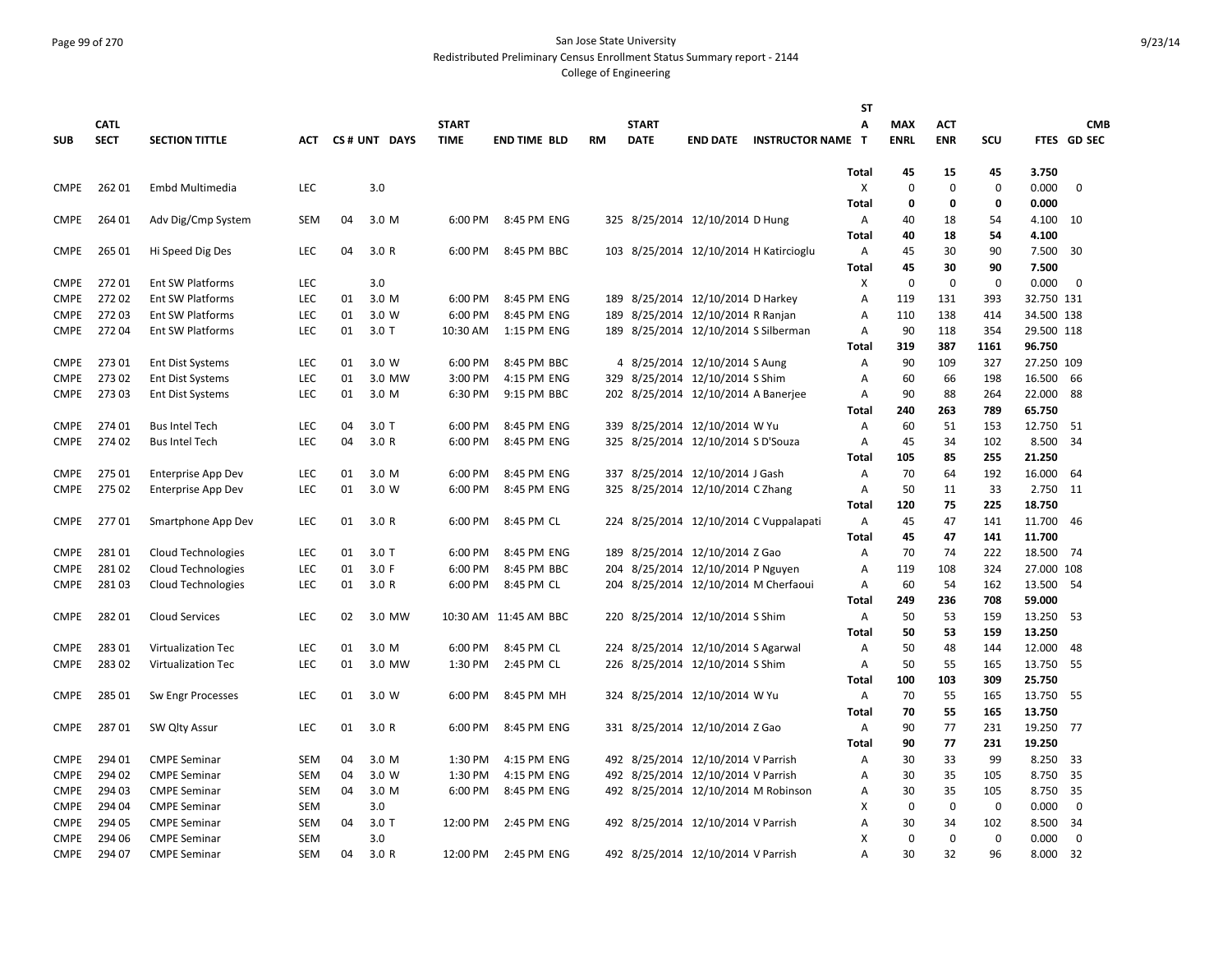### Page 100 of 270 San Jose State University Redistributed Preliminary Census Enrollment Status Summary report - 2144

|             |             |                           |            |    |              |              |                      |           |              |                                    |                                        | <b>ST</b> |             |                |             |        |                |
|-------------|-------------|---------------------------|------------|----|--------------|--------------|----------------------|-----------|--------------|------------------------------------|----------------------------------------|-----------|-------------|----------------|-------------|--------|----------------|
|             | <b>CATL</b> |                           |            |    |              | <b>START</b> |                      |           | <b>START</b> |                                    |                                        | Α         | <b>MAX</b>  | <b>ACT</b>     |             |        | <b>CMB</b>     |
| <b>SUB</b>  | <b>SECT</b> | <b>SECTION TITTLE</b>     | ACT        |    | CS# UNT DAYS | <b>TIME</b>  | <b>END TIME BLD</b>  | <b>RM</b> | <b>DATE</b>  |                                    | <b>END DATE INSTRUCTOR NAME</b>        | ா         | <b>ENRL</b> | <b>ENR</b>     | SCU         |        | FTES GD SEC    |
|             |             |                           |            |    |              |              |                      |           |              |                                    |                                        |           |             |                |             |        |                |
| <b>CMPE</b> | 294 08      | <b>CMPE Seminar</b>       | <b>SEM</b> | 04 | 3.0 R        | 6:30 PM      | 9:15 PM ENG          |           |              |                                    | 492 8/25/2014 12/10/2014 M Robinson    | Α         | 30          | 34             | 102         | 8.500  | 34             |
| <b>CMPE</b> | 294 09      | <b>CMPE Seminar</b>       | SEM        | 04 | 3.0T         | 6:30 PM      | 9:15 PM ENG          |           |              | 492 8/25/2014 12/10/2014 V Parrish |                                        | A         | 30          | 25             | 75          | 6.250  | 25             |
|             |             |                           |            |    |              |              |                      |           |              |                                    |                                        | Total     | 210         | 228            | 684         | 57.000 |                |
| <b>CMPE</b> | 295A 01     | Master Project I          | LAB        | 16 | 3.0 MW       |              | 9:00 AM 11:50 AM ENG |           |              | 206 8/25/2014 12/10/2014           |                                        | Α         | 20          | 20             | 60          | 5.000  | -20            |
| <b>CMPE</b> | 295A 02     | Master Project I          | LAB        | 16 | 3.0 MW       | 12:00 PM     | 2:50 PM ENG          | 206       |              | 8/25/2014 12/10/2014               |                                        | Α         | 20          | 19             | 57          | 4.750  | 19             |
| <b>CMPE</b> | 295A03      | Master Project I          | LAB        | 16 | 3.0 MW       |              | 9:00 AM 11:50 AM ENG | 268       |              | 8/25/2014 12/10/2014               |                                        | A         | 20          | 16             | 48          | 4.000  | 16             |
| <b>CMPE</b> | 295A 04     | Master Project I          | LAB        | 16 | 3.0 MW       |              | 9:00 AM 11:50 AM ENG |           |              | 276 8/25/2014 12/10/2014           |                                        | Α         | 20          | 19             | 57          | 4.750  | 19             |
| <b>CMPE</b> | 295A 05     | Master Project I          | LAB        | 16 | 3.0 TR       | 12:00 PM     | 2:50 PM ENG          | 276       |              | 8/25/2014 12/10/2014               |                                        | Α         | 20          | 19             | 57          | 4.750  | 19             |
| <b>CMPE</b> | 295A06      | Master Project I          | LAB        | 16 | 3.0 MW       | 3:00 PM      | 5:50 PM ENG          |           |              | 276 8/25/2014 12/10/2014           |                                        | A         | 20          | 19             | 57          | 4.750  | 19             |
| <b>CMPE</b> | 295A07      | Master Project I          | LAB        | 16 | 3.0 TR       |              | 9:00 AM 11:50 AM ENG | 278       |              | 8/25/2014 12/10/2014               |                                        | A         | 20          | 20             | 60          | 5.000  | -20            |
| <b>CMPE</b> | 295A08      | Master Project I          | LAB        | 16 | 3.0 TR       | 12:00 PM     | 2:50 PM ENG          |           |              | 278 8/25/2014 12/10/2014           |                                        | A         | 20          | 16             | 48          | 4.000  | 16             |
| <b>CMPE</b> | 295A09      | Master Project I          | LAB        | 16 | 3.0 MW       |              | 9:00 AM 11:50 AM ENG | 286       |              | 8/25/2014 12/10/2014               |                                        | Α         | 20          | 19             | 57          | 4.750  | 19             |
| <b>CMPE</b> | 295A 10     | Master Project I          | LAB        | 16 | 3.0 MW       | 12:30 PM     | 3:20 PM ENG          |           |              | 405 8/25/2014 12/10/2014           |                                        | Α         | 20          | 19             | 57          | 4.750  | 19             |
| <b>CMPE</b> | 295A 11     | Master Project I          | LAB        | 16 | 3.0 TR       |              | 9:00 AM 11:50 AM ENG |           |              | 487 8/25/2014 12/10/2014           |                                        | A         | 20          | 19             | 57          | 4.750  | 19             |
| <b>CMPE</b> | 295A 12     | Master Project I          | LAB        | 16 | 3.0 TR       | 12:00 PM     | 2:50 PM ENG          | 487       |              | 8/25/2014 12/10/2014               |                                        | А         | 20          | 19             | 57          | 4.750  | 19             |
| <b>CMPE</b> | 295A 13     | Master Project I          | LAB        | 16 | 3.0 MW       |              | 9:00 AM 11:50 AM ENG | 489       |              | 8/25/2014 12/10/2014               |                                        | A         | 20          | 20             | 60          | 5.000  | -20            |
| <b>CMPE</b> | 295A 14     | Master Project I          | LAB        | 16 | 3.0 MW       | 3:00 PM      | 5:50 PM ENG          | 405       |              | 8/25/2014 12/10/2014               |                                        | А         | 20          | 18             | 54          | 4.500  | 18             |
| <b>CMPE</b> | 295A 15     | Master Project I          | LAB        | 16 | 3.0 TR       | 3:00 PM      | 5:50 PM ENG          |           |              | 405 8/25/2014 12/10/2014           |                                        | Α         | 20          | 18             | 54          | 4.500  | 18             |
|             |             |                           |            |    |              |              |                      |           |              |                                    |                                        | Total     | 300         | 280            | 840         | 70.000 |                |
| <b>CMPE</b> | 295B01      | Master Project II         | LAB        | 16 | 3.0 TR       |              | 9:00 AM 11:50 AM ENG |           |              | 206 8/25/2014 12/10/2014           |                                        | Α         | 15          | 15             | 45          | 3.750  | -15            |
|             |             |                           |            |    |              |              | 5:50 PM ENG          |           |              |                                    |                                        |           |             |                |             |        | 15             |
| <b>CMPE</b> | 295B 02     | Master Project II         | LAB        | 16 | 3.0 MW       | 3:00 PM      |                      | 206       |              | 8/25/2014 12/10/2014               |                                        | Α         | 15          | 15             | 45          | 3.750  |                |
| <b>CMPE</b> | 295B03      | Master Project II         | LAB        | 16 | 3.0 MW       | 12:00 PM     | 2:50 PM ENG          | 268       |              | 8/25/2014 12/10/2014               |                                        | Α         | 15          | 15             | 45          | 3.750  | -15            |
| <b>CMPE</b> | 295B 04     | Master Project II         | LAB        | 16 | 3.0 TR       |              | 9:00 AM 11:50 AM ENG |           |              | 276 8/25/2014 12/10/2014           |                                        | Α         | 15          | 15             | 45          | 3.750  | 15             |
| <b>CMPE</b> | 295B05      | Master Project II         | LAB        | 16 | 3.0 MW       | 12:00 PM     | 2:50 PM ENG          |           |              | 276 8/25/2014 12/10/2014           |                                        | A         | 15          | 15             | 45          | 3.750  | 15             |
| <b>CMPE</b> | 295B 06     | Master Project II         | LAB        | 16 | 3.0 TR       | 3:00 PM      | 5:50 PM ENG          |           |              | 276 8/25/2014 12/10/2014           |                                        | Α         | 15          | 15             | 45          | 3.750  | 15             |
| <b>CMPE</b> | 295B07      | Master Project II         | LAB        | 16 | 3.0 MW       |              | 9:00 AM 11:50 AM ENG |           |              | 278 8/25/2014 12/10/2014           |                                        | А         | 15          | 16             | 48          | 4.000  | 16             |
| <b>CMPE</b> | 295B08      | Master Project II         | LAB        | 16 | 3.0 TR       | 3:00 PM      | 5:50 PM ENG          |           |              | 278 8/25/2014 12/10/2014           |                                        | A         | 15          | 5              | 15          | 1.250  | 5              |
| <b>CMPE</b> | 295B09      | Master Project II         | LAB        |    | 3.0          |              |                      |           |              |                                    |                                        | X         | $\mathbf 0$ | $\mathbf 0$    | $\mathbf 0$ | 0.000  | $\mathbf 0$    |
| <b>CMPE</b> | 295B 10     | Master Project II         | LAB        | 16 | 3.0 TR       | 12:30 PM     | 3:20 PM ENG          | 405       |              | 8/25/2014 12/10/2014               |                                        | A         | 15          | $\overline{2}$ | 6           | 0.500  | $\overline{2}$ |
| <b>CMPE</b> | 295B 11     | Master Project II         | LAB        | 16 | 3.0 MW       |              | 9:00 AM 11:50 AM ENG |           |              | 487 8/25/2014 12/10/2014           |                                        | А         | 15          | $\mathbf{1}$   | 3           | 0.250  | 1              |
| <b>CMPE</b> | 295B 12     | Master Project II         | LAB        |    | 3.0          |              |                      |           |              |                                    |                                        | х         | $\mathbf 0$ | $\mathbf 0$    | $\pmb{0}$   | 0.000  | 0              |
|             |             |                           |            |    |              |              |                      |           |              |                                    |                                        | Total     | 150         | 114            | 342         | 28.500 |                |
| CMPE        | 29701       | Spec Top Comp Engr        | SEM        | 05 | 3.0 W        | 6:00 PM      | 8:45 PM ENG          |           |              |                                    | 337 8/25/2014 12/10/2014 C Vuppalapati | Α         | 90          | 94             | 94          | 23.500 | 94             |
| <b>CMPE</b> | 29702       | Spec Top Comp Engr        | SEM        |    | 3.0          |              |                      |           |              |                                    |                                        | х         | 0           | 0              | $\mathbf 0$ | 0.000  | $\mathbf 0$    |
|             |             |                           |            |    |              |              |                      |           |              |                                    |                                        | Total     | 90          | 94             | 94          | 23.500 |                |
| <b>CMPE</b> | 298 01      | <b>Special Problems</b>   | <b>SUP</b> | 25 | 3.0 TBA      |              |                      |           |              | 8/25/2014 12/10/2014 X Su          |                                        | А         | 45          | $\overline{2}$ | 6           | 0.500  | 2              |
| <b>CMPE</b> | 298 02      | <b>Special Problems</b>   | SUP        |    | 3.0          |              |                      |           |              |                                    |                                        | X         | $\mathbf 0$ | $\mathbf 0$    | $\mathbf 0$ | 0.000  | $\mathbf 0$    |
|             |             |                           |            |    |              |              |                      |           |              |                                    |                                        | Total     | 45          | $\overline{2}$ | 6           | 0.500  |                |
| <b>CMPE</b> | 298131      | <b>CMPE/SE Internship</b> | <b>SUP</b> | 48 | 3.0 TBA      |              |                      |           |              | 8/25/2014 12/10/2014 B Eswar       |                                        | Α         | 15          | 23             | 69          | 5.750  | 23             |
| <b>CMPE</b> | 298132      | <b>CMPE/SE Internship</b> | <b>SUP</b> | 48 | 3.0 TBA      |              |                      |           |              | 8/25/2014 12/10/2014 B Eswar       |                                        | Α         | 15          | 22             | 66          | 5.500  | 22             |
| <b>CMPE</b> | 298133      | <b>CMPE/SE Internship</b> | <b>SUP</b> | 48 | 3.0 TBA      |              |                      |           |              | 8/25/2014 12/10/2014 B Eswar       |                                        | А         | 15          | 22             | 66          | 5.500  | 22             |
| <b>CMPE</b> | 298134      | <b>CMPE/SE Internship</b> | <b>SUP</b> | 48 | 3.0 TBA      |              |                      |           |              | 8/25/2014 12/10/2014 B Eswar       |                                        | Α         | 15          | 23             | 69          | 5.750  | 23             |
| <b>CMPE</b> | 298135      | <b>CMPE/SE Internship</b> | SUP        | 48 | 3.0 TBA      |              |                      |           |              | 8/25/2014 12/10/2014 B Eswar       |                                        | Α         | 15          | 20             | 60          | 5.000  | 20             |
| <b>CMPE</b> | 298136      | <b>CMPE/SE Internship</b> | <b>SUP</b> | 48 | 3.0 TBA      |              |                      |           |              | 8/25/2014 12/10/2014 B Eswar       |                                        | A         | 15          | 23             | 69          | 5.750  | 23             |
|             |             |                           |            |    |              |              |                      |           |              |                                    |                                        |           |             |                |             |        |                |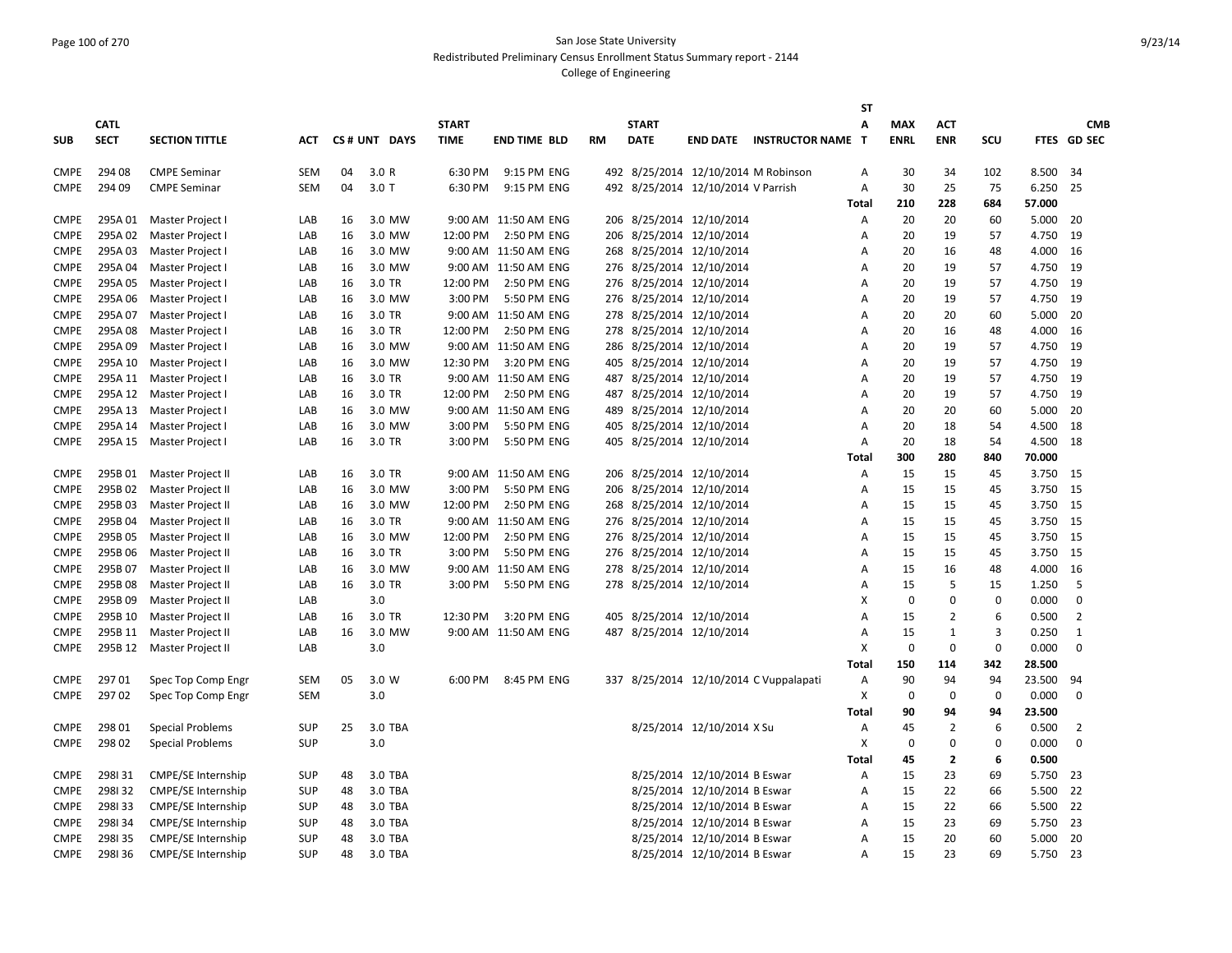## Page 101 of 270 San Jose State University Redistributed Preliminary Census Enrollment Status Summary report - 2144

|             |             |                           |            |    |              |              |                     |    |              |                              |                                   | ST    |             |            |            |          |             |
|-------------|-------------|---------------------------|------------|----|--------------|--------------|---------------------|----|--------------|------------------------------|-----------------------------------|-------|-------------|------------|------------|----------|-------------|
|             | <b>CATL</b> |                           |            |    |              | <b>START</b> |                     |    | <b>START</b> |                              |                                   | A     | <b>MAX</b>  | <b>ACT</b> |            |          | <b>CMB</b>  |
| <b>SUB</b>  | <b>SECT</b> | <b>SECTION TITTLE</b>     | <b>ACT</b> |    | CS# UNT DAYS | <b>TIME</b>  | <b>END TIME BLD</b> | RM | <b>DATE</b>  | <b>END DATE</b>              | <b>INSTRUCTOR NAME</b>            |       | <b>ENRL</b> | <b>ENR</b> | <b>SCU</b> |          | FTES GD SEC |
| <b>CMPE</b> | 298137      | CMPE/SE Internship        | <b>SUP</b> | 48 | 3.0 TBA      |              |                     |    |              | 8/25/2014 12/10/2014 B Eswar |                                   | A     | 15          | 19         | 57         | 4.750 19 |             |
| <b>CMPE</b> | 298138      | <b>CMPE/SE Internship</b> | <b>SUP</b> | 48 | 3.0 TBA      |              |                     |    |              | 8/25/2014 12/10/2014 B Eswar |                                   | A     | 15          | 19         | 57         | 4.750 19 |             |
| <b>CMPE</b> | 298139      | <b>CMPE/SE Internship</b> | <b>SUP</b> | 48 | 3.0 TBA      |              |                     |    |              | 8/25/2014 12/10/2014 B Eswar |                                   | A     | 15          | 19         | 57         | 4.750 19 |             |
| <b>CMPE</b> | 298140      | <b>CMPE/SE Internship</b> | <b>SUP</b> | 48 | 3.0 TBA      |              |                     |    |              | 8/25/2014 12/10/2014 B Eswar |                                   | A     | 15          | 17         | 51         | 4.250 17 |             |
|             |             |                           |            |    |              |              |                     |    |              |                              |                                   | Total | 150         | 207        | 621        | 51.750   |             |
| <b>CMPE</b> | 299A 01     | Master Thesis I           | <b>SUP</b> | 25 | 3.0 TBA      |              |                     |    |              | 8/25/2014 12/10/2014 L Chang |                                   | A     | 10          | 3          | 9          | 0.750    | - 3         |
|             |             |                           |            |    |              |              |                     |    |              |                              |                                   | Total | 10          | 3          | 9          | 0.750    |             |
| <b>CMPE</b> | 299B 01     | Master Thesis II          | <b>SUP</b> | 25 | 3.0 TBA      |              |                     |    |              | 8/25/2014 12/10/2014 L Chang |                                   | A     | 10          |            | 3          | 0.250    |             |
|             |             |                           |            |    |              |              |                     |    |              |                              |                                   | Total | 10          |            | 3          | 0.250    |             |
|             |             |                           |            |    |              |              |                     |    |              |                              | <b>Computer Engineering Total</b> |       | 6131        | 5415       | 14443      | 1164.900 |             |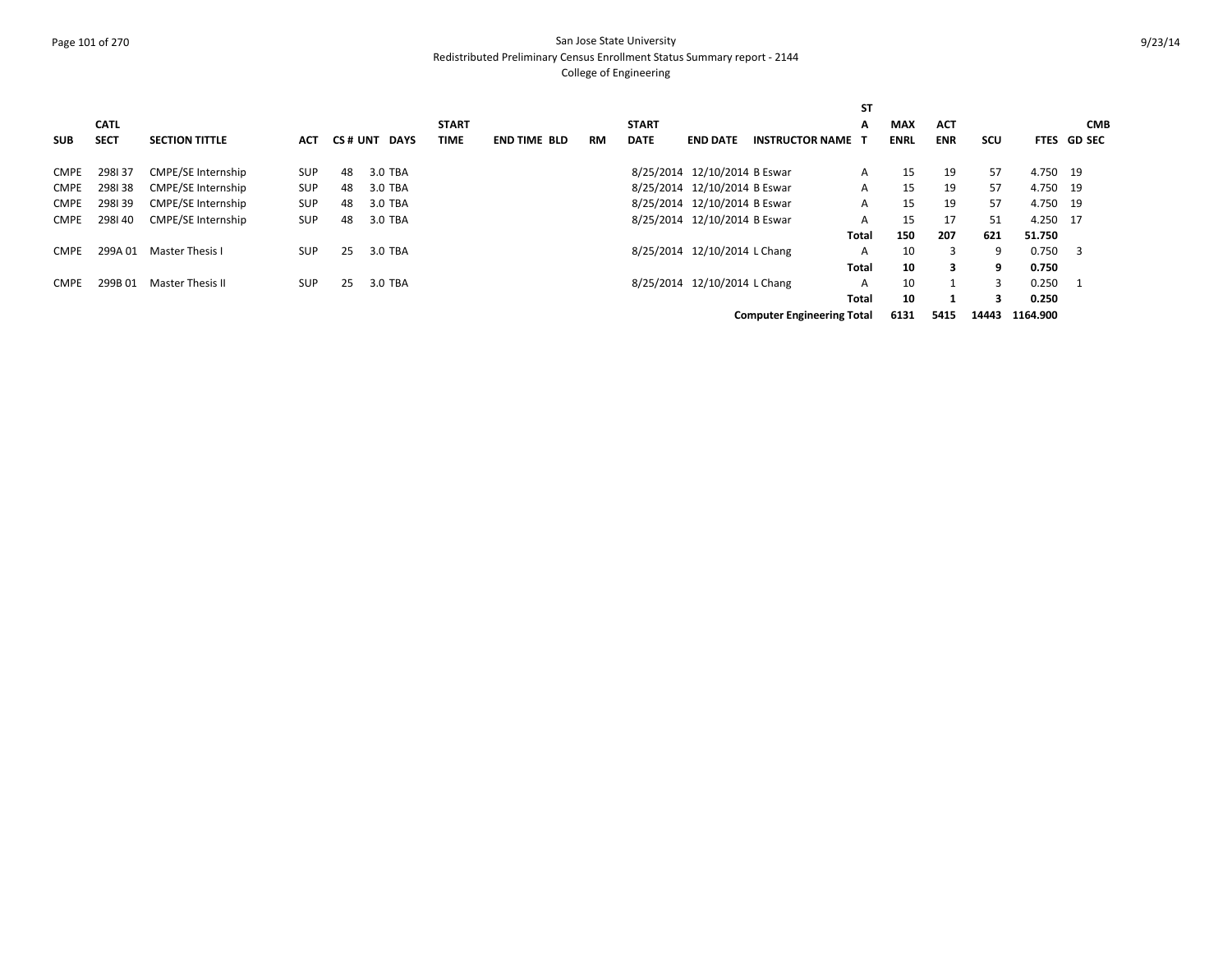# Page 102 of 270 San Jose State University Redistributed Preliminary Census Enrollment Status Summary report - 2144

|            |                               |                             |            |    |              |              |                       |           |              |                                     |                                             | <b>ST</b>    |             |                |                |        |                |
|------------|-------------------------------|-----------------------------|------------|----|--------------|--------------|-----------------------|-----------|--------------|-------------------------------------|---------------------------------------------|--------------|-------------|----------------|----------------|--------|----------------|
|            | <b>CATL</b>                   |                             |            |    |              | <b>START</b> |                       |           | <b>START</b> |                                     |                                             | A            | <b>MAX</b>  | <b>ACT</b>     |                |        | <b>CMB</b>     |
| <b>SUB</b> | <b>SECT</b>                   | <b>SECTION TITTLE</b>       | <b>ACT</b> |    | CS# UNT DAYS | <b>TIME</b>  | <b>END TIME BLD</b>   | <b>RM</b> | <b>DATE</b>  | <b>END DATE</b>                     | <b>INSTRUCTOR NAME T</b>                    |              | <b>ENRL</b> | <b>ENR</b>     | <b>SCU</b>     |        | FTES GD SEC    |
|            |                               |                             |            |    |              |              |                       |           |              |                                     |                                             |              |             |                |                |        |                |
|            | <b>Electrical Engineering</b> |                             |            |    |              |              |                       |           |              |                                     |                                             |              |             |                |                |        |                |
| EE         | 3001                          | <b>INTR PRGM MC EE</b>      | LEC        | 01 | 3.0 MW       | 3:00 PM      | 3:50 PM ENG           |           |              | 189 8/25/2014 12/10/2014 F Lin      |                                             | Α            | 80          | 66             | 132            | 13.200 | $\mathbf 0$    |
| EE         | 3002                          | <b>INTR PRGM MC EE</b>      | LAB        | 16 | 0.0 W        | 6:00 PM      | 8:45 PM ENG           |           |              | 258 8/25/2014 12/10/2014 F Lin      |                                             | A            | 20          | 23             | 23             | 0.000  | $\mathbf 0$    |
| EE         | 3003                          | <b>INTR PRGM MC EE</b>      | LAB        | 16 | 0.0 W        | 6:00 PM      | 8:45 PM ENG           |           |              | 290 8/25/2014 12/10/2014 F Lin      |                                             | A            | 20          | 20             | 20             | 0.000  | $\mathbf 0$    |
| EE         | 3004                          | <b>INTR PRGM MC EE</b>      | LAB        | 16 | 0.0 W        | 6:00 PM      | 8:45 PM ENG           |           |              | 387 8/25/2014 12/10/2014 F Lin      |                                             | A            | 20          | 23             | 23             | 0.000  | $\mathbf 0$    |
|            |                               |                             |            |    |              |              |                       |           |              |                                     |                                             | Total        | 140         | 132            | 198            | 13.200 |                |
| EE         | 9701                          | Intro EE Lab                | LAB        | 17 | 1.0 R        | 6:00 PM      | 8:45 PM ENG           |           |              | 249 8/25/2014 12/10/2014 A Agrawal  |                                             | Α            | 20          | 18             | 18             | 1.200  | 0              |
| EE         | 9702                          | Intro EE Lab                | LAB        | 17 | $1.0$ T      |              | 9:00 AM 11:45 AM ENG  |           |              | 249 8/25/2014 12/10/2014 C Jones    |                                             | A            | 20          | 21             | 21             | 1.400  | $\mathbf 0$    |
| EE         | 9703                          | Intro EE Lab                | LAB        | 17 | $1.0$ T      | 1:30 PM      | 4:15 PM ENG           |           |              |                                     | 249 8/25/2014 12/10/2014 S Mukherjee        | A            | 20          | 23             | 23             | 1.533  | 0              |
| EE         | 9704                          | Intro EE Lab                | LAB        | 17 | 1.0 R        | 1:30 PM      | 4:15 PM ENG           |           |              | 249 8/25/2014 12/10/2014 C Jones    |                                             | A            | 20          | 9              | 9              | 0.600  | $\mathbf 0$    |
| EE         | 9705                          |                             | LAB        | 17 | 1.0 F        |              | 9:00 AM 11:45 AM ENG  |           |              |                                     |                                             |              | 20          | 15             | 15             | 1.000  | $\mathbf 0$    |
|            |                               | Intro EE Lab                |            |    |              |              |                       |           |              | 249 8/25/2014 12/10/2014 G Joglekar |                                             | A            |             |                |                |        |                |
| EE         | 9706                          | Intro EE Lab                | LAB        | 17 | 1.0 R        |              | 9:00 AM 11:45 AM ENG  |           |              | 249 8/25/2014 12/10/2014 T Nguyen   |                                             | A            | 20          | 21             | 21             | 1.400  | $\mathbf 0$    |
| EE.        | 9707                          | Intro EE Lab                | LAB        | 17 | $1.0$ T      | 6:00 PM      | 8:45 PM ENG           |           |              | 249 8/25/2014 12/10/2014 D Lonkar   |                                             | Α            | 20          | $\overline{7}$ | $\overline{7}$ | 0.467  | $\mathbf 0$    |
|            |                               |                             |            |    |              |              |                       |           |              |                                     |                                             | Total        | 140         | 114            | 114            | 7.600  |                |
| EE         | 9801                          | Intro Ckt Analysis          | <b>SEM</b> | 04 | 3.0 TR       |              | 9:00 AM 10:15 AM ENG  |           |              | 345 8/25/2014 12/10/2014 P Hsu      |                                             | A            | 65          | 63             | 189            | 12.600 | $\mathbf 0$    |
| EE         | 9802                          | Intro Ckt Analysis          | <b>SEM</b> | 04 | 3.0 MW       |              | 10:30 AM 11:45 AM ENG |           |              | 345 8/25/2014 12/10/2014 D Parent   |                                             | A            | 65          | 74             | 222            | 14.900 | $\overline{2}$ |
| EE         | 98 03                         | Intro Ckt Analysis          | SEM        | 04 | 3.0 MW       |              | 1:30 PM 2:45 PM ENG   |           |              |                                     | 345 8/25/2014 12/10/2014 R Morelos-Zaragoza | A            | 65          | 72             | 216            | 14.450 | 1              |
|            |                               |                             |            |    |              |              |                       |           |              |                                     |                                             | Total        | 195         | 209            | 627            | 41.950 |                |
| EE         | 101 01                        | Cir/Conc & Prob So          | <b>ACT</b> | 13 | 1.0 R        | 2:00 PM      | 4:00 PM ENG           |           |              | 339 8/25/2014 12/10/2014 R Chen     |                                             | Α            | 80          | 127            | 127            | 8.483  | 1              |
|            |                               |                             |            |    |              |              |                       |           |              |                                     |                                             | <b>Total</b> | 80          | 127            | 127            | 8.483  |                |
| EE         | 102 01                        | Prob/Stat in EE             | SEM        | 04 | 3.0 MW       |              | 10:30 AM 11:45 AM ENG |           |              | 339 8/25/2014 12/10/2014 B Sirkeci  |                                             | Α            | 55          | 57             | 171            | 11.400 | 0              |
|            |                               |                             |            |    |              |              |                       |           |              |                                     |                                             | Total        | 55          | 57             | 171            | 11.400 |                |
| EE         | 11001                         | <b>Circuits and Systems</b> | <b>SEM</b> | 04 | 3.0 MW       | 4:30 PM      | 5:45 PM WSQ           |           |              | 207 8/25/2014 12/10/2014 P Hsu      |                                             | A            | 72          | 63             | 189            | 12.750 | 3              |
|            |                               |                             |            |    |              |              |                       |           |              |                                     |                                             | Total        | 72          | 63             | 189            | 12.750 |                |
| EE         | 11201                         | <b>Signal Processing</b>    | <b>SEM</b> | 04 | 3.0 MW       | 3:00 PM      | 4:15 PM ENG           |           |              | 341 8/25/2014 12/10/2014 B Sirkeci  |                                             | A            | 55          | 58             | 174            | 11.650 | 1              |
|            |                               |                             |            |    |              |              |                       |           |              |                                     |                                             | Total        | 55          | 58             | 174            | 11.650 |                |
| EE.        | 11801                         | Dig Lgc Crt Dsgn            | SEM        | 04 | 4.0 MW       |              | 10:30 AM 11:45 AM ENG |           |              | 189 8/25/2014 12/10/2014 C Choo     |                                             | Α            | 80          | 85             | 255            | 22.800 | 2              |
| EE         | 11802                         | Dig Lgc Crt Dsgn            | LAB        | 16 | 0.0 R        |              | 9:00 AM 11:45 AM ENG  | 305       |              | 8/25/2014 12/10/2014 L Feng         |                                             | Α            | 20          | 17             | 17             | 0.000  | 0              |
| EE         | 11803                         | Dig Lgc Crt Dsgn            | LAB        | 16 | 0.0 R        | 6:00 PM      | 8:45 PM ENG           |           |              | 305 8/25/2014 12/10/2014 J Shah     |                                             | Α            | 20          | 22             | 22             | 0.000  | 1              |
| EE         | 11804                         | Dig Lgc Crt Dsgn            | LAB        | 16 | 0.0T         | 1:30 PM      | 4:15 PM ENG           |           |              |                                     | 305 8/25/2014 12/10/2014 A Sakharkar        | A            | 20          | 23             | 23             | 0.000  | 1              |
| EE.        | 11805                         | Dig Lgc Crt Dsgn            | LAB        | 16 | $0.0$ T      |              | 9:00 AM 11:45 AM ENG  |           |              | 305 8/25/2014 12/10/2014 B Wang     |                                             | A            | 20          | 22             | 22             | 0.000  | $\mathbf 0$    |
| EE.        | 11806                         | Dig Lgc Crt Dsgn            | LAB        |    | 0.0          |              |                       |           |              |                                     |                                             | х            | $\mathbf 0$ | $\mathbf 0$    | $\Omega$       | 0.000  | $\mathbf 0$    |
| EE         | 11807                         | Dig Lgc Crt Dsgn            | LAB        | 16 | 0.0 R        | 1:30 PM      | 4:15 PM ENG           |           |              | 305 8/25/2014 12/10/2014 K Rami     |                                             | A            | 20          | $\mathbf{1}$   | $\mathbf{1}$   | 0.000  | $\mathbf 0$    |
|            |                               |                             |            |    |              |              |                       |           |              |                                     |                                             | Total        | 180         | 170            | 340            | 22.800 |                |
|            |                               |                             |            |    |              |              |                       |           |              |                                     |                                             |              |             |                |                |        |                |
| EE.        | 12001                         | Microp Sys Design           | <b>SEM</b> | 04 | 4.0 MW       | 1:30 PM      | 2:45 PM ENG           |           |              | 341 8/25/2014 12/10/2014 M Zand     |                                             | Α            | 60          | 58             | 174            | 15.533 | 1              |
| EE         | 12002                         | Microp Sys Design           | LAB        | 16 | 0.0 R        | 1:30 PM      | 4:15 PM ENG           |           |              |                                     | 307 8/25/2014 12/10/2014 S Moballegh        | Α            | 16          | 16             | 16             | 0.000  | 1              |
| EE         | 12003                         | Microp Sys Design           | LAB        | 16 | $0.0$ T      | 1:30 PM      | 4:15 PM ENG           | 307       |              |                                     | 8/25/2014 12/10/2014 S Moballegh            | A            | 16          | 16             | 16             | 0.000  | 0              |
| EE         | 12004                         | Microp Sys Design           | LAB        | 16 | 0.0 R        | 10:30 AM     | 1:15 PM ENG           |           |              | 307 8/25/2014 12/10/2014 S Polagani |                                             | A            | 16          | 12             | 12             | 0.000  | $\mathbf 0$    |
| EE.        | 12005                         | Microp Sys Design           | LAB        | 16 | 0.0 W        | 6:00 PM      | 8:45 PM ENG           |           |              |                                     | 307 8/25/2014 12/10/2014 D Bhavnagari       | A            | 16          | 14             | 14             | 0.000  | $\Omega$       |
|            |                               |                             |            |    |              |              |                       |           |              |                                     |                                             | <b>Total</b> | 124         | 116            | 232            | 15.533 |                |
| EE         | 12201                         | Electr Design I             | <b>SEM</b> | 04 | 4.0 TR       |              | 9:00 AM 10:15 AM ENG  |           |              |                                     | 339 8/25/2014 12/10/2014 S Hamedi-Hagh      | Α            | 55          | 45             | 135            | 12.067 | 1              |
| EE         | 122 02                        | Electr Design I             | LAB        | 16 | $0.0$ T      | 6:00 PM      | 8:45 PM ENG           |           |              | 290 8/25/2014 12/10/2014 K Parate   |                                             | A            | 18          | 12             | 12             | 0.000  | $\mathbf 0$    |
| EE.        | 12203                         | Electr Design I             | LAB        | 16 | $0.0$ T      | 1:30 PM      | 4:15 PM ENG           |           |              | 290 8/25/2014 12/10/2014 N Singh    |                                             | A            | 18          | 19             | 19             | 0.000  | $\Omega$       |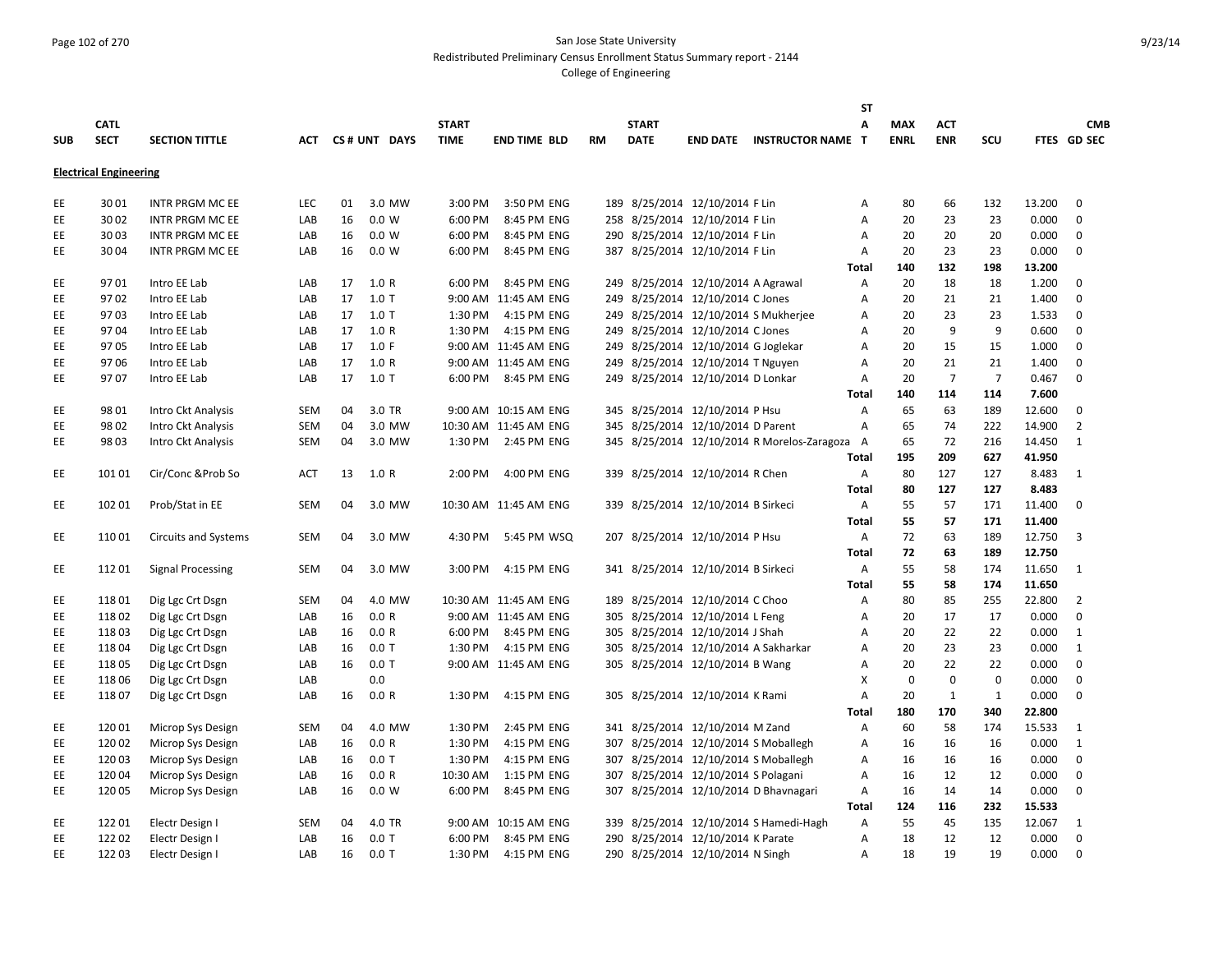## Page 103 of 270 San Jose State University Redistributed Preliminary Census Enrollment Status Summary report - 2144

|            |             |                                 |            |    |              |              |                       |    |              |                                    |                                             | SΤ           |             |             |             |        |                |
|------------|-------------|---------------------------------|------------|----|--------------|--------------|-----------------------|----|--------------|------------------------------------|---------------------------------------------|--------------|-------------|-------------|-------------|--------|----------------|
|            | <b>CATL</b> |                                 |            |    |              | <b>START</b> |                       |    | <b>START</b> |                                    |                                             | A            | <b>MAX</b>  | <b>ACT</b>  |             |        | <b>CMB</b>     |
| <b>SUB</b> | <b>SECT</b> | <b>SECTION TITTLE</b>           | <b>ACT</b> |    | CS# UNT DAYS | <b>TIME</b>  | <b>END TIME BLD</b>   | RM | <b>DATE</b>  |                                    | <b>END DATE INSTRUCTOR NAME</b>             | T            | <b>ENRL</b> | <b>ENR</b>  | SCU         |        | FTES GD SEC    |
| EE         | 12204       | Electr Design I                 | LAB        | 16 | $0.0$ T      | 10:30 AM     | 1:15 PM ENG           |    |              | 290 8/25/2014 12/10/2014 C Tambat  |                                             | A            | 18          | 14          | 14          | 0.000  | 1              |
|            |             |                                 |            |    |              |              |                       |    |              |                                    |                                             | Total        | 109         | 90          | 180         | 12.067 |                |
| EE         | 124 01      | Electr Design II                | SEM        | 04 | 4.0 MW       |              | 9:00 AM 10:15 AM ENG  |    |              | 345 8/25/2014 12/10/2014 S Ardalan |                                             | A            | 55          | 57          | 171         | 15.267 | 1              |
| EE         | 124 02      | Electr Design II                | LAB        | 16 | 0.0 R        | 1:30 PM      | 4:15 PM ENG           |    |              | 258 8/25/2014 12/10/2014 A Cheerla |                                             | Α            | 16          | 18          | 18          | 0.000  | $\mathbf 0$    |
| EE         | 124 03      | Electr Design II                | LAB        | 16 | 0.0 R        | 10:30 AM     | 1:15 PM ENG           |    |              | 258 8/25/2014 12/10/2014 J Pinto   |                                             | Α            | 16          | 23          | 23          | 0.000  | 1              |
| EE.        | 124 04      | Electr Design II                | LAB        | 16 | 0.0 R        | 6:00 PM      | 8:45 PM ENG           |    |              | 258 8/25/2014 12/10/2014 S Kaliraj |                                             | A            | 16          | 16          | 16          | 0.000  | $\mathbf 0$    |
|            |             |                                 |            |    |              |              |                       |    |              |                                    |                                             | <b>Total</b> | 103         | 114         | 228         | 15.267 |                |
| EE.        | 12701       | <b>Electronics for Bioengg</b>  | LEC        | 02 | 3.0 TR       | 3:00 PM      | 4:15 PM ENG           |    |              | 303 8/25/2014 12/10/2014 T Peng    |                                             | Α            | 35          | 36          | 108         | 7.700  | 10             |
|            |             |                                 |            |    |              |              |                       |    |              |                                    |                                             | Total        | 35          | 36          | 108         | 7.700  |                |
| EE         | 12801       | <b>Phys Electronics</b>         | SEM        | 04 | 3.0 TR       |              | 10:30 AM 11:45 AM ENG |    |              | 341 8/25/2014 12/10/2014 L He      |                                             | A            | 55          | 54          | 162         | 10.800 | $\mathbf 0$    |
|            |             |                                 |            |    |              |              |                       |    |              |                                    |                                             | Total        | 55          | 54          | 162         | 10.800 |                |
| EE         | 13001       | Elec. Mach. Drv.                | SEM        |    | 3.0          |              |                       |    |              |                                    |                                             | X            | $\mathbf 0$ | $\mathbf 0$ | $\pmb{0}$   | 0.000  | $\mathbf 0$    |
|            |             |                                 |            |    |              |              |                       |    |              |                                    |                                             | Total        | $\pmb{0}$   | $\mathbf 0$ | $\pmb{0}$   | 0.000  |                |
| EE         | 134 01      | Power Systems                   | LEC        | 02 | 3.0 TR       | 4:30 PM      | 5:45 PM ENG           |    |              | 303 8/25/2014 12/10/2014 S Liu     |                                             | Α            | 35          | 29          | 87          | 5.950  | 3              |
|            |             |                                 |            |    |              |              |                       |    |              |                                    |                                             | Total        | 35          | 29          | 87          | 5.950  |                |
| EE         | 13801       | <b>Embedded Cntr Sys Design</b> | SEM        | 05 | 3.0 TR       | 6:00 PM      | 7:15 PM ENG           |    |              | 401 8/25/2014 12/10/2014 C Pham    |                                             | Α            | 35          | 21          | 63          | 4.200  | $\mathbf 0$    |
|            |             |                                 |            |    |              |              |                       |    |              |                                    |                                             | Total        | 35          | 21          | 63          | 4.200  |                |
| EE         | 140 01      | Prin of E & M Flds              | SEM        | 04 | 3.0 TR       |              | 9:00 AM 10:15 AM ENG  |    |              | 329 8/25/2014 12/10/2014 R Kwok    |                                             | Α            | 55          | 51          | 153         | 10.250 | 1              |
|            |             |                                 |            |    |              |              |                       |    |              |                                    |                                             | Total        | 55          | 51          | 153         | 10.250 |                |
| EE         | 15301       | Intro DIg Sig Proc              | <b>SEM</b> | 05 | 3.0 TR       | 1:30 PM      | 2:45 PM ENG           |    |              | 345 8/25/2014 12/10/2014 J Kim     |                                             | Α            | 35          | 14          | 42          | 2.800  | $\mathbf 0$    |
|            |             |                                 |            |    |              |              |                       |    |              |                                    |                                             | Total        | 35          | 14          | 42          | 2.800  |                |
| EE.        | 16001       | <b>Princ Comm Systems</b>       | LEC        | 02 | 3.0 TR       | 4:30 PM      | 5:20 PM ENG           |    |              |                                    | 339 8/25/2014 12/10/2014 R Morelos-Zaragoza | A            | 48          | 39          | 78          | 7.800  | $\mathbf 0$    |
| EE         | 16002       | <b>Princ Comm Systems</b>       | LAB        | 16 | 0.0 M        | 3:00 PM      | 5:45 PM ENG           |    |              | 238 8/25/2014 12/10/2014 J Shen    |                                             | Α            | 16          | 10          | 10          | 0.000  | $\mathbf 0$    |
| EE         | 16003       | <b>Princ Comm Systems</b>       | LAB        | 16 | 0.0 W        | 3:00 PM      | 5:45 PM ENG           |    |              | 238 8/25/2014 12/10/2014 J Shen    |                                             | Α            | 16          | 15          | 15          | 0.000  | 0              |
| EE         | 16004       | Princ Comm Systems              | LAB        | 16 | 0.0 F        |              | 9:00 AM 11:45 AM ENG  |    |              | 238 8/25/2014 12/10/2014 G Soi     |                                             | Α            | 16          | 14          | 14          | 0.000  | $\mathbf 0$    |
|            |             |                                 |            |    |              |              |                       |    |              |                                    |                                             | Total        | 96          | 78          | 117         | 7.800  |                |
| EE         | 174 01      | INT ALG PR EBD SYS              | SEM        | 04 | 3.0 MW       | 7:30 PM      | 8:45 PM DMH           |    |              | 165 8/25/2014 12/10/2014 T Nguyen  |                                             | Α            | 35          | 26          | 78          | 5.250  | 1              |
|            |             |                                 |            |    |              |              |                       |    |              |                                    |                                             | Total        | 35          | 26          | 78          | 5.250  |                |
| EE         | 17801       | Dig Design w FPGAS              | SEM        | 04 | 3.0          |              |                       |    |              | 8/25/2014 12/10/2014               |                                             | X            | $\mathbf 0$ | $\mathbf 0$ | $\mathbf 0$ | 0.000  | $\mathbf 0$    |
| EE         | 17802       | Dig Design w FPGAS              | SEM        | 04 | 3.0 TR       | 7:30 PM      | 8:45 PM ENG           |    |              | 232 8/25/2014 12/10/2014 E Crabill |                                             | Α            | 35          | 30          | 90          | 6.100  | $\overline{2}$ |
|            |             |                                 |            |    |              |              |                       |    |              |                                    |                                             | Total        | 35          | 30          | 90          | 6.100  |                |
| EE         | 18001       | <b>Indiv Studies</b>            | <b>SUP</b> | 36 | 3.0 TBA      |              |                       |    |              | 8/25/2014 12/10/2014               |                                             | Α            | 10          | $\mathbf 0$ | 0           | 0.000  | $\mathbf 0$    |
|            |             |                                 |            |    |              |              |                       |    |              |                                    |                                             | Total        | 10          | $\mathbf 0$ | $\mathbf 0$ | 0.000  |                |
| EE.        | 18101       | Fund-Internetwork               | LEC        | 02 | 3.0 MW       |              | 10:30 AM 11:45 AM ENG |    |              | 331 8/25/2014 12/10/2014 N Mir     |                                             | Α            | 55          | 33          | 99          | 6.600  | $\Omega$       |
|            |             |                                 |            |    |              |              |                       |    |              |                                    |                                             | Total        | 55          | 33          | 99          | 6.600  |                |
| EE         |             | 198A 01 EE Sr Dsgn Proj I       | LAB        | 16 | 1.0 F        | 12:00 PM     | 2:45 PM ENG           |    |              | 244 8/25/2014 12/10/2014           |                                             | A            | 15          | 16          | 16          | 1.067  | $\mathbf 0$    |
| EE         |             | 198A 02 EE Sr Dsgn Proj I       | LAB        | 16 | 1.0 F        | 12:00 PM     | 2:45 PM ENG           |    |              | 244 8/25/2014 12/10/2014           |                                             | Α            | 15          | 16          | 16          | 1.067  | $\mathbf 0$    |
| EE.        | 198A 03     | EE Sr Dsgn Proj I               | LAB        | 16 | 1.0 F        | 12:00 PM     | 2:45 PM ENG           |    |              | 244 8/25/2014 12/10/2014           |                                             | A            | 15          | 19          | 19          | 1.267  | $\mathbf 0$    |
|            |             |                                 |            |    |              |              |                       |    |              |                                    |                                             | <b>Total</b> | 45          | 51          | 51          | 3.400  |                |
| EE.        | 198B 01     | EE Sr Dsgn Proj II              | LAB        | 16 | 3.0 F        | 1:30 PM      | 10:15 PM ENG          |    |              | 376 8/25/2014 12/10/2014           |                                             | Α            | 15          | 18          | 54          | 3.600  | 0              |
| EE         | 198B02      | EE Sr Dsgn Proj II              | LAB        | 16 | 3.0 F        |              | 1:30 PM 10:15 PM ENG  |    |              | 376 8/25/2014 12/10/2014           |                                             | Α            | 15          | 15          | 45          | 3.000  | $\mathbf 0$    |
| EE.        | 198B03      | EE Sr Dsgn Proj II              | LAB        | 16 | 3.0 F        |              | 1:30 PM 10:15 PM ENG  |    |              | 376 8/25/2014 12/10/2014           |                                             | A            | 15          | 14          | 42          | 2.800  | $\mathbf 0$    |
|            |             |                                 |            |    |              |              |                       |    |              |                                    |                                             | <b>Total</b> | 45          | 47          | 141         | 9.400  |                |
| EE         | 21001       | Linear Sys Theory               | SEM        | 05 | 3.0 TR       | 4:30 PM      | 5:45 PM BBC           |    |              | 4 8/25/2014 12/10/2014 J Kim       |                                             | Α            | 100         | 98          | 294         | 24.500 | - 98           |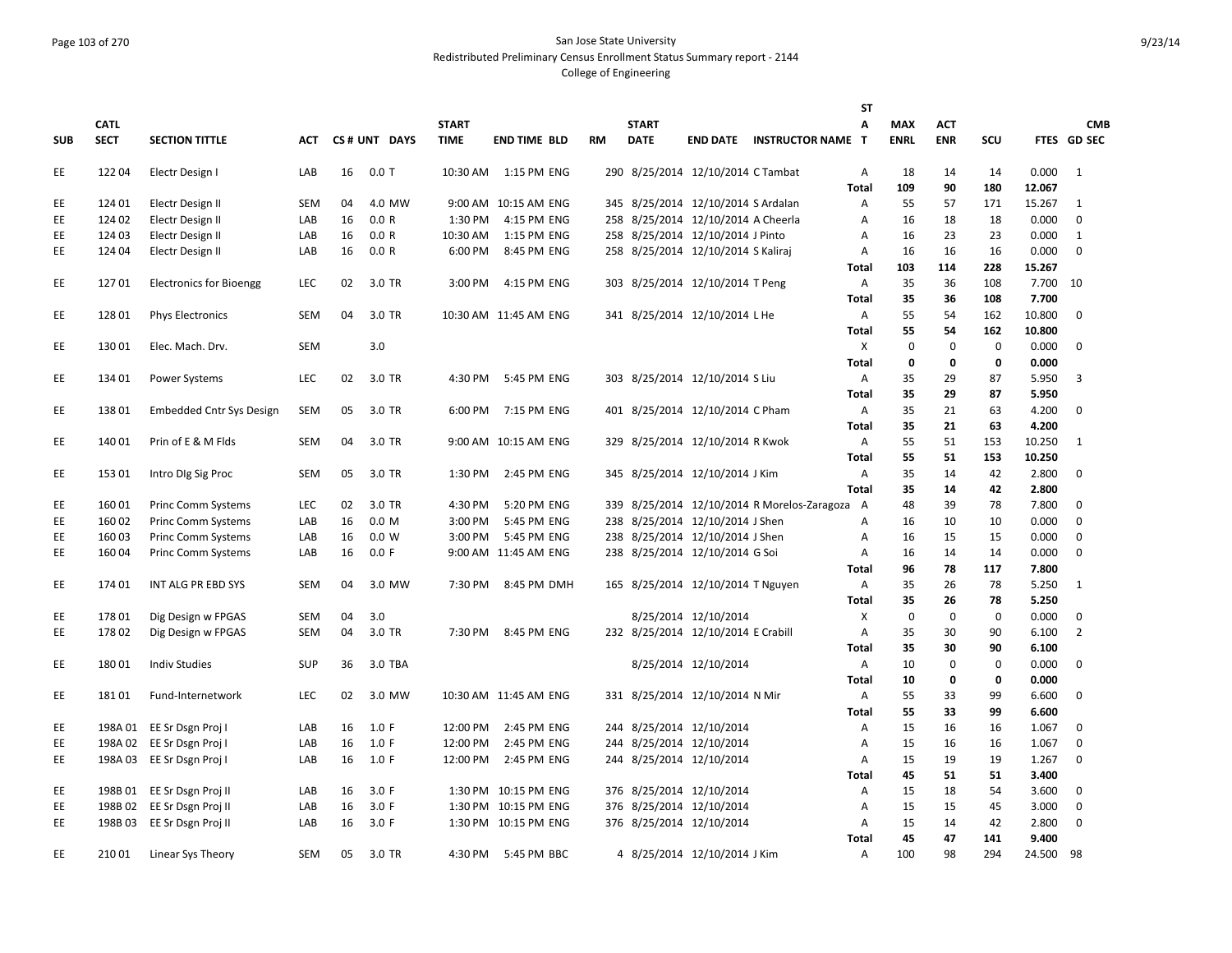### Page 104 of 270 San Jose State University Redistributed Preliminary Census Enrollment Status Summary report - 2144

|            |             |                          |            |    |                  |              |                      |           |              |                                    |                                               | <b>ST</b>    |             |                            |                            |                |             |
|------------|-------------|--------------------------|------------|----|------------------|--------------|----------------------|-----------|--------------|------------------------------------|-----------------------------------------------|--------------|-------------|----------------------------|----------------------------|----------------|-------------|
|            | <b>CATL</b> |                          |            |    |                  | <b>START</b> |                      |           | <b>START</b> |                                    |                                               | Α            | <b>MAX</b>  | <b>ACT</b>                 |                            |                | <b>CMB</b>  |
| <b>SUB</b> | <b>SECT</b> | <b>SECTION TITTLE</b>    | АСТ        |    | CS# UNT DAYS     | <b>TIME</b>  | <b>END TIME BLD</b>  | <b>RM</b> | <b>DATE</b>  |                                    | <b>END DATE INSTRUCTOR NAME T</b>             |              | <b>ENRL</b> | <b>ENR</b>                 | <b>SCU</b>                 |                | FTES GD SEC |
| EE         | 21002       | Linear Sys Theory        | <b>SEM</b> | 05 | 3.0 MW           | 6:00 PM      | 7:15 PM ENG          |           |              | 343 8/25/2014 12/10/2014 K Ghadiri |                                               | Α            | 80          | 92                         | 276                        | 23.000         | 92          |
| EE         | 21003       | Linear Sys Theory        | <b>SEM</b> | 05 | 3.0 TR           | 7:30 PM      | 8:45 PM ENG          |           |              | 345 8/25/2014 12/10/2014 R Kwok    |                                               | Α            | 80          | 53                         | 159                        | 13.250         | -53         |
|            |             |                          |            |    |                  |              |                      |           |              |                                    |                                               | Total        | 260         | 243                        | 729                        | 60.750         |             |
| EE.        | 22001       | RFIC Design I            | LEC        | 03 | 3.0 TR           | 4:30 PM      | 5:45 PM ENG          |           |              |                                    | 401 8/25/2014 12/10/2014 S Hamedi-Hagh        | А            | 35          | 16                         | 48                         | 3.950          | - 15        |
|            |             |                          |            |    |                  |              |                      |           |              |                                    |                                               | <b>Total</b> | 35          | 16                         | 48                         | 3.950          |             |
| EE         | 22101       | Prin of Semi Dev I       | <b>SEM</b> | 05 | 3.0 TR           | 3:00 PM      | 4:15 PM ENG          |           |              | 345 8/25/2014 12/10/2014 L He      |                                               | Α            | 90          | 64                         | 192                        | 16.000         | 64          |
| EE         | 22102       | Prin of Semi Dev I       | <b>SEM</b> | 05 | 3.0 MW           | 4:30 PM      | 5:45 PM ENG          |           |              |                                    | 341 8/25/2014 12/10/2014 M Zoroofchi          | Α            | 60          | 85                         | 255                        | 21.250         | 85          |
| EE         | 22103       | Prin of Semi Dev I       | <b>SEM</b> | 05 | 3.0 MW           | 7:30 PM      | 8:45 PM ENG          |           |              |                                    | 345 8/25/2014 12/10/2014 M Zoroofchi          | Α            | 60          | 78                         | 234                        | 19.500         | 78          |
|            |             |                          |            |    |                  |              |                      |           |              |                                    |                                               | Total        | 210         | 227                        | 681                        | 56.750         |             |
| EE.        | 223 01      | Analog Int Ckts          | <b>SEM</b> | 05 | 3.0 TR           | 6:00 PM      | 7:15 PM ENG          |           |              |                                    | 303 8/25/2014 12/10/2014 M Zoroofchi          | Α            | 35          | 18                         | 54                         | 4.500          | 18          |
|            |             |                          |            |    |                  |              |                      |           |              |                                    |                                               | <b>Total</b> | 35          | 18                         | 54                         | 4.500          |             |
| EE         | 224 01      | Hi Speed CMOS Ckts       | <b>SEM</b> | 05 | 3.0 MW           | 7:30 PM      | 8:45 PM ENG          |           |              | 303 8/25/2014 12/10/2014 M Ahmadi  |                                               | Α            | 35          | 33                         | 99                         | 8.250          | -33         |
|            |             |                          |            |    |                  |              |                      |           |              |                                    |                                               | <b>Total</b> | 35          | 33                         | 99                         | 8.250          |             |
| EE         | 22701       | Signal Integrity--AMS IC | <b>SEM</b> | 05 | 3.0 MW           | 6:00 PM      | 7:15 PM ENG          |           |              | 303 8/25/2014 12/10/2014 S Ardalan |                                               | Α            | 35          | 18                         | 54                         | 4.500          | 18          |
|            |             |                          |            |    |                  |              |                      |           |              |                                    |                                               | <b>Total</b> | 35          | 18                         | 54                         | 4.500          |             |
| EE.        | 23701       | Ctrl of AC Machine       | <b>SEM</b> | 05 | 3.0 TR           | 7:30 PM      | 8:45 PM ENG          |           |              | 303 8/25/2014 12/10/2014 P Hsu     |                                               | Α            | 35          | 11                         | 33                         | 2.750          | -11         |
|            |             |                          |            |    |                  |              |                      |           |              |                                    |                                               | <b>Total</b> | 35          | 11                         | 33                         | 2.750          |             |
| EE         | 250 01      | Prob Ran Vari & St Prc   | <b>SEM</b> | 05 | 3.0 MW           | 3:00 PM      | 4:15 PM ENG          |           |              | 345 8/25/2014 12/10/2014 K Ghadiri |                                               | Α            | 80          | 95                         | 285                        | 23.750         | 95          |
| <b>EE</b>  | 250 02      | Prob Ran Vari & St Prc   | <b>SEM</b> | 05 | 3.0 TR           | 6:00 PM      | 7:15 PM ENG          |           |              | 345 8/25/2014 12/10/2014 J Kamali  |                                               | A            | 60          | 29                         | 87                         | 7.250          | 29          |
| EE         | 250 03      | Prob Ran Vari & St Prc   | SEM        | 05 | 3.0 MW           | 7:30 PM      | 8:45 PM ENG          |           |              | 341 8/25/2014 12/10/2014 J Kim     |                                               | Α            | 60          | 47                         | 141                        | 11.750         | 47          |
|            |             |                          |            |    |                  |              |                      |           |              |                                    |                                               | <b>Total</b> | 200         | 171                        | 513                        | 42.750         |             |
| EE         | 25201       | Adv. Comm Systems        | LEC        | 02 | 3.0 MW           | 7:30 PM      | 8:45 PM ENG          |           |              |                                    | 401 8/25/2014 12/10/2014 R Morelos-Zaragoza A |              | 35          | 15                         | 45                         | 3.750          | 15          |
|            |             |                          |            |    |                  |              |                      |           |              |                                    |                                               | <b>Total</b> | 35          | 15                         | 45                         | 3.750          |             |
| EE         | 25301       | Dig Sig Proc I           | <b>SEM</b> | 05 | 3.0 TR           | 7:30 PM      | 8:45 PM ENG          |           |              | 401 8/25/2014 12/10/2014 J Kim     |                                               | Α            | 35          | 15                         | 45                         | 3.750          | 15          |
|            |             |                          |            |    |                  |              |                      |           |              |                                    |                                               | Total        | 35          | 15                         | 45                         | 3.750          |             |
| EE         | 259 01      | Selct Top in Sig Prc     | <b>SEM</b> |    | 3.0              |              |                      |           |              |                                    |                                               | X            | $\mathbf 0$ | $\mathbf 0$<br>$\mathbf 0$ | $\mathbf 0$<br>$\mathbf 0$ | 0.000<br>0.000 | $\mathbf 0$ |
| EE         | 270 01      |                          | <b>SEM</b> | 05 | 3.0 MW           | 6:00 PM      | 7:15 PM ENG          |           |              | 401 8/25/2014 12/10/2014 T Caohuu  |                                               | Total<br>A   | 0<br>40     | 26                         | 78                         | 6.500          | 26          |
|            |             | Adv Logic Design         |            |    |                  |              |                      |           |              |                                    |                                               | <b>Total</b> | 40          | 26                         | 78                         | 6.500          |             |
| EE         | 27101       | Digital Sys Design       | <b>SEM</b> | 05 | 3.0              |              |                      |           |              | 8/25/2014 12/10/2014               |                                               | х            | 0           | $\pmb{0}$                  | $\mathbf 0$                | 0.000          | 0           |
| EE         | 27102       | Digital Sys Design       | SEM        | 05 | 3.0 MW           |              | 6:00 PM 7:15 PM ENG  |           |              | 341 8/25/2014 12/10/2014 TLe       |                                               | Α            | 55          | 62                         | 186                        | 15.500         | 62          |
|            |             |                          |            |    |                  |              |                      |           |              |                                    |                                               | Total        | 55          | 62                         | 186                        | 15.500         |             |
| EE         | 27201       | <b>SOC DESIGN</b>        | SEM        |    | 3.0              |              |                      |           |              |                                    |                                               | X            | $\pmb{0}$   | $\mathbf 0$                | $\mathbf 0$                | 0.000          | $\mathbf 0$ |
| EE.        | 27202       | <b>SOC DESIGN</b>        | SEM        | 05 | 3.0 MW           | 7:30 PM      | 8:45 PM ENG          |           |              | 343 8/25/2014 12/10/2014 M Jones   |                                               | A            | 65          | 77                         | 231                        | 19.250         | 77          |
|            |             |                          |            |    |                  |              |                      |           |              |                                    |                                               | <b>Total</b> | 65          | 77                         | 231                        | 19.250         |             |
| EE         | 275 01      | Adv Comp Architect       | SEM        | 05 | 3.0 TR           | 7:30 PM      | 8:45 PM ENG          |           |              | 329 8/25/2014 12/10/2014 T Caohuu  |                                               | Α            | 35          | 9                          | 27                         | 2.250          | 9           |
|            |             |                          |            |    |                  |              |                      |           |              |                                    |                                               | <b>Total</b> | 35          | 9                          | 27                         | 2.250          |             |
| EE.        | 27601       | Parallel Cmpt Syst       | <b>SEM</b> | 05 | 3.0 TR           |              | 6:00 PM 7:15 PM ENG  |           |              | 329 8/25/2014 12/10/2014 T Caohuu  |                                               | Α            | 35          | 8                          | 24                         | 2.000          | 8           |
|            |             |                          |            |    |                  |              |                      |           |              |                                    |                                               | Total        | 35          | 8                          | 24                         | 2.000          |             |
| EE         | 27801       | Dig Des DSP/Comm         | <b>SEM</b> |    | 3.0              |              |                      |           |              |                                    |                                               | X            | $\mathbf 0$ | $\pmb{0}$                  | $\mathbf 0$                | 0.000          | 0           |
| EE         | 27802       | Dig Des DSP/Comm         | <b>SEM</b> | 04 | 3.0 MW           | 4:30 PM      | 5:45 PM WSQ          |           |              | 109 8/25/2014 12/10/2014 C Choo    |                                               | Α            | 71          | 72                         | 216                        | 18.000         | 72          |
|            |             |                          |            |    |                  |              |                      |           |              |                                    |                                               | <b>Total</b> | 71          | 72                         | 216                        | 18.000         |             |
| EE         | 28101       | Internetworking          | <b>SEM</b> | 04 | 3.0 MW           | 6:00 PM      | 7:15 PM ENG          |           |              |                                    | 345 8/25/2014 12/10/2014 B Venkatraman        | A            | 70          | 68                         | 204                        | 16.950         | 67          |
| EE         | 28102       | Internetworking          | SEM        | 04 | 3.0 <sub>S</sub> |              | 9:00 AM 11:45 AM ENG |           |              | 345 8/25/2014 12/10/2014 C Tarng   |                                               | Α            | 55          | 79                         | 237                        | 19.750         | 79          |
|            |             |                          |            |    |                  |              |                      |           |              |                                    |                                               |              |             |                            |                            |                |             |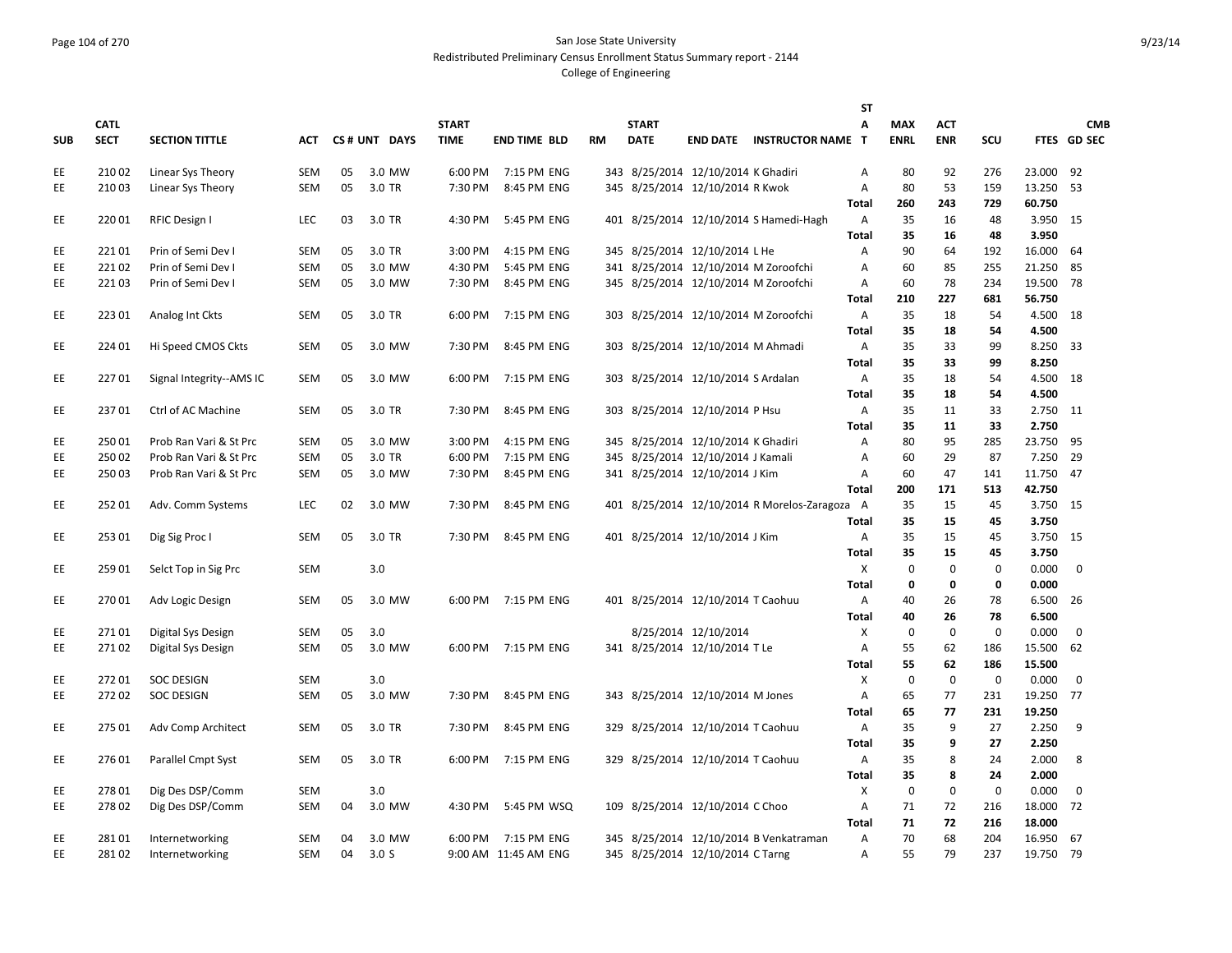#### Page 105 of 270 San Jose State University Redistributed Preliminary Census Enrollment Status Summary report - 2144

|            |             |                              |            |    |                  |              |                       |           |              |                                     |                                      | <b>ST</b>    |             |                |              |         |                |
|------------|-------------|------------------------------|------------|----|------------------|--------------|-----------------------|-----------|--------------|-------------------------------------|--------------------------------------|--------------|-------------|----------------|--------------|---------|----------------|
|            | <b>CATL</b> |                              |            |    |                  | <b>START</b> |                       |           | <b>START</b> |                                     |                                      | Α            | <b>MAX</b>  | <b>ACT</b>     |              |         | <b>CMB</b>     |
| <b>SUB</b> | <b>SECT</b> | <b>SECTION TITTLE</b>        | АСТ        |    | CS# UNT DAYS     | <b>TIME</b>  | <b>END TIME BLD</b>   | <b>RM</b> | <b>DATE</b>  | <b>END DATE</b>                     | <b>INSTRUCTOR NAME T</b>             |              | <b>ENRL</b> | <b>ENR</b>     | SCU          |         | FTES GD SEC    |
|            |             |                              |            |    |                  |              |                       |           |              |                                     |                                      |              |             |                |              |         |                |
|            |             |                              |            |    |                  |              |                       |           |              |                                     |                                      | Total        | 125         | 147            | 441          | 36.700  |                |
| EE         | 28301       | <b>Broadband Comm Nt</b>     | <b>SEM</b> | 04 | 3.0 TR           | 6:00 PM      | 7:15 PM ENG           |           |              |                                     | 343 8/25/2014 12/10/2014 G Bernstein | Α            | 35          | 25             | 75           | 6.250   | 25             |
|            |             |                              |            |    |                  |              |                       |           |              |                                     |                                      | Total        | 35          | 25             | 75           | 6.250   |                |
| EE         | 284 01      | Voice & Data Net             | <b>SEM</b> | 05 | 3.0 MW           | 4:30 PM      | 5:45 PM ENG           |           |              | 345 8/25/2014 12/10/2014 N Mir      |                                      | Α            | 80          | 98             | 294          | 24.500  | 98             |
|            |             |                              |            |    |                  |              |                       |           |              |                                     |                                      | Total        | 80          | 98             | 294          | 24.500  |                |
| EE         | 28701       | <b>ASIC CMOS Design</b>      | <b>SEM</b> | 05 | 3.0 TR           | 7:30 PM      | 8:45 PM ENG           |           |              | 343 8/25/2014 12/10/2014 M Jones    |                                      | A            | 55          | 51             | 153          | 12.750  | -51            |
|            |             |                              |            |    |                  |              |                       |           |              |                                     |                                      | Total        | 55          | 51             | 153          | 12.750  |                |
| EE         | 295 01      | <b>Technical Writing</b>     | LEC        | 03 | 3.0 TR           |              | 10:30 AM 11:45 AM ENG |           |              | 345 8/25/2014 12/10/2014 M Jones    |                                      | A            | 40          | 51             | 153          | 12.750  | 51             |
| EE         | 295 02      | <b>Technical Writing</b>     | LEC        | 03 | 3.0 TR           | 4:30 PM      | 5:45 PM CL            |           |              | 303 8/25/2014 12/10/2014 E Moriarty |                                      | Α            | 40          | 47             | 141          | 11.750  | 47             |
| EE         | 295 03      | <b>Technical Writing</b>     | LEC        | 03 | 3.0 <sub>S</sub> | 1:00 PM      | 3:30 PM ENG           |           |              | 345 8/25/2014 12/10/2014 Y Du       |                                      | Α            | 40          | 48             | 144          | 12.000  | 48             |
|            |             |                              |            |    |                  |              |                       |           |              |                                     |                                      | Total        | 120         | 146            | 438          | 36.500  |                |
| EE         | 297A 01     | <b>MSEE Project Proposal</b> | LAB        | 16 | 3.0 F            | 12:30 PM     | 9:00 PM ENG           |           |              | 289 8/25/2014 12/10/2014            |                                      | Α            | 10          | 13             | 39           | 3.250   | -13            |
| EE         | 297A 02     | <b>MSEE Project Proposal</b> | LAB        | 16 | 3.0 F            | 12:30 PM     | 9:00 PM ENG           |           |              | 291 8/25/2014 12/10/2014            |                                      | Α            | 10          | 15             | 45           | 3.750   | 15             |
| EE         | 297A03      | <b>MSEE Project Proposal</b> | LAB        | 16 | 3.0 F            | 12:30 PM     | 9:00 PM ENG           |           |              | 295 8/25/2014 12/10/2014 K Ghadiri  |                                      | Α            | 10          | 15             | 45           | 3.750   | 15             |
| EE         | 297A04      | <b>MSEE Project Proposal</b> | LAB        | 16 | 3.0 F            | 12:30 PM     | 9:00 PM ENG           |           |              | 317 8/25/2014 12/10/2014            |                                      | Α            | 10          | 16             | 48           | 4.000   | 16             |
| EE         | 297A 05     | <b>MSEE Project Proposal</b> | LAB        | 16 | 3.0 F            | 12:30 PM     | 9:00 PM ENG           |           |              | 319 8/25/2014 12/10/2014            |                                      | Α            | 10          | 15             | 45           | 3.750   | 15             |
| EE         | 297A 06     | <b>MSEE Project Proposal</b> | LAB        | 16 | 3.0 F            | 12:00 PM     | 9:00 PM               |           |              | 8/25/2014 12/10/2014                |                                      | A            | 10          | 15             | 45           | 3.750   | - 15           |
| EE         | 297A07      | <b>MSEE Project Proposal</b> | LAB        | 16 | 3.0 F            | 12:00 PM     | 2:45 PM               |           |              | 8/25/2014 12/10/2014 M Jones        |                                      | Α            | 10          | 13             | 39           | 3.250   | -13            |
| EE         | 297A08      | <b>MSEE Project Proposal</b> | LAB        | 16 | 3.0 F            | 12:30 PM     | 9:00 PM               |           |              | 8/25/2014 12/10/2014                |                                      | Α            | 10          | 13             | 39           | 3.250   | 13             |
| EE         | 297A09      | <b>MSEE Project Proposal</b> | LAB        | 16 | 3.0 F            | 12:30 PM     | 9:00 PM               |           |              | 8/25/2014 12/10/2014                |                                      | Α            | 10          | 12             | 36           | 3.000   | 12             |
| EE         | 297A 10     | <b>MSEE Project Proposal</b> | LAB        | 16 | 3.0 F            | 12:30 PM     | 9:00 PM               |           |              | 8/25/2014 12/10/2014                |                                      | A            | 10          | 10             | 30           | 2.500   | 10             |
|            |             |                              |            |    |                  |              |                       |           |              |                                     |                                      | Total        | 100         | 137            | 411          | 34.250  |                |
| EE         | 297B 01     | <b>MSEE Project</b>          | LAB        | 16 | 3.0 <sub>S</sub> | 12:30 PM     | 9:00 PM ENG           |           |              | 386 8/25/2014 12/10/2014 K Ghadiri  |                                      | A            | 10          | 16             | 48           | 4.000   | -16            |
| EE.        | 297B02      | <b>MSEE Project</b>          | LAB        | 16 | 3.0 <sub>S</sub> | 12:30 PM     | 9:00 PM ENG           |           |              | 389 8/25/2014 12/10/2014            |                                      | A            | 10          | 14             | 42           | 3.500   | 14             |
| EE         | 297B03      | <b>MSEE Project</b>          | LAB        | 16 | 3.0 <sub>S</sub> | 12:30 PM     | 9:00 PM ENG           |           |              | 490 8/25/2014 12/10/2014            |                                      | A            | 10          | 15             | 45           | 3.750   | 15             |
|            |             |                              |            |    |                  |              |                       |           |              |                                     |                                      | Total        | 30          | 45             | 135          | 11.250  |                |
| EE         | 298 01      | Spec Prob                    | <b>SUP</b> | 25 | 1.0 TBA          |              |                       |           |              | 8/25/2014 12/10/2014                |                                      | Α            | 5           | 1              | $\mathbf{1}$ | 0.083   | 1              |
|            |             |                              |            |    |                  |              |                       |           |              |                                     |                                      | Total        | 5           | 1              | 1            | 0.083   |                |
| EE         | 298101      | EE Internship Experience     | <b>SUP</b> | 48 | 1.0 TBA          |              |                       |           |              | 8/25/2014 12/10/2014 R Chen         |                                      | A            | 5           | 1              | $\mathbf{1}$ | 0.083   | 1              |
| EE         | 298102      | EE Internship Experience     | <b>SUP</b> | 48 | 2.0 TBA          |              |                       |           |              | 8/25/2014 12/10/2014 R Chen         |                                      | A            | 5           | $\mathbf 0$    | $\mathbf 0$  | 0.000   | $\mathbf 0$    |
| EE         | 298103      | EE Internship Experience     | <b>SUP</b> | 48 | 3.0 TBA          |              |                       |           |              | 8/25/2014 12/10/2014 R Chen         |                                      | Α            | 40          | 57             | 171          | 14.150  | 55             |
|            |             |                              |            |    |                  |              |                       |           |              |                                     |                                      | Total        | 50          | 58             | 172          | 14.233  |                |
| EE         |             | 299A 01 MSEE Thesis Proposal | <b>SUP</b> | 25 | 3.0 TBA          |              |                       |           |              | 8/25/2014 12/10/2014                |                                      | Α            | 5           | $\overline{4}$ | 12           | 1.000   | $\overline{4}$ |
|            |             |                              |            |    |                  |              |                       |           |              |                                     |                                      | Total        | 5           | 4              | 12           | 1.000   |                |
| EE.        |             | 299B 01 MSEE Thesis          | <b>SUP</b> | 25 | 3.0 TBA          |              |                       |           |              | 8/25/2014 12/10/2014                |                                      | Α            | 5           | 1              | 3            | 0.250   | 1              |
|            |             |                              |            |    |                  |              |                       |           |              |                                     |                                      | <b>Total</b> | 5           | $\mathbf{1}$   | 3            | 0.250   |                |
|            |             |                              |            |    |                  |              |                       |           |              |                                     | <b>Electrical Engineering Total</b>  |              | 3650        | 3454           | 8969         | 685.917 |                |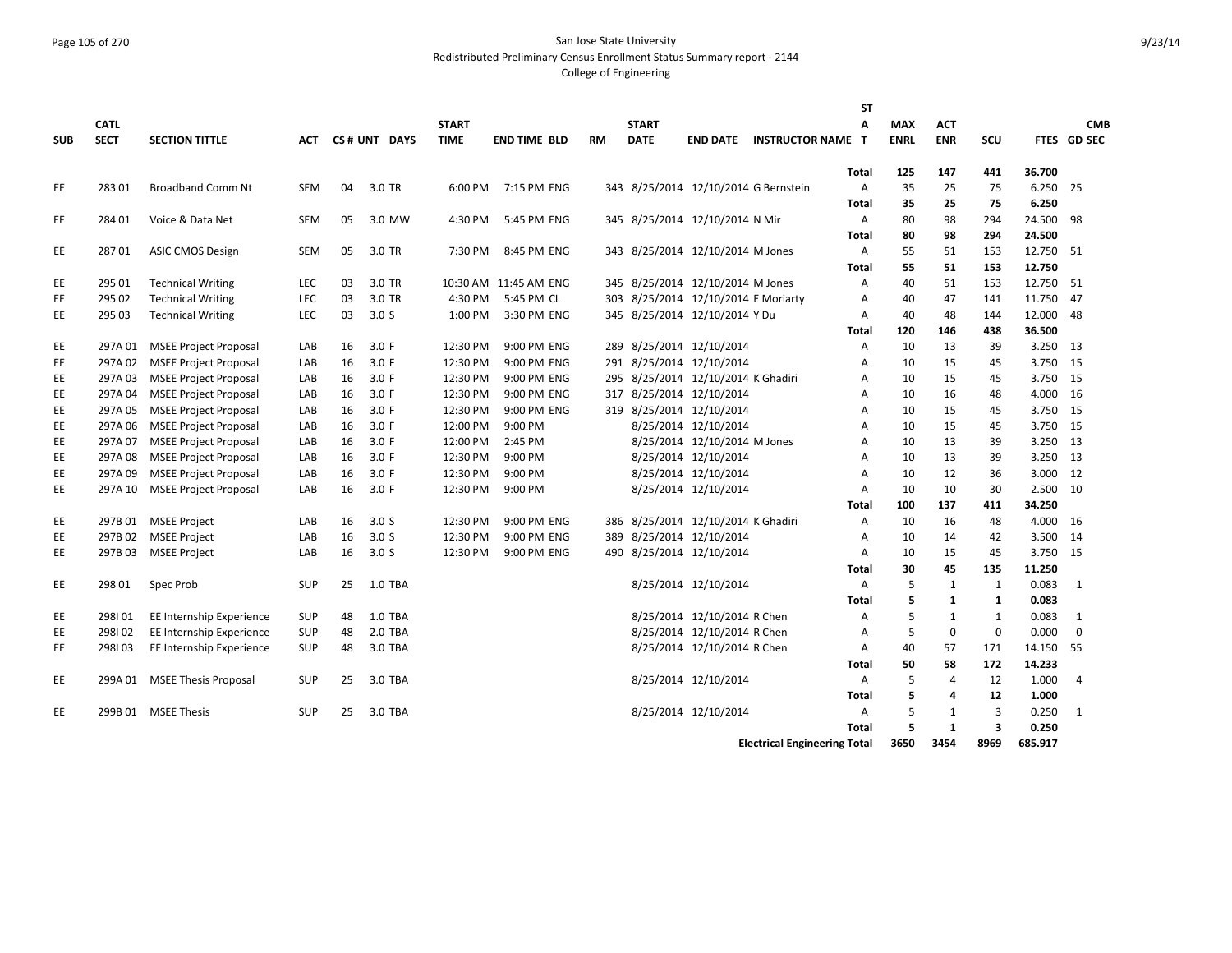#### Page 106 of 270 San Jose State University Redistributed Preliminary Census Enrollment Status Summary report - 2144

|             |                            |                            |            |    |              |              |                      |     |              |                                     |                                          | <b>ST</b>    |             |             |             |         |             |
|-------------|----------------------------|----------------------------|------------|----|--------------|--------------|----------------------|-----|--------------|-------------------------------------|------------------------------------------|--------------|-------------|-------------|-------------|---------|-------------|
|             | <b>CATL</b>                |                            |            |    |              | <b>START</b> |                      |     | <b>START</b> |                                     |                                          | A            | <b>MAX</b>  | <b>ACT</b>  |             |         | <b>CMB</b>  |
| <b>SUB</b>  | <b>SECT</b>                | <b>SECTION TITTLE</b>      | АСТ        |    | CS# UNT DAYS | <b>TIME</b>  | <b>END TIME BLD</b>  | RM  | <b>DATE</b>  | <b>END DATE</b>                     | <b>INSTRUCTOR NAME T</b>                 |              | <b>ENRL</b> | <b>ENR</b>  | SCU         |         | FTES GD SEC |
|             |                            |                            |            |    |              |              |                      |     |              |                                     |                                          |              |             |             |             |         |             |
|             | <b>General Engineering</b> |                            |            |    |              |              |                      |     |              |                                     |                                          |              |             |             |             |         |             |
|             |                            |                            |            |    |              |              |                      |     |              |                                     |                                          |              |             |             |             |         |             |
| ENGR        | 501                        | Science of High Tech       | <b>LEC</b> | 02 | 3.0 MW       | 12:00 PM     | 1:15 PM ENG          |     |              | 331 8/25/2014 12/10/2014 M Helms    |                                          | Α            | 50          | 30          | 90          | 6.000   | $\mathbf 0$ |
| <b>ENGR</b> | 502                        | Science of High Tech       | LEC        | 02 | 3.0 MW       | 1:30 PM      | 2:45 PM ENG          |     |              | 331 8/25/2014 12/10/2014 M Helms    |                                          | Α            | 30          | 21          | 63          | 4.200   | $\mathbf 0$ |
|             |                            |                            |            |    |              |              |                      |     |              |                                     |                                          | Total        | 80          | 51          | 153         | 10.200  |             |
| <b>ENGR</b> | 8Q 01                      | <b>Engineering Success</b> | ACT        |    | 1.0          |              |                      |     |              |                                     |                                          | X            | $\mathbf 0$ | $\mathbf 0$ | $\mathbf 0$ | 0.000   | 0           |
| <b>ENGR</b> | 8Q 02                      | <b>Engineering Success</b> | ACT        | 13 | $1.0$ T      | 12:00 PM     | 1:45 PM ENG          |     |              |                                     | 301 8/25/2014 12/10/2014 B Sanchez-Cruz  | A            | 25          | 25          | 25          | 1.667   | $\mathbf 0$ |
| <b>ENGR</b> | 8Q03                       | <b>Engineering Success</b> | ACT        |    | 1.0          |              |                      |     |              |                                     |                                          | X            | $\mathbf 0$ | $\mathbf 0$ | $\mathbf 0$ | 0.000   | $\mathbf 0$ |
| ENGR        | 8Q 04                      | <b>Engineering Success</b> | <b>ACT</b> | 13 | 1.0 R        | 12:00 PM     | 1:45 PM ENG          |     |              |                                     | 301 8/25/2014 12/10/2014 B Sanchez-Cruz  | A            | 25          | 20          | 20          | 1.333   | $\mathbf 0$ |
|             |                            |                            |            |    |              |              |                      |     |              |                                     |                                          | Total        | 50          | 45          | 45          | 3.000   |             |
| <b>ENGR</b> | 1001                       | Intro to Engr              | <b>SEM</b> | 05 | 3.0 MW       | 8:00 AM      | 8:50 AM ENG          | 189 |              | 8/25/2014 12/10/2014 J Warecki      |                                          | Α            | 200         | 213         | 426         | 42.650  | 1           |
| <b>ENGR</b> | 1002                       | Intro to Engr              | <b>SEM</b> | 05 | 3.0 MW       | 1:30 PM      | 2:20 PM MD           |     |              | 101 8/25/2014 12/10/2014 K Youssefi |                                          | A            | 300         | 305         | 610         | 61.000  | $\mathbf 0$ |
| <b>ENGR</b> | 1003                       | Intro to Engr              | LAB        | 16 | 0.0          |              |                      |     |              | 8/25/2014 12/10/2014                |                                          | X            | $\mathbf 0$ | $\mathbf 0$ | $\mathbf 0$ | 0.000   | $\mathbf 0$ |
| ENGR        | 1004                       | Intro to Engr              | LAB        | 16 | 0.0 R        |              | 9:00 AM 11:45 AM ENG |     |              | 391 8/25/2014 12/10/2014 J Valencia |                                          | A            | 25          | 26          | 26          | 0.000   | $\mathbf 0$ |
| ENGR        | 1005                       | Intro to Engr              | LAB        | 16 | $0.0$ T      | 3:00 PM      | 5:45 PM ENG          |     |              | 391 8/25/2014 12/10/2014 J Warecki  |                                          | Α            | 25          | 27          | 27          | 0.000   | 0           |
| <b>ENGR</b> | 1006                       | Intro to Engr              | LAB        | 16 | 0.0 R        | 3:00 PM      | 5:45 PM ENG          |     |              | 391 8/25/2014 12/10/2014 J Warecki  |                                          | A            | 25          | 23          | 23          | 0.000   | $\mathbf 0$ |
| <b>ENGR</b> | 1007                       | Intro to Engr              | LAB        | 16 | 0.0 W        |              | 9:00 AM 11:45 AM ENG |     |              | 391 8/25/2014 12/10/2014 S Duorah   |                                          | A            | 25          | 24          | 24          | 0.000   | $\mathbf 0$ |
| ENGR        | 1008                       | Intro to Engr              | LAB        | 16 | 0.0 W        | 12:00 PM     | 2:45 PM ENG          |     |              | 391 8/25/2014 12/10/2014 A Banafa   |                                          | Α            | 25          | 24          | 24          | 0.000   | 1           |
| ENGR        | 1009                       | Intro to Engr              | LAB        | 16 | 0.0 W        | 3:00 PM      | 5:45 PM ENG          |     |              |                                     | 391 8/25/2014 12/10/2014 L Vazquez Tapia | Α            | 25          | 26          | 26          | 0.000   | 0           |
| ENGR        | 10 10                      | Intro to Engr              | LAB        | 16 | 0.0 F        |              | 9:00 AM 11:45 AM ENG |     |              | 391 8/25/2014 12/10/2014 K Youssefi |                                          | Α            | 25          | 23          | 23          | 0.000   | 0           |
| <b>ENGR</b> | 10 11                      | Intro to Engr              | LAB        | 16 | 0.0 F        | 12:30 PM     | 3:15 PM ENG          |     |              |                                     | 391 8/25/2014 12/10/2014 K Kamau-Devers  | A            | 25          | 24          | 24          | 0.000   | $\mathbf 0$ |
| <b>ENGR</b> | 10 12                      | Intro to Engr              | LAB        | 16 | $0.0$ T      | 12:00 PM     | 2:45 PM ENG          |     |              | 391 8/25/2014 12/10/2014 J Warecki  |                                          | A            | 25          | 24          | 24          | 0.000   | $\mathbf 0$ |
| ENGR        | 10 13                      | Intro to Engr              | LAB        | 16 | $0.0$ T      | 6:00 PM      | 8:45 PM ENG          |     |              | 391 8/25/2014 12/10/2014 S Sepka    |                                          | Α            | 25          | 26          | 26          | 0.000   | $\mathbf 0$ |
| <b>ENGR</b> | 10 14                      | Intro to Engr              | LAB        | 16 | 0.0 R        | 12:00 PM     | 2:45 PM ENG          |     |              | 391 8/25/2014 12/10/2014 S Duorah   |                                          | Α            | 25          | 25          | 25          | 0.000   | 0           |
| ENGR        | 10 15                      | Intro to Engr              | LAB        | 16 | 0.0 W        | 12:00 PM     | 2:45 PM ENG          |     |              | 393 8/25/2014 12/10/2014 S Duorah   |                                          | A            | 25          | 24          | 24          | 0.000   | $\mathbf 0$ |
| <b>ENGR</b> | 10 16                      | Intro to Engr              | LAB        | 16 | 0.0 F        |              | 9:00 AM 11:45 AM ENG |     |              | 393 8/25/2014 12/10/2014 S Sepka    |                                          | A            | 25          | 25          | 25          | 0.000   | $\mathbf 0$ |
| <b>ENGR</b> | 10 17                      | Intro to Engr              | LAB        | 16 | 0.0 W        | 3:00 PM      | 5:45 PM ENG          |     |              | 393 8/25/2014 12/10/2014 J Valencia |                                          | A            | 25          | 26          | 26          | 0.000   | $\mathbf 0$ |
| <b>ENGR</b> | 10 18                      | Intro to Engr              | LAB        | 16 | 0.0 F        | 12:30 PM     | 3:15 PM ENG          |     |              | 393 8/25/2014 12/10/2014 J Valencia |                                          | Α            | 25          | 26          | 26          | 0.000   | $\mathbf 0$ |
| ENGR        | 10 19                      | Intro to Engr              | LAB        | 16 | 0.0 W        | 6:00 PM      | 8:45 PM ENG          | 393 |              | 8/25/2014 12/10/2014 K Wang         |                                          | A            | 25          | 24          | 24          | 0.000   | 0           |
| <b>ENGR</b> | 10 20                      | Intro to Engr              | LAB        |    | 0.0          |              |                      |     |              |                                     |                                          | х            | $\mathbf 0$ | 0           | $\mathbf 0$ | 0.000   | $\mathbf 0$ |
| <b>ENGR</b> | 10 21                      | Intro to Engr              | LAB        | 16 | $0.0$ T      |              | 9:00 AM 11:45 AM ENG | 393 |              | 8/25/2014 12/10/2014 S Yelich       |                                          | A            | 25          | 26          | 26          | 0.000   | $\mathbf 0$ |
| <b>ENGR</b> | 10 22                      | Intro to Engr              | LAB        | 16 | $0.0$ T      | 3:00 PM      | 5:45 PM ENG          |     |              | 393 8/25/2014 12/10/2014 S Yelich   |                                          | A            | 25          | 24          | 24          | 0.000   | $\mathbf 0$ |
| ENGR        | 10 23                      | Intro to Engr              | LAB        | 16 | 0.0 R        | 6:00 PM      | 8:45 PM ENG          |     |              | 393 8/25/2014 12/10/2014 V De Loza  |                                          | A            | 25          | 23          | 23          | 0.000   | $\mathbf 0$ |
| ENGR        | 10 26                      | Intro to Engr              | LAB        | 16 | 0.0 R        | 12:00 PM     | 2:45 PM ENG          |     |              | 393 8/25/2014 12/10/2014 J Warecki  |                                          | A            | 25          | 25          | 25          | 0.000   | $\mathbf 0$ |
| <b>ENGR</b> | 10 27                      | Intro to Engr              | LAB        | 16 | 0.0 W        |              | 9:00 AM 11:45 AM ENG |     |              |                                     | 393 8/25/2014 12/10/2014 L Vazquez Tapia | Α            | 24          | 23          | 23          | 0.000   | $\mathbf 0$ |
|             |                            |                            |            |    |              |              |                      |     |              |                                     |                                          | <b>Total</b> | 1024        | 1036        | 1554        | 103.650 |             |
| <b>ENGR</b> | 1101                       | Intro Eng Transfer         | <b>ACT</b> | 13 | 1.0 MW       | 1:30 PM      | 2:20 PM ENG          |     |              | 327 8/25/2014 12/10/2014 D Neal     |                                          | Α            | 30          | 23          | 23          | 1.533   | 0           |
| ENGR        | 1102                       | Intro Eng Transfer         | ACT        | 13 | 1.0 MW       | 8:00 AM      | 8:50 AM ENG          |     |              | 327 8/25/2014 12/10/2014 M Helms    |                                          | Α            | 30          | 12          | 12          | 0.800   | $\mathbf 0$ |
|             |                            |                            |            |    |              |              |                      |     |              |                                     |                                          | Total        | 60          | 35          | 35          | 2.333   |             |
| <b>ENGR</b> | 81W 01                     | <b>Basic Writ Wrkshp</b>   | LAB        | 16 | $1.0$ T      | 11:30 AM     | 1:20 PM ENG          | 388 |              | 8/25/2014 12/10/2014 J Melvin       |                                          | Α            | 25          | 18          | 18          | 1.200   | 0           |
| <b>ENGR</b> | 81W 02                     | <b>Basic Writ Wrkshp</b>   | LAB        | 16 | 1.0 M        | 11:30 AM     | 1:20 PM ENG          |     |              | 388 8/25/2014 12/10/2014 L Zou      |                                          | A            | 25          | 5           | 5           | 0.333   | $\mathbf 0$ |
| <b>ENGR</b> | 81W 03                     | Basic Writ Wrkshp          | LAB        | 16 | 1.0 F        |              | 9:30 AM 11:20 AM ENG | 388 |              | 8/25/2014 12/10/2014 K Stangel      |                                          | Α            | 25          | 13          | 13          | 0.867   | $\mathbf 0$ |
| <b>ENGR</b> | 81W 04                     | <b>Basic Writ Wrkshp</b>   | LAB        | 16 | 1.0 F        | 11:30 AM     | 1:20 PM ENG          |     |              | 388 8/25/2014 12/10/2014 V Sansome  |                                          | Α            | 25          | 15          | 15          | 1.000   | $\mathbf 0$ |
| <b>ENGR</b> | 81W 05                     | <b>Basic Writ Wrkshp</b>   | LAB        | 16 | 1.0 W        | 4:00 PM      | 5:50 PM ENG          |     |              | 388 8/25/2014 12/10/2014 S Knapp    |                                          | A            | 25          | 12          | 12          | 0.800   | $\mathbf 0$ |
|             |                            |                            |            |    |              |              |                      |     |              |                                     |                                          |              |             |             |             |         |             |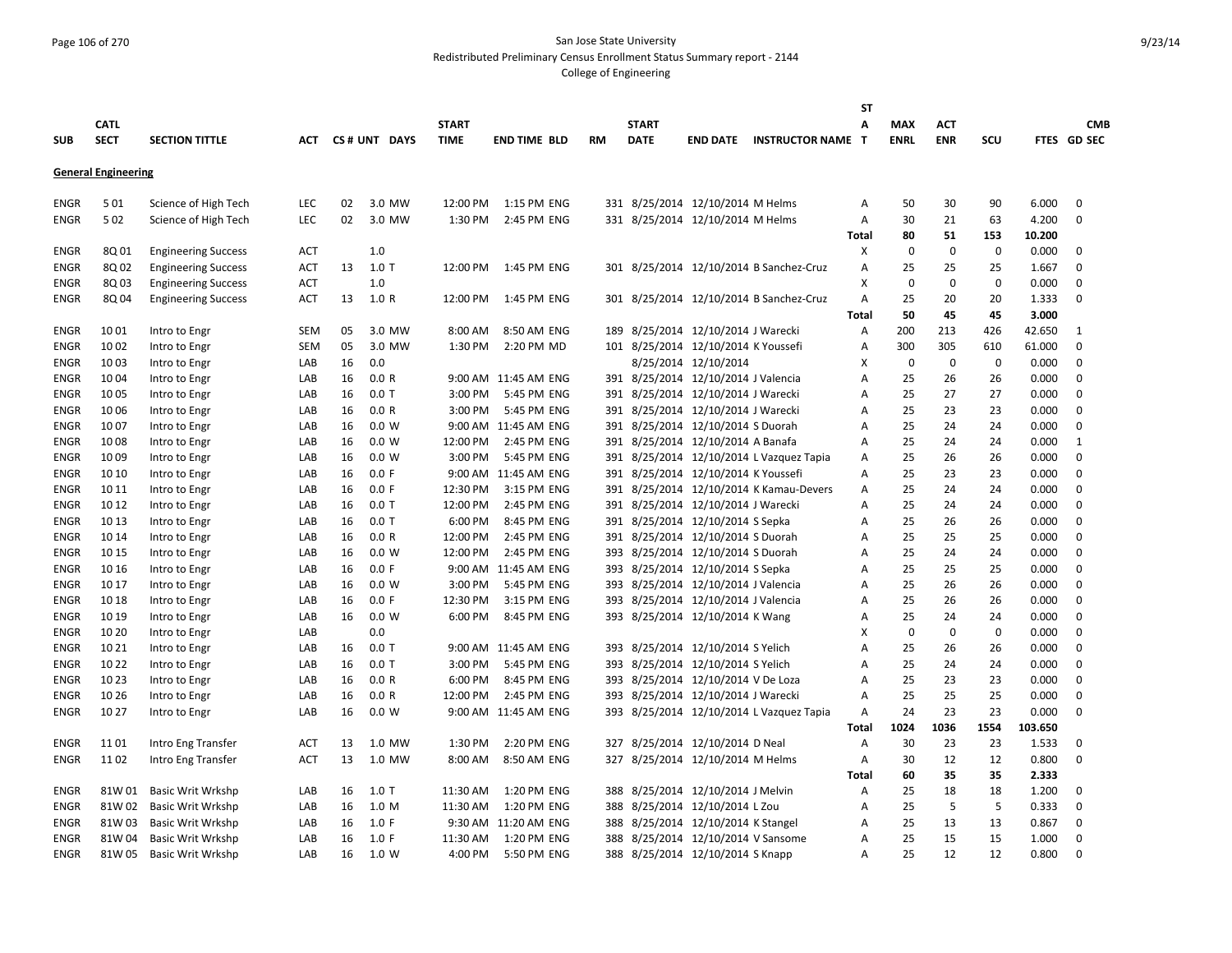#### Page 107 of 270 San Jose State University Redistributed Preliminary Census Enrollment Status Summary report - 2144

|                            |             |                                              |                   |          |                |                    |                            |           |              |                                                                      |                                          | ST           |             |             |             |                |                            |
|----------------------------|-------------|----------------------------------------------|-------------------|----------|----------------|--------------------|----------------------------|-----------|--------------|----------------------------------------------------------------------|------------------------------------------|--------------|-------------|-------------|-------------|----------------|----------------------------|
|                            | <b>CATL</b> |                                              |                   |          |                | <b>START</b>       |                            |           | <b>START</b> |                                                                      |                                          | Α            | <b>MAX</b>  | <b>ACT</b>  |             |                | <b>CMB</b>                 |
| <b>SUB</b>                 | <b>SECT</b> | <b>SECTION TITTLE</b>                        | <b>ACT</b>        |          | CS# UNT DAYS   | <b>TIME</b>        | <b>END TIME BLD</b>        | <b>RM</b> | <b>DATE</b>  | <b>END DATE</b>                                                      | <b>INSTRUCTOR NAME T</b>                 |              | <b>ENRL</b> | <b>ENR</b>  | SCU         |                | FTES GD SEC                |
| ENGR                       | 81W 06      | <b>Basic Writ Wrkshp</b>                     | LAB               |          | 1.0            |                    |                            |           |              |                                                                      |                                          | X            | $\mathbf 0$ | $\mathbf 0$ | $\mathbf 0$ | 0.000          | $\mathbf 0$                |
| ENGR                       | 81W 07      | Basic Writ Wrkshp                            | LAB               | 16       | 1.0 M          | 4:00 PM            | 5:50 PM ENG                |           |              | 388 8/25/2014 12/10/2014 S Knapp                                     |                                          | Α            | 25          | 10          | 10          | 0.667          | $\mathbf 0$                |
|                            |             |                                              |                   |          |                |                    |                            |           |              |                                                                      |                                          | Total        | 150         | 73          | 73          | 4.867          |                            |
| <b>ENGR</b>                |             | 100W 01 Engr Reports                         | <b>SEM</b>        | 05       | 3.0 W          | 12:00 PM           | 1:15 PM ENG                |           |              | 189 8/25/2014 12/10/2014                                             |                                          | Α            | 24          | 25          | 50          | 5.000          | $\mathbf 0$                |
| <b>ENGR</b>                |             | 100W 02 Engr Reports                         | LAB               | 16       | 0.0 W          | 7:00 AM            | 8:50 AM ENG                |           |              | 189 8/25/2014 12/10/2014                                             |                                          | Α            | 24          | 25          | 25          | 0.000          | $\mathbf 0$                |
| <b>ENGR</b>                |             | 100W 03 Engr Reports                         | <b>SEM</b>        | 05       | 3.0 W          | 12:00 PM           | 1:15 PM ENG                |           |              | 189 8/25/2014 12/10/2014                                             |                                          | A            | 24          | 24          | 48          | 4.800          | $\mathbf 0$                |
| <b>ENGR</b>                |             | 100W 04 Engr Reports                         | LAB               | 16       | 0.0 W          | 9:00 AM            | 10:50 AM ENG               |           |              | 392 8/25/2014 12/10/2014                                             |                                          | Α            | 24          | 24          | 24          | 0.000          | $\mathbf 0$                |
| <b>ENGR</b>                |             | 100W 05 Engr Reports                         | SEM               | 05       | 3.0 W          | 12:00 PM           | 1:15 PM ENG                | 189       |              | 8/25/2014 12/10/2014                                                 |                                          | Α            | 24          | 23          | 46          | 4.600          | $\mathbf 0$                |
| ENGR                       |             | 100W 06 Engr Reports                         | LAB               | 16       | 0.0 W          | 1:30 PM            | 3:20 PM ENG                |           |              | 392 8/25/2014 12/10/2014                                             |                                          | Α            | 24          | 23          | 23          | 0.000          | 0                          |
| <b>ENGR</b>                |             | 100W 07 Engr Reports                         | <b>SEM</b>        | 05       | 3.0 W          | 12:00 PM           | 1:15 PM ENG                |           |              | 189 8/25/2014 12/10/2014                                             |                                          | A            | 24<br>24    | 24          | 48          | 4.800          | $\mathbf 0$                |
| <b>ENGR</b>                |             | 100W 08 Engr Reports                         | LAB               | 16       | 0.0 W          | 4:00 PM<br>6:00 PM | 5:50 PM ENG<br>7:50 PM ENG |           |              | 392 8/25/2014 12/10/2014                                             |                                          | А            |             | 24<br>24    | 24          | 0.000<br>4.800 | $\mathbf 0$<br>$\mathbf 0$ |
| <b>ENGR</b><br><b>ENGR</b> |             | 100W 09 Engr Reports<br>100W 10 Engr Reports | <b>SEM</b><br>LAB | 05<br>16 | 3.0 M<br>0.0 W | 6:00 PM            | 8:50 PM ENG                |           |              | 392 8/25/2014 12/10/2014 S Knapp<br>392 8/25/2014 12/10/2014 S Knapp |                                          | А<br>A       | 26<br>24    | 24          | 48<br>24    | 0.000          | $\mathbf 0$                |
| ENGR                       |             | 100W 11 Engr Reports                         | <b>SEM</b>        | 05       | 3.0 W          | 12:00 PM           | 1:15 PM ENG                |           |              | 189 8/25/2014 12/10/2014                                             |                                          | A            | 24          | 24          | 48          | 4.800          | $\mathbf 0$                |
| ENGR                       |             | 100W 12 Engr Reports                         | LAB               | 16       | 0.0 R          | 7:30 AM            | 9:20 AM ENG                |           |              | 392 8/25/2014 12/10/2014                                             |                                          | Α            | 24          | 24          | 24          | 0.000          | $\mathbf 0$                |
| <b>ENGR</b>                |             | 100W 13 Engr Reports                         | <b>SEM</b>        | 05       | 3.0 W          | 12:00 PM           | 1:15 PM ENG                |           |              | 189 8/25/2014 12/10/2014                                             |                                          | А            | 24          | 24          | 48          | 4.800          | 0                          |
| <b>ENGR</b>                |             | 100W 14 Engr Reports                         | LAB               | 16       | 0.0 R          | 10:30 AM           | 12:20 PM ENG               |           |              | 392 8/25/2014 12/10/2014                                             |                                          | A            | 26          | 24          | 24          | 0.000          | $\mathbf 0$                |
| <b>ENGR</b>                |             | 100W 15 Engr Reports                         | <b>SEM</b>        | 05       | 3.0 W          | 12:00 PM           | 1:15 PM ENG                |           |              | 189 8/25/2014 12/10/2014                                             |                                          | А            | 24          | 24          | 48          | 4.800          | 0                          |
| <b>ENGR</b>                |             | 100W 16 Engr Reports                         | LAB               | 16       | 0.0 R          | 1:30 PM            | 3:20 PM ENG                |           |              | 392 8/25/2014 12/10/2014                                             |                                          | Α            | 24          | 24          | 24          | 0.000          | $\mathbf 0$                |
| <b>ENGR</b>                |             | 100W 17 Engr Reports                         | <b>SEM</b>        | 05       | 3.0 W          | 12:00 PM           | 1:15 PM ENG                |           |              | 189 8/25/2014 12/10/2014                                             |                                          | А            | 24          | 22          | 44          | 4.400          | $\mathbf 0$                |
| ENGR                       |             | 100W 18 Engr Reports                         | LAB               | 16       | 0.0 R          | 4:00 PM            | 5:50 PM ENG                |           |              | 392 8/25/2014 12/10/2014                                             |                                          | A            | 24          | 22          | 22          | 0.000          | $\mathbf 0$                |
| ENGR                       |             | 100W 19 Engr Reports                         | <b>SEM</b>        | 05       | 3.0T           | 6:00 PM            | 7:50 PM ENG                |           |              | 392 8/25/2014 12/10/2014 C Cordero                                   |                                          | А            | 24          | 23          | 46          | 4.600          | 0                          |
| <b>ENGR</b>                |             | 100W 20 Engr Reports                         | LAB               | 16       | 0.0 R          | 6:00 PM            | 8:50 PM ENG                |           |              | 392 8/25/2014 12/10/2014 C Cordero                                   |                                          | Α            | 24          | 23          | 23          | 0.000          | 0                          |
| <b>ENGR</b>                |             | 100W 21 Engr Reports                         | <b>SEM</b>        | 05       | 3.0T           | 6:00 PM            | 7:50 PM ENG                | 394       |              | 8/25/2014 12/10/2014 K Stangel                                       |                                          | А            | 24          | 23          | 46          | 4.600          | 0                          |
| <b>ENGR</b>                |             | 100W 22 Engr Reports                         | LAB               | 16       | 0.0 R          | 6:00 PM            | 8:50 PM ENG                |           |              | 394 8/25/2014 12/10/2014 K Stangel                                   |                                          | A            | 24          | 23          | 23          | 0.000          | 0                          |
| <b>ENGR</b>                |             | 100W 23 Engr Reports                         | <b>SEM</b>        | 05       | 3.0 F          | 1:00 PM            | 2:50 PM ENG                | 407       |              |                                                                      | 8/25/2014 12/10/2014 B Murphy-Wesley     | Α            | 24          | 27          | 54          | 5.400          | $\mathbf 0$                |
| <b>ENGR</b>                |             | 100W 24 Engr Reports                         | LAB               | 16       | 0.0 F          | 9:30 AM            | 12:20 PM ENG               |           |              |                                                                      | 392 8/25/2014 12/10/2014 B Murphy-Wesley | Α            | 24          | 27          | 27          | 0.000          | $\mathbf 0$                |
| ENGR                       |             | 100W 25 Engr Reports                         | <b>SEM</b>        | 05       | 3.0 W          | 12:00 PM           | 1:15 PM ENG                |           |              | 189 8/25/2014 12/10/2014                                             |                                          | Α            | 24          | 24          | 48          | 4.800          | $\mathbf 0$                |
| ENGR                       |             | 100W 26 Engr Reports                         | LAB               | 16       | 0.0 M          | 1:00 PM            | 3:50 PM ENG                |           |              | 394 8/25/2014 12/10/2014 S Knapp                                     |                                          | Α            | 24          | 24          | 24          | 0.000          | $\mathbf 0$                |
| ENGR                       |             | 100W 27 Engr Reports                         | <b>SEM</b>        | 05       | 3.0 M          | 6:00 PM            | 7:50 PM ENG                |           |              |                                                                      | 394 8/25/2014 12/10/2014 S Evans-Wemusa  | Α            | 24          | 26          | 52          | 5.200          | 0                          |
| <b>ENGR</b>                |             | 100W 28 Engr Reports                         | LAB               | 16       | 0.0 W          | 6:00 PM            | 8:50 PM ENG                |           |              |                                                                      | 394 8/25/2014 12/10/2014 S Evans-Wemusa  | Α            | 24          | 26          | 26          | 0.000          | 0                          |
| <b>ENGR</b>                |             | 100W 29 Engr Reports                         | <b>SEM</b>        | 05       | 3.0 M          | 6:00 PM            | 7:50 PM ENG                |           |              | 489 8/25/2014 12/10/2014 K Harrison                                  |                                          | А            | 24          | 25          | 50          | 5.000          | 0                          |
| <b>ENGR</b>                |             | 100W 30 Engr Reports                         | LAB               | 16       | 0.0 W          | 6:00 PM            | 8:50 PM ENG                |           |              | 489 8/25/2014 12/10/2014 K Harrison                                  |                                          | A            | 24          | 25          | 25          | 0.000          | $\Omega$                   |
| <b>ENGR</b>                |             | 100W 31 Engr Reports                         | <b>SEM</b>        | 05       | 3.0            |                    |                            |           |              | 8/25/2014 12/10/2014                                                 |                                          | х            | 0           | $\Omega$    | $\Omega$    | 0.000          | $\Omega$                   |
| ENGR                       |             | 100W 32 Engr Reports                         | LAB               | 16       | 0.0            |                    |                            |           |              | 8/25/2014 12/10/2014                                                 |                                          | X            | $\mathbf 0$ | 0           | $\mathbf 0$ | 0.000          | $\mathbf 0$                |
| <b>ENGR</b>                |             | 100W 33 Engr Reports                         | SEM               | 05       | $3.0$ T        | 6:00 PM            | 7:50 PM ENG                |           |              | 407 8/25/2014 12/10/2014 L Zou                                       |                                          | A            | 16          | 24          | 48          | 4.800          | $\mathbf 0$                |
| ENGR                       |             | 100W 34 Engr Reports                         | LAB               | 16       | 0.0 R          | 6:00 PM            | 8:50 PM ENG                |           |              | 407 8/25/2014 12/10/2014 L Zou                                       |                                          | Α            | 16          | 24          | 24          | 0.000          | 0                          |
| ENGR                       |             | 100W 35 Engr Reports                         | <b>SEM</b>        | 05       | 3.0 W          | 12:00 PM           | 2:45 PM ENG                |           |              | 189 8/25/2014 12/10/2014                                             |                                          | A            | 24          | 17          | 34          | 3.400          | 0                          |
| <b>ENGR</b>                |             | 100W 36 Engr Reports                         | LAB               | 16       | 0.0 W          | 8:00 AM            | 9:50 AM ENG                |           |              | 407 8/25/2014 12/10/2014                                             |                                          | А            | 24          | 17          | 17          | 0.000          | 0                          |
| <b>ENGR</b>                |             | 100W 37 Engr Reports                         | <b>SEM</b>        | 05       | $3.0$ T        | 6:00 PM            | 7:50 PM ENG                |           |              | 388 8/25/2014 12/10/2014 V Sansome                                   |                                          | А            | 24          | 17          | 34          | 3.400          | $\mathbf 0$                |
| ENGR                       |             | 100W 38 Engr Reports                         | LAB               | 16       | 0.0 R          | 6:00 PM            | 8:45 PM ENG                |           |              | 333 8/25/2014 12/10/2014 V Sansome                                   |                                          | Α            | 24          | 17          | 17          | 0.000          | $\mathbf 0$                |
|                            |             |                                              |                   |          |                |                    |                            |           |              |                                                                      |                                          | Total        | 852         | 840         | 1260        | 84.000         |                            |
| <b>ENGR</b>                | 10201       | Renew Energy Engineering                     | LEC               | 02       | 3.0 M          | 6:00 PM            | 8:45 PM ENG                |           |              | 329 8/25/2014 12/10/2014 F Rongere                                   |                                          | Α            | 40          | 26          | 78          | 5.350          | 3                          |
|                            |             |                                              |                   |          |                |                    |                            |           |              |                                                                      |                                          | <b>Total</b> | 40          | 26          | 78          | 5.350          |                            |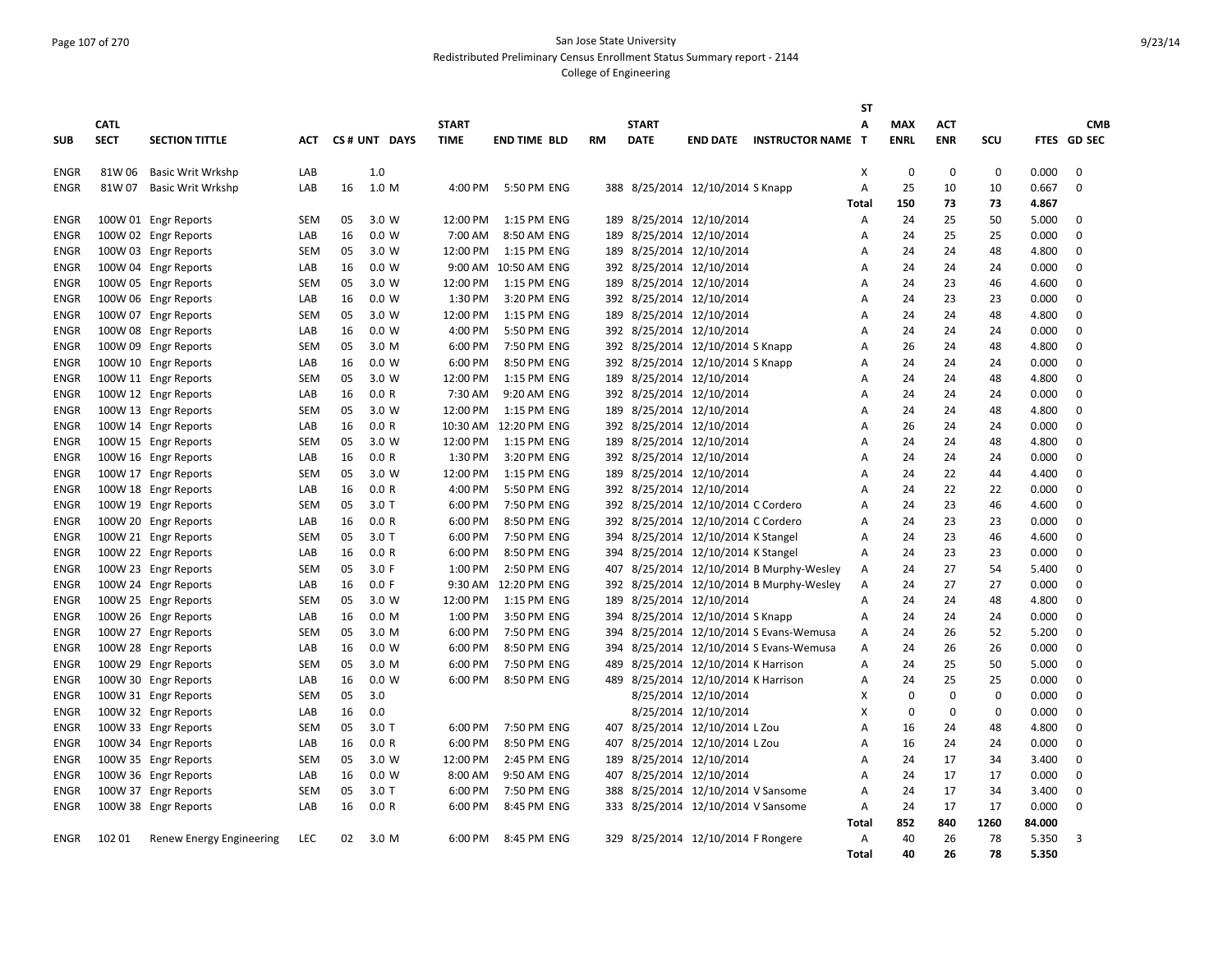#### Page 108 of 270 San Jose State University Redistributed Preliminary Census Enrollment Status Summary report - 2144

|             |             |                              |            |    |              |              |                      |    |              |                                     |                                          | <b>ST</b>    |             |             |             |          |                |  |
|-------------|-------------|------------------------------|------------|----|--------------|--------------|----------------------|----|--------------|-------------------------------------|------------------------------------------|--------------|-------------|-------------|-------------|----------|----------------|--|
|             | <b>CATL</b> |                              |            |    |              | <b>START</b> |                      |    | <b>START</b> |                                     |                                          | A            | <b>MAX</b>  | <b>ACT</b>  |             |          | <b>CMB</b>     |  |
| <b>SUB</b>  | <b>SECT</b> | <b>SECTION TITTLE</b>        | ACT        |    | CS# UNT DAYS | <b>TIME</b>  | <b>END TIME BLD</b>  | RM | <b>DATE</b>  | <b>END DATE</b>                     | <b>INSTRUCTOR NAME</b>                   | T            | <b>ENRL</b> | <b>ENR</b>  | scu         |          | FTES GD SEC    |  |
|             |             |                              |            |    |              |              |                      |    |              |                                     |                                          |              |             |             |             |          |                |  |
| ENGR        | 108 01      | <b>Green Electronics</b>     | <b>LEC</b> |    | 3.0          |              |                      |    |              |                                     |                                          | X            | 0           | 0           | 0           | 0.000    | 0              |  |
| <b>ENGR</b> | 108 02      | <b>Green Electronics</b>     | LEC        | 02 | $3.0$ T      | 6:00 PM      | 8:45 PM BBC          |    |              |                                     | 126 8/25/2014 12/10/2014 R Venkatesh     | Α            | 30          | 23          | 69          | 4.600    | 0              |  |
|             |             |                              |            |    |              |              |                      |    |              |                                     |                                          | Total        | 30          | 23          | 69          | 4.600    |                |  |
| <b>ENGR</b> | 18001       | <b>Indiv Studies</b>         | <b>SUP</b> | 36 | 3.0 TBA      |              |                      |    |              | 8/25/2014 12/10/2014 P Backer       |                                          | Α            | 36          | $\mathbf 0$ | $\mathbf 0$ | 0.000    | 0              |  |
| <b>ENGR</b> | 18002       | <b>Indiv Studies</b>         | <b>SUP</b> | 36 | 2.0 TBA      |              |                      |    |              | 8/25/2014 12/10/2014 P Backer       |                                          | Α            | 20          | $\pmb{0}$   | 0           | 0.000    | $\Omega$       |  |
| ENGR        | 18003       | <b>Indiv Studies</b>         | SUP        | 36 | 1.0 F        | 1:00 PM      | 3:00 PM              |    |              | 8/25/2014 12/10/2014 L Wesley       |                                          | A            | 35          | 0           | 0           | 0.000    | 0              |  |
| ENGR        | 18004       | <b>Indiv Studies</b>         | SUP        | 36 | 1.0 F        | 1:00 PM      | 3:00 PM              |    |              | 8/25/2014 12/10/2014 L Wesley       |                                          | Α            | 10          | $\Omega$    | $\mathbf 0$ | 0.000    | $\Omega$       |  |
| <b>ENGR</b> | 18005       | <b>Indiv Studies</b>         | <b>SUP</b> | 36 | 1.0 F        | 1:00 PM      | 3:00 PM              |    |              | 8/25/2014 12/10/2014 L Wesley       |                                          | Α            | 10          | $\Omega$    | 0           | 0.000    | $\Omega$       |  |
| ENGR        | 18006       | <b>Indiv Studies</b>         | <b>SUP</b> | 36 | 1.0 F        | 1:00 PM      | 3:00 PM              |    |              | 8/25/2014 12/10/2014 L Wesley       |                                          | Α            | 35          | 0           | $\mathbf 0$ | 0.000    | 0              |  |
|             |             |                              |            |    |              |              |                      |    |              |                                     |                                          | Total        | 146         | $\mathbf 0$ | 0           | 0.000    |                |  |
| ENGR        | 184 01      | <b>Bus Strat in Practice</b> | SEM        | 05 | 3.0 M        | 6:00 PM      | 8:45 PM ENG          |    |              |                                     | 232 8/25/2014 12/10/2014 R Venkatesh     | A            | 30          | 21          | 63          | 4.200    | 0 <sup>C</sup> |  |
| BUS5        | 184 01      | <b>Bus Strat in Practice</b> | SEM        | 05 | 3.0 M        | 6:00 PM      | 8:45 PM ENG          |    |              |                                     | 232 8/25/2014 12/10/2014 R Venkatesh     | Α            | 0           | $\mathbf 0$ | $\mathbf 0$ | 0.000    | 0 <sup>c</sup> |  |
|             |             |                              |            |    |              |              |                      |    |              |                                     |                                          | Total        | 30          | 21          | 63          | 4.200    |                |  |
| <b>ENGR</b> | 195A 01     | Glob/Soc Iss Engr            | <b>SEM</b> | 01 | 1.0 F        | 12:00 PM     | 1:15 PM ENG          |    |              | 189 8/25/2014 12/10/2014 P Backer   |                                          | Α            | 200         | 100         | 100         | 6.667    | 0              |  |
| <b>ENGR</b> | 195A 02     | Glob/Soc Iss Engr            | <b>SEM</b> | 01 | 1.0 F        | 1:30 PM      | 2:45 PM ENG          |    |              | 189 8/25/2014 12/10/2014 P Backer   |                                          | Α            | 200         | 82          | 82          | 5.467    | $\Omega$       |  |
|             |             |                              |            |    |              |              |                      |    |              |                                     |                                          | <b>Total</b> | 400         | 182         | 182         | 12.133   |                |  |
| ENGR        | 195C 01     | Inter Sr Proj I              | LAB        |    | 3.0          |              |                      |    |              |                                     |                                          | X            | $\mathbf 0$ | $\pmb{0}$   | $\mathbf 0$ | 0.000    | $\mathbf 0$    |  |
| AVIA        | 195C01      | Inter Sr Proj I              | LAB        |    | 3.0          |              |                      |    |              |                                     |                                          | X            | $\mathbf 0$ | $\mathbf 0$ | 0           | 0.000    | 0              |  |
| CHE         | 195C 01     | Inter Sr Proj I              | LAB        |    | 3.0          |              |                      |    |              |                                     |                                          | X            | $\Omega$    | $\mathbf 0$ | 0           | 0.000    | 0              |  |
| <b>CMPE</b> | 195C 01     | Inter Sr Proj I              | LAB        |    | 3.0          |              |                      |    |              |                                     |                                          | Х            | $\mathbf 0$ | 0           | $\mathbf 0$ | 0.000    | 0              |  |
| EE          | 195C01      | Inter Sr Proj I              | LAB        |    | 3.0          |              |                      |    |              |                                     |                                          | X            | $\Omega$    | $\Omega$    | $\mathbf 0$ | 0.000    | $\Omega$       |  |
| <b>ISE</b>  | 195C01      | Inter Sr Proj I              | LAB        |    | 3.0          |              |                      |    |              |                                     |                                          | X            | $\Omega$    | $\Omega$    | $\mathbf 0$ | 0.000    | $\Omega$       |  |
| MATE        | 195C 01     | Inter Sr Proj I              | LAB        |    | 3.0          |              |                      |    |              |                                     |                                          | X            | $\Omega$    | $\Omega$    | $\mathbf 0$ | 0.000    | $\mathbf 0$    |  |
| TECH        | 195C 01     | Inter Sr Proj I              | LAB        |    | 3.0          |              |                      |    |              |                                     |                                          | Χ            | $\Omega$    | 0           | 0           | 0.000    | 0              |  |
|             |             |                              |            |    |              |              |                      |    |              |                                     |                                          | Total        | 0           | 0           | 0           | 0.000    |                |  |
| <b>ENGR</b> | 195D 01     | Inter Sr Proj II             | LAB        |    | 3.0          |              |                      |    |              |                                     |                                          | X            | $\Omega$    | $\Omega$    | $\mathbf 0$ | 0.000    | $\mathbf 0$    |  |
| <b>AVIA</b> |             | 195D 01 Inter Sr Proj II     | LAB        |    | 3.0          |              |                      |    |              |                                     |                                          | X            | $\Omega$    | $\Omega$    | $\mathbf 0$ | 0.000    | $\Omega$       |  |
| <b>CHE</b>  |             | 195D 01 Inter Sr Proj II     | LAB        |    | 3.0          |              |                      |    |              |                                     |                                          | X            | $\Omega$    | $\mathbf 0$ | $\mathbf 0$ | 0.000    | $\Omega$       |  |
| <b>CMPE</b> |             | 195D 01 Inter Sr Proj II     | LAB        |    | 3.0          |              |                      |    |              |                                     |                                          | X            | 0           | $\mathbf 0$ | $\mathbf 0$ | 0.000    | $\mathbf 0$    |  |
| EE          | 195D 01     | Inter Sr Proj II             | LAB        |    | 3.0          |              |                      |    |              |                                     |                                          | Х            | $\mathbf 0$ | $\mathbf 0$ | 0           | 0.000    | 0              |  |
| ISE         | 195D 01     | Inter Sr Proj II             | LAB        |    | 3.0          |              |                      |    |              |                                     |                                          | х            | $\Omega$    | 0           | 0           | 0.000    | $\Omega$       |  |
| MATE        | 195D 01     | Inter Sr Proj II             | LAB        |    | 3.0          |              |                      |    |              |                                     |                                          | х            | $\Omega$    | $\Omega$    | $\mathbf 0$ | 0.000    | $\Omega$       |  |
| TECH        |             | 195D 01 Inter Sr Proj II     | LAB        |    | 3.0          |              |                      |    |              |                                     |                                          | X            | 0           | 0           | $\mathbf 0$ | 0.000    | $\mathbf 0$    |  |
|             |             |                              |            |    |              |              |                      |    |              |                                     |                                          | Total        | 0           | $\mathbf 0$ | 0           | 0.000    |                |  |
| ENGR        |             | 200W 01 Engr Grad Reports    | LEC        | 02 | 3.0 W        |              | 7:30 AM 10:15 AM ENG |    |              | 388 8/25/2014 12/10/2014 M Highby   |                                          | A            | 24          | 19          | 57          | 4.750    | 19             |  |
| ENGR        |             | 200W 03 Engr Grad Reports    | LEC        | 02 | 3.0 M        | 7:00 PM      | 9:45 PM ENG          |    |              |                                     | 388 8/25/2014 12/10/2014 B Murphy-Wesley | Α            | 24          | 26          | 78          | 6.500    | 26             |  |
| ENGR        |             | 200W 04 Engr Grad Reports    | <b>LEC</b> | 02 | 3.0 R        |              | 7:30 AM 10:15 AM ENG |    |              |                                     | 388 8/25/2014 12/10/2014 B Murphy-Wesley | A            | 24          | $\mathbf 0$ | 0           | 0.000    | 0              |  |
| ENGR        |             | 200W 05 Engr Grad Reports    | LEC        | 02 | 3.0 R        |              | 7:30 AM 10:15 AM ENG |    |              |                                     | 388 8/25/2014 12/10/2014 B Murphy-Wesley | Α            | 24          | 24          | 72          | 6.000    | 24             |  |
|             |             |                              |            |    |              |              |                      |    |              |                                     |                                          | Total        | 96          | 69          | 207         | 17.250   |                |  |
| ENGR        | 201 01      | <b>Engr Analysis</b>         | <b>SEM</b> | 05 | 3.0 M        | 6:00 PM      | 8:45 PM CL           |    |              | 225 8/25/2014 12/10/2014 M Khosravi |                                          | Α            | 25          | 10          | 30          | 2.500    | 10             |  |
|             |             |                              |            |    |              |              |                      |    |              |                                     |                                          | Total        | 25          | 10          | 30          | 2.500    |                |  |
| ENGR        | 203 01      | <b>Engr Management</b>       | <b>SEM</b> | 05 | 3.0 W        | 6:00 PM      | 8:45 PM ENG          |    |              |                                     | 395 8/25/2014 12/10/2014 R Venkatesh     | A            | 25          | 16          | 48          | 4.000 16 |                |  |
|             |             |                              |            |    |              |              |                      |    |              |                                     |                                          | Total        | 25          | 16          | 48          | 4.000    |                |  |
| ENGR        | 22001       | <b>Bioinfo Comp Tools</b>    | <b>LEC</b> | 02 | 3.0 F        | 1:30 PM      | 4:15 PM ENG          |    |              | 392 8/25/2014 12/10/2014 L Wesley   |                                          | A            | 30          | 13          | 39          | 3.150 11 |                |  |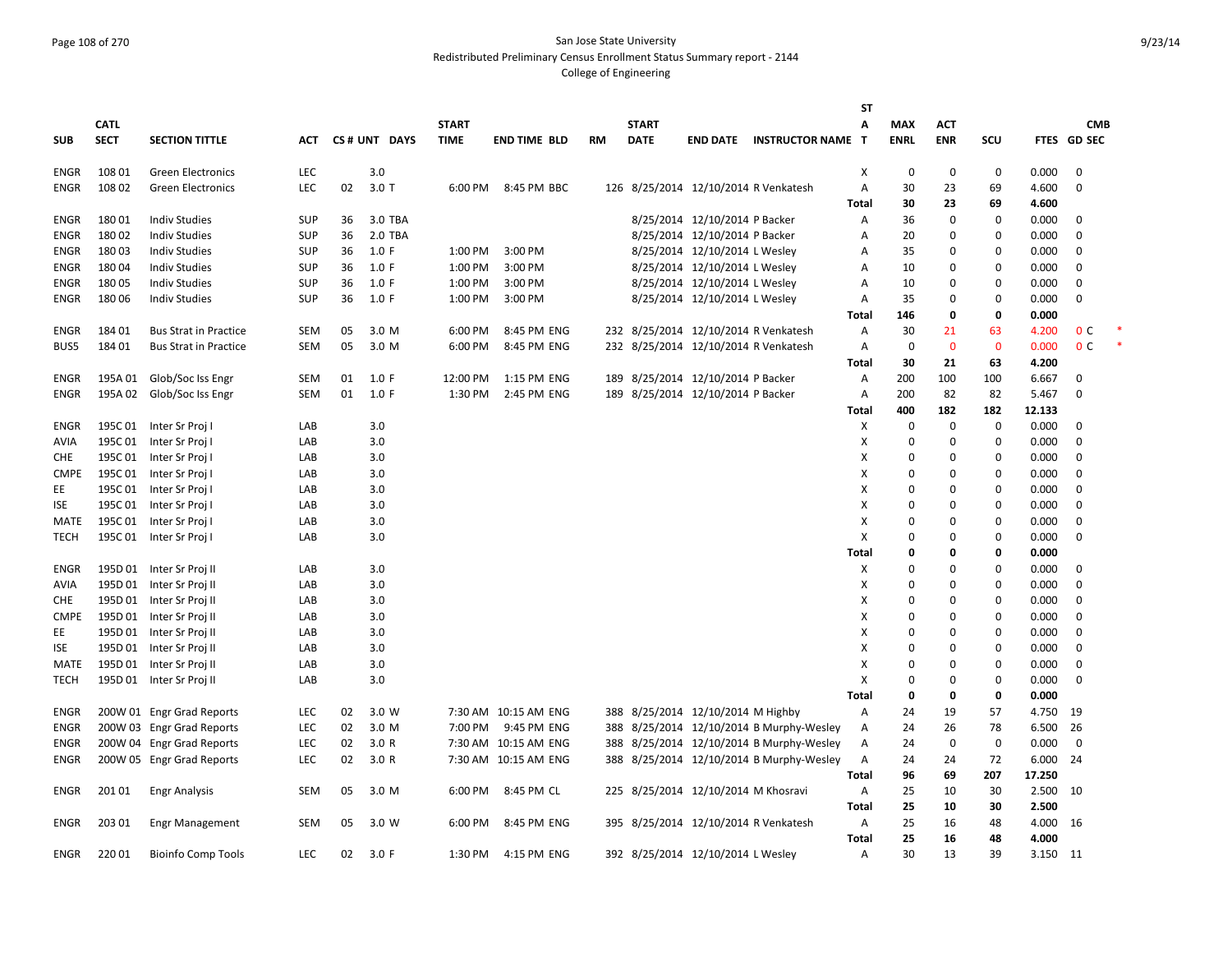### Page 109 of 270 San Jose State University Redistributed Preliminary Census Enrollment Status Summary report - 2144

|             |             |                                  |            |    |                |              |                     |           |              |                                   |                                  | <b>ST</b>    |             |                         |      |          |                |
|-------------|-------------|----------------------------------|------------|----|----------------|--------------|---------------------|-----------|--------------|-----------------------------------|----------------------------------|--------------|-------------|-------------------------|------|----------|----------------|
|             | <b>CATL</b> |                                  |            |    |                | <b>START</b> |                     |           | <b>START</b> |                                   |                                  | А            | <b>MAX</b>  | <b>ACT</b>              |      |          | <b>CMB</b>     |
| <b>SUB</b>  | <b>SECT</b> | <b>SECTION TITTLE</b>            | <b>ACT</b> |    | CS# UNT DAYS   | <b>TIME</b>  | <b>END TIME BLD</b> | <b>RM</b> | <b>DATE</b>  | <b>END DATE</b>                   | <b>INSTRUCTOR NAME</b>           | т            | <b>ENRL</b> | <b>ENR</b>              | SCU  |          | FTES GD SEC    |
| ENGR        | 22002       | <b>Bioinfo Comp Tools</b>        | LEC        | 02 | 3.0 W          | 6:00 PM      | 8:45 PM ENG         |           |              | 388 8/25/2014 12/10/2014 L Wesley |                                  | A            | 30          | 25                      | 75   | 6.250 25 |                |
|             |             |                                  |            |    |                |              |                     |           |              |                                   |                                  | <b>Total</b> | 60          | 38                      | 114  | 9.400    |                |
| ENGR        | 23001       | <b>Special Topics NGS</b>        | LEC        | 02 | 3.0R           | 6:00 PM      | 8:45 PM CL          |           |              | 111 8/25/2014 12/10/2014 P Wolber |                                  | Α            | 25          | 17                      | 51   | 4.000    | 12             |
|             |             |                                  |            |    |                |              |                     |           |              |                                   |                                  | <b>Total</b> | 25          | 17                      | 51   | 4.000    |                |
| ENGR        | 28101       | Master's Project                 | LAB        |    | 1.0            |              |                     |           |              |                                   |                                  | X            | 0           | 0                       | 0    | 0.000    | $\mathbf 0$    |
|             |             |                                  |            |    |                |              |                     |           |              |                                   |                                  | <b>Total</b> | 0           | 0                       | 0    | 0.000    |                |
| ENGR        | 290R01      | Thesis & Proj Culm               | LEC        |    | 1.0            |              |                     |           |              |                                   |                                  | X            | 0           | 0                       | 0    | 0.000    | $\mathbf 0$    |
|             |             |                                  |            |    |                |              |                     |           |              |                                   |                                  | <b>Total</b> | 0           | 0                       | 0    | 0.000    |                |
| <b>ENGR</b> | 297B01      | Spc Topics Bioinfo               | <b>SUP</b> | 25 | <b>1.0 TBA</b> |              |                     |           |              | 8/25/2014 12/10/2014 L Wesley     |                                  | А            | 25          | 0                       | 0    | 0.000    | 0              |
| <b>ENGR</b> | 297B02      | Spc Topics Bioinfo               | <b>SUP</b> | 25 | 2.0 TBA        |              |                     |           |              | 8/25/2014 12/10/2014 L Wesley     |                                  | А            | 30          | 2                       | 4    | 0.333    | $\overline{2}$ |
| <b>ENGR</b> | 297B03      | Spc Topics Bioinfo               | SUP        | 25 | 3.0 TBA        |              |                     |           |              | 8/25/2014 12/10/2014 L Wesley     |                                  | А            | 30          | 0                       | 0    | 0.000    | $\mathbf 0$    |
|             |             |                                  |            |    |                |              |                     |           |              |                                   |                                  | Total        | 85          | $\overline{\mathbf{2}}$ | 4    | 0.333    |                |
| ENGR        | 298 01      | <b>Master's Project</b>          | LAB        | 16 | 2.0 TBA        |              |                     |           |              | 8/25/2014 12/10/2014              |                                  | А            | 30          | 5                       | 10   | 0.833    | -5             |
|             |             |                                  |            |    |                |              |                     |           |              |                                   |                                  | <b>Total</b> | 30          | 5                       | 10   | 0.833    |                |
| <b>ENGR</b> | 298101      | <b>MSE Internship Experience</b> | <b>SUP</b> | 48 | 3.0 TBA        |              |                     |           |              | 8/25/2014 12/10/2014 L Wesley     |                                  | A            | 24          | 2                       | 6    | 0.500    | 2              |
| <b>ENGR</b> | 298102      | <b>MSE Internship Experience</b> | <b>SUP</b> | 48 | 2.0 TBA        |              |                     |           |              | 8/25/2014 12/10/2014 L Wesley     |                                  | Α            | 20          | 0                       | 0    | 0.000    | $\mathbf 0$    |
| <b>ENGR</b> | 298103      | MSE Internship Experience        | SUP        | 48 | 1.0 TBA        |              |                     |           |              | 8/25/2014 12/10/2014 L Wesley     |                                  | A            | 20          | 0                       | 0    | 0.000    | $\mathbf 0$    |
|             |             |                                  |            |    |                |              |                     |           |              |                                   |                                  | <b>Total</b> | 64          | $\overline{2}$          | 6    | 0.500    |                |
| <b>ENGR</b> | 299 01      | <b>Masters Thesis</b>            | <b>SUP</b> | 25 | 1.0 TBA        |              |                     |           |              | 8/25/2014 12/10/2014 L Wesley     |                                  | А            | 30          | 0                       | 0    | 0.000    | 0              |
| <b>ENGR</b> | 299 02      | <b>Masters Thesis</b>            | SUP        | 25 | 2.0 TBA        |              |                     |           |              | 8/25/2014 12/10/2014 L Wesley     |                                  | А            | 25          | 0                       | 0    | 0.000    | 0              |
| <b>ENGR</b> | 299 03      | <b>Masters Thesis</b>            | <b>SUP</b> | 25 | 3.0 TBA        |              |                     |           |              | 8/25/2014 12/10/2014 L Wesley     |                                  | A            | 25          | 0                       | 0    | 0.000    | $\mathbf 0$    |
|             |             |                                  |            |    |                |              |                     |           |              |                                   |                                  | <b>Total</b> | 80          | 0                       | 0    | 0.000    |                |
|             |             |                                  |            |    |                |              |                     |           |              |                                   | <b>General Engineering Total</b> |              | 3352        | 2491                    | 3982 | 273.150  |                |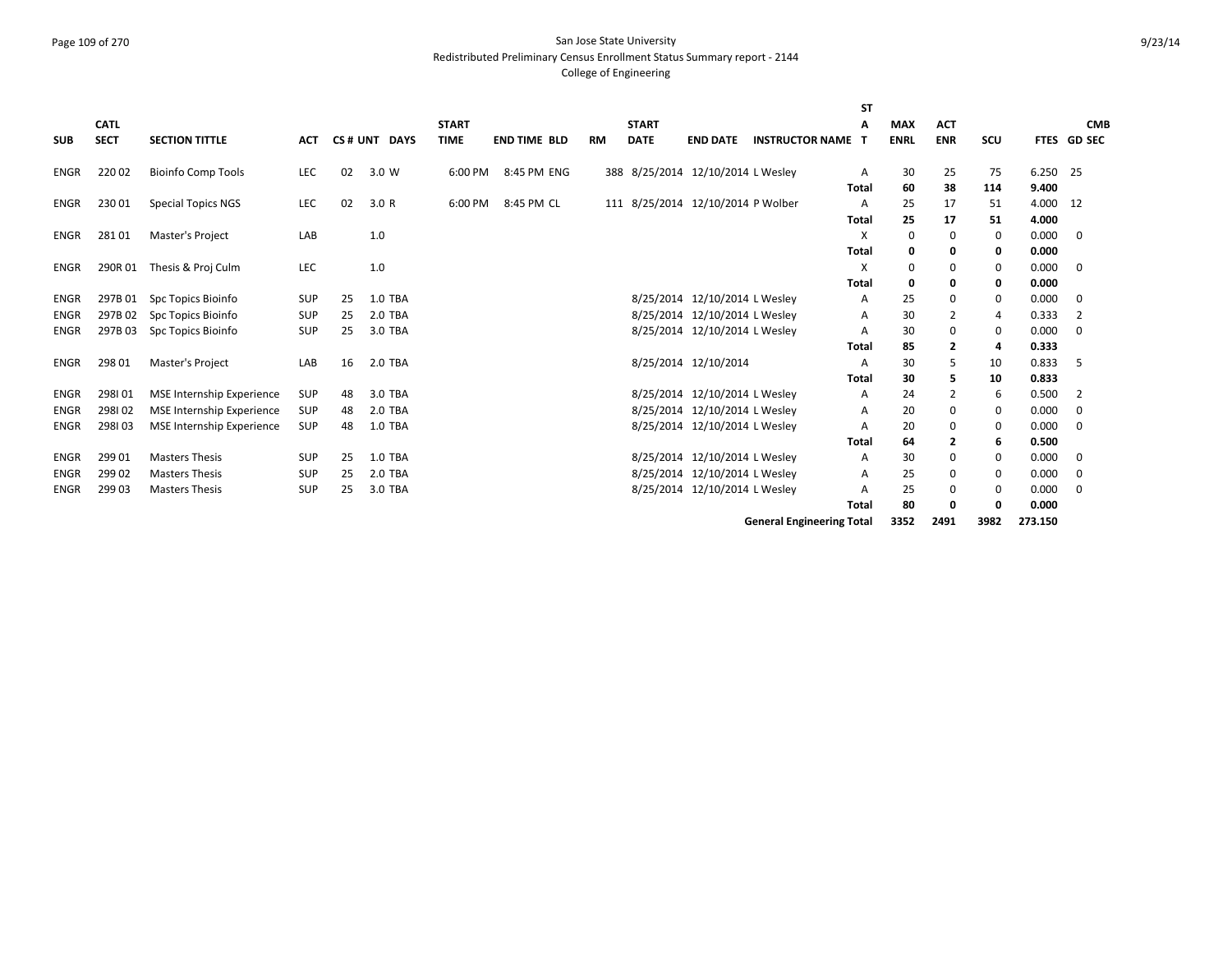## Page 110 of 270 San Jose State University Redistributed Preliminary Census Enrollment Status Summary report - 2144

|             |             |                                             |            |    |                  |              |                      |           |              |                                     |                                           | <b>ST</b>    |                   |                   |                |                  |                |  |
|-------------|-------------|---------------------------------------------|------------|----|------------------|--------------|----------------------|-----------|--------------|-------------------------------------|-------------------------------------------|--------------|-------------------|-------------------|----------------|------------------|----------------|--|
|             | <b>CATL</b> |                                             |            |    |                  | <b>START</b> |                      |           | <b>START</b> |                                     |                                           | A            | <b>MAX</b>        | <b>ACT</b>        |                |                  | <b>CMB</b>     |  |
| <b>SUB</b>  | <b>SECT</b> | <b>SECTION TITTLE</b>                       | ACT        |    | CS# UNT DAYS     | <b>TIME</b>  | <b>END TIME BLD</b>  | <b>RM</b> | <b>DATE</b>  | <b>END DATE</b>                     | <b>INSTRUCTOR NAME T</b>                  |              | <b>ENRL</b>       | <b>ENR</b>        | scu            |                  | FTES GD SEC    |  |
|             |             |                                             |            |    |                  |              |                      |           |              |                                     |                                           |              |                   |                   |                |                  |                |  |
|             |             | <b>Industrial &amp; Systems Engineering</b> |            |    |                  |              |                      |           |              |                                     |                                           |              |                   |                   |                |                  |                |  |
| ISE         | 102 01      | <b>Engr Econ Systems</b>                    | SEM        | 04 | 3.0 TR           | 1:30 PM      | 2:45 PM ENG          |           |              |                                     | 331 8/25/2014 12/10/2014 D Nathan-Roberts | A            | 90                | 71                | 213            | 14.200           | $\mathbf 0$    |  |
|             |             |                                             |            |    |                  |              |                      |           |              |                                     |                                           | Total        | 90                | 71                | 213            | 14.200           |                |  |
| <b>ISE</b>  | 11401       | Safety Engr                                 | <b>SEM</b> | 04 | $3.0$ T          | 6:00 PM      | 8:45 PM CL           |           |              | 202 8/25/2014 12/10/2014 C Foster   |                                           | Α            | 40                | 38                | 114            | 7.800            | 4              |  |
|             |             |                                             |            |    |                  |              |                      |           |              |                                     |                                           | <b>Total</b> | 40                | 38                | 114            | 7.800            |                |  |
| <b>ISE</b>  | 13001       | <b>Engr Statistics</b>                      | LEC        | 04 | 3.0 MW           | 1:30 PM      | 2:45 PM ENG          |           |              | 189 8/25/2014 12/10/2014 N Patel    |                                           | Α            | 140               | 147               | 441            | 30.950           | 31             |  |
|             |             |                                             |            |    |                  |              |                      |           |              |                                     |                                           | <b>Total</b> | 140               | 147               | 441            | 30.950           |                |  |
| <b>ISE</b>  | 135 01      | Design of Expmts                            | <b>SEM</b> | 04 | 3.0 TR           | 3:00 PM      | 4:15 PM ENG          |           |              | 488 8/25/2014 12/10/2014 S Erdogan  |                                           | Α            | 55                | 45                | 135            | 9.100            | $\overline{2}$ |  |
|             |             |                                             |            |    |                  |              |                      |           |              |                                     |                                           | <b>Total</b> | 55                | 45                | 135            | 9.100            |                |  |
| <b>ISE</b>  | 140 01      | Oper Plan & Control                         | <b>SEM</b> | 04 | 3.0 MW           | 3:00 PM      | 4:15 PM ENG          |           |              | 331 8/25/2014 12/10/2014 Y Dessouky |                                           | Α            | 80                | 89                | 267            | 19.800           | 40             |  |
|             |             |                                             |            |    |                  |              |                      |           |              |                                     |                                           | <b>Total</b> | 80                | 89                | 267            | 19.800           |                |  |
| <b>ISE</b>  | 15101       | <b>Managing Engr</b>                        | <b>SEM</b> | 04 | 3.0 R            | 6:00 PM      | 8:45 PM ENG          |           |              | 488 8/25/2014 12/10/2014 J Flahaux  |                                           | Α            | 60                | 58                | 174            | 11.600           | $\mathbf 0$    |  |
| ISE         | 16201       |                                             | SEM        | 04 | 3.0 TR           | 6:00 PM      | 7:15 PM WSQ          |           |              | 109 8/25/2014 12/10/2014 H Tsao     |                                           | Total<br>Α   | 60<br>$\mathbf 0$ | 58<br>117         | 174<br>351     | 11.600<br>23.700 | 6 C            |  |
|             |             | <b>Engr Stat Analysis</b>                   |            |    |                  |              |                      |           |              |                                     |                                           | Total        | 0                 | 117               | 351            | 23.700           |                |  |
| <b>ISE</b>  | 16701       | Sys Simulation                              | <b>SEM</b> | 04 | 3.0 MW           | 4:30 PM      | 5:45 PM ENG          |           |              | 331 8/25/2014 12/10/2014 J Barjis   |                                           | Α            | 80                | 82                | 164            | 18.050           | 33             |  |
| ISE.        | 16702       | Sys Simulation                              | LAB        | 16 | 0.0 <sub>M</sub> | 6:00 PM      | 8:45 PM ENG          |           |              | 333 8/25/2014 12/10/2014 J Barjis   |                                           | Α            | 40                | 41                | 41             | 0.000            | 14             |  |
| ISE         | 16703       | Sys Simulation                              | LAB        | 16 | 0.0 W            | 6:00 PM      | 8:45 PM ENG          |           |              | 333 8/25/2014 12/10/2014 J Barjis   |                                           | Α            | 40                | 41                | 41             | 0.000            | 19             |  |
|             |             |                                             |            |    |                  |              |                      |           |              |                                     |                                           | Total        | 160               | 164               | 246            | 18.050           |                |  |
| <b>ISE</b>  | 18001       | <b>Individ Studies</b>                      | <b>SUP</b> | 36 | 1.0 F            |              | 9:00 AM 11:45 AM ENG |           |              | 194 8/25/2014 12/10/2014 L Freund   |                                           | Α            | 36                | $\mathbf{1}$      | 1              | 0.067            | $\mathbf 0$    |  |
| <b>ISE</b>  | 18003       | Individ Studies                             | <b>SUP</b> | 36 | 3.0 F            | 4:00 PM      | 6:45 PM ENG          |           |              | 194 8/25/2014 12/10/2014            |                                           | Α            | 36                | $\mathbf 0$       | $\mathbf 0$    | 0.000            | $\mathbf 0$    |  |
|             |             |                                             |            |    |                  |              |                      |           |              |                                     |                                           | Total        | 72                | 1                 | 1              | 0.067            |                |  |
| <b>ISE</b>  | 195A 01     | Sr ISE Design I                             | LAB        | 16 | 1.0 F            |              | 9:30 AM 12:15 PM ENG |           |              | 486 8/25/2014 12/10/2014 L Freund   |                                           | A            | 50                | 30                | 30             | 2.000            | $\mathbf 0$    |  |
|             |             |                                             |            |    |                  |              |                      |           |              |                                     |                                           | <b>Total</b> | 50                | 30                | 30             | 2.000            |                |  |
| ISE         | 195B 01     | Sr ISE Design II                            | LAB        | 16 | 3.0 F            | 1:30 PM      | 4:15 PM ENG          |           |              | 486 8/25/2014 12/10/2014 L Freund   |                                           | Α            | 50                | 11                | 33             | 2.200            | $\mathbf 0$    |  |
|             |             |                                             |            |    |                  |              |                      |           |              |                                     |                                           | Total        | 50                | 11                | 33             | 2.200            |                |  |
| ISE         | 21001       | Hum Factors Des                             | <b>SEM</b> | 05 | $3.0$ T          | 6:00 PM      | 8:45 PM ENG          |           |              |                                     | 486 8/25/2014 12/10/2014 D Nathan-Roberts | A            | 45                | 24                | 72             | 6.000            | 24             |  |
|             |             |                                             |            |    |                  |              |                      |           |              |                                     |                                           | Total        | 45                | 24                | 72             | 6.000            |                |  |
| ISE         | 21701       | Hum Cmptr Int                               | SEM        | 04 | 3.0R             | 6:00 PM      | 8:45 PM ENG          |           |              | 339 8/25/2014 12/10/2014 A Moallem  |                                           | Α            | 45                | 38                | 114            | 9.500            | 38 C           |  |
| <b>CMPE</b> | 21701       | Hum Cmptr Int                               | <b>SEM</b> | 04 | 3.0R             | 6:00 PM      | 8:45 PM ENG          |           |              | 339 8/25/2014 12/10/2014 A Moallem  |                                           | Α            | $\mathbf 0$       | $\overline{0}$    | $\mathbf 0$    | 0.000            | 0 <sup>c</sup> |  |
| ISE         | 23001       | Adv Oper Resrch                             | <b>SEM</b> |    | 3.0              |              |                      |           |              |                                     |                                           | Total<br>Χ   | 45<br>0           | 38<br>$\mathbf 0$ | 114<br>0       | 9.500<br>0.000   | 0              |  |
| <b>ISE</b>  | 23002       | Adv Oper Resrch                             | SEM        | 05 | 3.0R             | 6:00 PM      | 8:45 PM ENG          |           |              | 486 8/25/2014 12/10/2014 S Erdogan  |                                           | Α            | 60                | 38                | 114            | 9.500            | 38             |  |
|             |             |                                             |            |    |                  |              |                      |           |              |                                     |                                           | Total        | 60                | 38                | 114            | 9.500            |                |  |
| ISE         | 235 01      | Qual Assur & Relia                          | <b>SEM</b> | 05 | 3.0              |              |                      |           |              | 8/25/2014 12/10/2014                |                                           | X            | $\mathbf 0$       | $\mathbf 0$       | $\overline{0}$ | 0.000            | $\mathbf 0$    |  |
| <b>ISE</b>  | 235 02      | Qual Assur & Relia                          | SEM        | 05 | 3.0 W            | 6:00 PM      | 8:45 PM ENG          |           |              | 486 8/25/2014 12/10/2014 H Tsao     |                                           | A            | 60                | 40                | 120            | 10.000           | 40             |  |
|             |             |                                             |            |    |                  |              |                      |           |              |                                     |                                           | Total        | 60                | 40                | 120            | 10.000           |                |  |
| <b>ISE</b>  | 245 01      | Adv Sply Chain Engr                         | <b>LEC</b> | 04 | 3.0 M            | 6:00 PM      | 8:45 PM ENG          |           |              | 488 8/25/2014 12/10/2014 W Wei      |                                           | A            | 40                | 30                | 90             | 7.500            | 30             |  |
|             |             |                                             |            |    |                  |              |                      |           |              |                                     |                                           | Total        | 40                | 30                | 90             | 7.500            |                |  |
| ISE         | 25101       | Mang Lean Imprvmnt Prgms SEM                |            | 04 | 3.0T             | 6:00 PM      | 8:45 PM SCI          |           |              | 164 8/25/2014 12/10/2014 D Steele   |                                           | Α            | 60                | 68                | 204            | 17.000           | 68             |  |
|             |             |                                             |            |    |                  |              |                      |           |              |                                     |                                           | <b>Total</b> | 60                | 68                | 204            | 17.000           |                |  |
| <b>ISE</b>  | 26101       | <b>Med Errors Reduct</b>                    | <b>LEC</b> | 02 | 3.0 W            | 6:00 PM      | 8:45 PM ENG          |           |              | 488 8/25/2014 12/10/2014 C Brown    |                                           | Α            | 40                | 22                | 66             | 5.500            | 22             |  |
|             |             |                                             |            |    |                  |              |                      |           |              |                                     |                                           | Total        | 40                | 22                | 66             | 5.500            |                |  |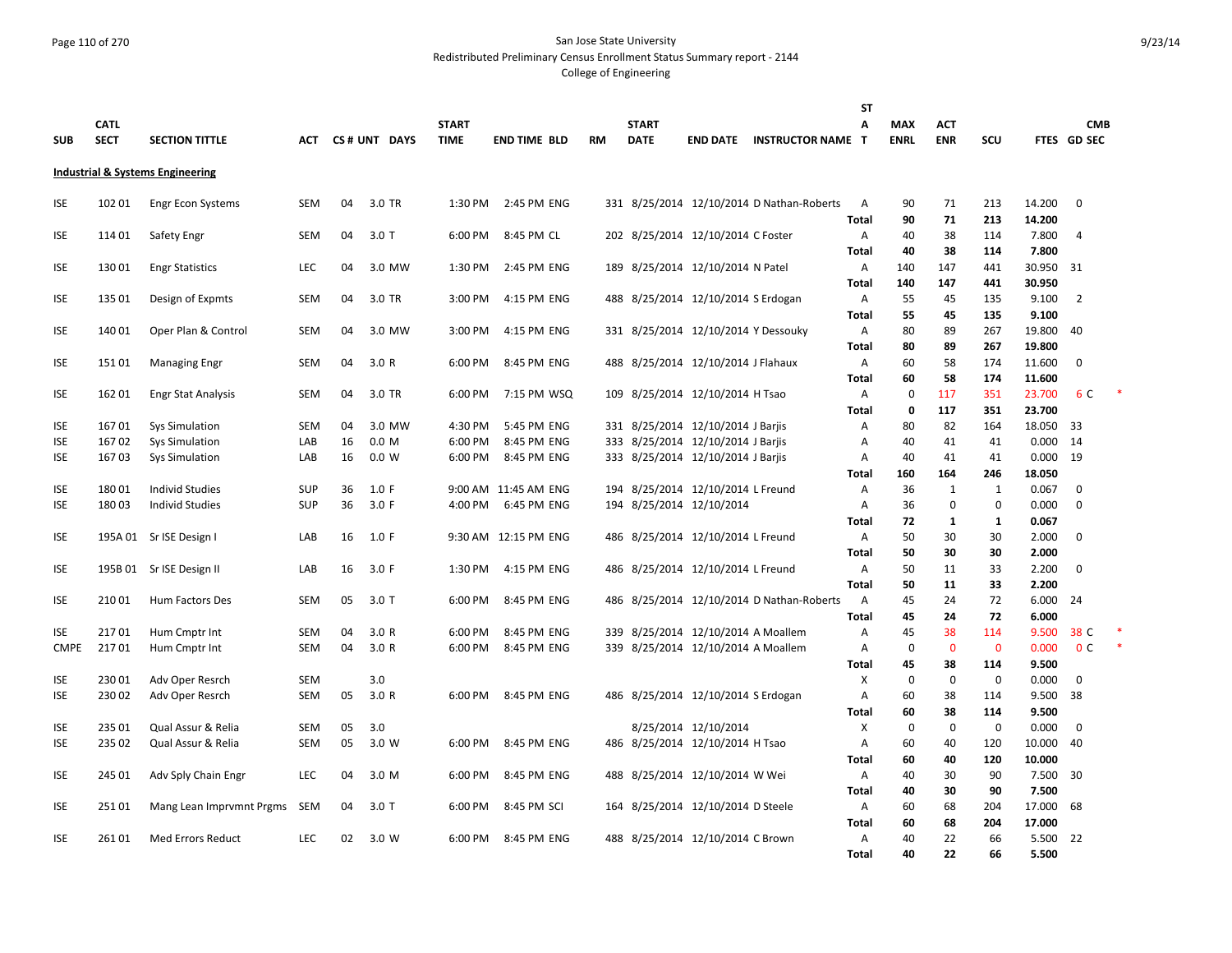#### Page 111 of 270 San Jose State University Redistributed Preliminary Census Enrollment Status Summary report - 2144

# College of Engineering

|            |             |                       |            |    |              |              |                      |     |              |                                     |                        | <b>ST</b>    |             |             |                      |          |             |
|------------|-------------|-----------------------|------------|----|--------------|--------------|----------------------|-----|--------------|-------------------------------------|------------------------|--------------|-------------|-------------|----------------------|----------|-------------|
|            | <b>CATL</b> |                       |            |    |              | <b>START</b> |                      |     | <b>START</b> |                                     |                        | A            | <b>MAX</b>  | <b>ACT</b>  |                      |          | <b>CMB</b>  |
| <b>SUB</b> | <b>SECT</b> | <b>SECTION TITTLE</b> | <b>ACT</b> |    | CS# UNT DAYS | TIME         | END TIME BLD         | RM  | <b>DATE</b>  | <b>END DATE</b>                     | <b>INSTRUCTOR NAME</b> |              | <b>ENRL</b> | ENR         | <b>SCU</b>           |          | FTES GD SEC |
| <b>ISE</b> | 26301       | Health Info System    | <b>LEC</b> |    | 3.0          |              |                      |     |              |                                     |                        | х            | 0           | $\mathbf 0$ | $\mathbf{0}$         | 0.000    | $\mathbf 0$ |
|            |             |                       |            |    |              |              |                      |     |              |                                     |                        | <b>Total</b> | $\mathbf 0$ | 0           | 0                    | 0.000    |             |
| <b>ISE</b> | 290 01      | HF/Ergo Prof Sem      | SEM        | 05 | 2.0 R        | 3:00 PM      | 5:45 PM ENG          | 486 |              | 8/25/2014 12/10/2014 A Andre        |                        | A            | 45          | 23          | 46                   | 3.833    | - 23        |
|            |             |                       |            |    |              |              |                      |     |              |                                     |                        | Total        | 45          | 23          | 46                   | 3.833    |             |
| <b>ISE</b> | 29701       | Sp Topics IE          | SEM        | 05 | 1.0 TBA      |              | ENG                  |     |              | 194 8/25/2014 12/10/2014            |                        | Α            | 35          | 0           | 0                    | 0.000    | 0           |
|            |             |                       |            |    |              |              |                      |     |              |                                     |                        | <b>Total</b> | 35          | 0           | 0                    | 0.000    |             |
| <b>ISE</b> | 298 01      | Spec Prob             | <b>SUP</b> | 25 | 1.0 F        |              | 9:00 AM 11:45 AM ENG |     |              | 194 8/25/2014 12/10/2014 Y Dessouky |                        | A            | 35          | 11          | 11                   | 0.917    | - 11        |
| <b>ISE</b> | 298 02      | Spec Prob             | <b>SUP</b> | 25 | 2.0 F        | 11:45 AM     | 2:30 PM ENG          |     |              | 194 8/25/2014 12/10/2014 Y Dessouky |                        | Α            | 35          | 11          | 22                   | 1.833 11 |             |
| <b>ISE</b> | 298 03      | Spec Prob             | <b>SUP</b> | 25 | 3.0 F        | 2:30 PM      | 5:15 PM ENG          |     |              | 194 8/25/2014 12/10/2014 Y Dessouky |                        | Α            | 35          | 16          | 48                   | 4.000    | 16          |
| <b>ISE</b> | 298 04      | Spec Prob             | <b>SUP</b> | 25 | 4.0 F        | 5:15 PM      | 8:00 PM ENG          |     |              | 194 8/25/2014 12/10/2014 Y Dessouky |                        | A            | 35          | 9           | 36                   | 3.000    | 9           |
| <b>ISE</b> | 298 05      | Spec Prob             | <b>SUP</b> | 25 | 3.0 F        |              | 8:00 PM 10:45 PM ENG |     |              | 194 8/25/2014 12/10/2014 Y Dessouky |                        | A            | 35          | 0           | $\Omega$             | 0.000    | $\mathbf 0$ |
|            |             |                       |            |    |              |              |                      |     |              |                                     |                        | <b>Total</b> | 175         | 47          | 117                  | 9.750    |             |
| <b>ISE</b> | 299 01      | Masters Thesis        | <b>SUP</b> | 25 | 1.0 F        | 1:00 PM      | 3:45 PM ENG          |     |              | 194 8/25/2014 12/10/2014            |                        | Α            | 35          | 0           | 0                    | 0.000    | 0           |
| <b>ISE</b> | 299 02      | <b>Masters Thesis</b> | <b>SUP</b> | 25 | 2.0 F        | 3:45 PM      | 6:30 PM ENG          |     |              | 194 8/25/2014 12/10/2014            |                        | A            | 35          | $\Omega$    | 0                    | 0.000    | 0           |
| <b>ISE</b> | 29903       | <b>Masters Thesis</b> | <b>SUP</b> | 25 | 3.0 F        | 6:30 PM      | 9:15 PM ENG          |     |              | 194 8/25/2014 12/10/2014            |                        | A            | 35          | 0           | 0                    | 0.000    | 0           |
| <b>ISE</b> | 299 04      | <b>Masters Thesis</b> | <b>SUP</b> | 25 | 4.0 F        | 6:00 PM      | 8:45 PM ENG          |     |              | 194 8/25/2014 12/10/2014            |                        | A            | 35          | 0           | $\Omega$             | 0.000    | $\Omega$    |
|            |             |                       |            |    |              |              |                      |     |              |                                     |                        | <b>Total</b> | 140         | 0           | 0                    | 0.000    |             |
|            |             |                       |            |    |              |              |                      |     |              | .                                   |                        |              |             |             | $\sim$ $\sim$ $\sim$ |          |             |

**Industrial & Systems Engineering 1542 1101 2948 218.050**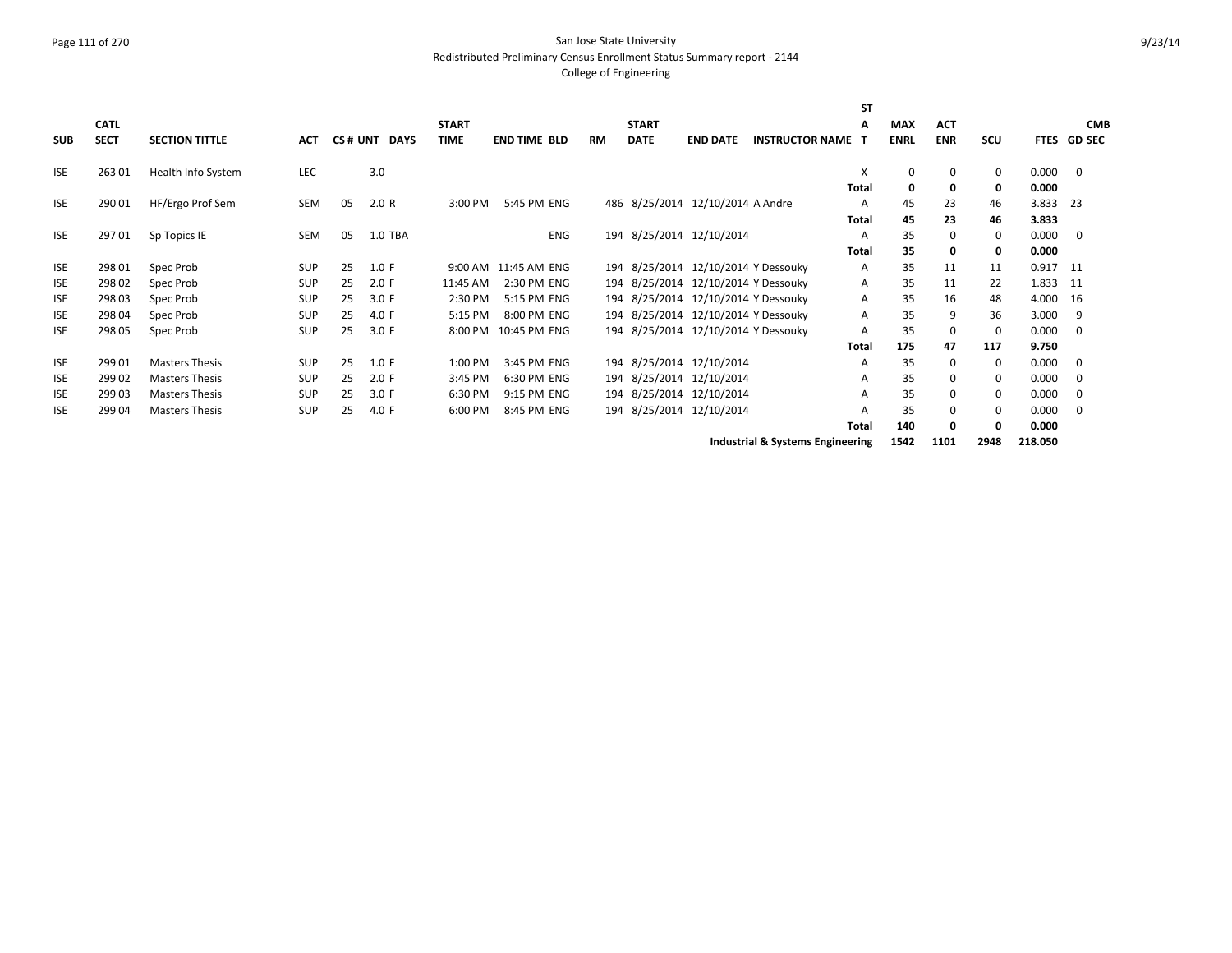## Page 112 of 270 San Jose State University Redistributed Preliminary Census Enrollment Status Summary report - 2144

|             |                              |                              |            |    |              |              |                      |    |              |                                      |                                                 | <b>ST</b>    |             |              |             |        |                |  |
|-------------|------------------------------|------------------------------|------------|----|--------------|--------------|----------------------|----|--------------|--------------------------------------|-------------------------------------------------|--------------|-------------|--------------|-------------|--------|----------------|--|
|             | <b>CATL</b>                  |                              |            |    |              | <b>START</b> |                      |    | <b>START</b> |                                      |                                                 | A            | <b>MAX</b>  | <b>ACT</b>   |             |        | <b>CMB</b>     |  |
| <b>SUB</b>  | <b>SECT</b>                  | <b>SECTION TITTLE</b>        | ACT        |    | CS# UNT DAYS | <b>TIME</b>  | <b>END TIME BLD</b>  | RM | <b>DATE</b>  | <b>END DATE</b>                      | <b>INSTRUCTOR NAME</b>                          | т            | <b>ENRL</b> | <b>ENR</b>   | scu         |        | FTES GD SEC    |  |
|             |                              |                              |            |    |              |              |                      |    |              |                                      |                                                 |              |             |              |             |        |                |  |
|             | <b>Materials Engineering</b> |                              |            |    |              |              |                      |    |              |                                      |                                                 |              |             |              |             |        |                |  |
|             |                              |                              |            |    |              |              |                      |    |              |                                      |                                                 |              |             |              |             |        |                |  |
| MATE        | 25 01                        | Intro to Materials           | <b>LEC</b> | 02 | 3.0 MW       | 4:30 PM      | 5:20 PM BBC          |    |              | 4 8/25/2014 12/10/2014 M Oye         |                                                 | A            | 80          | 77           | 154         | 15.750 | 7              |  |
| <b>MATE</b> | 25 02                        | Intro to Materials           | LEC        | 02 | 3.0 TR       | 9:00 AM      | 9:50 AM ENG          |    |              | 189 8/25/2014 12/10/2014 T Pan       |                                                 | A            | 80          | 49           | 98          | 10.050 | 5              |  |
| MATE        | 25 03                        | Intro to Materials           | <b>LEC</b> | 02 | 3.0 MW       | 9:00 AM      | 9:50 AM ENG          |    |              | 341 8/25/2014 12/10/2014 C Peters    |                                                 | A            | 80          | 76           | 152         | 15.700 | 10             |  |
| MATE        | 25 04                        | Intro to Materials           | <b>LEC</b> |    | 3.0          |              |                      |    |              |                                      |                                                 | х            | 0           | $\mathbf 0$  | 0           | 0.000  | 0              |  |
| MATE        | 25 05                        | Intro to Materials           | LAB        | 16 | 0.0 M        | 10:30 AM     | 1:15 PM ENG          |    |              | 105 8/25/2014 12/10/2014 W Ray       |                                                 | Α            | 18          | 17           | 17          | 0.000  | 6              |  |
| MATE        | 25 06                        | Intro to Materials           | LAB        | 16 | 0.0 M        | 1:30 PM      | 4:15 PM ENG          |    |              |                                      | 105 8/25/2014 12/10/2014 A Wiggins-Allen        | A            | 18          | 16           | 16          | 0.000  | $\overline{2}$ |  |
| <b>MATE</b> | 25 07                        | Intro to Materials           | LAB        | 16 | 0.0 M        | 6:00 PM      | 8:45 PM ENG          |    |              | 105 8/25/2014 12/10/2014 S Sepka     |                                                 | A            | 18          | 15           | 15          | 0.000  | 3              |  |
| MATE        | 25 08                        | Intro to Materials           | LAB        | 16 | $0.0$ T      | 10:30 AM     | 1:15 PM ENG          |    |              | 105 8/25/2014 12/10/2014 B Serrano   |                                                 | A            | 18          | 18           | 18          | 0.000  | $\overline{2}$ |  |
| MATE        | 25 09                        | Intro to Materials           | LAB        | 16 | $0.0$ T      | 1:30 PM      | 4:15 PM ENG          |    |              | 105 8/25/2014 12/10/2014 T Pan       |                                                 | Α            | 18          | 18           | 18          | 0.000  | 1              |  |
| MATE        | 25 10                        | Intro to Materials           | LAB        | 16 | $0.0$ T      | 6:00 PM      | 8:45 PM ENG          |    |              | 105 8/25/2014 12/10/2014 T Pan       |                                                 | A            | 18          | 17           | 17          | 0.000  | 4              |  |
| MATE        | 25 11                        | Intro to Materials           | LAB        | 16 | 0.0 W        | 10:30 AM     | 1:15 PM ENG          |    |              | 105 8/25/2014 12/10/2014 B Serrano   |                                                 | A            | 18          | 17           | 17          | 0.000  | 1              |  |
| MATE        | 25 12                        | Intro to Materials           | LAB        | 16 | 0.0 R        | 10:30 AM     | 1:15 PM ENG          |    |              |                                      | 105 8/25/2014 12/10/2014 S Chinnusamy Jayanth A |              | 18          | 18           | 18          | 0.000  | $\mathbf 0$    |  |
| MATE        | 25 13                        | Intro to Materials           | LAB        | 16 | 0.0 R        | 6:00 PM      | 8:45 PM ENG          |    |              | 105 8/25/2014 12/10/2014 C England   |                                                 | A            | 18          | 18           | 18          | 0.000  | $\overline{2}$ |  |
| MATE        | 25 14                        | Intro to Materials           | LAB        | 16 | 0.0 F        | 10:30 AM     | 1:15 PM ENG          |    |              | 105 8/25/2014 12/10/2014 W Ray       |                                                 | A            | 18          | 18           | 18          | 0.000  | $\Omega$       |  |
| <b>MATE</b> | 25 15                        | Intro to Materials           | LAB        | 16 | 0.0 F        | 1:30 PM      | 4:15 PM ENG          |    |              | 105 8/25/2014 12/10/2014 W Ray       |                                                 | Α            | 18          | 14           | 14          | 0.000  | 1              |  |
| MATE        | 25 16                        | Intro to Materials           | LAB        | 16 | $0.0$ T      |              | 7:30 AM 10:15 AM     |    |              | 8/25/2014 12/10/2014 L Edoli         |                                                 | Α            | 18          | 16           | 16          | 0.000  | 0              |  |
| <b>MATE</b> | 25 17                        | Intro to Materials           | LAB        |    | 0.0          |              |                      |    |              |                                      |                                                 | Χ            | $\mathbf 0$ | $\mathbf 0$  | $\mathbf 0$ | 0.000  | $\mathbf 0$    |  |
|             |                              |                              |            |    |              |              |                      |    |              |                                      |                                                 | Total        | 456         | 404          | 606         | 41.500 |                |  |
| MATE        | 115 01                       | Struc/Prop Solids            | LEC        | 02 | 3.0 TR       |              | 9:00 AM 10:15 AM ENG |    |              |                                      | 301 8/25/2014 12/10/2014 G Selvaduray           | A            | 40          | 37           | 111         | 8.150  | 15             |  |
|             |                              |                              |            |    |              |              |                      |    |              |                                      |                                                 | Total        | 40          | 37           | 111         | 8.150  |                |  |
| MATE        | 143 01                       | Prin Scng Micrscpy           | LAB        | 16 | 1.0 M        | 1:30 PM      | 4:15 PM ENG          |    |              | 223 8/25/2014 12/10/2014 C Peters    |                                                 | A            | 12          | 12           | 12          | 0.883  | 5              |  |
| MATE        | 14302                        | Prin Scng Micrscpy           | LAB        | 16 | $1.0$ T      | 1:30 PM      | 4:15 PM ENG          |    |              | 223 8/25/2014 12/10/2014 C Peters    |                                                 | A            | 16          | 16           | 16          | 1.083  | 1              |  |
|             |                              |                              |            |    |              |              |                      |    |              |                                      |                                                 | <b>Total</b> | 28          | 28           | 28          | 1.967  |                |  |
| MATE        | 145 01                       | <b>Princ Scnng Probes</b>    | LAB        | 16 | 1.0 R        |              | 9:00 AM 11:45 AM ENG |    |              | 223 8/25/2014 12/10/2014 M Goedert   |                                                 | A            | 12          | 8            | 8           | 0.567  | $\overline{2}$ |  |
|             |                              |                              |            |    |              |              |                      |    |              |                                      |                                                 | Total        | 12          | 8            | 8           | 0.567  |                |  |
| MATE        | 153 01                       | <b>EO&amp;M Props Solids</b> | LEC        | 02 | 3.0 MW       | 9:00 AM      | 9:50 AM ENG          |    |              | 325 8/25/2014 12/10/2014 M Oye       |                                                 | A            | 55          | 52           | 104         | 10.450 | 1              |  |
| MATE        | 153 02                       | <b>EO&amp;M Props Solids</b> | LAB        | 16 | $0.0$ T      | 10:30 AM     | 1:15 PM ENG          |    |              | 315 8/25/2014 12/10/2014 J Rosenthal |                                                 | A            | 16          | 17           | 17          | 0.000  | $\Omega$       |  |
| MATE        | 153 03                       | <b>EO&amp;M Props Solids</b> | LAB        | 16 | $0.0$ T      | 1:30 PM      | 4:15 PM ENG          |    |              | 315 8/25/2014 12/10/2014 C Jones     |                                                 | Α            | 16          | 17           | 17          | 0.000  | $\Omega$       |  |
| MATE        | 153 04                       | <b>EO&amp;M Props Solids</b> | LAB        | 16 | 0.0 R        | 1:30 PM      | 4:15 PM ENG          |    |              | 315 8/25/2014 12/10/2014 C England   |                                                 | A            | 16          | 16           | 16          | 0.000  | $\mathbf 0$    |  |
| MATE        | 15305                        | EO&M Props Solids            | LAB        |    | 0.0          |              |                      |    |              |                                      |                                                 | X            | $\mathbf 0$ | 0            | $\mathbf 0$ | 0.000  | $\Omega$       |  |
| MATE        | 15306                        | <b>EO&amp;M Props Solids</b> | LAB        | 16 | 0.0 W        | 6:00 PM      | 8:45 PM ENG          |    |              | 315 8/25/2014 12/10/2014 C England   |                                                 | Α            | 16          | 16           | 16          | 0.000  | 2              |  |
| MATE        | 15307                        | EO&M Props Solids            | LEC        | 02 | 3.0 TR       | 4:30 PM      | 5:20 PM ENG          |    |              | 325 8/25/2014 12/10/2014 R Venkatesh |                                                 | Α            | 55          | 47           | 94          | 9.500  | $\overline{2}$ |  |
| <b>MATE</b> | 15308                        | <b>EO&amp;M Props Solids</b> | LAB        | 16 | 0.0 W        | 1:30 PM      | 4:15 PM ENG          |    |              | 315 8/25/2014 12/10/2014 C England   |                                                 |              | 12          | 10           | 10          | 0.000  | $\Omega$       |  |
|             |                              |                              |            |    |              |              |                      |    |              |                                      |                                                 | A            |             |              |             |        | $\Omega$       |  |
| MATE        | 153 09                       | <b>EO&amp;M Props Solids</b> | LAB        | 16 | 0.0 R        |              | 9:00 AM 11:45 AM ENG |    |              | 315 8/25/2014 12/10/2014 S Duorah    |                                                 | A            | 16          | 14           | 14          | 0.000  |                |  |
| MATE        | 153 10                       | EO&M Props Solids            | LAB        |    | $0.0\,$      |              |                      |    |              |                                      |                                                 | х            | 0           | 0            | 0           | 0.000  | 0              |  |
| MATE        | 153 11                       | EO&M Props Solids            | LAB        | 16 | 0.0 W        | 10:30 AM     | 1:15 PM ENG          |    |              | 315 8/25/2014 12/10/2014 Elshida     |                                                 | Α            | 16          | 9            | 9           | 0.000  | 1              |  |
|             |                              |                              |            |    |              |              |                      |    |              |                                      |                                                 | Total        | 218         | 198          | 297         | 19.950 |                |  |
| MATE        | 165 01                       | Photovoltaic Lab             | LAB        |    | 1.0          |              |                      |    |              |                                      |                                                 | X            | $\Omega$    | $\mathbf 0$  | $\mathbf 0$ | 0.000  | $\mathbf 0$    |  |
| EE          | 165 01                       | Photovoltaic Lab             | LAB        |    | 1.0          |              |                      |    |              |                                      |                                                 | х            | $\Omega$    | $\Omega$     | $\Omega$    | 0.000  | $\mathbf 0$    |  |
| MATE        | 165 02                       | Photovoltaic Lab             | LAB        | 16 | $1.0$ T      | 6:00 PM      | 8:45 PM ENG          |    |              | 311 8/25/2014 12/10/2014 E Lucow     |                                                 | Α            | 16          | 9            | 9           | 0.667  | 4 C            |  |
| EE          | 165 02                       | Photovoltaic Lab             | LAB        | 16 | $1.0$ T      | 6:00 PM      | 8:45 PM ENG          |    |              | 311 8/25/2014 12/10/2014 E Lucow     |                                                 | Α            | 0           | $\mathbf{0}$ | $\Omega$    | 0.000  | 0 <sup>C</sup> |  |
|             |                              |                              |            |    |              |              |                      |    |              |                                      |                                                 | Total        | 16          | 9            | 9           | 0.667  |                |  |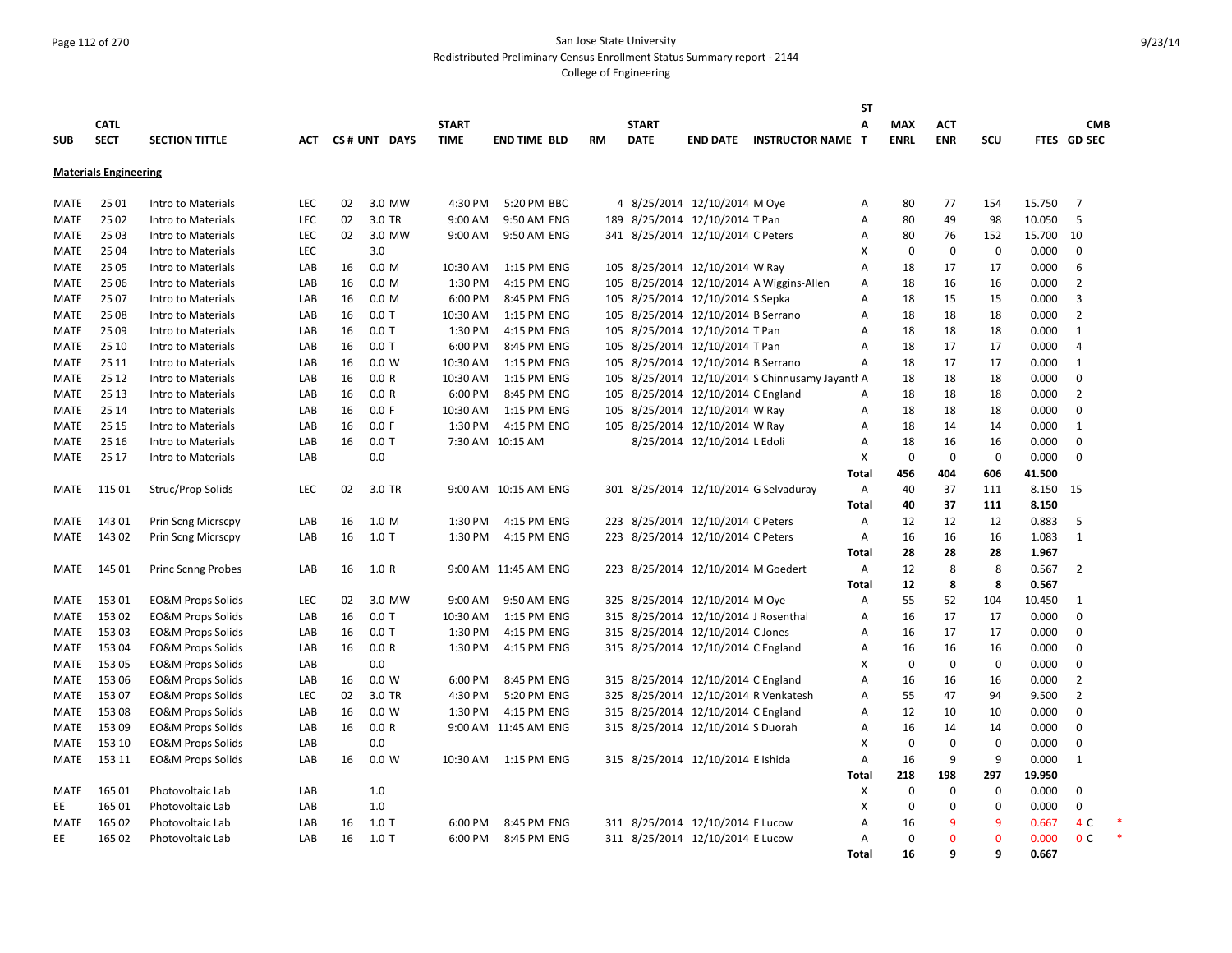#### Page 113 of 270 San Jose State University Redistributed Preliminary Census Enrollment Status Summary report - 2144

|              |                 |                                           |                          |          |                  |              |                           |    |              |                                       |                                       | <b>ST</b>    |             |                     |             |                |                |  |
|--------------|-----------------|-------------------------------------------|--------------------------|----------|------------------|--------------|---------------------------|----|--------------|---------------------------------------|---------------------------------------|--------------|-------------|---------------------|-------------|----------------|----------------|--|
|              | <b>CATL</b>     |                                           |                          |          |                  | <b>START</b> |                           |    | <b>START</b> |                                       |                                       | Α            | <b>MAX</b>  | ACT                 |             |                | <b>CMB</b>     |  |
| <b>SUB</b>   | <b>SECT</b>     | <b>SECTION TITTLE</b>                     | ACT                      |          | CS# UNT DAYS     | <b>TIME</b>  | <b>END TIME BLD</b>       | RM | <b>DATE</b>  | <b>END DATE</b>                       | <b>INSTRUCTOR NAME</b>                | т            | <b>ENRL</b> | <b>ENR</b>          | <b>SCU</b>  |                | FTES GD SEC    |  |
| MATE         | 16801           | Microfluidics Lab                         | LAB                      | 16       | 1.0 R            | 1:30 PM      | 4:15 PM ENG               |    |              | 311 8/25/2014 12/10/2014 M Bryning    |                                       | A            | 0           | 14                  | 14          | 1.017          | 5 C            |  |
|              |                 |                                           |                          |          |                  |              |                           |    |              |                                       |                                       | <b>Total</b> | 0           | 14                  | 14          | 1.017          |                |  |
| <b>MATE</b>  | 175 01          | <b>Biomaterials</b>                       | <b>SEM</b>               | 04       | 3.0 TR           | 4:30 PM      | 5:45 PM CL                |    |              | 238 8/25/2014 12/10/2014 A Bellofiore |                                       | Α            | 40          | 50                  | 150         | 11.000         | 20             |  |
|              |                 |                                           |                          |          |                  |              |                           |    |              |                                       |                                       | <b>Total</b> | 40          | 50                  | 150         | 11.000         |                |  |
| <b>MATE</b>  | 18001           | Ind Studies                               | <b>SUP</b>               | 36       | 1.0 TBA          |              |                           |    |              | 8/25/2014 12/10/2014                  |                                       | Α            | 15          | 0                   | $\mathbf 0$ | 0.000          | $\Omega$       |  |
| <b>MATE</b>  | 18002           | Ind Studies                               | <b>SUP</b>               | 36       | 2.0 TBA          |              |                           |    |              | 8/25/2014 12/10/2014 W Chung          |                                       | A            | 15          | 10                  | 20          | 1.667          | 10             |  |
| <b>MATE</b>  | 18003           | Ind Studies                               | <b>SUP</b>               | 36       | 3.0 TBA          |              |                           |    |              | 8/25/2014 12/10/2014                  |                                       | Α            | 15          | $\Omega$            | $\mathbf 0$ | 0.000          | $\Omega$       |  |
|              |                 |                                           |                          |          |                  |              |                           |    |              |                                       |                                       | Total        | 45          | 10                  | 20          | 1.667          |                |  |
| MATE         | 185 01          | Ceramics                                  | <b>SEM</b>               | 05       | 3.0 MW           |              | 9:00 AM 10:15 AM ENG      |    |              | 327 8/25/2014 12/10/2014 D Chafey     |                                       | Α            | 20          | 14                  | 42          | 2.900          | 2              |  |
|              |                 |                                           |                          |          |                  |              |                           |    |              |                                       |                                       | Total        | 20          | 14                  | 42          | 2.900          |                |  |
| MATE         | 195 01          | Mech Bhvr Matls                           | <b>SEM</b>               |          | 3.0              |              |                           |    |              |                                       |                                       | х            | 0           | 0                   | $\mathbf 0$ | 0.000          | 0              |  |
| MATE         | 195 02          | Mech Bhvr Matls                           | LAB                      |          | 0.0              |              |                           |    |              |                                       |                                       | х            | 0           | 0                   | 0           | 0.000          | $\mathbf 0$    |  |
| MATE         | 195 03          | <b>Mech Bhvr Matls</b>                    | <b>SEM</b>               |          | 3.0              |              |                           |    |              |                                       |                                       | х            | 0           | 0                   | 0           | 0.000          | $\mathbf 0$    |  |
| MATE         | 195 04          | <b>Mech Bhvr Matls</b>                    | LAB                      |          | 0.0              |              |                           |    |              |                                       |                                       | х            | $\mathbf 0$ | $\mathbf 0$         | 0           | 0.000          | $\Omega$       |  |
| MATE         | 195 05          | <b>Mech Bhvr Matls</b>                    | <b>SEM</b>               | 04       | 3.0 M            | 1:30 PM      | 3:10 PM IS                |    |              | 120 8/25/2014 12/10/2014 W Chung      |                                       | Α            | 16          | 11                  | 22          | 2.200          | $\mathbf 0$    |  |
| MATE         | 195 06          | <b>Mech Bhyr Matls</b>                    | LAB                      | 16       | 0.0 W            | 1:30 PM      | 4:15 PM ENG               |    |              | 105 8/25/2014 12/10/2014 W Chung      |                                       | Α            | 16          | 11                  | 11          | 0.000          | $\Omega$       |  |
|              |                 |                                           |                          |          |                  |              |                           |    |              |                                       |                                       | Total        | 32          | 22                  | 33          | 2.200          |                |  |
| MATE         | 198A 01         | Sr Design Proj                            | <b>SEM</b>               | 04       | 2.0 F            | 9:00 AM      | 9:50 AM ENG               |    |              | 329 8/25/2014 12/10/2014 W Chung      |                                       | Α            | 20          | 11                  | 11          | 1.467          | $\Omega$       |  |
| MATE         | 198A02          | Sr Design Proj                            | LAB                      | 16       | 0.0 F            |              | 10:00 AM 12:45 PM ENG     |    |              | 329 8/25/2014 12/10/2014 W Chung      |                                       | Α            | 20          | 11                  | 11          | 0.000          | $\Omega$       |  |
|              |                 |                                           |                          |          |                  |              |                           |    |              |                                       |                                       | <b>Total</b> | 40          | 22                  | 22          | 1.467          |                |  |
| <b>MATE</b>  | 205 01          | Adv Theory Behav                          | <b>SEM</b>               | 05       | 3.0 M            | 6:00 PM      | 8:45 PM CCB               |    |              | 101 8/25/2014 12/10/2014 A Mcgee      |                                       | Α            | 40          | 13                  | 39          | 3.250          | 13             |  |
|              |                 |                                           |                          |          |                  |              |                           |    |              |                                       |                                       | <b>Total</b> | 40          | 13                  | 39          | 3.250          |                |  |
| MATE         | 21001           | Expl Methods Mat E                        | <b>SEM</b>               | 05       | 3.0 W            | 4:30 PM      | 6:20 PM ENG               |    |              |                                       | 340 8/25/2014 12/10/2014 G Selvaduray | Α            | 16          | 18                  | 36          | 4.500          | 18             |  |
| MATE         | 21002           | Expl Methods Mat E                        | LAB                      | 16       | 0.0 W            | 6:30 PM      | 9:15 PM ENG               |    |              | 105 8/25/2014 12/10/2014 S Diaz       |                                       | Α            | 16          | 18                  | 18          | 0.000          | 18             |  |
| <b>MATE</b>  | 21003           | Expl Methods Mat E                        | LAB                      |          | 0.0              |              |                           |    |              |                                       |                                       | X            | $\mathbf 0$ | $\mathbf 0$         | $\mathbf 0$ | 0.000          | $\Omega$       |  |
| <b>MATE</b>  | 21004           | Expl Methods Mat E                        | LAB                      |          | 0.0              |              |                           |    |              |                                       |                                       | X            | $\mathbf 0$ | 0                   | $\mathbf 0$ | 0.000          | $\mathbf 0$    |  |
|              |                 |                                           |                          |          |                  |              |                           |    |              |                                       |                                       | <b>Total</b> | 32          | 36                  | 54          | 4.500          |                |  |
| MATE         | 26001           | <b>Theory Semic Matls</b>                 | <b>SEM</b>               | 05       | $3.0$ T          | 6:00 PM      | 8:45 PM ENG               |    |              | 403 8/25/2014 12/10/2014 S Harvey     |                                       | A            | 40          | 21                  | 63          | 5.200          | 20             |  |
|              |                 |                                           |                          |          |                  |              |                           |    |              |                                       |                                       | <b>Total</b> | 40          | 21                  | 63          | 5.200          |                |  |
| MATE         | 28101           | Thesis Prep Sem                           | LAB                      | 16       | 1.0 F            | 3:00 PM      | 5:45 PM ENG               |    |              | 333 8/25/2014 12/10/2014 M Mcneil     |                                       | Α            | 30          | 25                  | 25          | 2.083          | 25 C           |  |
| CHE          | 28101           | Thesis Prep Sem                           | LAB                      | 16       | 1.0 F            | 3:00 PM      | 5:45 PM ENG               |    |              | 333 8/25/2014 12/10/2014 M Mcneil     |                                       | Α            | $\mathbf 0$ | $\mathbf{0}$        | $\mathbf 0$ | 0.000          | 0 <sup>c</sup> |  |
|              |                 |                                           |                          |          |                  |              |                           |    |              |                                       |                                       | Total        | 30          | 25                  | 25          | 2.083          |                |  |
| MATE         | 29701           | Spec Top Mtls Eng                         | SEM                      |          | 3.0              |              |                           |    |              |                                       |                                       | X            | 0           | 0                   | 0           | 0.000          | 0              |  |
|              |                 |                                           |                          |          |                  |              |                           |    |              |                                       |                                       | Total        | 0           | 0                   | 0           | 0.000          |                |  |
| MATE         | 298 01          | Master's Project                          | SUP                      | 25       | 1.0 TBA          |              | <b>ENG</b>                |    |              | 339 8/25/2014 12/10/2014              |                                       | Α            | 40          | 0                   | 0           | 0.000          | $\Omega$       |  |
| MATE         | 298 02          | Master's Project                          | <b>SUP</b>               | 25       | 2.0 F            | 3:00 PM      | 4:15 PM ENG               |    |              |                                       | 339 8/25/2014 12/10/2014 G Selvaduray | Α            | 40          | 7                   | 14          | 1.167          | $\overline{7}$ |  |
| MATE         | 298 03          | Master's Project                          | SUP                      | 25       | 2.0 TBA          |              | <b>ENG</b>                |    |              | 339 8/25/2014 12/10/2014              |                                       | Α            | 40          | 0                   | 0           | 0.000          | $\mathbf 0$    |  |
|              |                 |                                           |                          |          |                  | 3:00 PM      |                           |    |              |                                       |                                       | Total        | 120<br>40   | $\overline{7}$<br>1 | 14<br>3     | 1.167          | 1              |  |
| MATE<br>MATE | 299 01<br>29902 | <b>Master's Thesis</b><br>Master's Thesis | <b>SUP</b><br><b>SUP</b> | 25<br>25 | 3.0 F<br>3.0 TBA |              | 4:15 PM ENG<br><b>ENG</b> |    |              | 339 8/25/2014 12/10/2014 M Mcneil     | 339 8/25/2014 12/10/2014 G Selvaduray | Α<br>A       | 40          | 1                   | 3           | 0.250<br>0.250 | $\mathbf{1}$   |  |
|              |                 |                                           |                          |          |                  |              |                           |    |              |                                       |                                       | Total        | 80          | $\overline{2}$      | 6           | 0.500          |                |  |
|              |                 |                                           |                          |          |                  |              |                           |    |              |                                       | <b>Materials Engineering Total</b>    |              | 1289        | 920                 | 1541        | 109.750        |                |  |
|              |                 |                                           |                          |          |                  |              |                           |    |              |                                       |                                       |              |             |                     |             |                |                |  |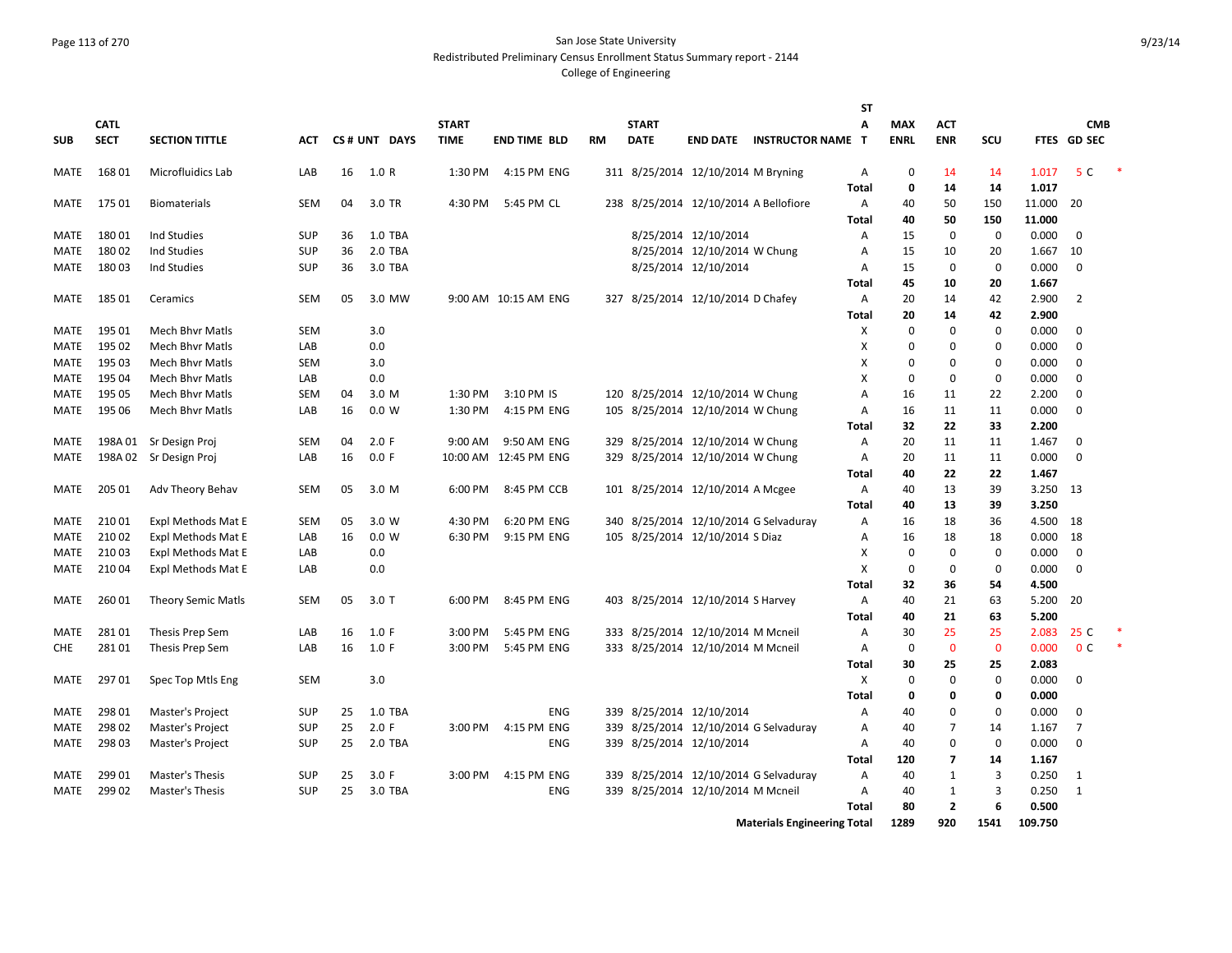## Page 114 of 270 San Jose State University Redistributed Preliminary Census Enrollment Status Summary report - 2144

|             |                               |                           |            |    |                  |              |                       |           |              |                                     |                                       | SΤ    |             |              |                |                 |                |        |
|-------------|-------------------------------|---------------------------|------------|----|------------------|--------------|-----------------------|-----------|--------------|-------------------------------------|---------------------------------------|-------|-------------|--------------|----------------|-----------------|----------------|--------|
|             | <b>CATL</b>                   |                           |            |    |                  | <b>START</b> |                       |           | <b>START</b> |                                     |                                       | A     | <b>MAX</b>  | <b>ACT</b>   |                |                 | <b>CMB</b>     |        |
| <b>SUB</b>  | <b>SECT</b>                   | <b>SECTION TITTLE</b>     | ACT        |    | CS# UNT DAYS     | <b>TIME</b>  | <b>END TIME BLD</b>   | <b>RM</b> | <b>DATE</b>  |                                     | <b>END DATE INSTRUCTOR NAME T</b>     |       | <b>ENRL</b> | <b>ENR</b>   | SCU            |                 | FTES GD SEC    |        |
|             |                               |                           |            |    |                  |              |                       |           |              |                                     |                                       |       |             |              |                |                 |                |        |
|             | <b>Mechanical Engineering</b> |                           |            |    |                  |              |                       |           |              |                                     |                                       |       |             |              |                |                 |                |        |
| ME          | 2001                          | Design & Graphics         | <b>SEM</b> | 05 | 2.0 M            | 9:00 AM      | 9:50 AM ENG           |           |              | 189 8/25/2014 12/10/2014 K Youssefi |                                       | Α     | 150         | 176          | 176            | 23.467          | 0 <sup>C</sup> |        |
| <b>TECH</b> | 2001                          | Design & Graphics         | <b>SEM</b> | 05 | 2.0 M            | $9:00$ AM    | 9:50 AM ENG           |           |              | 189 8/25/2014 12/10/2014 K Youssefi |                                       | Α     | $\mathbf 0$ | $\mathbf{0}$ | $\mathbf{0}$   | 0.000           | 0 <sup>C</sup> | $\ast$ |
| ME          | 2002                          | Design & Graphics         | LAB        | 16 | 0.0 <sub>M</sub> |              | 10:00 AM 12:45 PM ENG |           |              | 407 8/25/2014 12/10/2014 R Aguayo   |                                       | Α     | 25          | 32           | 32             | 0.000           | 0 <sup>C</sup> | $\ast$ |
| <b>TECH</b> | 2002                          | Design & Graphics         | LAB        | 16 | 0.0 M            |              | 10:00 AM 12:45 PM ENG |           |              | 407 8/25/2014 12/10/2014 R Aguayo   |                                       | Α     | $\mathbf 0$ | $\mathbf{0}$ | $\Omega$       | 0.000           | 0 <sup>C</sup> | $\ast$ |
| ME          | 2003                          | Design & Graphics         | LAB        | 16 | $0.0$ T          |              | 9:00 AM 11:45 AM ENG  |           |              | 394 8/25/2014 12/10/2014 D Pham     |                                       | Α     | 25          | 30           | 30             | 0.000           | 0 <sup>C</sup> |        |
| <b>TECH</b> | 2003                          | Design & Graphics         | LAB        | 16 | $0.0$ T          |              | 9:00 AM 11:45 AM ENG  |           |              | 394 8/25/2014 12/10/2014 D Pham     |                                       | Α     | $\mathbf 0$ | $\mathbf{0}$ | $\overline{0}$ | 0.000           | 0 <sup>C</sup> |        |
| ME          | 2004                          | Design & Graphics         | LAB        | 16 | 0.0 W            | 1:30 PM      | 4:15 PM ENG           |           |              | 407 8/25/2014 12/10/2014 B Krupp    |                                       | A     | 25          | 30           | 30             | 0.000           | 0 <sup>C</sup> |        |
| <b>TECH</b> | 2004                          | Design & Graphics         | LAB        | 16 | 0.0 W            | 1:30 PM      | 4:15 PM ENG           |           |              | 407 8/25/2014 12/10/2014 B Krupp    |                                       | A     | $\mathbf 0$ | $\mathbf{0}$ | $\mathbf 0$    | 0.000           | 0 <sup>C</sup> | $\ast$ |
| ME          | 2005                          | Design & Graphics         | LAB        | 16 | 0.0 R            | 1:30 PM      | 4:15 PM ENG           |           |              | 394 8/25/2014 12/10/2014 B Krupp    |                                       | A     | 25          | 27           | 27             | 0.000           | 0 <sup>C</sup> | ×      |
| <b>TECH</b> | 2005                          | Design & Graphics         | LAB        | 16 | 0.0 R            | 1:30 PM      | 4:15 PM ENG           |           |              | 394 8/25/2014 12/10/2014 B Krupp    |                                       | A     | $\mathbf 0$ | $\mathbf{0}$ | $\mathbf{0}$   | 0.000           | 0 <sup>C</sup> |        |
| <b>ME</b>   | 2006                          | Design & Graphics         | LAB        | 16 | 0.0 M            | 1:30 PM      | 4:15 PM ENG           |           |              | 407 8/25/2014 12/10/2014 R Aguayo   |                                       | A     | 25          | 29           | 29             | 0.000           | 0 <sup>C</sup> |        |
| <b>TECH</b> | 2006                          | Design & Graphics         | LAB        | 16 | 0.0 M            | 1:30 PM      | 4:15 PM ENG           |           |              | 407 8/25/2014 12/10/2014 R Aguayo   |                                       | Α     | $\mathbf 0$ | $\mathbf 0$  | $\mathbf 0$    | 0.000           | 0 <sup>C</sup> |        |
| ME          | 2007                          | Design & Graphics         | LAB        | 16 | 0.0 R            |              | 9:00 AM 11:45 AM ENG  |           |              | 394 8/25/2014 12/10/2014 K Youssefi |                                       | Α     | 25          | 28           | 28             | 0.000           | 0 <sup>C</sup> |        |
|             | 2007                          |                           |            |    |                  |              |                       |           |              |                                     |                                       |       | $\Omega$    | $\mathbf{0}$ | $\mathbf 0$    |                 | 0 <sup>C</sup> |        |
| <b>TECH</b> |                               | Design & Graphics         | LAB        | 16 | 0.0 R            |              | 9:00 AM 11:45 AM ENG  |           |              | 394 8/25/2014 12/10/2014 K Youssefi |                                       | Α     | 300         | 352          |                | 0.000<br>23.467 |                |        |
|             |                               |                           |            |    |                  |              |                       |           |              |                                     | 189 8/25/2014 12/10/2014 B Burlingame | Total |             | 105          | 352            | 14.000          | 0              |        |
| ME          | 3001                          | <b>Comp Applications</b>  | <b>SEM</b> | 05 | 2.0 M            | 1:30 PM      | 12:00 PM 12:50 PM ENG |           |              |                                     |                                       | Α     | 100         | 26           | 105            |                 | $\mathbf 0$    |        |
| <b>ME</b>   | 3002                          | <b>Comp Applications</b>  | LAB        | 16 | $0.0$ T          |              | 4:15 PM ENG           |           |              |                                     | 394 8/25/2014 12/10/2014 B Burlingame | Α     | 25          |              | 26             | 0.000           |                |        |
| ME          | 3003                          | <b>Comp Applications</b>  | LAB        | 16 | 0.0 R            |              | 9:00 AM 11:45 AM ENG  |           |              |                                     | 407 8/25/2014 12/10/2014 B Burlingame | Α     | 25          | 27           | 27             | 0.000           | $\mathbf 0$    |        |
| ME          | 3004                          | <b>Comp Applications</b>  | LAB        | 16 | 0.0 F            |              | 9:00 AM 11:45 AM ENG  |           |              |                                     | 394 8/25/2014 12/10/2014 B Burlingame | Α     | 25          | 26           | 26             | 0.000           | $\mathbf 0$    |        |
| ME          | 3005                          | <b>Comp Applications</b>  | LAB        | 16 | 0.0 F            | 1:30 PM      | 4:15 PM ENG           |           |              |                                     | 394 8/25/2014 12/10/2014 B Burlingame | Α     | 25          | 26           | 26             | 0.000           | $\mathbf 0$    |        |
|             |                               |                           |            |    |                  |              |                       |           |              |                                     |                                       | Total | 200         | 210          | 210            | 14.000          |                |        |
| ME          | 101 01                        | Dynamics                  | <b>SEM</b> | 04 | 3.0 MW           |              | 10:30 AM 11:45 AM ENG |           |              | 303 8/25/2014 12/10/2014 S Lee      |                                       | Α     | 35          | 34           | 102            | 6.850           | 1              |        |
| ME          | 101 02                        | <b>Dynamics</b>           | <b>SEM</b> | 04 | 3.0 MW           | 4:30 PM      | 5:45 PM CL            |           |              | 117 8/25/2014 12/10/2014 J Hunter   |                                       | A     | 70          | 63           | 189            | 12.650          | $\mathbf{1}$   |        |
| <b>ME</b>   | 101 03                        | <b>Dynamics</b>           | <b>SEM</b> | 04 | 3.0 TR           | 4:30 PM      | 5:45 PM ENG           |           |              | 331 8/25/2014 12/10/2014 R Agarwal  |                                       | A     | 70          | 58           | 174            | 11.600          | $\Omega$       |        |
| ME          | 101 04                        | <b>Dynamics</b>           | <b>SEM</b> | 04 | 3.0 TR           | 6:00 PM      | 7:15 PM ENG           |           |              | 340 8/25/2014 12/10/2014 S Zaidi    |                                       | Α     | 35          | 34           | 102            | 6.800           | 0              |        |
| ME          | 101 05                        | Dynamics                  | <b>SEM</b> | 04 | 3.0 MW           | 7:30 AM      | 8:45 AM ENG           |           |              | 345 8/25/2014 12/10/2014 S Manickam |                                       | Α     | 70          | 34           | 102            | 6.800           | $\mathbf 0$    |        |
|             |                               |                           |            |    |                  |              |                       |           |              |                                     |                                       | Total | 280         | 223          | 669            | 44.700          |                |        |
| ME          | 106 01                        | <b>Fund Mechatro Engr</b> | <b>SEM</b> | 04 | 3.0 TR           |              | 10:30 AM 11:20 AM ENG |           |              | 331 8/25/2014 12/10/2014 B Furman   |                                       | Α     | 70          | 77           | 154            | 15.450          | 1 <sup>C</sup> |        |
| EE          | 106 01                        | <b>Fund Mechatro Engr</b> | <b>SEM</b> | 04 | 3.0 TR           |              | 10:30 AM 11:20 AM ENG |           |              | 331 8/25/2014 12/10/2014 B Furman   |                                       | A     | $\mathbf 0$ | $\mathbf{0}$ | $\mathbf 0$    | 0.000           | 0 <sup>C</sup> |        |
| ME          | 106 02                        | Fund Mechatro Engr        | LAB        | 16 | $0.0$ T          | 2:30 PM      | 5:15 PM ENG           |           |              | 125 8/25/2014 12/10/2014 B Furman   |                                       | A     | 20          | 20           | 20             | 0.000           | 0 <sup>C</sup> |        |
| EE          | 106 02                        | <b>Fund Mechatro Engr</b> | LAB        | 16 | $0.0$ T          | 2:30 PM      | 5:15 PM ENG           |           |              | 125 8/25/2014 12/10/2014 B Furman   |                                       | Α     | $\mathbf 0$ | $\mathbf{0}$ | $\Omega$       | 0.000           | 0 <sup>C</sup> | $\ast$ |
| ME          | 106 03                        | Fund Mechatro Engr        | LAB        |    | 0.0              |              |                       |           |              |                                     |                                       | X     | $\Omega$    | 0            | $\mathbf 0$    | 0.000           | $\mathbf 0$    |        |
| EE          | 106 03                        | <b>Fund Mechatro Engr</b> | LAB        |    | 0.0              |              |                       |           |              |                                     |                                       | Х     | 0           | 0            | $\mathbf 0$    | 0.000           | $\mathbf 0$    |        |
| ME          | 106 04                        | <b>Fund Mechatro Engr</b> | LAB        | 16 | 0.0 R            | 5:30 PM      | 8:15 PM ENG           |           |              | 125 8/25/2014 12/10/2014 B Furman   |                                       | Α     | 20          | 18           | 18             | 0.000           | 0 <sup>C</sup> |        |
| EE          | 106 04                        | <b>Fund Mechatro Engr</b> | LAB        | 16 | 0.0 R            | 5:30 PM      | 8:15 PM ENG           |           |              | 125 8/25/2014 12/10/2014 B Furman   |                                       | Α     | $\mathbf 0$ | $\mathbf 0$  | $\mathbf 0$    | 0.000           | 0 <sup>C</sup> | $\ast$ |
| ME          | 106 05                        | <b>Fund Mechatro Engr</b> | LAB        | 16 | 0.0 F            | 2:30 PM      | 5:15 PM ENG           |           |              | 125 8/25/2014 12/10/2014 B Furman   |                                       | A     | 20          | 21           | 21             | 0.000           | 1 <sup>C</sup> |        |
| EE          | 106 05                        | <b>Fund Mechatro Engr</b> | LAB        | 16 | 0.0 F            | 2:30 PM      | 5:15 PM ENG           |           |              | 125 8/25/2014 12/10/2014 B Furman   |                                       | A     | $\mathbf 0$ | $\mathbf{0}$ | $\mathbf 0$    | 0.000           | 0 <sup>C</sup> |        |
| ME          | 106 06                        | Fund Mechatro Engr        | LAB        | 16 | 0.0 W            | 4:45 PM      | 7:30 PM ENG           |           |              | 125 8/25/2014 12/10/2014 B Furman   |                                       | A     | 20          | 18           | 18             | 0.000           | 0 <sup>C</sup> |        |
| EE          | 106 06                        | <b>Fund Mechatro Engr</b> | LAB        | 16 | 0.0 W            | 4:45 PM      | 7:30 PM ENG           |           |              | 125 8/25/2014 12/10/2014 B Furman   |                                       | Α     | 0           | $\mathbf 0$  | $\mathbf 0$    | 0.000           | 0 <sup>C</sup> | $\ast$ |
|             |                               |                           |            |    |                  |              |                       |           |              |                                     |                                       | Total | 150         | 154          | 231            | 15.450          |                |        |
| ME          | 11001                         | <b>Mfg Processes</b>      | <b>LEC</b> | 04 | 3.0 MW           | 12:00 PM     | 1:15 PM ENG           |           |              | 341 8/25/2014 12/10/2014 S Lee      |                                       | Α     | 70          | 70           | 210            | 14.000          | 0 <sup>C</sup> |        |
| <b>ISE</b>  | 11001                         | <b>Mfg Processes</b>      | <b>LEC</b> | 04 | 3.0 MW           | 12:00 PM     | 1:15 PM ENG           |           |              | 341 8/25/2014 12/10/2014 S Lee      |                                       | A     | $\Omega$    | $\Omega$     | $\Omega$       | 0.000           | 0 <sup>C</sup> | $\ast$ |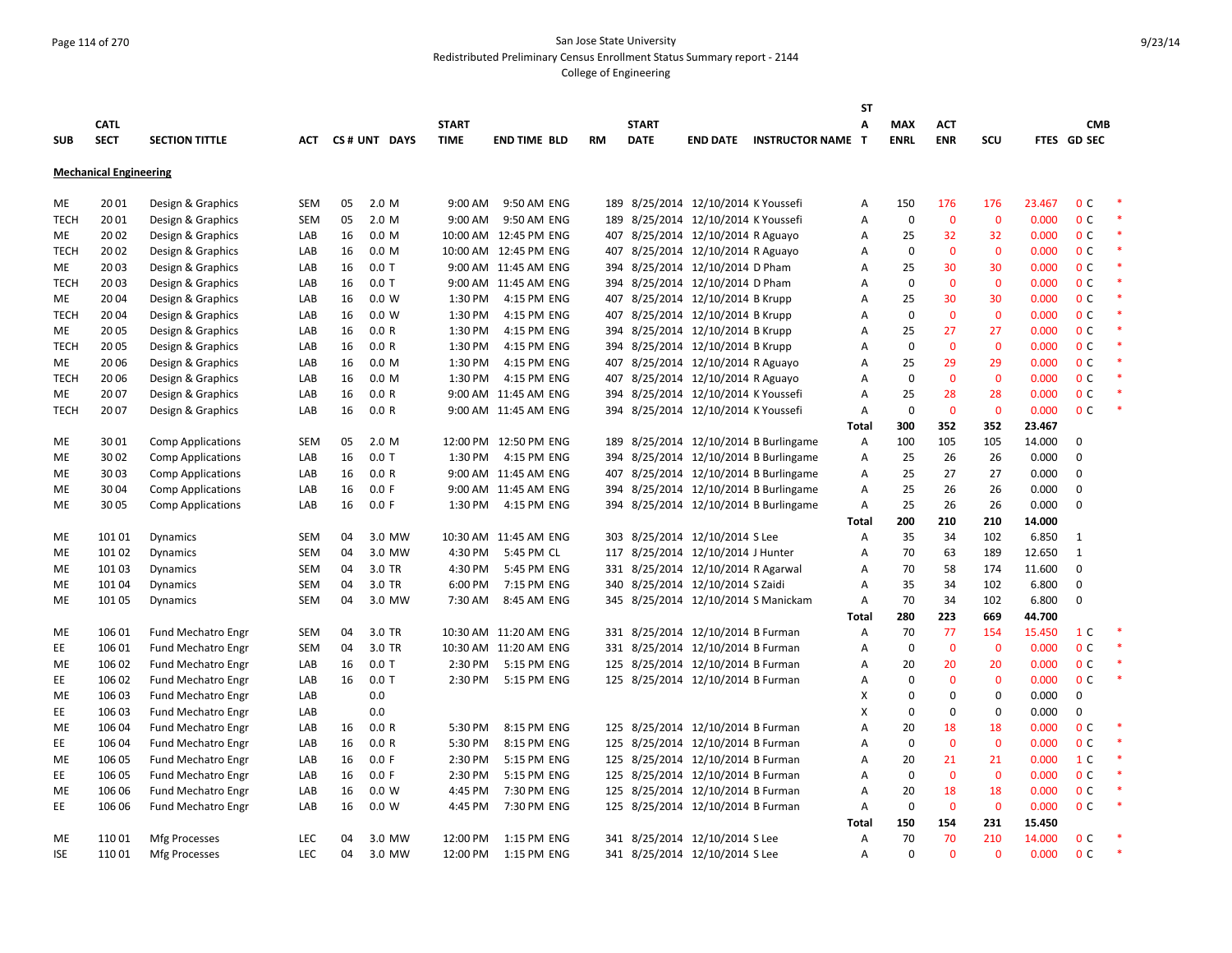#### Page 115 of 270 San Jose State University Redistributed Preliminary Census Enrollment Status Summary report - 2144

|            |             |                           |            |    |                  |              |                       |           |              |                                       |                                        | <b>ST</b>      |             |              |             |        |                |  |
|------------|-------------|---------------------------|------------|----|------------------|--------------|-----------------------|-----------|--------------|---------------------------------------|----------------------------------------|----------------|-------------|--------------|-------------|--------|----------------|--|
|            | <b>CATL</b> |                           |            |    |                  | <b>START</b> |                       |           | <b>START</b> |                                       |                                        | A              | <b>MAX</b>  | <b>ACT</b>   |             |        | <b>CMB</b>     |  |
| <b>SUB</b> | <b>SECT</b> | <b>SECTION TITTLE</b>     | ACT        |    | CS# UNT DAYS     | <b>TIME</b>  | <b>END TIME BLD</b>   | <b>RM</b> | <b>DATE</b>  |                                       | <b>END DATE INSTRUCTOR NAME T</b>      |                | <b>ENRL</b> | <b>ENR</b>   | SCU         |        | FTES GD SEC    |  |
|            |             |                           |            |    |                  |              |                       |           |              |                                       |                                        |                |             |              |             |        |                |  |
|            |             |                           |            |    |                  |              |                       |           |              |                                       |                                        | Total          | 70          | 70           | 210         | 14.000 |                |  |
| ME         | 11101       | <b>Fluid Mech</b>         | <b>SEM</b> | 04 | 3.0 MW           |              | 9:00 AM 10:15 AM HGH  |           |              | 124 8/25/2014 12/10/2014 H Kabbani    |                                        | Α              | 45          | 39           | 117         | 7.800  | $\Omega$       |  |
| МE         | 11102       | Fluid Mech                | <b>SEM</b> | 04 | 3.0 TR           |              | 9:00 AM 10:15 AM HGH  |           |              | 124 8/25/2014 12/10/2014 H Kabbani    |                                        | Α              | 45          | 39           | 117         | 7.800  | $\mathbf 0$    |  |
| МE         | 11103       | Fluid Mech                | <b>SEM</b> | 04 | 3.0 TR           | 4:30 PM      | 5:45 PM ENG           |           |              | 341 8/25/2014 12/10/2014 P Kutler     |                                        | Α              | 70          | 69           | 207         | 13.850 | 1              |  |
| МE         | 11104       | Fluid Mech                | <b>SEM</b> |    | 3.0              |              |                       |           |              |                                       |                                        | X              | $\mathbf 0$ | $\mathbf 0$  | 0           | 0.000  | $\mathbf 0$    |  |
| ME         | 11105       | Fluid Mech                | <b>SEM</b> | 04 | 3.0 <sub>S</sub> |              | 8:00 AM 10:45 AM ENG  |           |              | 232 8/25/2014 12/10/2014 E Thurlow    |                                        | A              | 35          | 18           | 54          | 3.650  | 1              |  |
|            |             |                           |            |    |                  |              |                       |           |              |                                       |                                        | <b>Total</b>   | 195         | 165          | 495         | 33.100 |                |  |
| МE         | 11301       | Thermodynamics            | <b>SEM</b> | 04 | 4.0 TR           |              | 8:40 AM 10:20 AM CL   |           |              | 202 8/25/2014 12/10/2014 N Okamoto    |                                        | Α              | 60          | 60           | 240         | 16.000 | $\mathbf 0$    |  |
| ME         | 11302       | Thermodynamics            | <b>SEM</b> | 04 | 4.0 MW           | 6:00 PM      | 7:40 PM ENG           |           |              | 339 8/25/2014 12/10/2014 S Zaidi      |                                        | A              | 45          | 45           | 180         | 12.000 | $\mathbf 0$    |  |
| МE         | 113 03      | Thermodynamics            | <b>SEM</b> | 04 | 4.0 W            | 6:00 PM      | 9:20 PM ENG           |           |              | 329 8/25/2014 12/10/2014 R Tsou       |                                        | Α              | 40          | 46           | 184         | 12.267 | $\pmb{0}$      |  |
|            |             |                           |            |    |                  |              |                       |           |              |                                       |                                        | <b>Total</b>   | 145         | 151          | 604         | 40.267 |                |  |
| ME         | 11401       | <b>Heat Transfer</b>      | <b>SEM</b> | 04 | 3.0 TR           | 4:30 PM      | 5:45 PM CL            |           |              |                                       | 117 8/25/2014 12/10/2014 N Djordjevich | Α              | 70          | 52           | 156         | 10.400 | $\Omega$       |  |
|            |             |                           |            |    |                  |              |                       |           |              |                                       |                                        | <b>Total</b>   | 70          | 52           | 156         | 10.400 |                |  |
| МE         | 115 01      | Thermal Eng Lab           | LAB        | 16 | 1.0 M            | 1:30 PM      | 4:15 PM ENG           |           |              | 113 8/25/2014 12/10/2014 J Mokri      |                                        | Α              | 15          | 13           | 13          | 0.867  | $\mathbf 0$    |  |
| ME         | 115 02      | Thermal Eng Lab           | LAB        | 16 | $1.0$ T          | 1:30 PM      | 4:15 PM ENG           |           |              | 113 8/25/2014 12/10/2014 A Carlozzi   |                                        | $\overline{A}$ | 15          | 13           | 13          | 0.867  | $\mathbf 0$    |  |
| МE         | 115 03      | Thermal Eng Lab           | LAB        | 16 | 1.0 W            | 6:00 PM      | 8:45 PM ENG           |           |              |                                       | 113 8/25/2014 12/10/2014 T Grushkowitz | A              | 15          | 14           | 14          | 0.933  | $\mathbf 0$    |  |
| ME         | 115 04      | Thermal Eng Lab           | LAB        | 16 | 1.0 R            | 1:30 PM      | 4:15 PM ENG           |           |              | 113 8/25/2014 12/10/2014 A Carlozzi   |                                        | Α              | 15          | 15           | 15          | 1.000  | $\mathbf 0$    |  |
|            |             |                           |            |    |                  |              |                       |           |              |                                       |                                        | <b>Total</b>   | 60          | 55           | 55          | 3.667  |                |  |
| ME         | 12001       | <b>Experimental Meths</b> | <b>SEM</b> | 04 | 2.0 M            | 8:00 AM      | 8:50 AM ENG           |           |              | 331 8/25/2014 12/10/2014 A Mysore     |                                        | Α              | 90          | 91           | 91          | 12.133 | $\mathbf 0$    |  |
| ME         | 12002       | <b>Experimental Meths</b> | LAB        | 16 | 0.0 <sub>M</sub> |              | 9:30 AM 12:15 PM ENG  |           |              | 133 8/25/2014 12/10/2014 A Mysore     |                                        | Α              | 15          | 15           | 15          | 0.000  | $\mathbf 0$    |  |
| ME         | 12003       | <b>Experimental Meths</b> | LAB        | 16 | 0.0 M            | 1:30 PM      | 4:15 PM ENG           |           |              | 133 8/25/2014 12/10/2014 A Mysore     |                                        | Α              | 15          | 15           | 15          | 0.000  | $\mathbf 0$    |  |
| ME         | 12004       | <b>Experimental Meths</b> | LAB        | 16 | 0.0 M            | 6:00 PM      | 8:45 PM ENG           |           |              | 133 8/25/2014 12/10/2014 A Mysore     |                                        | Α              | 15          | 16           | 16          | 0.000  | $\pmb{0}$      |  |
| МE         | 12005       | <b>Experimental Meths</b> | LAB        | 16 | $0.0$ T          |              | 9:00 AM 11:45 AM ENG  |           |              | 133 8/25/2014 12/10/2014 A Mysore     |                                        | A              | 15          | 16           | 16          | 0.000  | $\mathbf 0$    |  |
| ME         | 12006       | <b>Experimental Meths</b> | LAB        | 16 | $0.0$ T          | 1:30 PM      | 4:15 PM ENG           |           |              | 133 8/25/2014 12/10/2014 A Mysore     |                                        | A              | 15          | 14           | 14          | 0.000  | $\mathbf 0$    |  |
| ME         | 12007       | <b>Experimental Meths</b> | LAB        | 16 | $0.0$ T          | 6:00 PM      | 8:45 PM ENG           |           |              | 133 8/25/2014 12/10/2014 A Mysore     |                                        | Α              | 15          | 15           | 15          | 0.000  | $\Omega$       |  |
|            |             |                           |            |    |                  |              |                       |           |              |                                       |                                        | <b>Total</b>   | 180         | 182          | 182         | 12.133 |                |  |
| ME         | 13001       | <b>Appl Engr Analysis</b> | <b>SEM</b> | 04 | 3.0 TR           |              | 9:00 AM 10:15 AM ENG  |           |              | 331 8/25/2014 12/10/2014 T Hsu        |                                        | Α              | 50          | 52           | 156         | 10.400 | $\mathbf 0$    |  |
|            |             |                           |            |    |                  |              |                       |           |              |                                       |                                        | <b>Total</b>   | 50          | 52           | 156         | 10.400 |                |  |
| ME         | 14701       | Dyn Sys Vibs Cntrl        | <b>SEM</b> | 04 | 3.0 MW           | 4:30 PM      | 5:45 PM ENG           |           |              | 343 8/25/2014 12/10/2014 F Barez      |                                        | Α              | 60          | 65           | 195         | 13.000 | 0              |  |
| ME         | 14702       | Dyn Sys Vibs Cntrl        | <b>SEM</b> | 04 | 3.0 TR           | 6:00 PM      | 7:15 PM ENG           |           |              | 327 8/25/2014 12/10/2014 A Rahimi     |                                        | Α              | 30          | 19           | 57          | 3.800  | $\Omega$       |  |
|            |             |                           |            |    |                  |              |                       |           |              |                                       |                                        | <b>Total</b>   | 90          | 84           | 252         | 16.800 |                |  |
| ME         | 154 01      | Mech Engr Design          | <b>SEM</b> | 04 | 4.0 MW           | 3:00 PM      | 4:40 PM DH            |           |              | 135 8/25/2014 12/10/2014 K Youssefi   |                                        | Α              | 50          | 68           | 272         | 18.133 | $\mathbf 0$    |  |
|            |             |                           |            |    |                  |              |                       |           |              |                                       |                                        | Total          | 50          | 68           | 272         | 18.133 |                |  |
| ME         | 15701       | Mech System Design        | <b>SEM</b> | 04 | 3.0 MW           |              | 10:30 AM 11:45 AM ENG |           |              | 341 8/25/2014 12/10/2014 R Yee        |                                        | A              | 80          | 54           | 162         | 10.800 | $\Omega$       |  |
|            |             |                           |            |    |                  |              |                       |           |              |                                       |                                        | <b>Total</b>   | 80          | 54           | 162         | 10.800 |                |  |
| ME         | 16501       | Com Aid Des in ME         | <b>SEM</b> | 04 | 3.0 TR           | 6:00 PM      | 7:15 PM CL            |           |              | 234 8/25/2014 12/10/2014 M Signorelli |                                        | Α              | 35          | 15           | 45          | 3.200  | $\overline{4}$ |  |
|            |             |                           |            |    |                  |              |                       |           |              |                                       |                                        | <b>Total</b>   | 35          | 15           | 45          | 3.200  |                |  |
| МE         | 16801       | Microfluidics Lab         | LAB        | 16 | 1.0R             | 1:30 PM      | 4:15 PM ENG           |           |              | 311 8/25/2014 12/10/2014 M Bryning    |                                        | Α              | 20          | $\mathbf{0}$ | 0           | 0.000  | 0 <sup>c</sup> |  |
| EE         | 16801       | Microfluidics Lab         | LAB        | 16 | 1.0 R            | 1:30 PM      | 4:15 PM ENG           |           |              | 311 8/25/2014 12/10/2014 M Bryning    |                                        | Α              | 0           | $\mathbf 0$  | $\bf{0}$    | 0.000  | 0 <sup>c</sup> |  |
|            |             |                           |            |    |                  |              |                       |           |              |                                       |                                        | <b>Total</b>   | 20          | 0            | 0           | 0.000  |                |  |
| ME         | 17001       | Solar Energy Eng          | <b>SEM</b> | 04 | 3.0 MW           |              | 9:00 AM 10:15 AM ENG  |           |              | 395 8/25/2014 12/10/2014 J Mokri      |                                        | A              | 30          | 22           | 66          | 4.800  | 8              |  |
|            |             |                           |            |    |                  |              |                       |           |              |                                       |                                        | Total          | 30          | 22           | 66          | 4.800  |                |  |
| ME         | 18001       | <b>Indiv Studies</b>      | <b>SUP</b> | 36 | <b>1.0 TBA</b>   |              |                       |           |              | 8/25/2014 12/10/2014 N Okamoto        |                                        | $\overline{A}$ | 20          | 3            | 3           | 0.217  | 1              |  |
| ME         | 18002       | <b>Indiv Studies</b>      | <b>SUP</b> | 36 | 2.0 TBA          |              |                       |           |              | 8/25/2014 12/10/2014 N Okamoto        |                                        | $\overline{A}$ | 20          | $\Omega$     | $\mathbf 0$ | 0.000  | $\Omega$       |  |
|            |             |                           |            |    |                  |              |                       |           |              |                                       |                                        |                |             |              |             |        |                |  |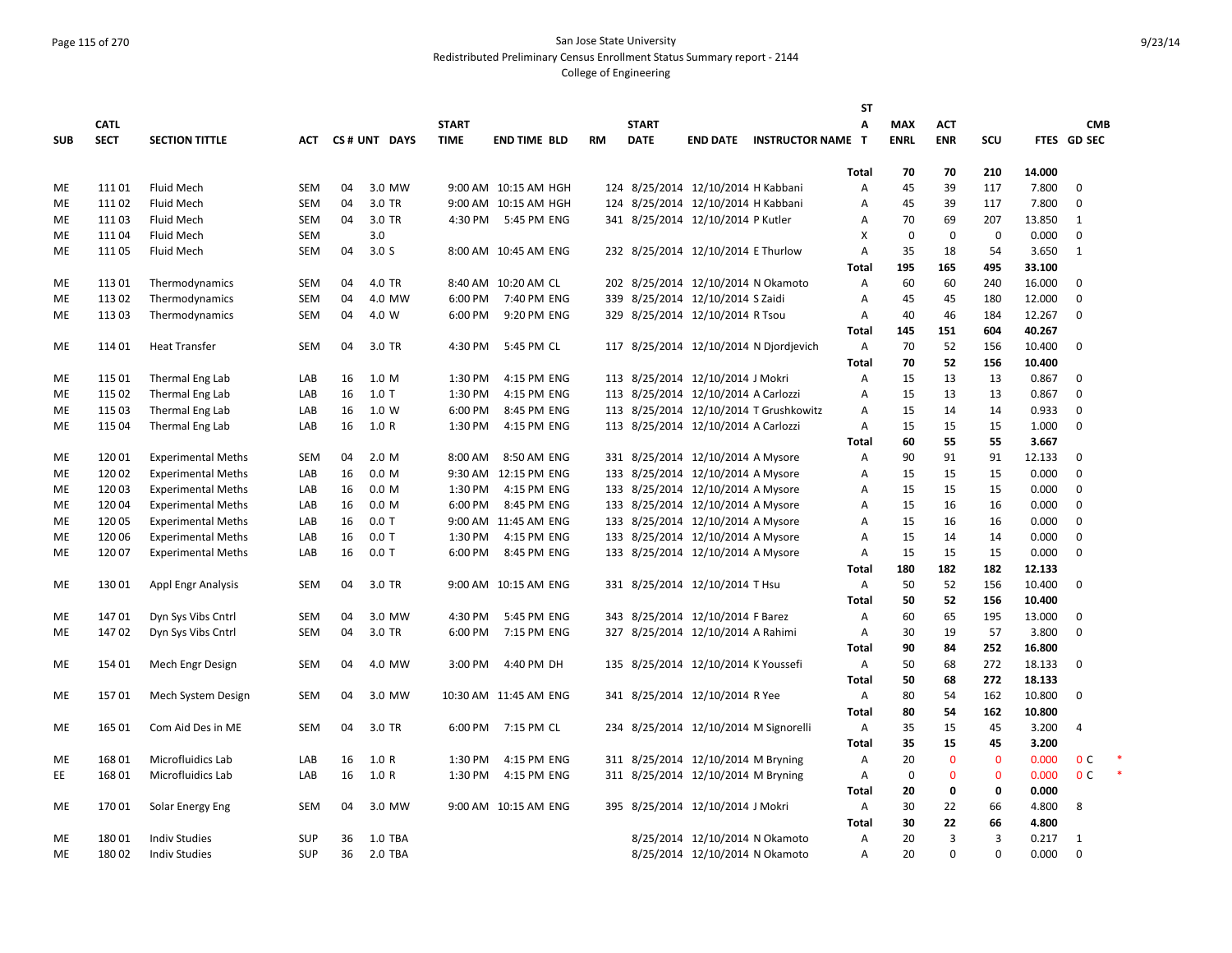#### Page 116 of 270 San Jose State University Redistributed Preliminary Census Enrollment Status Summary report - 2144

|            |                   |                               |            |    |              |              |                     |           |              |                                     |                                     | <b>ST</b>      |             |                   |             |                 |                |
|------------|-------------------|-------------------------------|------------|----|--------------|--------------|---------------------|-----------|--------------|-------------------------------------|-------------------------------------|----------------|-------------|-------------------|-------------|-----------------|----------------|
|            | <b>CATL</b>       |                               |            |    |              | <b>START</b> |                     |           | <b>START</b> |                                     |                                     | A              | <b>MAX</b>  | <b>ACT</b>        |             |                 | <b>CMB</b>     |
| <b>SUB</b> | <b>SECT</b>       | <b>SECTION TITTLE</b>         | <b>ACT</b> |    | CS# UNT DAYS | <b>TIME</b>  | <b>END TIME BLD</b> | <b>RM</b> | <b>DATE</b>  |                                     | <b>END DATE INSTRUCTOR NAME T</b>   |                | <b>ENRL</b> | <b>ENR</b>        | SCU         |                 | FTES GD SEC    |
| ME         | 18003             | <b>Indiv Studies</b>          | <b>SUP</b> | 36 | 3.0 TBA      |              |                     |           |              | 8/25/2014 12/10/2014 N Okamoto      |                                     | A              | 20          | 0                 | $\mathbf 0$ | 0.000           | $\mathbf 0$    |
|            |                   |                               |            |    |              |              |                     |           |              |                                     |                                     | <b>Total</b>   | 60          | 3                 | 3           | 0.217           |                |
| ME         | 18201             | <b>Thermal System Design</b>  | <b>SEM</b> | 04 | 3.0 TR       | 12:00 PM     | 1:15 PM ENG         |           |              | 339 8/25/2014 12/10/2014 E Thurlow  |                                     | $\overline{A}$ | 50          | 37                | 111         | 7.450           | 1              |
|            |                   |                               |            |    |              |              |                     |           |              |                                     |                                     | Total          | 50          | 37                | 111         | 7.450           |                |
| ME         | 18601             | <b>Automotive Engineering</b> | <b>SEM</b> | 04 | 3.0 W        | 6:00 PM      | 8:45 PM CL          |           |              | 234 8/25/2014 12/10/2014 M Helms    |                                     | Α              | 35          | 18                | 54          | 3.750           | 3              |
|            |                   |                               |            |    |              |              |                     |           |              |                                     |                                     | Total          | 35          | 18                | 54          | 3.750           |                |
| ME         | 190 01            | Mecha Sys Design              | SEM        | 04 | 3.0 TR       | 1:30 PM      | 2:20 PM ENG         |           |              | 135 8/25/2014 12/10/2014 B Furman   |                                     | Α              | 30          | 33                | 66          | 6.700           | $\overline{2}$ |
| <b>ME</b>  | 190 02            | Mecha Sys Design              | LAB        | 16 | 0.0 R        | 2:30 PM      | 5:15 PM ENG         |           |              | 135 8/25/2014 12/10/2014 B Furman   |                                     | $\overline{A}$ | 30          | 33                | 33          | 0.000           | $\overline{2}$ |
|            |                   |                               |            |    |              |              |                     |           |              |                                     |                                     | Total          | 60          | 66                | 99          | 6.700           |                |
| <b>ME</b>  | 19201             | Robotics                      | <b>SEM</b> | 04 | 3.0 MW       | 6:00 PM      | 6:50 PM ENG         |           |              | 192 8/25/2014 12/10/2014 H Bae      |                                     | A              | 30          | 16                | 32          | 3.250           | 1              |
| ME         | 192 0402 Robotics |                               | LAB        | 16 | 0.0 W        | 7:00 PM      | 9:45 PM ENG         |           |              | 192 8/25/2014 12/10/2014 H Bae      |                                     | Α              | 30          | 16                | 16          | 0.000           | 1              |
|            |                   |                               |            |    |              |              |                     |           |              |                                     |                                     | <b>Total</b>   | 60          | 32                | 48          | 3.250           |                |
| ME         |                   | 195A 01 Sr Design Proj I      | LAB        | 16 | 3.0 W        | 1:30 PM      | 4:15 PM ENG         |           |              | 135 8/25/2014 12/10/2014 R Agarwal  |                                     | A              | 25          | 13                | 39          | 2.600           | $\Omega$       |
| ME         | 195A 02           | Sr Design Proj I              | LAB        | 16 | 3.0 W        | 1:30 PM      | 4:15 PM ENG         |           |              | 114 8/25/2014 12/10/2014 B Furman   |                                     | Α              | 25          | 24                | 72          | 4.800           | $\mathbf 0$    |
| ME         | 195A 03           | Sr Design Proj I              | LAB        | 16 | 3.0 W        | 1:30 PM      | 4:15 PM ENG         |           |              | 125 8/25/2014 12/10/2014 F Barez    |                                     | A              | 25          | 40                | 120         | 8.000           | $\mathbf 0$    |
| ME         | 195A 04           | Sr Design Proj I              | LAB        | 16 | 3.0 W        | 1:30 PM      | 4:15 PM ENG         |           |              | 111 8/25/2014 12/10/2014 N Okamoto  |                                     | A<br>Total     | 25<br>100   | 28<br>105         | 84<br>315   | 5.600<br>21.000 | $\mathbf 0$    |
| ME         | 21101             | Adv Heat Transfer             | <b>SEM</b> | 05 | 3.0 MW       | 7:30 PM      | 8:45 PM ENG         |           |              | 331 8/25/2014 12/10/2014 Y Shabany  |                                     | A              | 35          | 11                | 33          | 2.750 11        |                |
|            |                   |                               |            |    |              |              |                     |           |              |                                     |                                     | Total          | 35          | 11                | 33          | 2.750           |                |
| ME         | 23001             | Ad Mech Eng Analys            | <b>SEM</b> | 05 | 3.0 MW       | 6:00 PM      | 7:15 PM ENG         |           |              | 331 8/25/2014 12/10/2014 Y Shabany  |                                     | A              | 50          | 47                | 141         | 11.750          | - 47           |
|            |                   |                               |            |    |              |              |                     |           |              |                                     |                                     | Total          | 50          | 47                | 141         | 11.750          |                |
| МE         | 24301             | Vib of Mech System            | SEM        | 05 | 3.0 TR       | 7:30 PM      | 8:45 PM ENG         |           |              | 340 8/25/2014 12/10/2014 A Rahimi   |                                     | A              | 35          | 21                | 63          | 5.250 21        |                |
|            |                   |                               |            |    |              |              |                     |           |              |                                     |                                     | Total          | 35          | 21                | 63          | 5.250           |                |
| ME         | 26001             | App Stress Analys             | <b>SEM</b> | 05 | 3.0 MW       | 7:30 PM      | 8:45 PM HB          |           |              | 407 8/25/2014 12/10/2014 K Hardikar |                                     | A              | 50          | 24                | 72          | 6.000           | -24            |
|            |                   |                               |            |    |              |              |                     |           |              |                                     |                                     | Total          | 50          | 24                | 72          | 6.000           |                |
| ME         | 273 01            | Finite El Meth Eng            | <b>SEM</b> | 04 | 3.0 TR       | 7:30 PM      | 8:45 PM CL          |           |              | 225 8/25/2014 12/10/2014 E Chan     |                                     | Α              | 50          | 26                | 78          | 6.450 25        |                |
|            |                   |                               |            |    |              |              |                     |           |              |                                     |                                     | Total          | 50          | 26                | 78          | 6.450           |                |
| ME         | 274 01            | Adv FEM in Engr               | LEC        | 04 | 3.0 TR       | 6:00 PM      | 7:15 PM ENG         |           |              | 103 8/25/2014 12/10/2014 E Chan     |                                     | A              | 35          | 20                | 60          | 5.000           | - 20           |
|            |                   |                               |            |    |              |              |                     |           |              |                                     |                                     | Total          | 35          | 20                | 60          | 5.000           |                |
| <b>ME</b>  | 280 01            | Auto Control Engr             | <b>SEM</b> | 05 | 3.0 MW       | 7:30 PM      | 8:45 PM ENG         |           |              | 340 8/25/2014 12/10/2014 N Hemati   |                                     | A              | 35          | 33                | 99          | 8.200           | 32             |
|            |                   |                               |            |    |              |              |                     |           |              |                                     |                                     | Total          | 35          | 33                | 99          | 8.200           |                |
| ME         |                   | 295A 01 ME Project I          | <b>SUP</b> | 25 | 3.0 F        | 5:00 PM      | 7:45 PM ENG         |           |              | 117 8/25/2014 12/10/2014 F Barez    |                                     | A              | 30          | $\overline{7}$    | 21          | 1.750           | 7              |
|            |                   |                               |            |    |              |              |                     |           |              |                                     |                                     | Total          | 30          | 7                 | 21          | 1.750           |                |
| ME         | 295B 01           | ME Project II                 | <b>SUP</b> | 25 | 3.0 F        | 5:00 PM      | 7:45 PM ENG         | 141       |              | 8/25/2014 12/10/2014 F Barez        |                                     | A              | 30          | 5                 | 15          | 1.250           | 5              |
|            |                   |                               |            |    |              |              |                     |           |              |                                     |                                     | Total          | 30          | 5                 | 15          | 1.250           |                |
| ME         | 298 01            | <b>Special Project ME</b>     | <b>SUP</b> | 25 | 1.0 F        | 5:00 PM      | 7:30 PM ENG         |           |              | 217 8/25/2014 12/10/2014 F Barez    |                                     | A<br>Total     | 30<br>30    | 1<br>$\mathbf{1}$ | 1<br>1      | 0.083<br>0.083  | 1              |
| ME         | 299 01            | <b>Master's Thesis</b>        | <b>SUP</b> | 25 | 3.0 F        | 5:00 PM      | 7:45 PM             |           |              | 8/25/2014 12/10/2014 F Barez        |                                     | Α              | 30          | $\overline{2}$    | 6           | 0.500           | $\overline{2}$ |
|            |                   |                               |            |    |              |              |                     |           |              |                                     |                                     | <b>Total</b>   | 30          | $\overline{2}$    | 6           | 0.500           |                |
|            |                   |                               |            |    |              |              |                     |           |              |                                     | <b>Mechanical Engineering Total</b> |                | 2780        | 2367              | 5336        | 366.667         |                |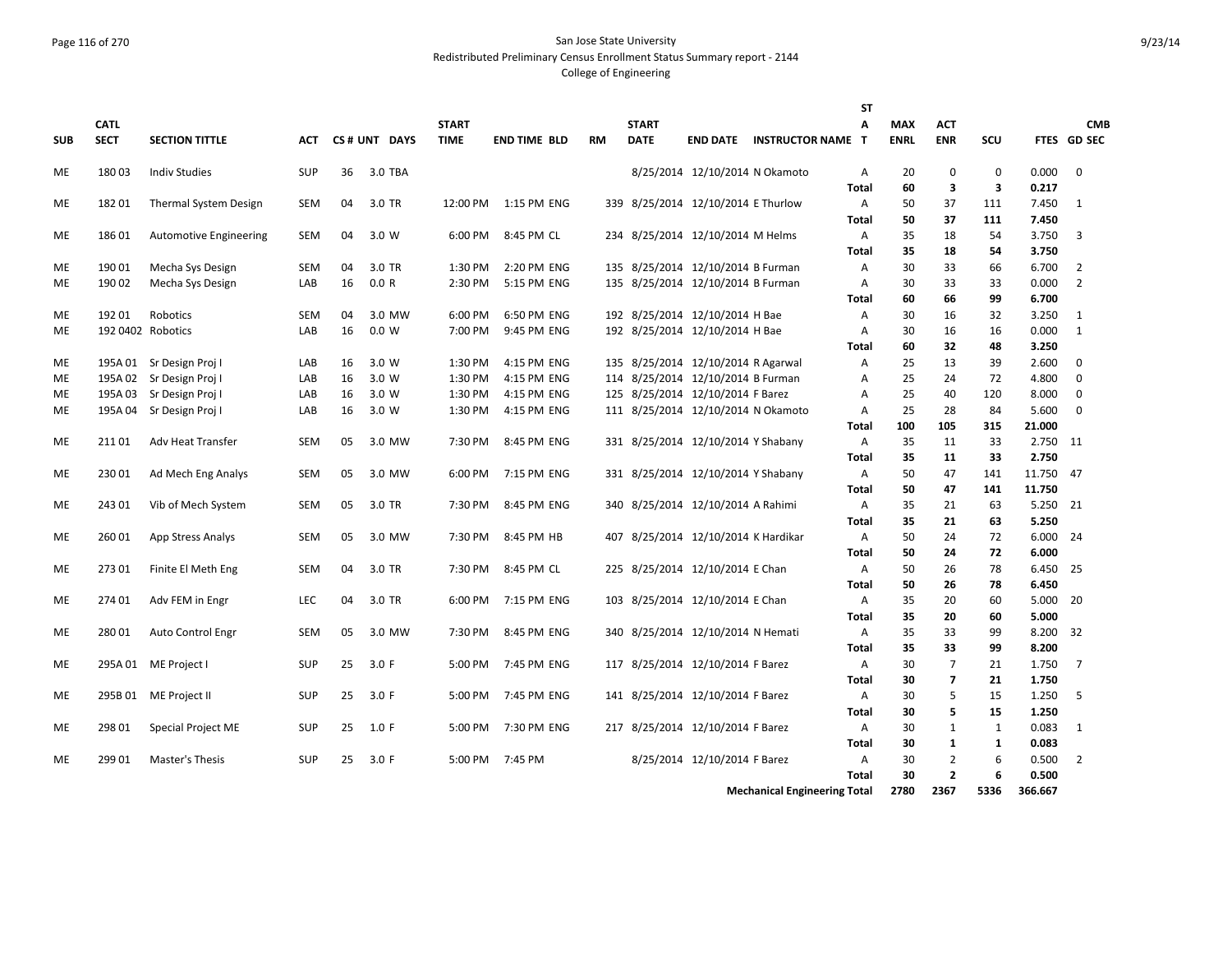## Page 117 of 270 San Jose State University Redistributed Preliminary Census Enrollment Status Summary report - 2144

|                   |             |                               |            |    |              |              |                      |           |              |                                      |                          | <b>ST</b>    |                 |                   |                   |        |                |        |
|-------------------|-------------|-------------------------------|------------|----|--------------|--------------|----------------------|-----------|--------------|--------------------------------------|--------------------------|--------------|-----------------|-------------------|-------------------|--------|----------------|--------|
|                   | <b>CATL</b> |                               |            |    |              | <b>START</b> |                      |           | <b>START</b> |                                      |                          | Α            | <b>MAX</b>      | <b>ACT</b>        |                   |        | <b>CMB</b>     |        |
| <b>SUB</b>        | <b>SECT</b> | <b>SECTION TITTLE</b>         | <b>ACT</b> |    | CS# UNT DAYS | <b>TIME</b>  | <b>END TIME BLD</b>  | <b>RM</b> | <b>DATE</b>  | <b>END DATE</b>                      | <b>INSTRUCTOR NAME T</b> |              | <b>ENRL</b>     | <b>ENR</b>        | scu               |        | FTES GD SEC    |        |
| <b>Technology</b> |             |                               |            |    |              |              |                      |           |              |                                      |                          |              |                 |                   |                   |        |                |        |
|                   |             |                               |            |    |              | 6:00 PM      | 8:45 PM IS           |           |              |                                      |                          |              |                 |                   |                   | 1.467  | 0 <sup>C</sup> |        |
| TECH              | 41 11       | Mach Shop Safety              | LAB        | 16 | $1.0$ T      |              |                      |           |              | 119 8/25/2014 12/10/2014 V Hageman   |                          | Α            | 22<br>$\pmb{0}$ | 22<br>$\mathbf 0$ | 22<br>$\mathbf 0$ | 0.000  | 0 <sup>c</sup> | $\ast$ |
| ME                | 41 11       | Mach Shop Safety              | LAB        | 16 | $1.0$ T      | 6:00 PM      | 8:45 PM IS           |           |              | 119 8/25/2014 12/10/2014 V Hageman   |                          | А            |                 |                   |                   |        |                | $\ast$ |
| TECH              | 41 12       | Mach Shop Safety              | LAB        | 16 | 1.0 W        | 3:00 PM      | 5:45 PM IS           |           |              | 119 8/25/2014 12/10/2014 S Obi       |                          | Α            | 22              | 21                | 21                | 1.400  | 0 <sup>C</sup> | $\ast$ |
| ME                | 41 12       | Mach Shop Safety              | LAB        | 16 | 1.0 W        | 3:00 PM      | 5:45 PM IS           |           |              | 119 8/25/2014 12/10/2014 S Obi       |                          | А            | $\mathbf 0$     | $\mathbf 0$       | $\mathbf{0}$      | 0.000  | 0 <sup>C</sup> |        |
| <b>TECH</b>       | 41 13       | Mach Shop Safety              | LAB        | 16 | 1.0 R        | 6:00 PM      | 8:45 PM IS           |           |              | 119 8/25/2014 12/10/2014 V Hageman   |                          | А            | 22              | 21                | 21                | 1.400  | 0 <sup>C</sup> |        |
| ME                | 41 13       | Mach Shop Safety              | LAB        | 16 | 1.0 R        | 6:00 PM      | 8:45 PM IS           |           |              | 119 8/25/2014 12/10/2014 V Hageman   |                          | А            | $\mathbf 0$     | $\mathbf{0}$      | $\mathbf{0}$      | 0.000  | 0 <sup>C</sup> |        |
| <b>TECH</b>       | 41 14       | Mach Shop Safety              | LAB        | 16 | 1.0 M        | 6:00 PM      | 8:45 PM IS           |           |              | 119 8/25/2014 12/10/2014 D Muntz     |                          | Α            | 22              | 18                | 18                | 1.200  | 0 <sup>C</sup> |        |
| ME                | 41 14       | Mach Shop Safety              | LAB        | 16 | 1.0 M        | 6:00 PM      | 8:45 PM IS           |           |              | 119 8/25/2014 12/10/2014 D Muntz     |                          | Α            | $\Omega$        | $\mathbf{0}$      | $\mathbf{0}$      | 0.000  | 0 <sup>c</sup> |        |
| <b>TECH</b>       | 41 15       | Mach Shop Safety              | LAB        | 16 | 1.0 M        | 3:00 PM      | 5:45 PM IS           |           |              | 119 8/25/2014 12/10/2014 D Muntz     |                          | Α            | 22              | 23                | 23                | 1.533  | 0 <sup>c</sup> | $\ast$ |
| ME                | 41 15       | Mach Shop Safety              | LAB        | 16 | 1.0 M        | 3:00 PM      | 5:45 PM IS           |           |              | 119 8/25/2014 12/10/2014 D Muntz     |                          | Α            | $\mathbf 0$     | $\mathbf 0$       | $\mathbf 0$       | 0.000  | 0 <sup>c</sup> | $\ast$ |
| TECH              | 41 16       | Mach Shop Safety              | LAB        | 16 | 1.0 R        | 3:00 PM      | 5:45 PM IS           |           |              | 119 8/25/2014 12/10/2014 V Hageman   |                          | Α            | 22              | 23                | 23                | 1.533  | 0 <sup>C</sup> | $\ast$ |
| ME                | 41 16       | Mach Shop Safety              | LAB        | 16 | 1.0 R        | 3:00 PM      | 5:45 PM IS           |           |              | 119 8/25/2014 12/10/2014 V Hageman   |                          | Α            | $\mathbf 0$     | $\mathbf 0$       | $\mathbf 0$       | 0.000  | 0 <sup>C</sup> | $\ast$ |
|                   |             |                               |            |    |              |              |                      |           |              |                                      |                          | <b>Total</b> | 132             | 128               | 128               | 8.533  |                |        |
| <b>TECH</b>       | 42 11       | Mfg Mach Shop Proj            | LAB        | 16 | 1.0 W        | 6:00 PM      | 8:45 PM IS           |           |              | 119 8/25/2014 12/10/2014 D Muntz     |                          | Α            | 22              | 21                | 21                | 1.400  | 0 <sup>C</sup> |        |
| ME                | 42 11       | Mfg Mach Shop Proj            | LAB        | 16 | 1.0 W        | 6:00 PM      | 8:45 PM IS           |           |              | 119 8/25/2014 12/10/2014 D Muntz     |                          | Α            | $\mathbf 0$     | $\mathbf{0}$      | $\mathbf{0}$      | 0.000  | 0 <sup>C</sup> |        |
|                   |             |                               |            |    |              |              |                      |           |              |                                      |                          | <b>Total</b> | 22              | 21                | 21                | 1.400  |                |        |
| <b>TECH</b>       | 4601        | Mach Oper & Mgmt              | LEC        | 02 | 3.0 W        |              | 9:00 AM 10:45 AM IS  |           |              | 120 8/25/2014 12/10/2014 S Obi       |                          | Α            | 24              | 25                | 50                | 5.000  | $\mathbf 0$    |        |
| <b>TECH</b>       | 46 11       | Mach Oper & Mgmt              | LAB        | 16 | 0.0 M        |              | 9:00 AM 11:45 AM IS  |           |              | 119 8/25/2014 12/10/2014 D Muntz     |                          | Α            | 24              | 25                | 25                | 0.000  | $\mathbf 0$    |        |
|                   |             |                               |            |    |              |              |                      |           |              |                                      |                          | Total        | 48              | 50                | 75                | 5.000  |                |        |
| <b>TECH</b>       | 6001        | Intro Electronics             | LEC        | 02 | 3.0 M        | 3:00 PM      | 4:45 PM CL           |           |              | 302 8/25/2014 12/10/2014 M Kim       |                          | Α            | 60              | 61                | 122               | 12.200 | 0              |        |
| <b>TECH</b>       | 60 11       | Intro Electronics             | LAB        | 16 | 0.0 W        | 3:00 PM      | 5:45 PM IS           |           |              | 117 8/25/2014 12/10/2014 M Kim       |                          | Α            | 23              | 32                | 32                | 0.000  | $\mathbf 0$    |        |
| <b>TECH</b>       | 60 12       | Intro Electronics             | LAB        | 16 | 0.0 F        | 3:00 PM      | 5:45 PM IS           |           |              | 117 8/25/2014 12/10/2014 M Kim       |                          | Α            | 23              | 29                | 29                | 0.000  | $\mathbf 0$    |        |
|                   |             |                               |            |    |              |              |                      |           |              |                                      |                          | <b>Total</b> | 106             | 122               | 183               | 12.200 |                |        |
| <b>TECH</b>       | 6201        | <b>Analog Circuits</b>        | LEC        | 02 | 3.0 M        | 12:00 PM     | 1:45 PM IS           |           |              | 117 8/25/2014 12/10/2014 J Garcia    |                          | Α            | 24              | 31                | 62                | 6.200  | $\mathbf 0$    |        |
| <b>TECH</b>       | 62 11       | <b>Analog Circuits</b>        | LAB        | 16 | 0.0 W        | 12:00 PM     | 2:45 PM IS           |           |              | 117 8/25/2014 12/10/2014 T Brown Jr. |                          | Α            | 24              | 31                | 31                | 0.000  | $\mathbf 0$    |        |
|                   |             |                               |            |    |              |              |                      |           |              |                                      |                          | Total        | 48              | 62                | 93                | 6.200  |                |        |
|                   | 6501        |                               | <b>LEC</b> |    |              | 3:00 PM      | 4:45 PM BBC          |           |              |                                      |                          |              |                 | 53                |                   |        | $\mathbf 0$    |        |
| <b>TECH</b>       |             | Netwrk Theory/Appl            |            | 02 | 3.0 W        |              |                      |           |              | 107 8/25/2014 12/10/2014 J Garcia    |                          | Α            | 60              |                   | 106               | 10.600 | $\mathbf 0$    |        |
| <b>TECH</b>       | 65 11       | Netwrk Theory/Appl            | LAB        | 16 | 0.0 M        | 3:00 PM      | 5:45 PM ENG          |           |              | 103 8/25/2014 12/10/2014 J Garcia    |                          | Α            | 23              | 31                | 31                | 0.000  |                |        |
| TECH              | 65 12       | Netwrk Theory/Appl            | LAB        | 16 | 0.0 W        | 12:00 PM     | 2:45 PM ENG          |           |              | 103 8/25/2014 12/10/2014 J Garcia    |                          | Α            | 23              | 22                | 22                | 0.000  | $\mathbf 0$    |        |
|                   |             |                               |            |    |              |              |                      |           |              |                                      |                          | Total        | 106             | 106               | 159               | 10.600 |                |        |
| <b>TECH</b>       | 115 01      | <b>Automation &amp; Cntrl</b> | <b>LEC</b> | 02 | 3.0 M        | 6:00 PM      | 7:45 PM BBC          |           |              | 322 8/25/2014 12/10/2014 M Kim       |                          | Α            | 60              | 52                | 104               | 10.400 | 0              |        |
| <b>TECH</b>       | 115 11      | <b>Automation &amp; Cntrl</b> | LAB        | 16 | 0.0 W        | 6:00 PM      | 8:45 PM IS           |           |              | 117 8/25/2014 12/10/2014 M Kim       |                          | Α            | 23              | 30                | 30                | 0.000  | $\mathbf 0$    |        |
| <b>TECH</b>       | 115 12      | <b>Automation &amp; Cntrl</b> | LAB        | 16 | 0.0 R        | 6:00 PM      | 8:45 PM IS           |           |              | 117 8/25/2014 12/10/2014 M Kim       |                          | Α            | 23              | 22                | 22                | 0.000  | $\mathbf 0$    |        |
|                   |             |                               |            |    |              |              |                      |           |              |                                      |                          | Total        | 106             | 104               | 156               | 10.400 |                |        |
| <b>TECH</b>       | 14001       | Green Prod Design             | LEC        | 02 | $3.0$ T      |              | 9:00 AM 10:45 AM ENG |           |              | 103 8/25/2014 12/10/2014 S Obi       |                          | Α            | 24              | 31                | 62                | 6.250  | 1 <sup>C</sup> |        |
| ME                | 140 01      | Green Prod Design             | <b>LEC</b> | 02 | $3.0$ T      |              | 9:00 AM 10:45 AM ENG |           |              | 103 8/25/2014 12/10/2014 S Obi       |                          | Α            | $\mathbf 0$     | $\mathbf 0$       | $\mathbf 0$       | 0.000  | 0 <sup>C</sup> |        |
| <b>TECH</b>       | 140 11      | Green Prod Design             | LAB        | 16 | 0.0 R        |              | 9:00 AM 11:45 AM ENG |           |              | 103 8/25/2014 12/10/2014 S Obi       |                          | Α            | 24              | 31                | 31                | 0.000  | 0 <sup>C</sup> |        |
| ME                | 140 11      | Green Prod Design             | LAB        | 16 | 0.0 R        |              | 9:00 AM 11:45 AM ENG |           |              | 103 8/25/2014 12/10/2014 S Obi       |                          | Α            | 0               | $\mathbf 0$       | 0                 | 0.000  | 0 <sup>C</sup> |        |
|                   |             |                               |            |    |              |              |                      |           |              |                                      |                          | Total        | 48              | 62                | 93                | 6.250  |                |        |
| TECH              | 145 01      | Lean Manufacturing            | LEC        | 03 | 3.0T         | 6:00 PM      | 8:45 PM IS           |           |              | 216 8/25/2014 12/10/2014 D Hall      |                          | Α            | 24              | 23                | 69                | 4.600  | 0 <sup>C</sup> |        |
| <b>ISE</b>        | 145 01      | Lean Manufacturing            | <b>LEC</b> | 03 | 3.0T         | 6:00 PM      | 8:45 PM IS           |           |              | 216 8/25/2014 12/10/2014 D Hall      |                          | Α            | $\mathbf 0$     | $\mathbf{0}$      | $\Omega$          | 0.000  | 0 <sup>C</sup> | $\ast$ |
|                   |             |                               |            |    |              |              |                      |           |              |                                      |                          | Total        | 24              | 23                | 69                | 4.600  |                |        |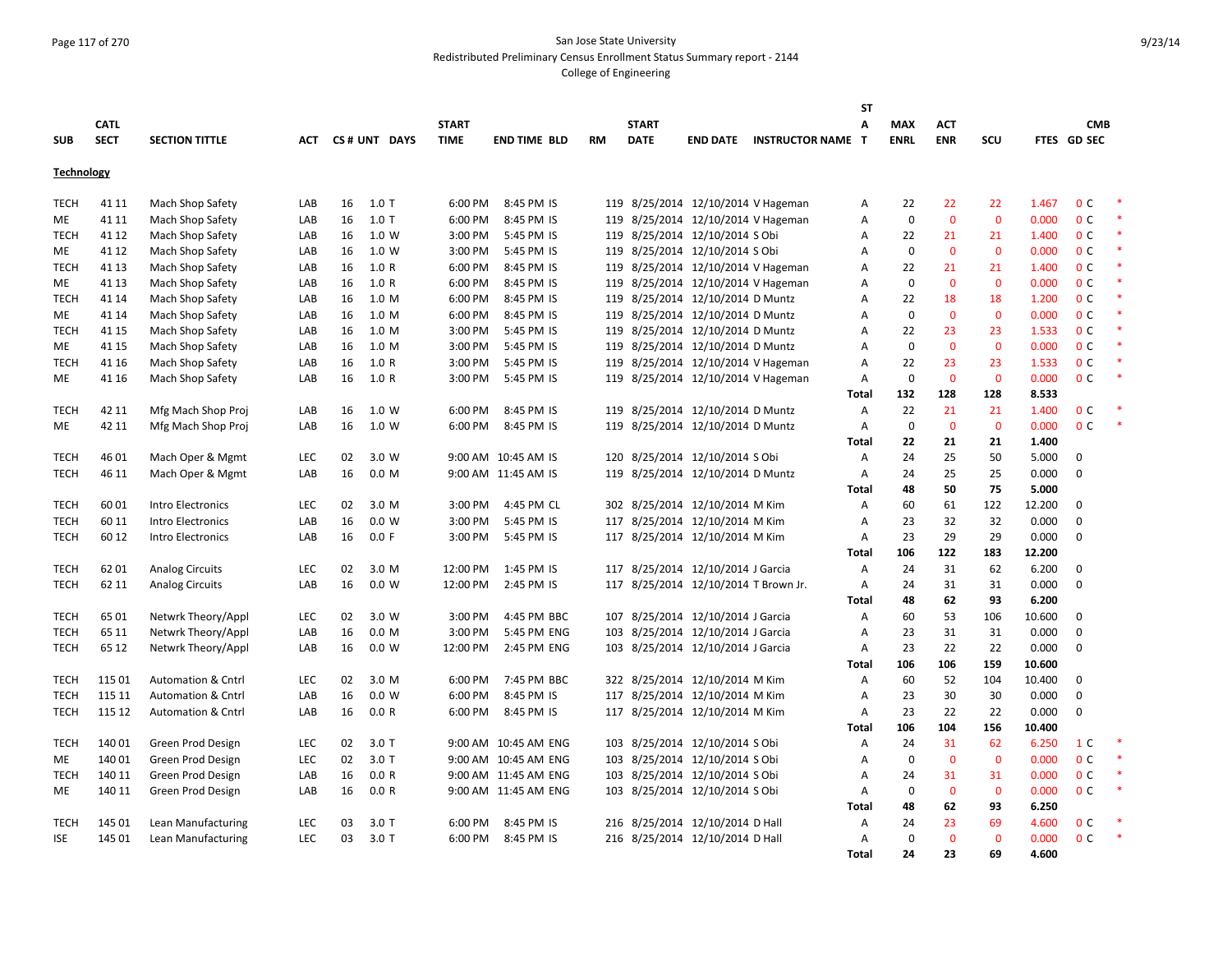## Page 118 of 270 San Jose State University Redistributed Preliminary Census Enrollment Status Summary report - 2144

|             |             |                          |            |          |              |              |                      |     |              |                                                              |                                   | ST             |             |                |             |                 |                |   |
|-------------|-------------|--------------------------|------------|----------|--------------|--------------|----------------------|-----|--------------|--------------------------------------------------------------|-----------------------------------|----------------|-------------|----------------|-------------|-----------------|----------------|---|
|             | <b>CATL</b> |                          |            |          |              | <b>START</b> |                      |     | <b>START</b> |                                                              |                                   | Α              | <b>MAX</b>  | <b>ACT</b>     |             |                 | <b>CMB</b>     |   |
| <b>SUB</b>  | <b>SECT</b> | <b>SECTION TITTLE</b>    | ACT        |          | CS# UNT DAYS | <b>TIME</b>  | <b>END TIME BLD</b>  | RM  | <b>DATE</b>  |                                                              | <b>END DATE INSTRUCTOR NAME T</b> |                | <b>ENRL</b> | <b>ENR</b>     | SCU         |                 | FTES GD SEC    |   |
| <b>TECH</b> | 14701       | Green Mfg Managemt       | <b>LEC</b> | 02       | 3.0R         | 3:00 PM      | 4:45 PM ENG          |     |              | 103 8/25/2014 12/10/2014 S Obi                               |                                   | A              | 24          | 27             | 54          | 5.400           | $\mathbf 0$    |   |
| <b>TECH</b> | 147 11      | Green Mfg Managemt       | LAB        | 16       | $0.0$ T      | 3:00 PM      | 5:45 PM ENG          |     |              | 103 8/25/2014 12/10/2014 S Obi                               |                                   | Α              | 24          | 27             | 27          | 0.000           | $\mathbf 0$    |   |
|             |             |                          |            |          |              |              |                      |     |              |                                                              |                                   | <b>Total</b>   | 48          | 54             | 81          | 5.400           |                |   |
| TECH        | 16301       | Telecomm Systems         | <b>LEC</b> | 02       | $3.0$ T      | 6:00 PM      | 8:45 PM IS           |     |              | 117 8/25/2014 12/10/2014 T Brown Jr.                         |                                   | A              | 30          | 18             | 54          | 3.600           | $\mathbf{0}$   |   |
|             |             |                          |            |          |              |              |                      |     |              |                                                              |                                   | Total          | 30          | 18             | 54          | 3.600           |                |   |
| TECH        | 165 01      | Wireless Comm Tech       | LEC        | 02       | 3.0 M        |              | 9:00 AM 10:45 AM ENG |     |              | 103 8/25/2014 12/10/2014 J Garcia                            |                                   | Α              | 30          | 23             | 46          | 4.600           | 0              |   |
| <b>TECH</b> | 165 11      | Wireless Comm Tech       | LAB        | 16       | 0.0 W        |              | 9:00 AM 11:45 AM ENG |     |              | 103 8/25/2014 12/10/2014 J Garcia                            |                                   | Α              | 30          | 23             | 23          | 0.000           | $\mathbf 0$    |   |
|             |             |                          |            |          |              |              |                      |     |              |                                                              |                                   | Total          | 60          | 46             | 69          | 4.600           |                |   |
| <b>TECH</b> | 16701       | <b>Control Systems</b>   | <b>LEC</b> | 02       | $3.0$ T      | 3:00 PM      | 4:45 PM IS           |     |              | 117 8/25/2014 12/10/2014 T Brown Jr.                         |                                   | Α              | 24          | 19             | 38          | 3.800           | $\Omega$       |   |
| <b>TECH</b> | 167 11      | <b>Control Systems</b>   | LAB        | 16       | 0.0 R        |              | 3:00 PM 5:45 PM IS   |     |              | 117 8/25/2014 12/10/2014 T Brown Jr.                         |                                   | Α              | 24          | 19             | 19          | 0.000           | $\mathbf 0$    |   |
| TECH        | 180A03      | Indiv St El Comtec       | <b>SUP</b> |          | 3.0 TBA      |              |                      |     |              |                                                              |                                   | Total          | 48<br>10    | 38<br>0        | 57<br>0     | 3.800<br>0.000  | $\mathbf 0$    |   |
| <b>TECH</b> | 180A04      | Indiv St El Comtec       | <b>SUP</b> | 36<br>36 | 4.0 TBA      |              |                      |     |              | 8/25/2014 12/10/2014 S Bates<br>8/25/2014 12/10/2014 S Bates |                                   | A<br>Α         | 10          | 0              | 0           | 0.000           | $\mathbf 0$    |   |
|             |             |                          |            |          |              |              |                      |     |              |                                                              |                                   | <b>Total</b>   | 20          | 0              | 0           | 0.000           |                |   |
| <b>TECH</b> | 180B03      | Indiv St Manufactg       | <b>SUP</b> | 36       | 3.0 TBA      |              |                      |     |              | 8/25/2014 12/10/2014 S Bates                                 |                                   | A              | 15          | 1              | 3           | 0.200           | $\mathbf 0$    |   |
|             |             |                          |            |          |              |              |                      |     |              |                                                              |                                   | Total          | 15          | 1              | 3           | 0.200           |                |   |
| TECH        | 180J03      | Indiv St Tech Issu       | <b>SUP</b> | 36       | 3.0 TBA      |              |                      |     |              | 8/25/2014 12/10/2014 S Bates                                 |                                   | Α              | 10          | 0              | 0           | 0.000           | $\mathbf{0}$   |   |
|             |             |                          |            |          |              |              |                      |     |              |                                                              |                                   | Total          | 10          | 0              | 0           | 0.000           |                |   |
| TECH        | 190 01      | Senior Tch Seminar       | LEC        |          | 3.0          |              |                      |     |              |                                                              |                                   | X              | 0           | 0              | $\mathbf 0$ | 0.000           | 0              |   |
| <b>TECH</b> | 190 02      | Senior Tch Seminar       | <b>LEC</b> | 02       | 3.0 TR       |              | 1:30 PM 2:45 PM IS   |     |              | 216 8/25/2014 12/10/2014 D Hall                              |                                   | A              | 45          | 37             | 111         | 7.400           | $\mathbf 0$    |   |
|             |             |                          |            |          |              |              |                      |     |              |                                                              |                                   | Total          | 45          | 37             | 111         | 7.400           |                |   |
| <b>TECH</b> | 195 03      | Cooperative Intern       | <b>SUP</b> | 36       | 3.0 TBA      |              | IS                   | 120 |              | 8/25/2014 12/10/2014 J Garcia                                |                                   | Α              | 20          | 8              | 24          | 1.600           | 0              |   |
|             |             |                          |            |          |              |              |                      |     |              |                                                              |                                   | <b>Total</b>   | 20          | 8              | 24          | 1.600           |                |   |
| <b>TECH</b> | 198 01      | Technology & Civil       | <b>LEC</b> | 02       | 3.0 TBA      |              |                      |     |              | 8/25/2014 12/10/2014 P Backer                                |                                   | $\overline{A}$ | 90          | 80             | 240         | 16.000          | 0 <sup>c</sup> |   |
| AE          | 19801       | Technology & Civil       | <b>LEC</b> | 02       | 3.0 TBA      |              |                      |     |              | 8/25/2014 12/10/2014 P Backer                                |                                   | $\overline{A}$ | 0           | $\mathbf{0}$   | $\bf{0}$    | 0.000           | 0 <sup>C</sup> |   |
| <b>CMPE</b> | 198 01      | Technology & Civil       | LEC        | 02       | 3.0 TBA      |              |                      |     |              | 8/25/2014 12/10/2014 P Backer                                |                                   | Α              | 0           | $\mathbf{0}$   | $\mathbf 0$ | 0.000           | 0 <sup>C</sup> | * |
| ENGR        | 198 01      | Technology & Civil       | <b>LEC</b> | 02       | 3.0 TBA      |              |                      |     |              | 8/25/2014 12/10/2014 P Backer                                |                                   | Α              | 0           | $\mathbf{0}$   | $\mathbf 0$ | 0.000           | 0 <sup>C</sup> | * |
| ME          | 198 01      | Technology & Civil       | <b>LEC</b> | 02       | 3.0 TBA      |              |                      |     |              | 8/25/2014 12/10/2014 P Backer                                |                                   | A              | $\mathbf 0$ | $\mathbf{0}$   | $\mathbf 0$ | 0.000           | 0 <sup>C</sup> |   |
|             | 200 01      |                          | <b>SEM</b> | 05       | 3.0 TBA      |              |                      |     |              |                                                              |                                   | Total          | 90<br>30    | 80<br>0        | 240<br>0    | 16.000<br>0.000 | $\mathbf 0$    |   |
| <b>TECH</b> |             | Research for Engr        |            |          |              |              |                      |     |              | 8/25/2014 12/10/2014                                         |                                   | Α<br>Total     | 30          | $\mathbf 0$    | 0           | 0.000           |                |   |
| TECH        | 23101       | Syst Rel & Maint         | SEM        | 05       | 3.0 W        | 6:00 PM      | 8:45 PM IS           |     |              | 120 8/25/2014 12/10/2014 C Chen                              |                                   | A              | 30          | 6              | 18          | 1.500           | 6              |   |
|             |             |                          |            |          |              |              |                      |     |              |                                                              |                                   | Total          | 30          | 6              | 18          | 1.500           |                |   |
| <b>TECH</b> | 234 01      | <b>ISO Qual Syst Mgt</b> | <b>SEM</b> |          | 3.0          |              |                      |     |              |                                                              |                                   | X              | 0           | 0              | 0           | 0.000           | $\mathbf{0}$   |   |
|             |             |                          |            |          |              |              |                      |     |              |                                                              |                                   | <b>Total</b>   | 0           | $\mathbf 0$    | 0           | 0.000           |                |   |
| <b>TECH</b> | 235 01      | Meas Syst & Analys       | <b>SEM</b> | 05       | 3.0 M        | 6:00 PM      | 8:45 PM IS           |     |              | 120 8/25/2014 12/10/2014 Y Lee                               |                                   | Α              | 24          | 10             | 30          | 2.450           | 9              |   |
|             |             |                          |            |          |              |              |                      |     |              |                                                              |                                   | Total          | 24          | 10             | 30          | 2.450           |                |   |
| TECH        | 290 03      | <b>Grad Prob</b>         | <b>SUP</b> | 25       | 3.0 TBA      |              |                      |     |              | 8/25/2014 12/10/2014 S Obi                                   |                                   | Α              | 10          | 1              | 3           | 0.250           | 1              |   |
|             |             |                          |            |          |              |              |                      |     |              |                                                              |                                   | Total          | 10          | 1              | 3           | 0.250           |                |   |
| <b>TECH</b> | 298 03      | Grad Spec Study          | <b>SUP</b> | 25       | 3.0 TBA      |              |                      |     |              | 8/25/2014 12/10/2014 S Obi                                   |                                   | $\overline{A}$ | 10          | $\overline{2}$ | 6           | 0.500           | $\overline{2}$ |   |
|             |             |                          |            |          |              |              |                      |     |              |                                                              |                                   | Total          | 10          | $\mathbf{2}$   | 6           | 0.500           |                |   |
| TECH        | 299 01      | <b>Masters Thesis</b>    | <b>SUP</b> | 25       | 3.0 TBA      |              |                      |     |              | 8/25/2014 12/10/2014 S Obi                                   |                                   | A              | 10          | $\mathbf 0$    | 0           | 0.000           | $\mathbf 0$    |   |
|             |             |                          |            |          |              |              |                      |     |              |                                                              |                                   | <b>Total</b>   | 10          | 0              | 0           | 0.000           |                |   |
|             |             |                          |            |          |              |              |                      |     |              |                                                              | <b>Technology Total</b>           |                | 1140        | 979            | 1673        | 112.483         |                |   |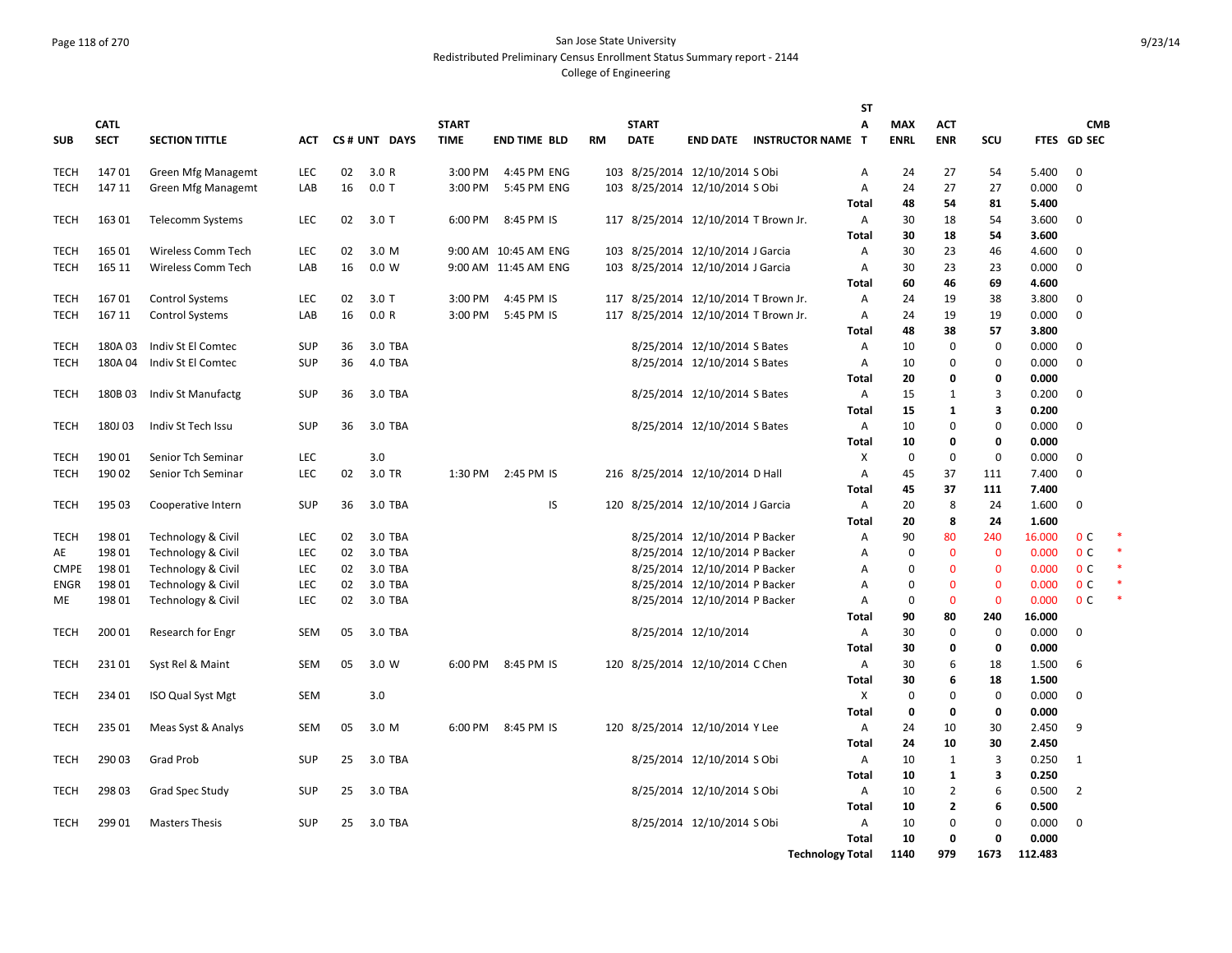#### Page 119 of 270 San Jose State University Redistributed Preliminary Census Enrollment Status Summary report - 2144

|            |             |                       |            |         |             |              |                     |           |              |                 | c.                     |             |            |     |             |
|------------|-------------|-----------------------|------------|---------|-------------|--------------|---------------------|-----------|--------------|-----------------|------------------------|-------------|------------|-----|-------------|
|            | <b>CATL</b> |                       |            |         |             | <b>START</b> |                     |           | <b>START</b> |                 |                        | <b>MAY</b>  | <b>ACT</b> |     | <b>CMB</b>  |
| <b>SUB</b> | <b>SECT</b> | <b>SECTION TITTLE</b> | <b>ACT</b> | CS# UNT | <b>DAYS</b> | <b>TIME</b>  | <b>END TIME BLD</b> | <b>RM</b> | <b>DATE</b>  | <b>END DATE</b> | <b>INSTRUCTOR NAME</b> | <b>ENRL</b> | <b>ENR</b> | scu | FTES GD SEC |